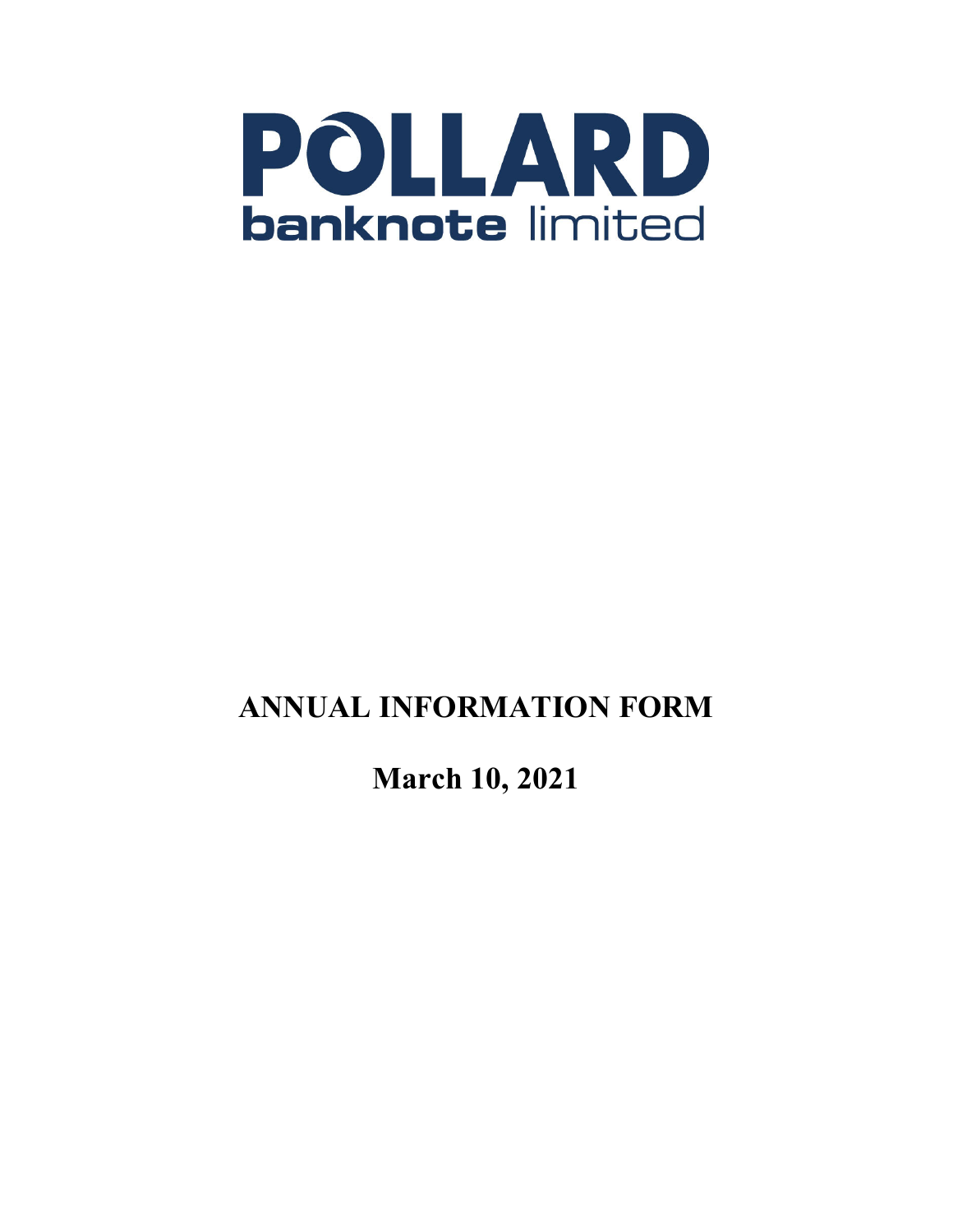## Table of Contents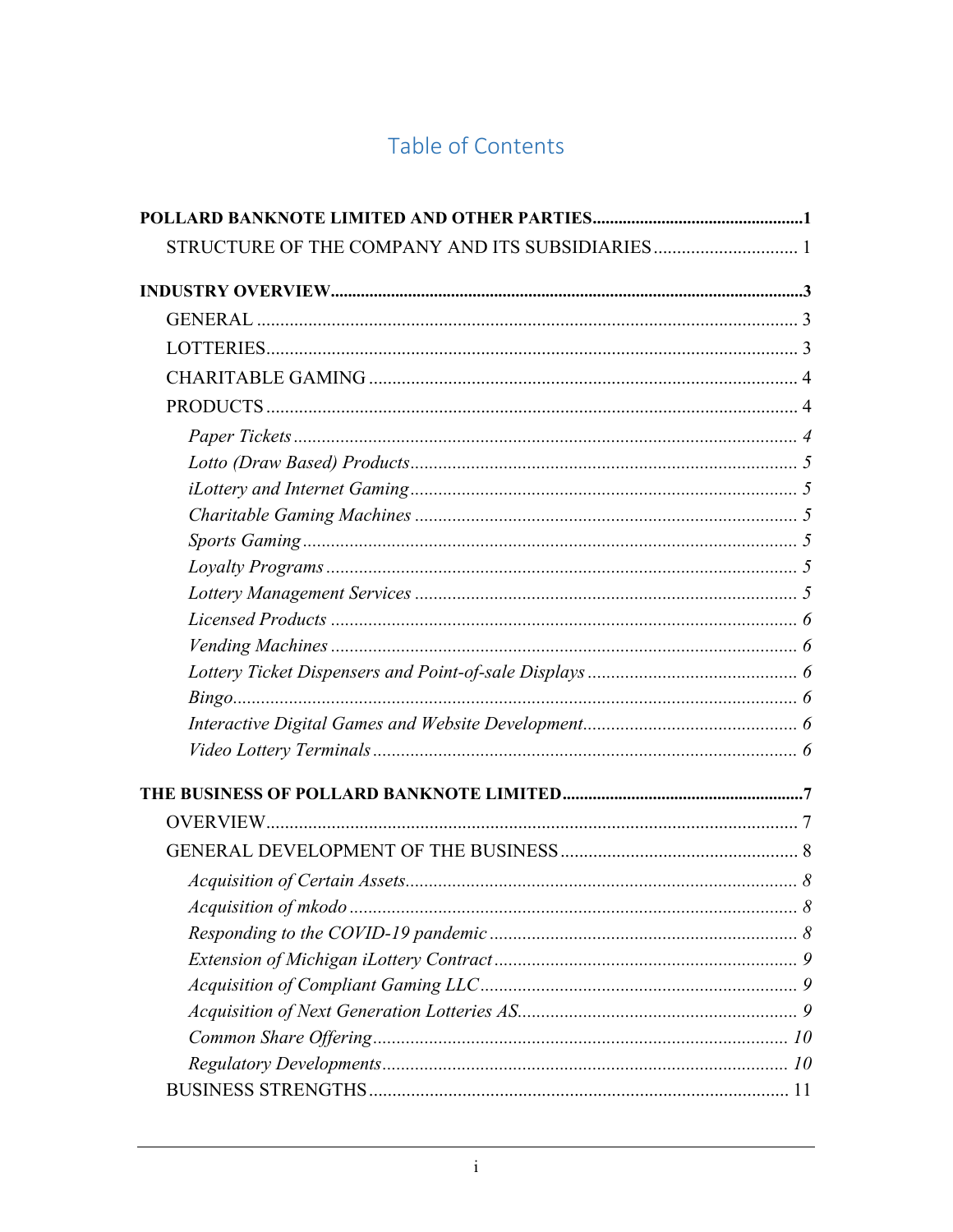| Innovation and Increased Development and Sale of Proprietary Products 20 |  |
|--------------------------------------------------------------------------|--|
|                                                                          |  |
|                                                                          |  |
|                                                                          |  |
|                                                                          |  |
|                                                                          |  |
|                                                                          |  |
| Cross Fertilization of the Lottery and Charitable Gaming Market  23      |  |
|                                                                          |  |
|                                                                          |  |
|                                                                          |  |
|                                                                          |  |
|                                                                          |  |
|                                                                          |  |
|                                                                          |  |
|                                                                          |  |
|                                                                          |  |
|                                                                          |  |
|                                                                          |  |
|                                                                          |  |
|                                                                          |  |
|                                                                          |  |
|                                                                          |  |
|                                                                          |  |
|                                                                          |  |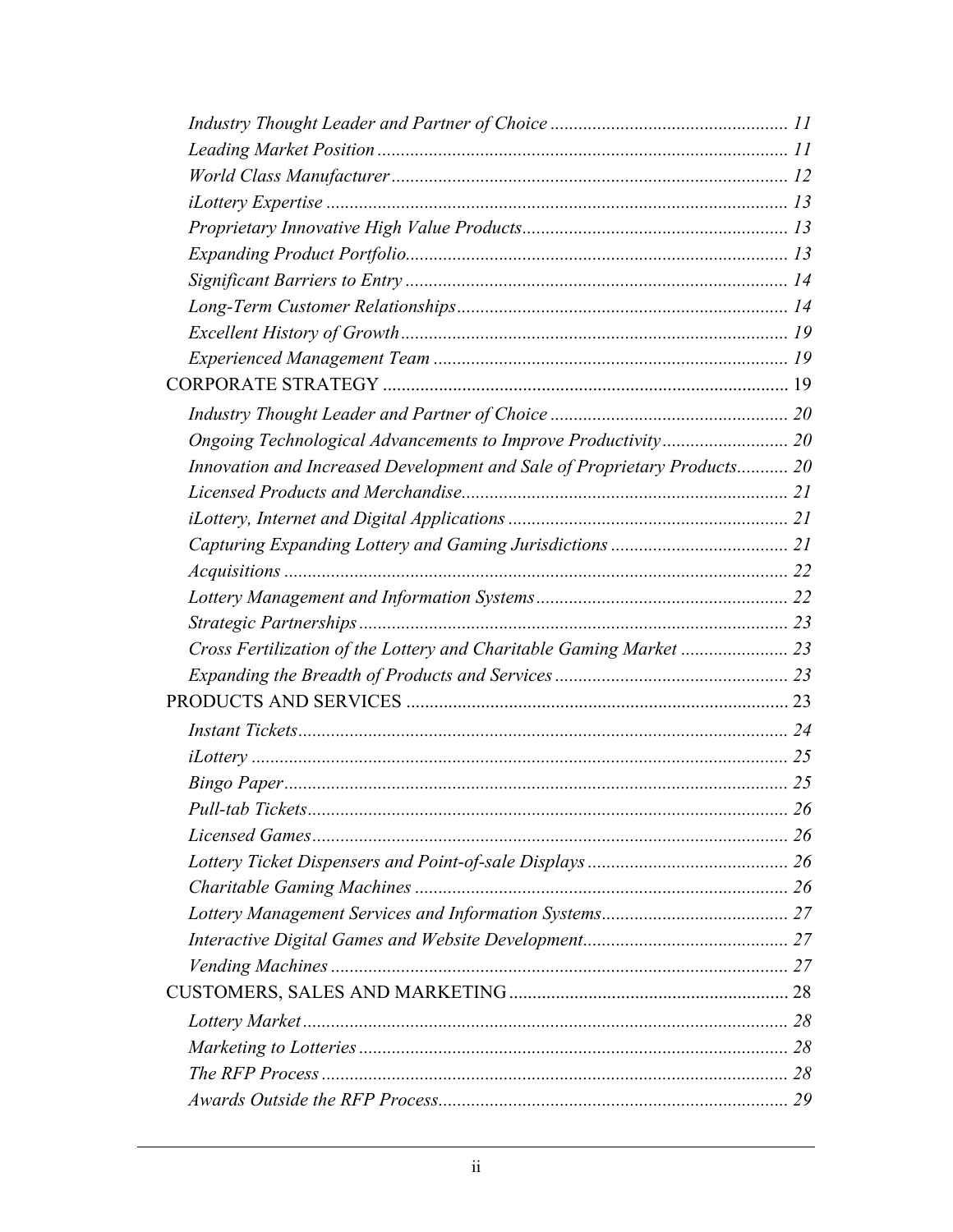| ENVIRONMENTAL, HEALTH AND SAFETY, AND SOCIAL                        |    |
|---------------------------------------------------------------------|----|
|                                                                     |    |
|                                                                     |    |
|                                                                     |    |
|                                                                     |    |
|                                                                     |    |
|                                                                     |    |
|                                                                     |    |
|                                                                     |    |
|                                                                     |    |
|                                                                     |    |
|                                                                     |    |
| DIRECTORS AND OFFICERS OF POLLARD BANKNOTE LIMITED  36              |    |
|                                                                     |    |
|                                                                     |    |
|                                                                     | 39 |
|                                                                     |    |
| Committees of the Board of Directors of Pollard Banknote Limited 39 |    |
|                                                                     |    |
|                                                                     |    |
|                                                                     |    |
|                                                                     |    |
|                                                                     |    |
|                                                                     |    |
| ECONOMIC DEVELOPMENT CANADA ("EDC") FACILITY  42                    |    |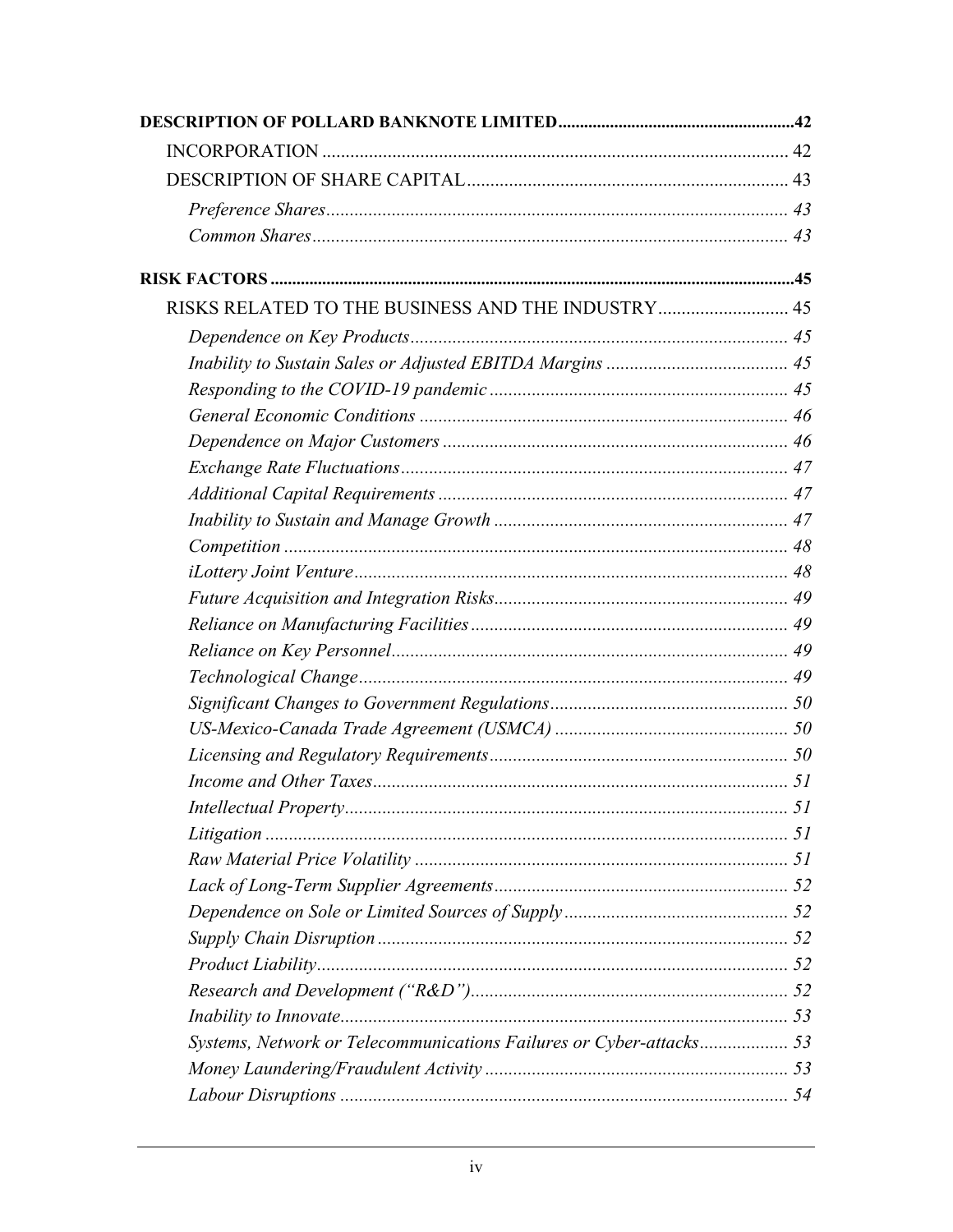| Environment, Health and Safety Requirements and Related Considerations 54    |  |
|------------------------------------------------------------------------------|--|
|                                                                              |  |
|                                                                              |  |
|                                                                              |  |
|                                                                              |  |
|                                                                              |  |
| Dividends Are Not Guaranteed and Will Fluctuate with Business Performance 56 |  |
|                                                                              |  |
| Control and Contractual Restrictions by Pollard Equities Limited 57          |  |
|                                                                              |  |
|                                                                              |  |
|                                                                              |  |
|                                                                              |  |
|                                                                              |  |
|                                                                              |  |
|                                                                              |  |
|                                                                              |  |
|                                                                              |  |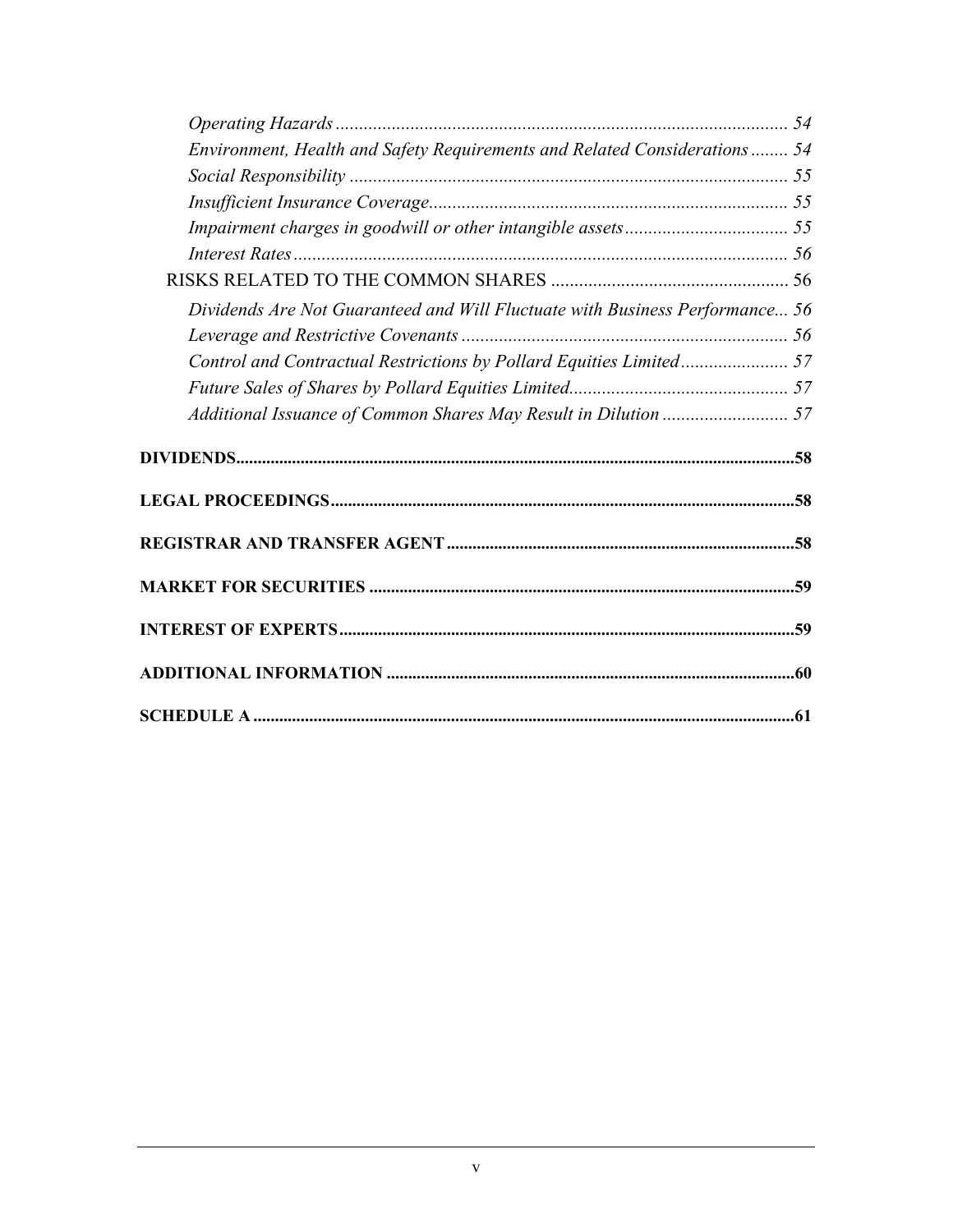*This annual information form includes forward-looking statements. By their nature, forward-looking statements involve risks, uncertainties and assumptions. We have based these forward-looking statements on our current expectations and projections about future events. These forward-looking statements include, among other things, our anticipated growth strategies, anticipated trends in our business and our ability to expand our business activities.* 

*The forward-looking statements included in this annual information form are subject to risks, uncertainties and assumptions about Pollard Banknote Limited ("Pollard Banknote" or "the Company") and its direct and indirect subsidiaries and affiliates. Our actual results of operations may differ materially from the forward-looking statements as a result of, among other things, general risks related to the lottery and charitable gaming industries, our reliance on key personnel, changes in technology, fluctuating results of operation, the duration and effects of the COVID-19 pandemic, and fluctuation of foreign exchange rates. We undertake no obligation to publicly update or revise any forward-looking statements, whether as a result of new information, future events or otherwise. In light of these risks, uncertainties and assumptions, the forward-looking events discussed in this annual information form might not occur and accordingly, readers are advised not to place undue reliance on forward-looking statements.* 

*Unless the context indicates otherwise, the information appearing herein is stated as at December 31, 2020 and all dollar amounts referred to in this document are references to Canadian dollars.* 

#### **POLLARD BANKNOTE LIMITED AND OTHER PARTIES**

Pollard Banknote Limited ("Pollard Banknote", "Pollard" or "the Company"), formerly 7510101 Canada Limited, was incorporated under the laws of Canada on March 26, 2010. The principal head and registered office is at 140 Otter Street, Winnipeg, Manitoba, Canada, R3T 0M8. The Company was incorporated to continue the business of Pollard Holdings Limited Partnership.

Prior to January 1, 2015, the Company owned directly 100% of the common shares of Pollard Banknote GP Limited as well as 100% of the Partnership Units of Pollard Holdings Limited Partnership ("Pollard LP"). Pollard LP, in turn, held the assets used to carry on the business directly or through its subsidiaries.

On January 1, 2015, Pollard Banknote Limited completed a short form amalgamation combining Pollard Holdings Limited Partnership, Pollard Banknote GP Limited, Pollard Banknote Limited Partnership and Pollard (Canada) Inc. with the Company. This had no material impact to the operations of the Company on a consolidated basis and was designed to simplify the organization structure.

On December 31, 2019, Pollard completed an internal reorganization of a number of its U.S. based companies. The reorganization had no material impact on the operations of the business and was implemented to simplify the structure and eliminate certain inactive companies.

### **STRUCTURE OF THE COMPANY AND ITS SUBSIDIARIES**

The following corporate chart illustrates the Company and its significant related affiliates as at December 31, 2020.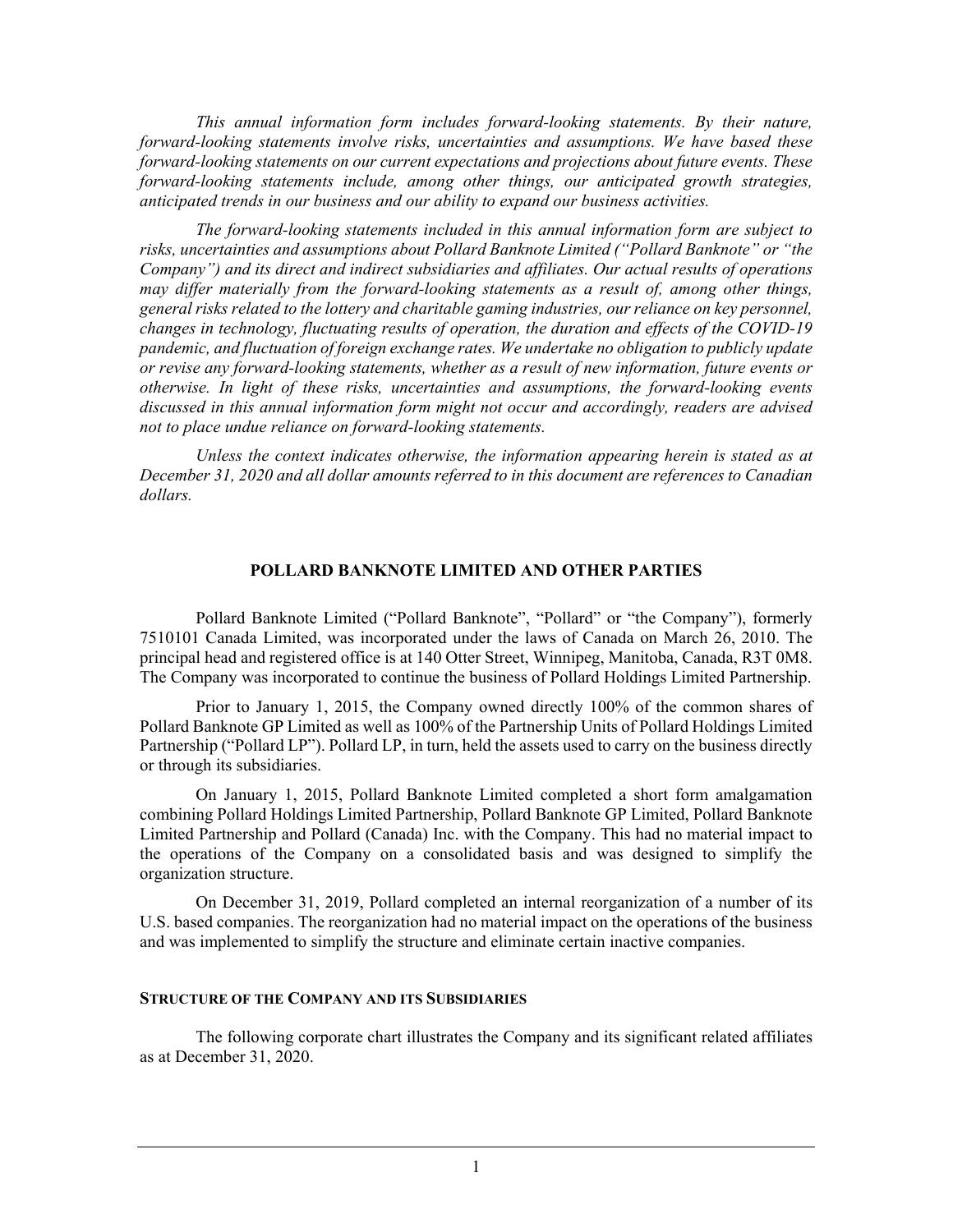## **Pollard Banknote Limited – December 31, 2020**



\* Denotes jurisdiction of incorporation/amalgamation/continuance/establishment.

(1) Share ownership percentages do not reflect 233,211 common shares issued in January 2021 relating to acquisition of Next Generation Lotteries AS or 933,800 common shares issued by way of a bought deal financing in March 2021.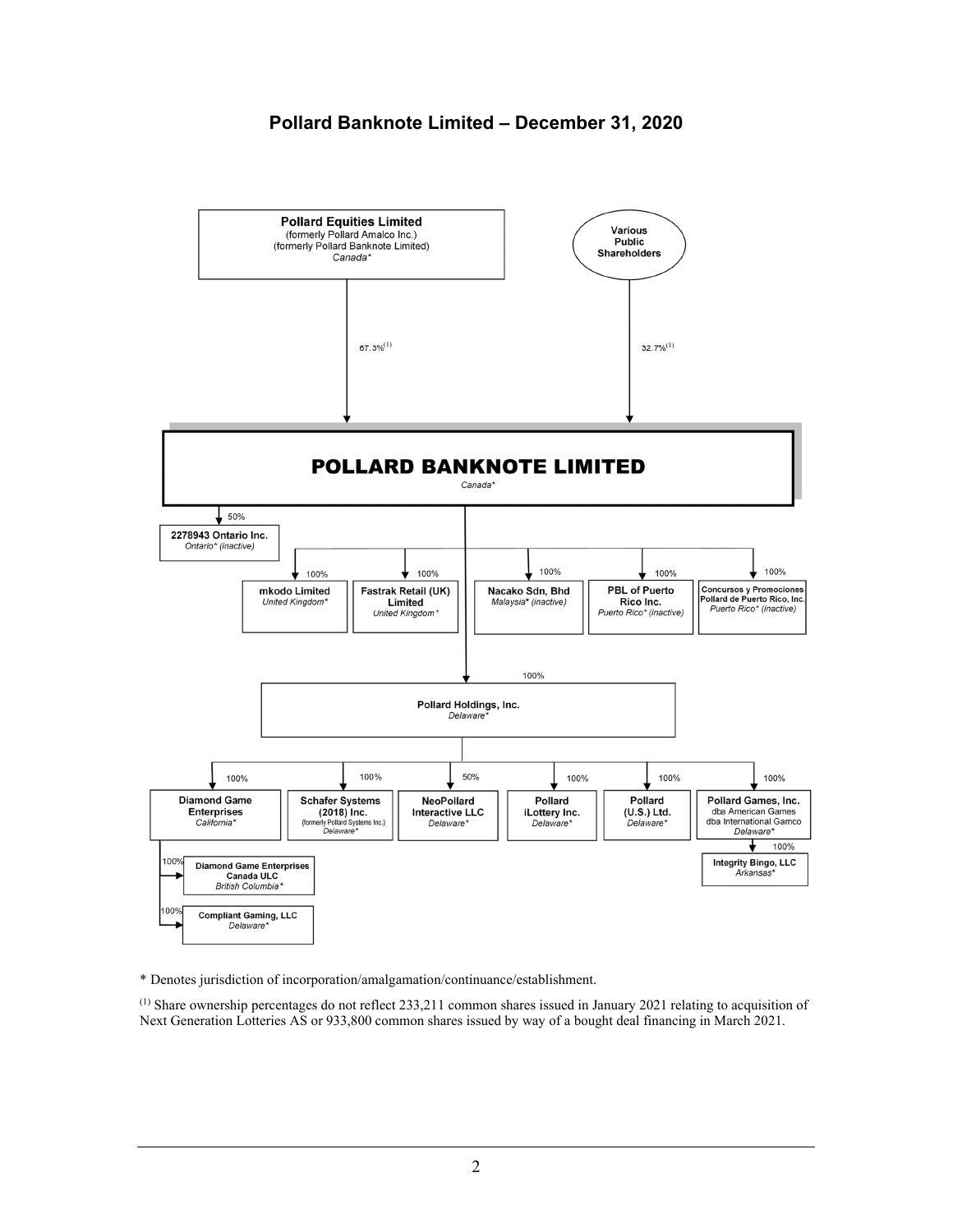### **INDUSTRY OVERVIEW**

### **GENERAL**

The gaming industry has experienced tremendous growth over the last 30 years in North America and internationally. The gaming industry is generally considered to include lotteries, charitable gaming organizations, internet gaming, pari-mutuel wagering (such as horse racing), sports betting and games typically associated with casino operations, such as table games and slot machines.

According to LaFleur's World Lottery Almanac, in 2019, the North American lottery market generated revenues of approximately US\$89.1 billion and management believes the North American charitable gaming market generated revenues of approximately US\$30.0 billion. The worldwide lottery market generated revenues of approximately US\$310.0 billion. The worldwide lottery ticket manufacturing industry, which manufactures tickets for the lottery market, is estimated by management to be approximately US\$900.0 million market, measured in terms of total annual sales of instant tickets and related services to lotteries. The North American lottery ticket manufacturing industry is estimated by management to be approximately US\$500.0 million market, measured in terms of total annual sales of instant tickets and related services to lotteries.

### **LOTTERIES**

Lotteries are operated by domestic and foreign governmental authorities and their licensees in more than 200 jurisdictions throughout the world. Currently, 46 jurisdictions in the United States and all ten provinces and three territories in Canada sell instant tickets. Governments typically authorize lotteries as a means of generating revenues without the imposition of additional taxes. Net lottery proceeds are frequently set aside for particular public purposes and many jurisdictions have come to rely heavily on this means of generating revenues.

The lottery market primarily consists of lotto or draw based games (such as Lotto  $649^{\circ}$  and Powerball®) and instant ticket games. It also consists of a variety of products and services which support these games. Based on industry information, 2019 instant ticket retail sales in North America totalled approximately US\$54.7 billion and lotto retail sales totalled approximately US\$31.6 billion. North American instant ticket retail sales grew at a compound annual growth rate of approximately 5.9% from 1995 to 2019, a rate faster than North American lotto retail sales, which grew at a compound annual growth rate of approximately 1.5% for the same period.

U.S. instant ticket retail sales grew at a compound annual growth rate of approximately 6.5% from 1995 to 2019, a rate faster than U.S. lotto retail sales, which grew at a compound annual growth rate of approximately 1.3% for the same period. In the United States, 2019 lotto retail sales totalled approximately US\$27.0 billion and instant ticket retail sales totalled approximately US\$52.5 billion. Canadian instant ticket retail sales grew at a compound annual growth rate of approximately 3.6% the same period. The annual growth rate, from 2018 to 2019 for instant ticket retail sales in the United States was approximately 4.6%. Retail sales of instant tickets increased by approximately 0.8% in Canada for the same period. While official 2020 data is not yet available, preliminary information is showing that retail lottery sales in 2020, in particular instant ticket sales, have grown significantly.

Based on industry information, Pollard Banknote estimates that 2019 non-North American lotto retail sales totalled approximately US\$163.1 billion and that 2019 non-North American instant ticket retail sales totalled approximately US\$39.5 billion.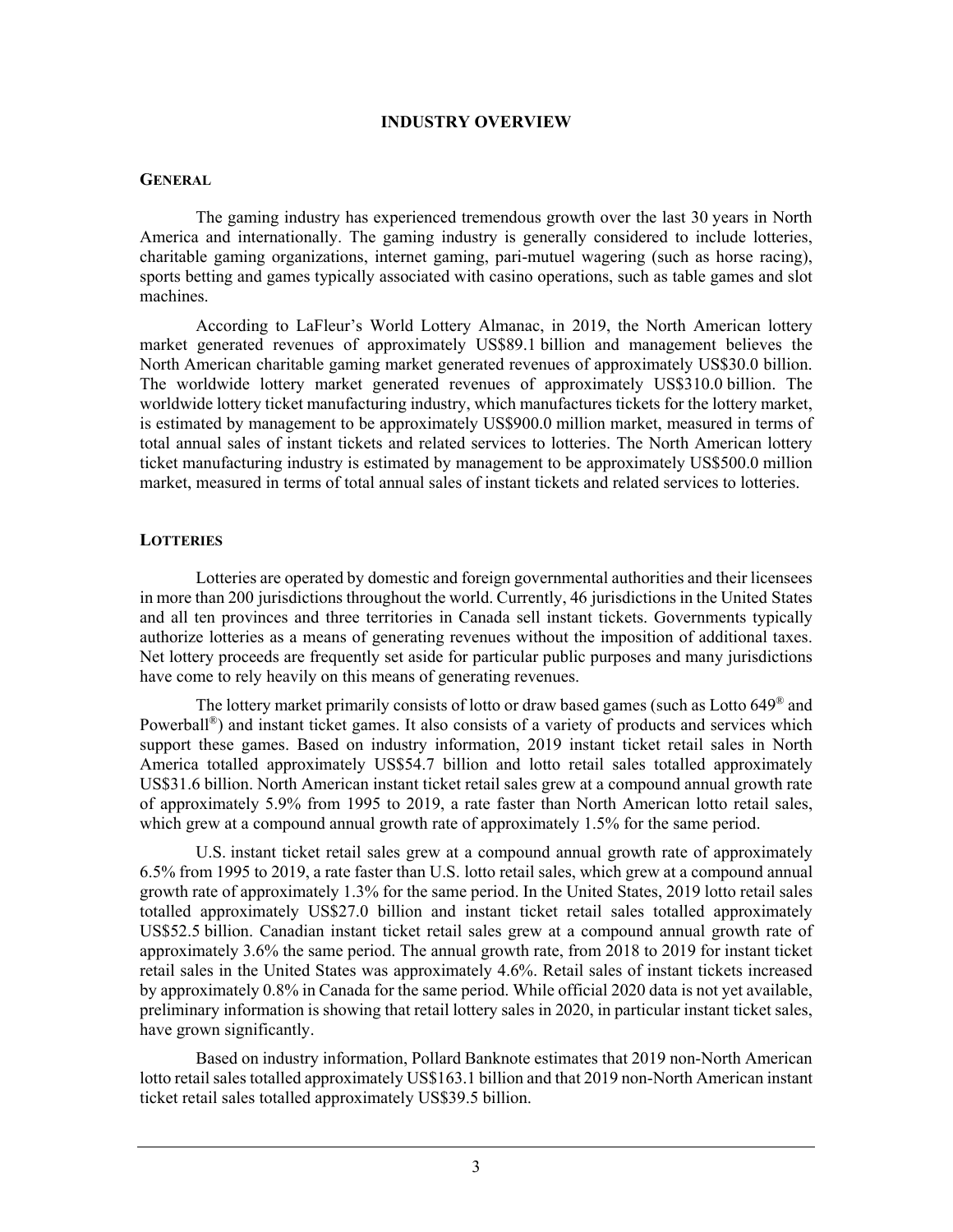Lotteries are increasingly looking to ancillary products and services to generate revenue including extended play options such as digital apps and iLottery operations, alternate gaming machines and increased distribution methods such as vending machines and innovative retail merchandising.

### **CHARITABLE GAMING**

The charitable gaming products that Pollard Banknote currently produces consist mainly of pull-tab tickets, bingo paper and pull-tab vending machines and with the acquisition of Compliant Gaming LLC ("Compliant") on December 30, 2020, tablet based electronic pull-tabs. In the United States and Canada, pull-tab tickets are generally sold at charitable bingo halls and chartered membership clubs such as veteran and fraternal clubs. In the United States, pull-tab tickets are currently permitted in 39 states. In Canada, pull-tab tickets are currently permitted in all ten provinces and all three territories. In several states and some provinces, pull-tab tickets are approved for sale in third-party retail locations, including bars and taverns. Seven US states and six provinces in Canada also permit the sale of pull-tab tickets, in addition to instant tickets, in their lottery ticket sales. Management estimates that the annual dollar value of pull-tab tickets and bingo paper sold to distributors in Pollard Banknote's market is approximately US\$200 million and has remained stable for many years. Pollard's had experienced some positive sales growth over the two years prior to 2020 where sales were negatively impacted by bingo halls, bars and fraternal organizations being temporarily closed due to COVID-19.

In the United States, traditional paper bingo is permitted in all states except Hawaii, Tennessee and Utah. Electronic bingo systems are currently operating in 37 states in some form and across the United States in Indian gaming halls in compliance with the Indian Gaming Regulatory Act. In Canada, traditional paper bingo is permitted in all ten provinces and three territories. Fixed-base electronic bingo systems, however, may only be used in halls owned or authorized by certain provincial governments.

Where approved by regulators, charitable gaming organizations are expanding their product offerings, including the use of charitable gaming machines and interactive vending machines to expand the sale of pull-tab tickets or electronic versions or pull-tab tickets in additional retail outlets such as bars and restaurants.

## **PRODUCTS**

The principal categories of lottery and charitable gaming products are:

## *Paper Tickets*

Paper tickets include instant, pull-tab and draw tickets. An instant ticket is typically played by removing a coating from a pre-printed ticket. The product is referred to as "instant" because the player knows instantly whether they have won a prize. A draw lottery ticket involves a player purchasing a ticket which is manually processed for a future drawing for prizes of a fixed amount. This type of lottery is predominantly played in Europe, South America and Asia. Pull-tabs or breakopen tickets involve prizes hidden under ticket flaps which are opened by the player. These tickets are more commonly associated with charitable gaming, although some North American lotteries sell this product line.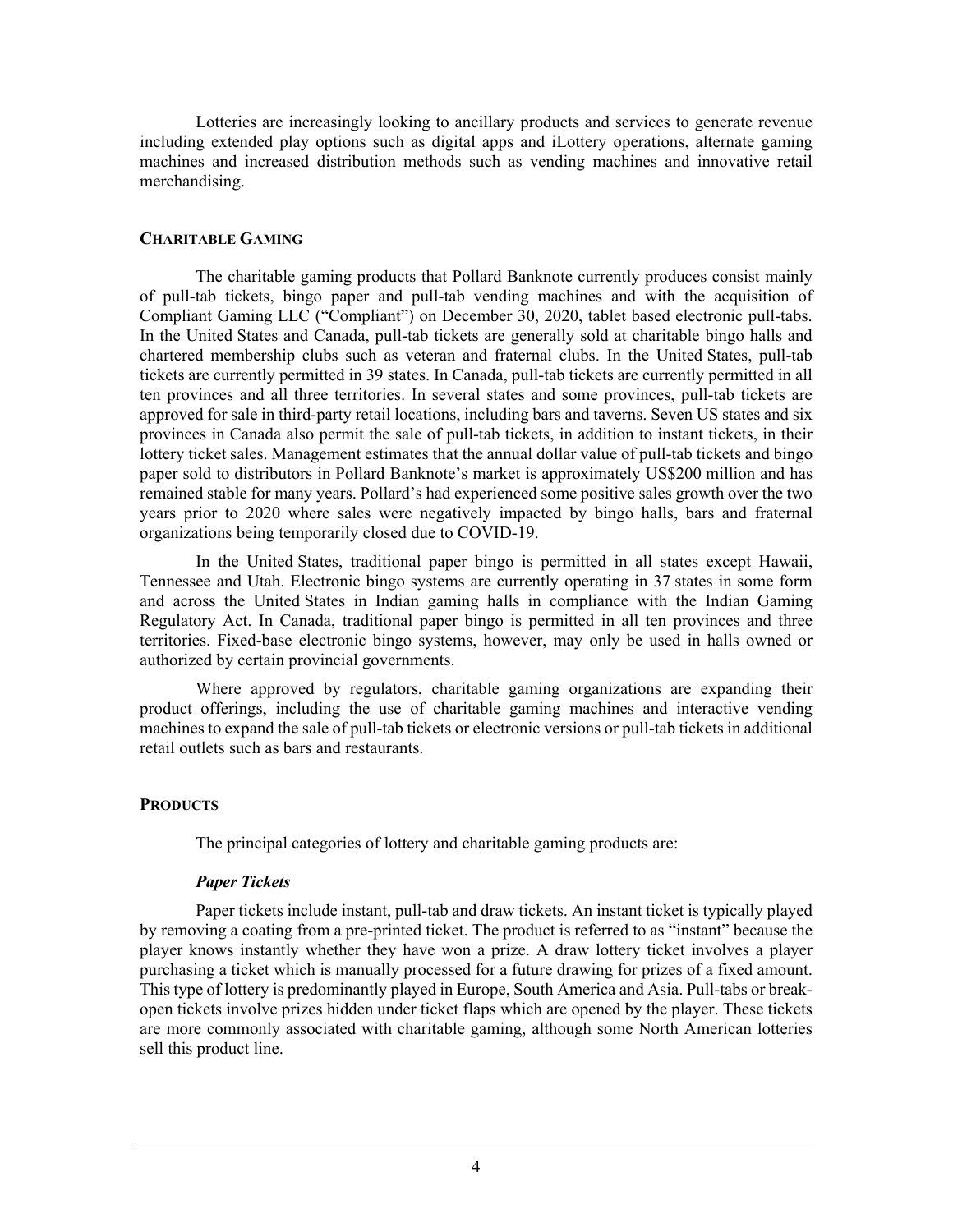## *Lotto (Draw Based) Products*

Lotto (Draw Based) games (such as Lotto 649® and Powerball®) are based on a random selection of a series of numbers. Lotto prizes are generally based on the number of winners who share the prize pool and are conducted through a computerized system in which lottery terminals in retail outlets are continuously connected to a central computer system. Participants in the games receive a paper receipt when they purchase a ticket. Other lotto games include Keno and sports lotto.

## *iLottery and Internet Gaming*

This distribution channel is increasingly become a focal point of lotteries. Currently there are a number of North American lotteries that have set-up or are in the process of setting up their own websites to sell lottery and gaming products. Non-North American lotteries have utilized the internet for gaming for a number of years. iLottery experienced significant growth in 2020 and is expected to continue to grow in significance in the future.

## *Charitable Gaming Machines*

Through the use of technology, gaming venues and retailers in North America are increasingly focused on the "self-retailing" concept, whereby consumers can purchase products without any direct interaction with staff and expand the gaming experience for the consumer. These products are designed to allow a consumer to play a game on a kiosk machine, tablet or terminal which displays the results on a video monitor in an entertaining manner. Game data, such as winnings and games played can be fed to a central distribution system which allows full monitoring of machine use.

## *Sports Gaming*

Sports gaming and betting is a growing global trend. Many jurisdictions support various forms of sports gaming in both a retail bricks and mortar setting as well as on-line in conjunction with casinos or other distribution channels, and lotteries are increasingly looking at this product as a way of growing sales where allowed by regulation. Current legislative frameworks relating to sports gaming are rapidly evolving in many jurisdictions and, in conjunction with governments, lotteries are actively reviewing opportunities to expand.

## *Loyalty Programs*

These programs are designed to enhance the player experience by providing an additional venue for the player to interact with the lottery. By registering on the lottery website members can gain access to unique invitations and opportunities offered by the lottery, enter into second chance draws and gather news about new ticket concepts. The value for the lottery is that it can now understand its players better, gain data and target areas that are of interest to its members.

## *Lottery Management Services*

Various operating and managerial services are connected to the paper ticket market including warehousing, inventory control, sales force management, retail support, advertising and marketing and distribution to the retail outlets. These services can be performed by the lottery or outsourced to a third-party provider such as Pollard Banknote. Lotteries may choose to outsource specific applications of their operations (for example allow a third party to run the distribution operations) or choose to outsource an entire product line (for example the complete instant ticket operation) or may outsource the entire management of the lottery operation.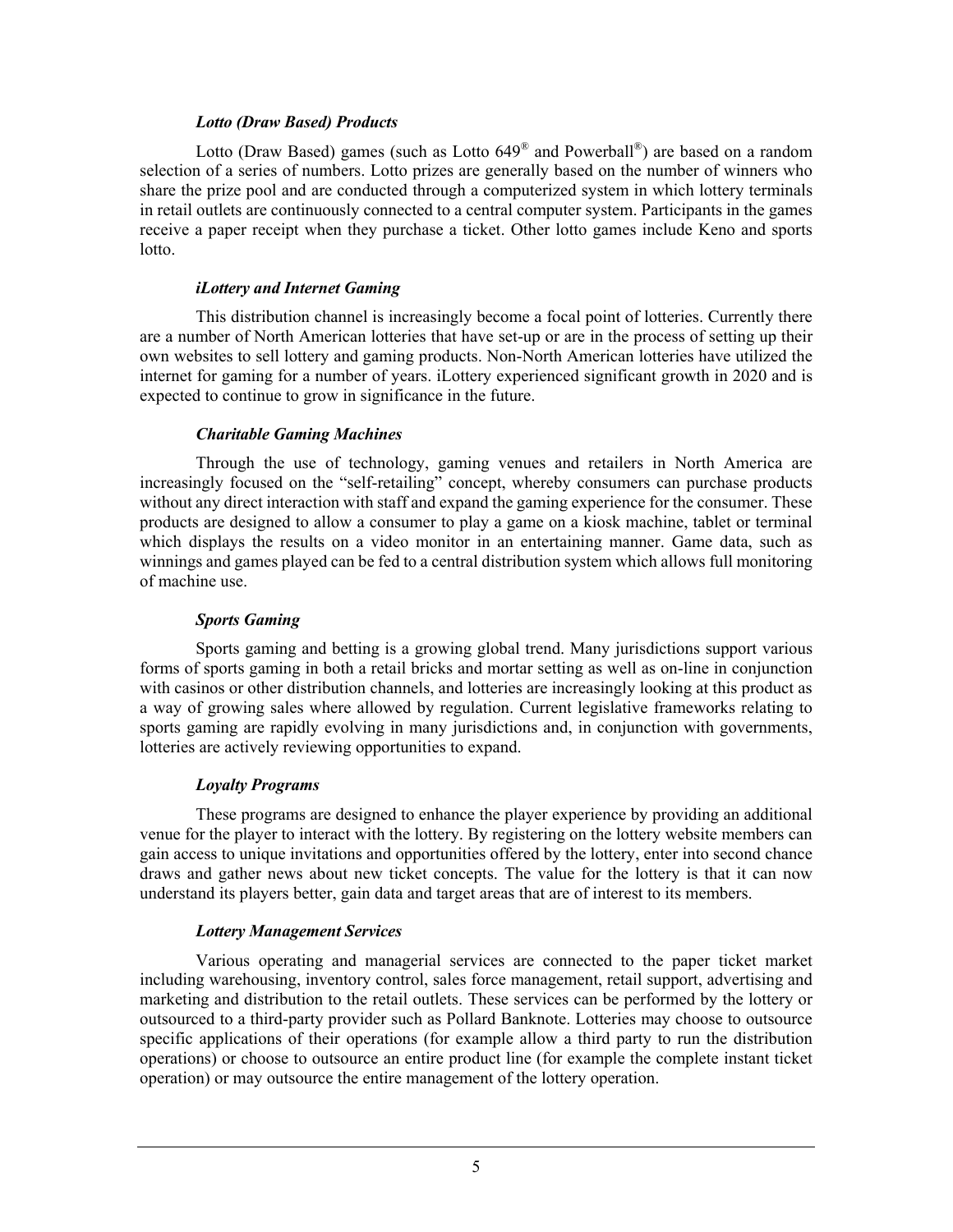Some lotteries are relying on outside providers such as Pollard to provide computerized validation systems to support their instant ticket product line.

## *Licensed Products*

Lotteries look to expand and augment their lottery offerings by utilizing licensed or branded products or themes. By offering specific licensed products, the lotteries are able to access additional demographics as well as offering unique branded merchandise as part of the prize packages.

## *Vending Machines*

Consistent with the movement toward "self-retailing," vending machines are used by lotteries to increase the scope of distribution and increase the effectiveness of traditional retailers. Vending machines enable lotteries to sell their products in new locations, such as airports, as well as allow retailers to reduce their labour costs related to the sale of instant tickets.

## *Lottery Ticket Dispensers and Point-of-sale Displays*

Lotteries are increasingly using effective merchandising techniques to sell to lottery customers with new and unique ticket dispensers, point-of-sale displays and investigate in-lane big box store distribution. These products offer enhanced visibility at retail using a minimal footprint, are designed for ease of ticket dispensing and provide opportunities for additional promotional space for the customer.

## *Bingo*

Bingo involves a game played with some form of playing card where a player covers squares when objects similarly numbered and lettered are randomly drawn to complete lines or other patterns. Bingo is played either on pre-printed paper bingo cards or "faces" or through electronic devices.

## *Interactive Digital Games and Website Development*

Many lotteries are marketing value-added interactive features to instant tickets to further enhance the perceived value of the game as well as increasing satisfaction of the entire playing experience. For example, second-chance draws allow the player to enter a valid ticket into a website for a chance to play an additional game for fun or possibly to win additional prizes. Tablet and smart phone digital apps enable the use of mobile technology which enhances sales of core games by keeping the offering fresh as well as attracting new and younger customers in the coveted 18-34 year-old demographic.

## *Video Lottery Terminals*

A video lottery terminal ("VLT") is a gambling machine operated by inserting bills or coins into a slot, and then either pulling down on a handle or pushing a button. VLTs enable players to play many traditional card games, ranging from poker and blackjack to a variety of multi-symbol match games. A player's randomly generated cards or game symbols appear on the video screen. Players bet whatever amount they choose with each game and, depending on the game, sometimes have the option of doubling their bets after the game has started. When finished playing, the player touches the "Cash Out" button on the screen and the VLT either releases the prize amount in coins or prints a ticket showing how much they have won, which typically can be redeemed in the establishment where the VLT is located.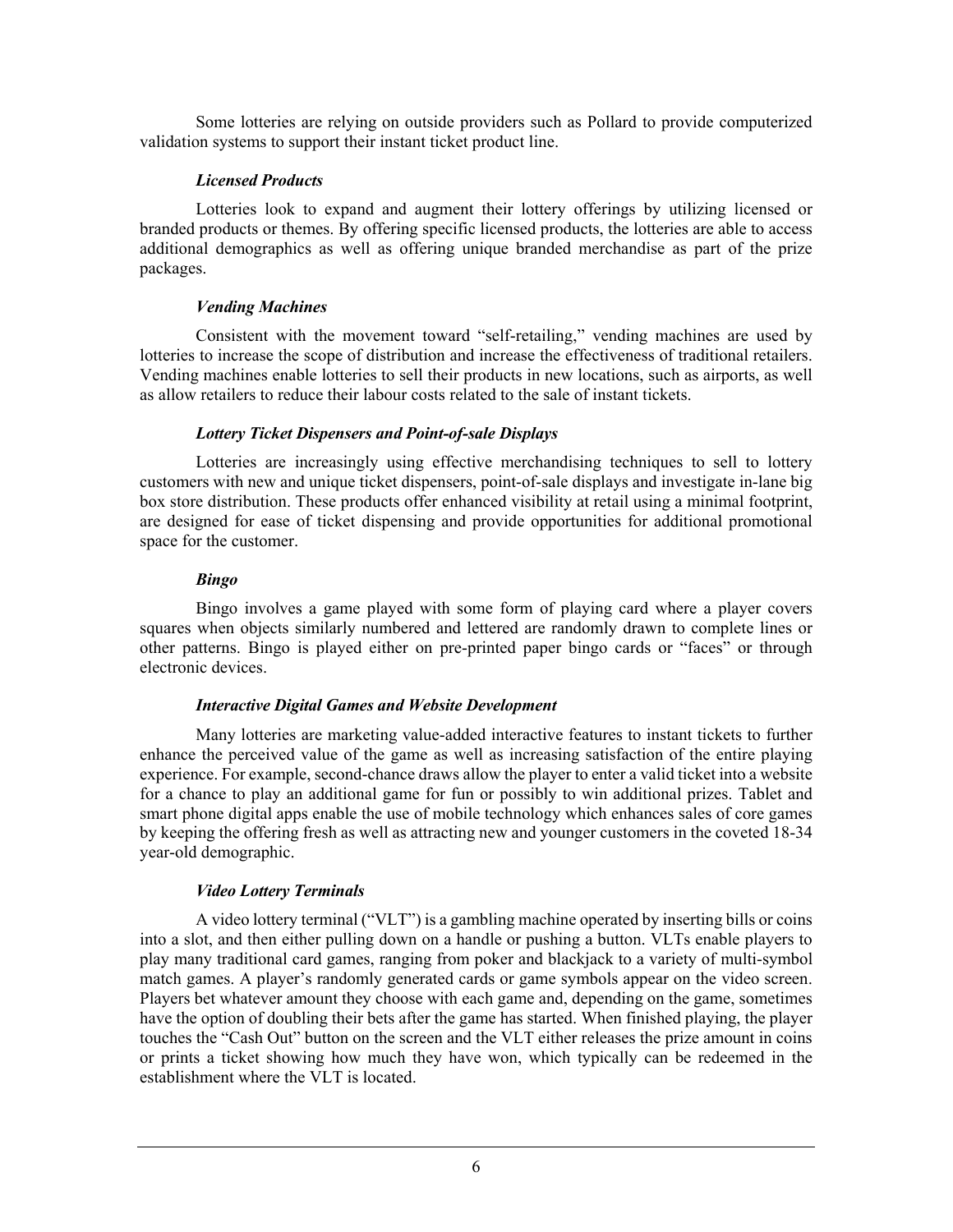## **THE BUSINESS OF POLLARD BANKNOTE LIMITED**

### **OVERVIEW**

Pollard Banknote is one of the leading providers of products and services to the lottery and charitable gaming industries throughout the world. Management believes that Pollard Banknote is the largest provider of instant tickets based in Canada, second largest producer of instant tickets in the world, the largest supplier of iLottery systems in the United States through our 50% owned joint venture and the second largest provider of charitable gaming products in North America.

Pollard's vision is to be the partner of choice to lotteries and charities. Our complimentary product lines allow us to provide all their needs from systems to digital products. We are focused on delivering excellence in three key dimensions for success: outstanding games that excite loyal players and attract new ones, retail excellence through effective in-store strategies and retail network expansion, and digital innovation that allows lotteries and charities to connect with players in new ways.

Pollard Banknote derives most of its revenues from the sale of instant tickets and related services including the provision of internet lottery services (iLottery) and Lottery Management Services, which accounted for approximately 84.1% of total revenue for the year ending December 31, 2020. Pollard Banknote also manufactures and sells paper products for the charitable gaming market (pull-tabs, bingo paper and vending machines), which together accounted for 10.4% of total revenues in the year ended December 31, 2020 and beginning with the acquisition of INNOVA Gaming Group Inc. ("Diamond Game") in 2017, 5.5% in charitable gaming systems. Temporary shutdowns of bingo halls, bars and fraternal organizations due to COVID-19 negatively impacted charitable gaming revenues in 2020.

 Geographically, Pollard Banknote products are offered in markets throughout North America and internationally, where permitted by regulation. For the year ended December 31, 2020, 19% of revenue was generated in Canada and 61% was generated in the United States. The remaining 20% was generated from sales outside North America, predominately Europe and Asia.

In the year ended December 31, 2020, Pollard Banknote sold over 14.5 billion instant tickets, 1.5 billion individual bingo cards, 1.8 billion pull-tab tickets, 715 vending machines and leased approximately 2,800 charitable gaming machines.

Pollard Banknote produces and provides a comprehensive line of instant tickets and lottery services including licensed products, distribution, interactive digital internet games, iLottery services, loyalty and engagement programs, marketing and instant ticket vending machines. In addition, Pollard Banknote's charitable gaming product line produces pull-tab (or break-open) tickets ("pull-tab tickets"), bingo paper, pull-tab vending machines and ancillary products such as pull-tab counting machines. Pollard Banknote also markets gaming products to the commercial gaming sector including such items as promotional scratch and win, transit tickets and parking passes. Pollard Banknote, through its subsidiary Diamond Game, offer players its new NexPlay™ terminal which offers self-service purchasing of instant and draw game tickets that are unique in the interactive experience it brings to instant ticket game play. In addition, it offers its popular LT-3, which is a unique charitable gaming machine to various gaming venues and retailers throughout North America. With the purchase of the business operations of Schafer Systems during 2018 and Fastrak Retail (UK) Limited ("Fastrak") in 2019, Pollard now offers a complete range of retail dispensers and other merchandising support to maximize instant ticket sales at the retail level. Our December 30, 2020 purchase of Compliant expanded our product portfolio to include electronic tablet-based pull-tabs. Our acquisitions of mkodo Limited ("mkodo") in 2020 and Next Generation Lotteries AS ("NGL") in January 2021 will significantly expand Pollard's product offering for both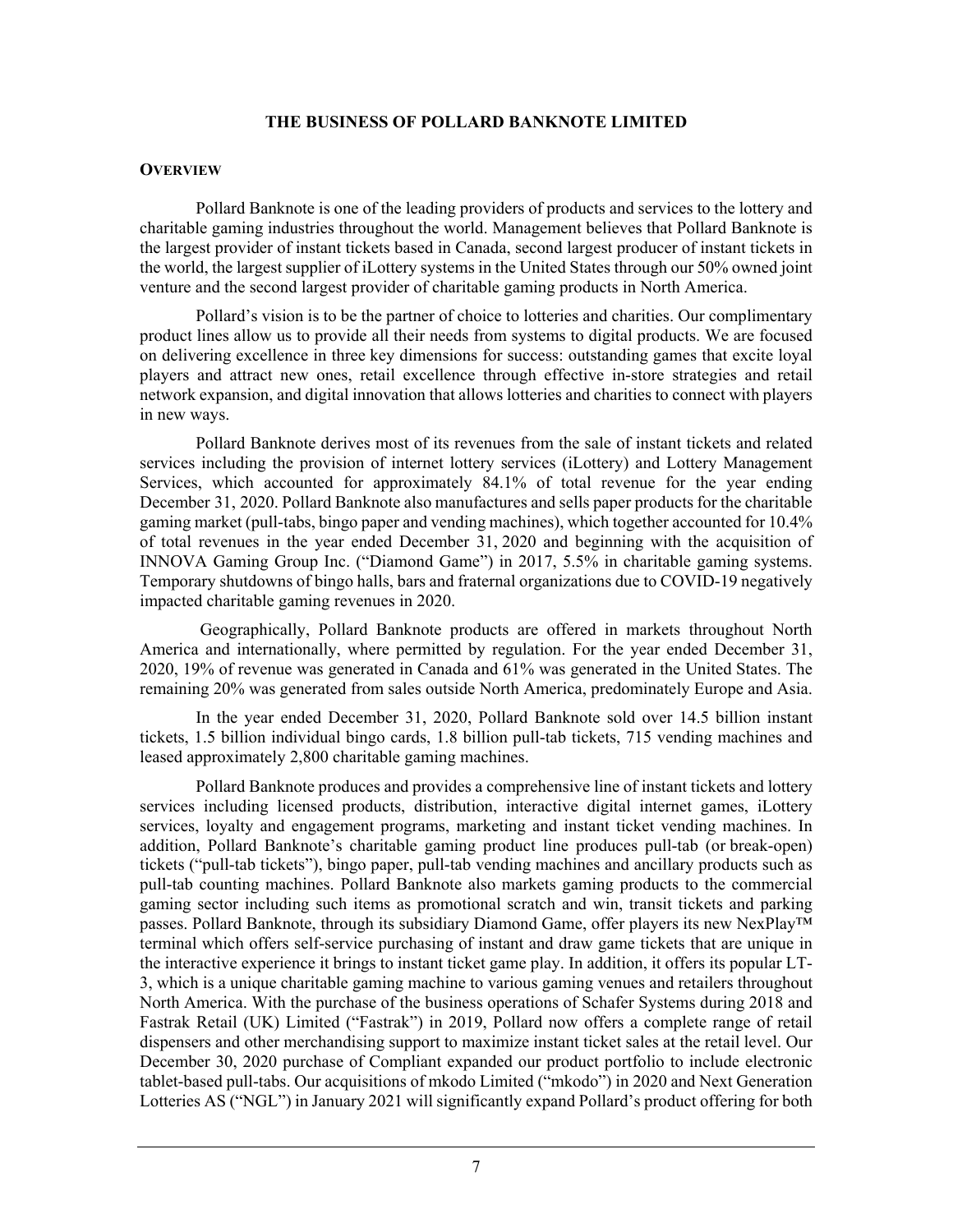retail and iLottery gaming. Pollard Banknote's lottery products are offered for sale in North America and throughout the world, while Pollard Banknote's charitable gaming products are principally sold in the United States.

Pollard Banknote services a wide variety of lottery customers under the Pollard Banknote brand name and sells products and services directly to lotteries throughout North America and throughout the world. It also sells charitable gaming products in the United States under the brand names "American Games" and "International Gamco." Gaming machines are sold under the "Diamond Game" and "Compliant" brand names while instant ticket merchandising services are marketed under the "Schafer" and "Fastrak" brands. Of the largest 20 lotteries ranked by instant ticket sales, 16 are customers of Pollard Banknote.

## **GENERAL DEVELOPMENT OF THE BUSINESS**

### *Acquisition of Certain Assets*

On February 9, 2020, Pollard Games Inc. acquired certain fixed assets and intellectual property for a purchase price of \$4.9 million. These assets were acquired under a bankruptcy process approved through a formal court proceeding and had previously been used in the operation of a business producing pull-tab tickets for the lottery and charitable gaming business.

## *Acquisition of mkodo*

On February 3, 2020, Pollard acquired 100% of the equity of mkodo for a consideration of £7.8 million (\$13.4 million) prior to standard working capital adjustments and potential earn-out payments based on certain EBITDA targets.

The purchase price was funded by proceeds from Pollard's credit facility and cash on hand.

Pollard believes that mkodo, as a world leader in digital user experience, will help us lever this expertise to help our customers build effective, direct connections with their player base.

## *Responding to the COVID-19 pandemic*

In March 2020, the World Health Organization declared a global pandemic known as COVID-19. The COVID-19 pandemic has necessitated governments, businesses and communities to take extraordinary actions to mitigate the contagion, resulting in unprecedented economic uncertainty. Pollard's charitable gaming and Diamond Game ("egaming") businesses were negatively impacted with the temporary closures of many charitable gaming facilities, membership clubs and retail outlets. As temporary closures are lifted there has been a rebound to pre-closure levels. Pollard's instant ticket and iLottery operations showed significant resilience throughout the pandemic to date and in 2020 saw increased activity which more than offset the charitable gaming and e-gaming reductions. Roughly a year since the start of the pandemic the importance of having a well diversified portfolio of revenue generating products and an engaged and committed employee base has never been more clear. The extent of the pandemic's effect on Pollard's operational and financial performance will depend on future developments, including the extent and duration of the pandemic, both of which are uncertain and difficult to predict. As a result, it is not currently possible to ascertain the overall financial impact on Pollard's business. Pollard has significant cash resources and unused credit facility available, which we believe will allow Pollard to support its operations during the pandemic.

All Pollard facilities are now under some level of health state of emergency, or shelter-inplace order, restricting business activities, movement of people, size of groups and instituting mandatory quarantine for travelers. Wherever a shelter-in-place order or state of emergency has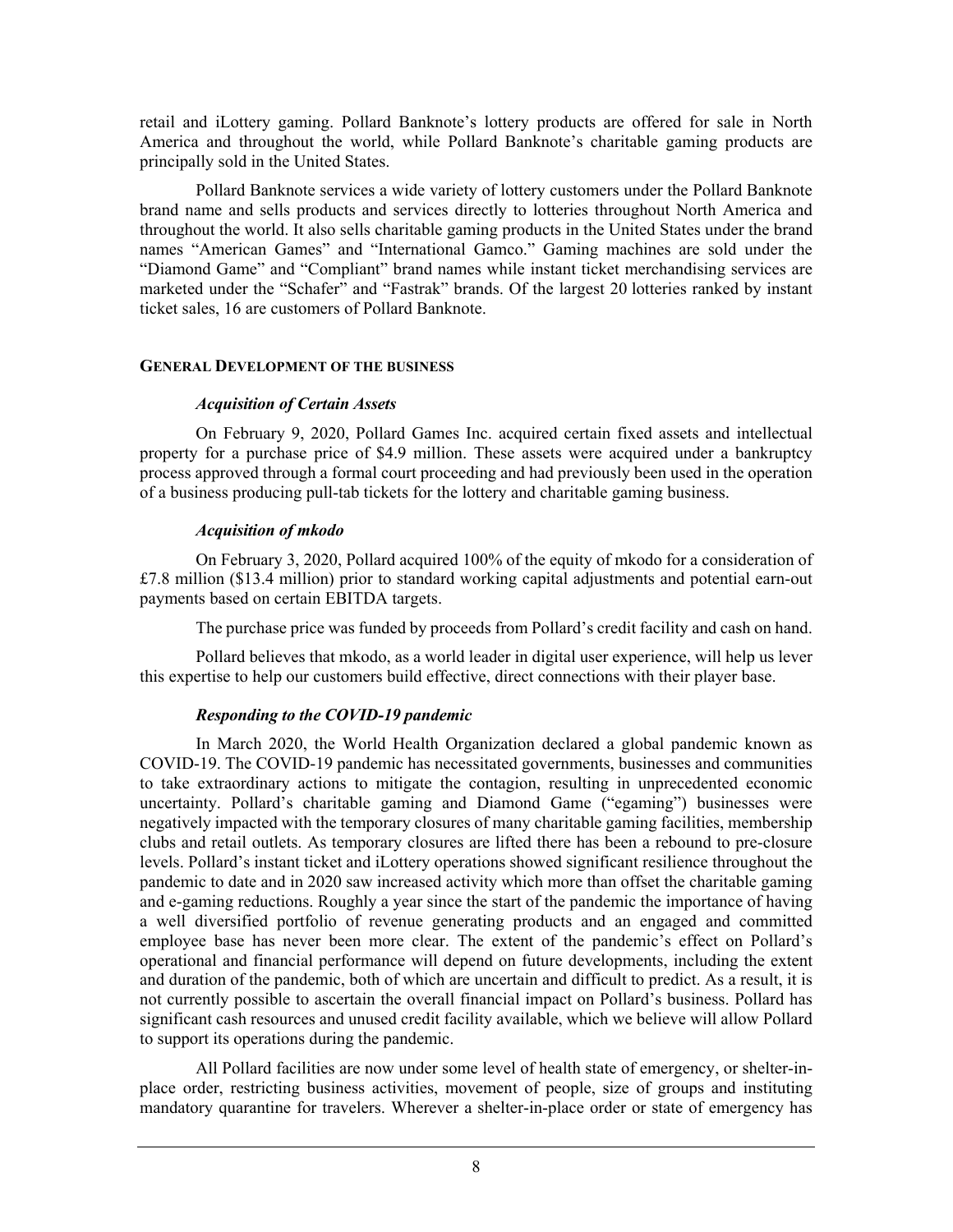been declared, local and federal authorities have identified, under specific acts, which essential industries remain open and active until further notice. In all affected jurisdictions, Pollard is classified as an essential government supplier, which has allowed Pollard to continue to operate throughout the pandemic. As of the date of this Annual Information Form all Pollard facilities are operational and our supply chains have remained functional. Pollard is extremely dedicated to providing a safe workplace in all facilities and is working to curb the spread of the virus through implementation of extensive safety measures at all locations, including daily temperature checks and health screening, extensive social distancing, restriction of visitors, work from home policies for employees capable of doing so and use of electronic monitoring to ensure social distancing.

## *Extension of Michigan iLottery Contract*

In December, 2020, Pollard and its subcontractor NeoGames S.A. (Nasdaq:NGMS) ("NeoGames") completed a four year contract extension with the Michigan Lottery. The contract which was originally to have ended in July 2022 was extended until July 2026. Recognized as North America's Lottery Operator of the Year by eGaming Review ("EGR") in 2020, the Michigan Lottery has brought a multitude of innovative, revenue generating iLottery games and payment solution to market. Pollard and NeoGames has been working with the Michigan iLotterry product offering since 2014.

## *Acquisition of Compliant Gaming LLC*

On December 30, 2020 Pollard acquired 100% of the equity of Compliant Gaming LLC ("Compliant") for consideration of US\$19.0 million (\$24.3 million) prior to standard working capital adjustments and potential earn-out payments based on certain EBITDA targets.

The purchase price was funded by proceeds from Pollard's credit facility and cash on hand.

 The purchase of Compliant will help maintain Pollard's leading presence in the charitable gaming market. The acquisition provides a new solution offering for Pollard's existing portfolio as Compliant's portable, tablet-based product is a strong compliment to the Diamond Game kioskbased technology.

## *Acquisition of Next Generation Lotteries AS*

 *On January 14, 2021 Pollard acquired 100% of the equity of Next Generation Lotteries AS ("NGL") for consideration of €36.0 million prior to standard working capital adjustments and certain deferred cash consideration. Pollard's paid €32.0 million (\$50.0 million) at closing and the remaining €4.0 million will be paid upon the achievement of specific gross margin targets in 2021.* 

## *Approximately €27.4 million of the purchase price was funded from the Company's existing cash resources and availability under its existing senior credit facilities with an additional €4.6 million of the purchase price satisfied by the issuance of 233,211 treasury shares.*

*NGL is a full solution supplier to the lottery industry, including providing a state-of-the-art retail lotto system and iLottery platform. NGL has a proven track record in the European and Asian iLottery space and in January 2021 was rewarded for its outstanding products and service by having its largest customer, Loteria de Catalunya, extend their contract for three more years to 2024. The purchase of NGL will significantly expand Pollard's product offering for both retail and iLottery gaming and will be a strong compliment to Pollard's North American leading joint venture, NeoPollard Interactive LLC.*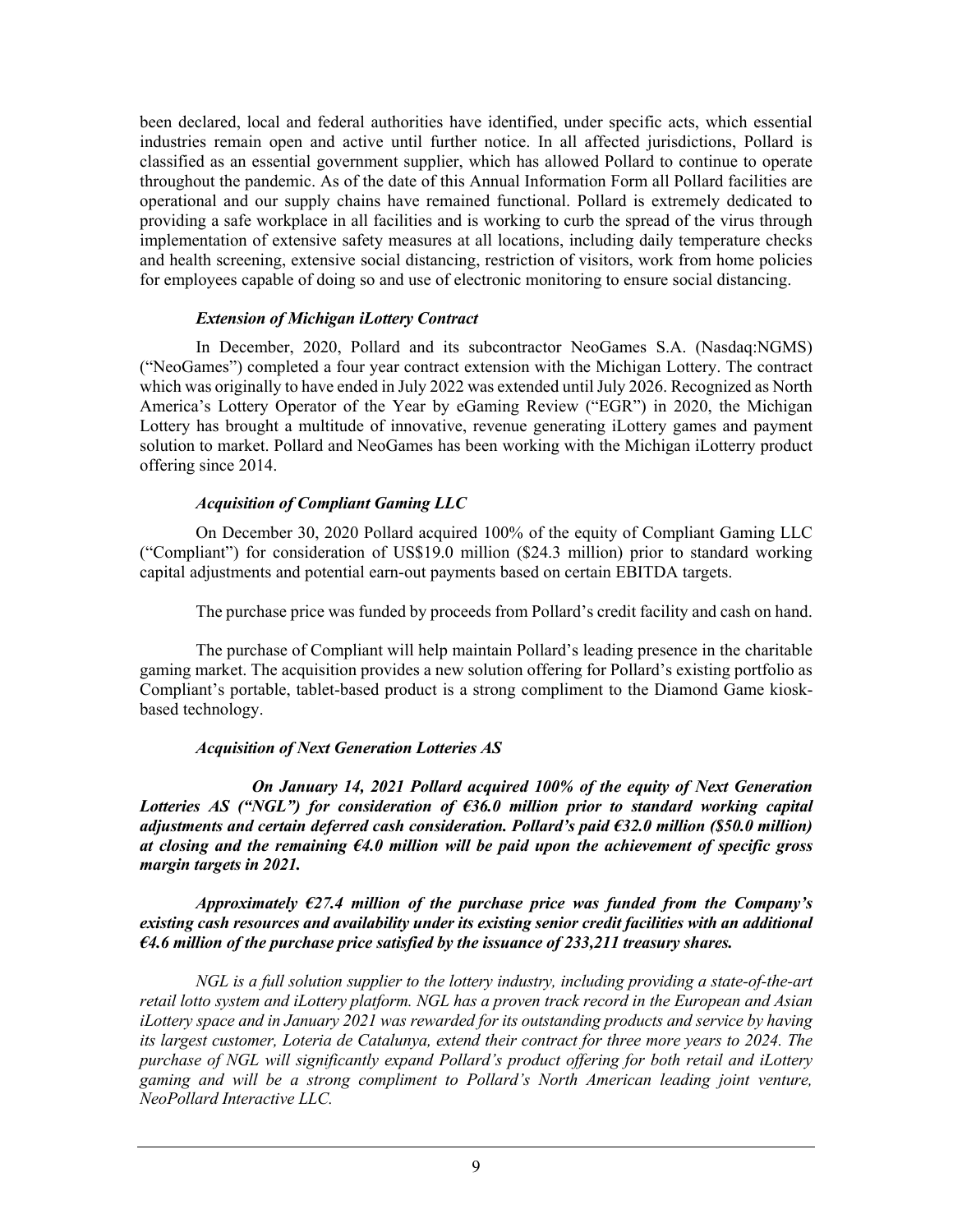### *Common Share Offering*

On February 9, 2021, Pollard announced that it had entered into an agreement with a syndicate of underwriters to purchase on a bought deal basis 812,000 common shares of Pollard at a price of \$36.95 per share. Pollard also granted the Underwriters an over-allotment option exercisable at any time up to 30 days following the closing of the offering, to purchase up to an additional 121,800 common shares.

The offering, including the full over-allotment, closed on March 2, 2021. The total gross proceeds, prior to any commissions and offering expenses, from the sale of 933,800 common shares was approximately \$34.5 million. Pollard used the net proceeds to repay indebtedness under the Company's credit facility incurred in the acquisitions of Compliant and NGL.

## *Regulatory Developments*

In January 2019, the United States Department of Justice ("DOJ") issued a new interpretation of a previous 2011 interpretation relating to the applicability of the Wire Act to internet gaming including operations conducted by state lotteries. The 2011 interpretation had determined that the Wire Act, (which prohibited gambling or associated gambling activity from utilizing interstate wire communication including the internet) only applied to sports betting. As a result, a number of state lotteries initiated iLottery businesses to sell their lottery products over the internet within its state to local residents. The new January 2019 interpretation reversed this view and in effect indicated the Wire Act is not restricted to just sports gambling. The DOJ granted an initial 90-day grace period from the date of release of their ruling (January 14, 2019) for various organizations to assess the impact. Subsequently the DOJ granted an additional 60-day grace period for a total of 150 days.

The new interpretation reversed the 2011 ruling and raised uncertainty as to how the Wire Act will be applied to existing and future gaming activities including those run by state sponsored lotteries.

On February 15, 2019, Pollard Banknote Limited and NeoPollard Interactive LLC. filed a motion with the United States District Court for the District of New Hampshire ("District Court") requesting a formal declatory judgement clarifying that the Wire Act only applies to sports betting. Simultaneously, the State of New Hampshire also filed a motion with the District Court requesting the same definitive clarification.

On June 3, 2019, the presiding Judge ruled in favour of our and the New Hampshire Lottery's motion and declared that the Wire Act "applies only to transmissions related to bets or wagers on a sporting event or contest".

On August 16, 2019, the DOJ filed a formal notice of appeal to the New Hampshire Supreme Court. The DOJ brief was filed in December 2019. Our and the New Hampshire Lottery's reply was filed on February 26, 2020. The DOJ's reply brief was filed on May 22, 2020. Oral arguments were heard on June 28, 2020. On January 20, 2021 a decision was rendered by the First Circuit of the U.S. Court of Appeals that unequivocally reconfirmed that the federal Wire Act is limited to sports betting and, therefore, does not pertain to state-run lotteries. By upholding the 2011 interpretation that the Wire Act applies only to bets and wagers on a sporting event or contest, this ruling safeguards the New Hampshire Lottery, NeoPollard Interactive LLC. and Pollard Banknote Limited, specifically, and all other iLottery operators generally, from the threat of unlawful prosecution. In addition, and equally importantly for other state lotteries, any concerns about the pooling of bets or the transmission of wagers in connection with national or regional multi-state games such as Powerball® and Mega Millions, whether through traditional retail or online channels, have been completely eliminated.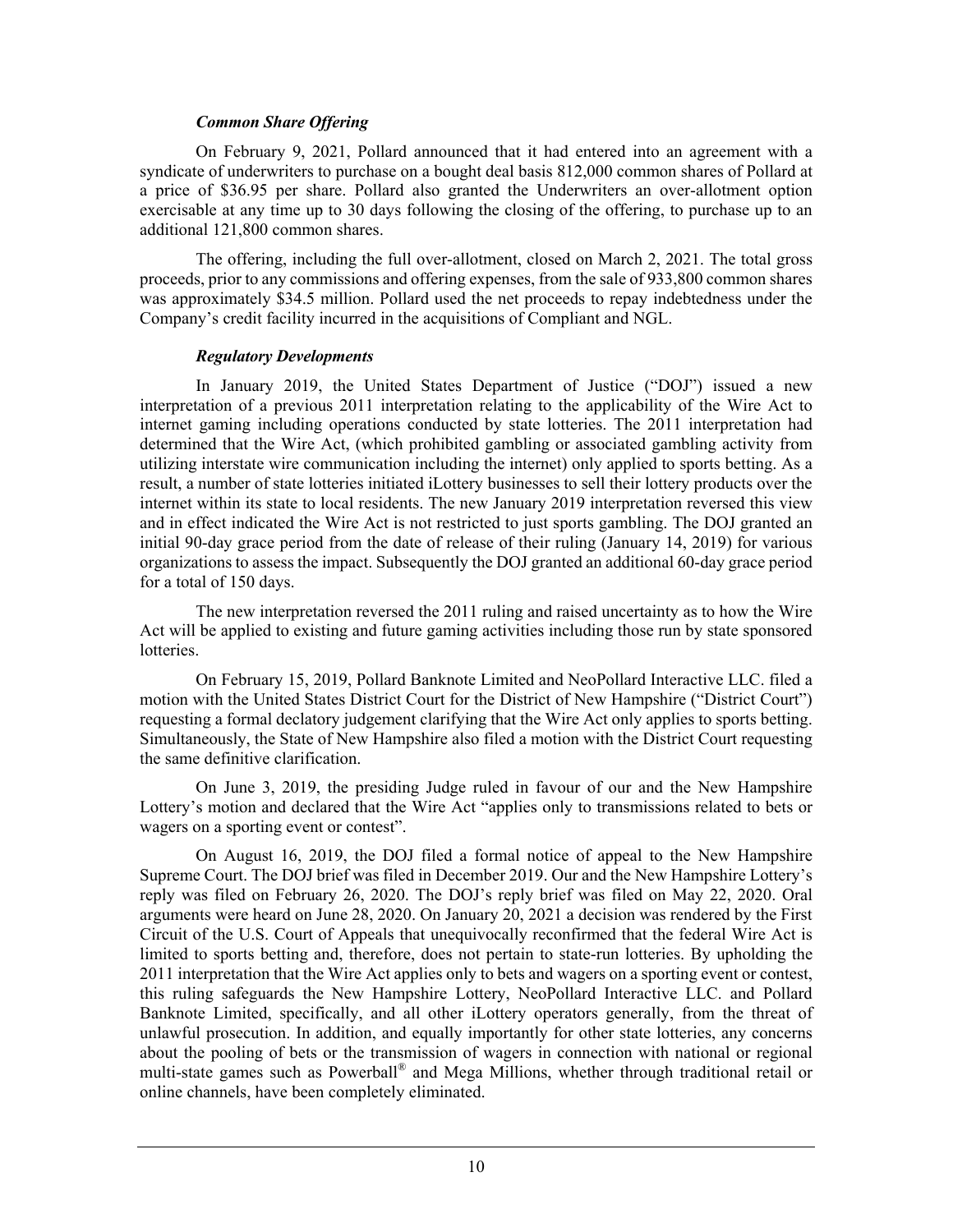|                | Rank Lottery<br>Country             |                      | <b>Total</b> | Pollard         |
|----------------|-------------------------------------|----------------------|--------------|-----------------|
|                |                                     |                      |              | <b>Customer</b> |
|                |                                     |                      | (US\$MM)     |                 |
| 1              | Lottomatica S.p.A.                  | Italy                | 10,259       |                 |
| $\overline{2}$ | La Française des Jeux               | France               | 9,188        | $\ast$          |
| 3              | Florida Lottery                     | <b>United States</b> | 5,263        | *               |
| $\overline{4}$ | California Lottery                  | <b>United States</b> | 5,221        | $\ast$          |
| 5              | <b>Texas Lottery Commission</b>     | <b>United States</b> | 4,932        | *               |
| 6              | U.K. National Lottery               | U.K.                 | 4,381        | $\ast$          |
| 7              | New York Lottery                    | <b>United States</b> | 4,235        | $\ast$          |
| 8              | <b>Massachusetts State Lottery</b>  | <b>United States</b> | 3,699        | $\ast$          |
| 9              | Georgia Lottery Corporation         | <b>United States</b> | 3,288        | $\ast$          |
| 10             | Pennsylvania Lottery                | <b>United States</b> | 3,044        | $\ast$          |
| 11             | China Welfare Lottery               | China                | 2,141        |                 |
| 12             | Taiwan Lottery Company              | Taiwan               | 2,072        | $\ast$          |
| 13             | North Carolina Education Lottery    | <b>United States</b> | 1,973        | $\ast$          |
| 14             | China Sports Lottery                | China                | 1,940        |                 |
| 15             | New Jersey Lottery                  | <b>United States</b> | 1,882        | *               |
| 16             | Santa Casa de Misericoria de Lisboa | Portugal             | 1,823        |                 |
| 17             | Illinois Lottery                    | <b>United States</b> | 1,804        | *               |
| 18             | Michigan Lottery                    | <b>United States</b> | 1,717        | ∗               |
| 19             | Ohio Lottery                        | <b>United States</b> | 1,685        | ∗               |
| 20             | South Carolina Education Lottery    | <b>United States</b> | 1,480        | $\ast$          |

## **Largest Worldwide Lotteries Ranked By 2019 Retail Sales of Instant Tickets**

Source: LaFleur's 2020 World Lottery Almanac

## **BUSINESS STRENGTHS**

Management believes that Pollard Banknote has a number of competitive strengths that make its performance sustainable and provide a solid base for continued growth. These strengths are the result of specialized manufacturing and process platforms, complementary benefits of a wide product portfolio, unique proprietary products and services, and the focus and discipline of Pollard Banknote's senior management team.

## *Industry Thought Leader and Partner of Choice*

Pollard Banknote is a leader in supplying lotteries and charities with new and innovative products and solutions. For over 30 years, we've brought customers innovations, flexibility, openness and fresh ideas. We have introduced innovations that have helped our customers realize incremental sales—and they have become widely used in the industry.

Pollard Banknote takes finding new ways to innovate the instant ticket industry seriously. We've already proven with our Scratch FX®, translucent latex and multiple Fusion® offerings, that when it comes to driving instant ticket innovations we are the industry's trendsetter. Our focus on a strong digital strategy will help the lotteries lever their new and existing client base to access online products and services.

## *Leading Market Position*

Pollard Banknote is a worldwide market leader in the lottery products it produces.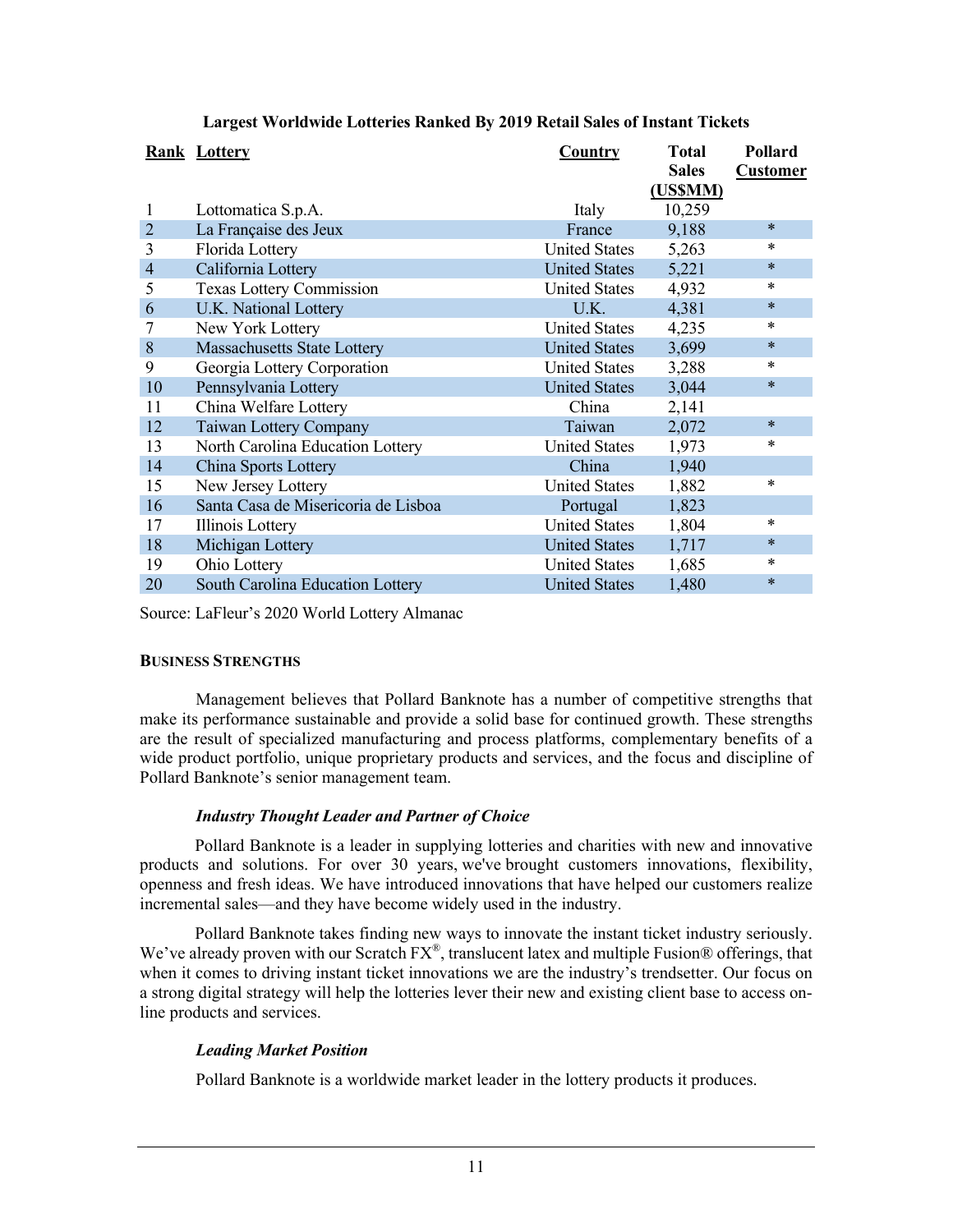Pollard Banknote maintains a dominant position in the instant ticket market in Canada with sales to all six lotteries and a market share which Pollard Banknote's management believes to be approximately 85% of the number of instant tickets sold. Pollard Banknote's multi-plant approach, utilizing four plants in Canada, allows Pollard Banknote to be responsive and efficient in meeting its Canadian customers' needs.

The United States is the largest individual market for instant tickets, representing approximately 56% of the world-wide market. Management believes Pollard Banknote is the second largest supplier of instant tickets for the North American market with a market share of approximately 22% of the number of instant tickets sold. Pollard Banknote has contracts as primary or secondary supplier of instant tickets with 26 of the 44 United States lotteries that sell instant tickets. Outside of North America, Pollard Banknote also maintains a significant market share position including contracts with a number of key European lotteries including, among others, France, Sweden, Austria, Finland, Poland, Denmark and Ireland.

Including our joint operation of the Michigan iLottery contract, our total iLottery business currently has operating agreements in place for four of the ten state/districts in the United States that currently have iLottery operations and one agreement in place for a province in Canada. Our U.S. iLottery contracts are responsible for approximately 70% of total U.S. iLottery revenues. In November 2020, NPi was named the Lottery Supplier of the Year for the second year in a row in the eGaming Review North America Awards. The acquisitions of mkodo, Compliant and NGL will help ensure Pollard's is well positioned to capitalize on future digital revenue growth opportunities.

With the purchase of the operating business of American Games, Inc. in 2002, and the acquisitions of Diamond Game in 2017 and Gamco in 2018, management believes we are the second largest supplier to the charitable gaming sector in North America.

The acquisition of Schafer in 2018 and Fastrak in 2019 have solidified Pollard's reputation in the instant ticket market as the leading supplier of ticket and merchandising solutions for the lottery industry.

## *World Class Manufacturer*

As a result of its previous and ongoing investment in technological upgrades, Pollard Banknote has developed two distinct approaches to the printing of instant tickets, modular and inline. The modular approach allows the printing process to be broken down into discreet stages, allowing for maximum flexibility in product planning. This is particularly useful for shorter run size games, which are an important segment with the lotteries.

During 2008 Pollard Banknote purchased and installed a new US\$8.5 million instant ticket press line. This press is "all-in-line" providing increased efficiencies and cost reductions for both medium and long run games as all printing stages are linked. The acquisition of an all-in-line press provides Pollard Banknote with the additional flexibility of two different manufacturing processes.

In the fall of 2015 Pollard Banknote completed the installation of a new Tresu 22-station in-line press. This state-of-the-art press began live production at the end of the third quarter of 2015. The press, with a US\$20 million price tag, includes a number of unique features that ensures it provides the most efficient and flexible in-line instant ticket printing available.

Pollard Banknote will continue to invest in technology to maintain its competitive advantage with the support of a team of research and development engineers and computer software technicians. The development of our automated packaging and finishing line during the past few years is a reflection of the commitment Pollard Banknote has to leading edge technology.

Pollard Banknote's manufacturing quality control procedures were recognized with the award of the ISO-9001 certification, originally in 1999 and subsequently renewed annually, which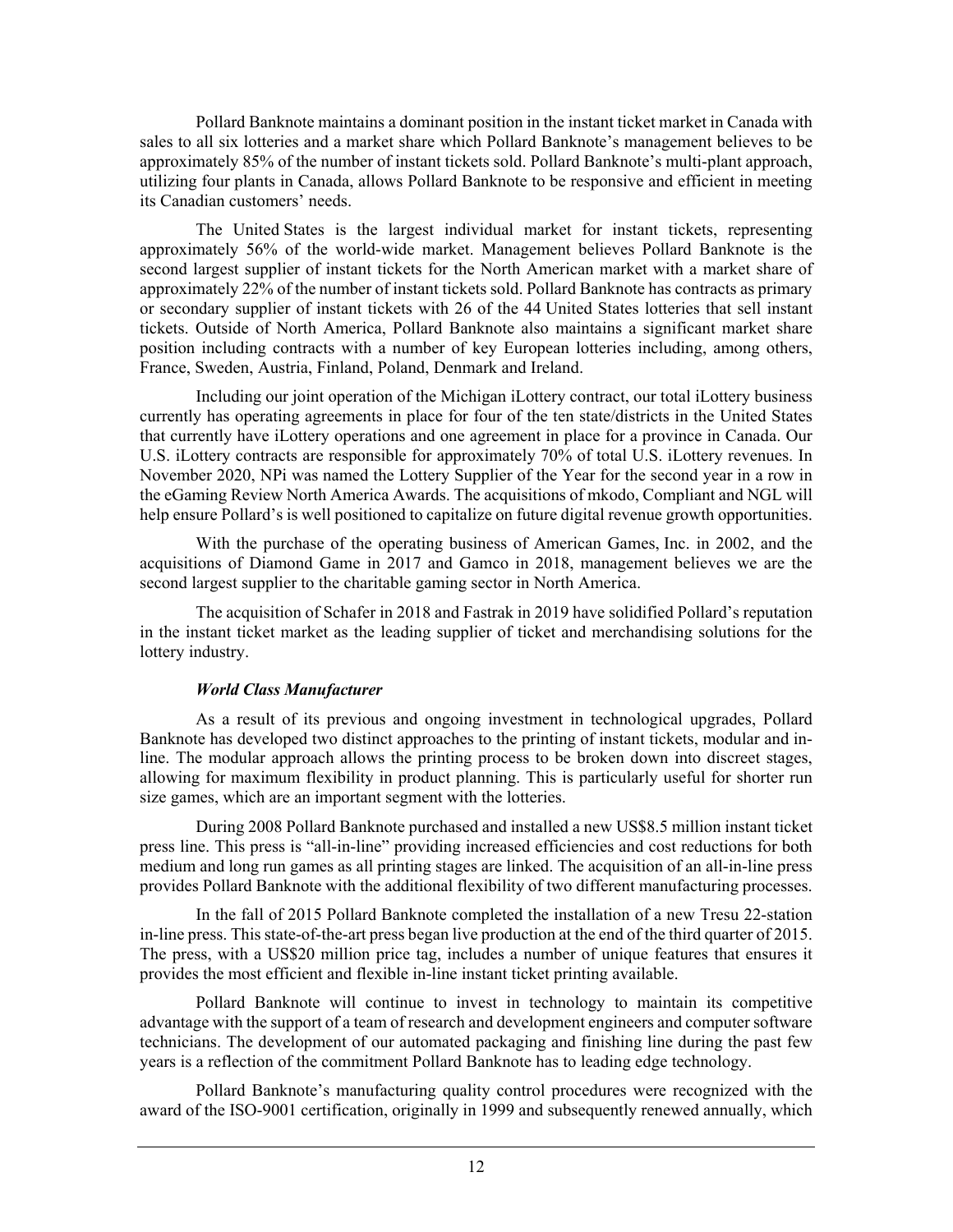evidences that systems and controls ensuring proper documentation and monitoring of manufacturing and other processes have been instituted. In addition, Pollard has also been awarded with ISO-14001 certification for Environmental management, ISO-45001 certification for Occupational Health and Safety and ISO-27001 certification for Information Security. Pollard is also Forestry Stewardship Council "FSC" certified for chain of custody documentation.

Pollard Banknote believes it is the only manufacturer of both lottery and charitable gaming products. This unique combination of expertise across the gaming product markets allows significant transfer of manufacturing and marketing knowledge and expertise. Alternate product developments can be offered to lotteries and charitable gaming customers, while at the same time new and innovative manufacturing methods ensure low cost production is achieved in both product areas.

Our Diamond Game operation manufactures and sells industry leading gaming machines while our Schafer and Fastrak operations manufactures popular instant ticket dispensers to assist the lottery in effective retail merchandising further strengthening our strategy as being a one-stop company for lottery customers.

## *iLottery Expertise*

Important to Pollard Banknote's future business is our expertise in helping lotteries develop their on-line presence. Our iLottery joint operation installation in Michigan has been the most successful launch of an iLottery platform in the U.S. In December 2020 the Michigan iLottery agreement was extended from July 2022 to July 2026. Our second installation began operations in 2016 in the state of Virginia and our third installation began operations in September 2018 in the state of New Hampshire. On February 13, 2019, Pollard Banknote's joint venture was awarded a new five-year contract to supply the North Carolina Education Lottery an on-line play system, player loyalty program and related services which launched November 8, 2019. On March 17, 2020 Pollard Banknote's joint venture was awarded a new seven-year contract to supply the Alberta Gaming, Liquor and Cannabis Commission an on-line play system, player loyalty program and related services which launched on September 30, 2020. Building on a successful launch in 2016 for draw based game digital purchases, the Virginia Lottery expanded its offering by introducing e-instant game verticals in July 2020. The acquisition of NGL in January 2021 will significantly expand Pollard's product offering for both retail and iLottery gaming and will be a strong compliment to Pollard's North American leading joint venture, NeoPollard Interactive LLC.

## *Proprietary Innovative High Value Products*

A key component of Pollard Banknote's business is the production and supply of proprietary, high value products. Utilizing various patented technologies, processes and products, Pollard Banknote has a portfolio of unique products to offer lotteries. Such properties include patented PlayBook®, Scratch  $FX^{\otimes}$  (a proprietary process providing holographic base and scratchoff printing), instant tickets utilizing Pollard Banknote's translucent scratch-off technology, Clear- $Play<sup>TM</sup>$ , which provides unique and eye-catching visual appeal and playability and Lottery Management Services using its proprietary SureTrack® lottery management system. Other innovative products include folded tickets, pop-up scratch-off tickets and our new environmentally friendly Eco Scratch™. Pricing also reflects the increased value achieved by the customer.

## *Expanding Product Portfolio*

Pollard Banknote strives to continually bring new and creative ideas to the marketplace. Our focus is four-fold as it pertains to new product development: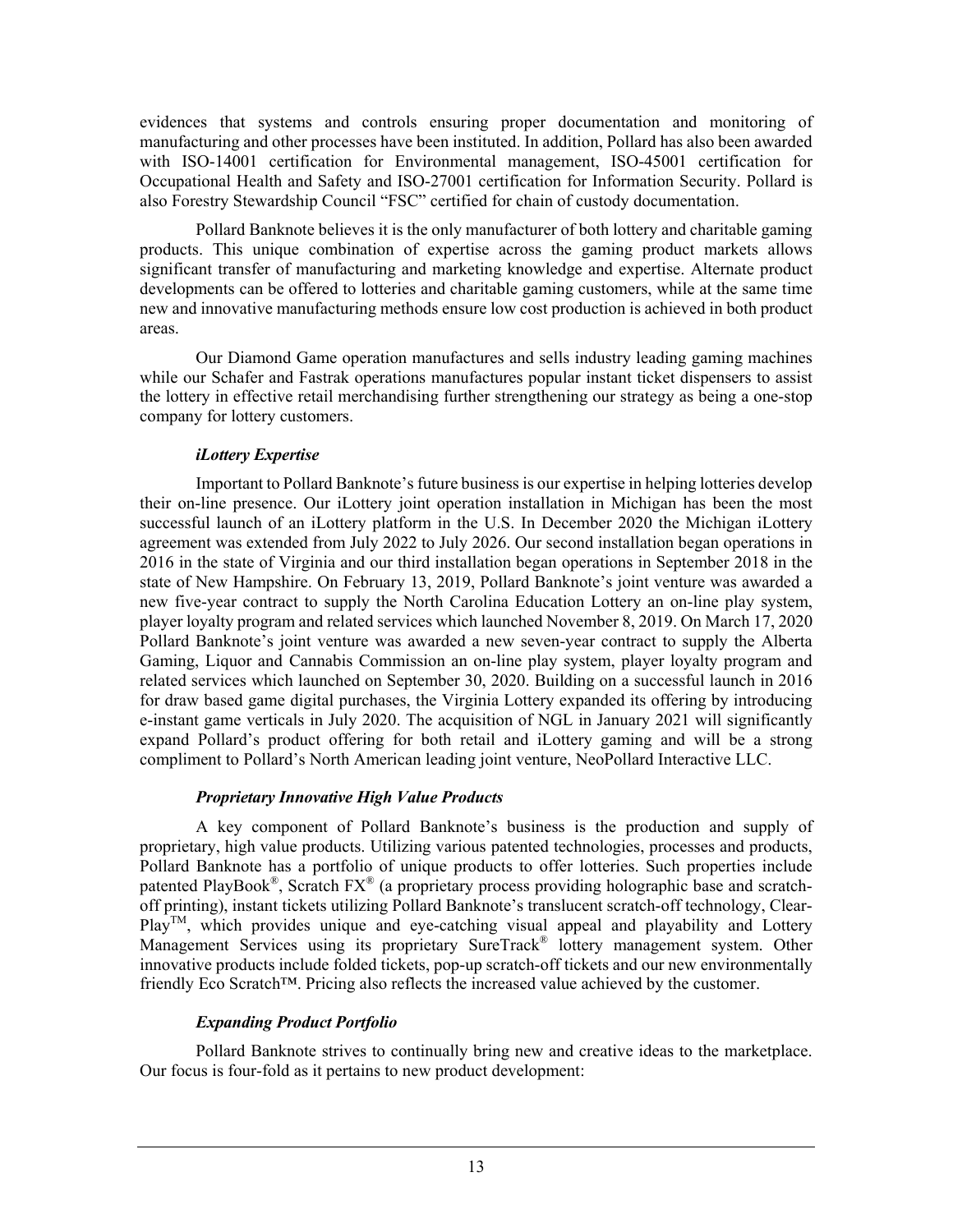- 1. To bring eye-catching, visually appealing tickets to the marketplace that continue to out-perform at retail;
- 2. To introduce new and different play formats to the marketplace that extends and expands the perceived value to the clients;
- 3. To introduce and enhance the use of mobile devices such as phones and tablets that allow lottery players to play anywhere and at any time; and
- 4. To enhance the retail experience including innovative dispensing, non-traditional outlets and maximizing entertainment value for players.

 Since instant tickets represent the largest growth segment in the lottery business, Pollard sees this approach to new and innovative products as extremely valuable to the lotteries overall business strategy.

The acquisition of Diamond Game, Gamco, Schafer and Fastrak have expanded our product lines further allowing Pollard Banknote to continue as the one-stop shop for all lottery and charitable gaming organizations.

Digital products are playing an ever-increasing role for the lotteries as they seek to engage younger more tech-savvy players, expand their customer base and to better understand their existing clients. Our products such as ScanActiv<sup>TM</sup>, PlayOn<sup>TM</sup> and Sales Force Automation are designed specifically for these purposes and include digital games, loyalty programs and extensive marketing services. Our most recent acquisitions of mkodo, Compliant and NGL will significantly expand Pollard's leading edge digital solutions and offerings to our lottery customers.

## *Significant Barriers to Entry*

The lottery industry has significant barriers to entry that limit the number of suppliers who have access to the industry.

The most important product that lotteries sell is integrity. Very few lotteries will risk their credibility by taking a chance on a new supplier. Many of the requests for proposals that are issued by lotteries for instant tickets mandate that suppliers have at least 10 or more years' experience in producing instant tickets. Pollard Banknote has over 30 years of experience in servicing the lottery industry.

It is currently illegal to import instant tickets into the United States from anywhere other than Canada and Mexico. This limits the opportunities for other printers or manufacturers located outside of North America to access the U.S. markets for lottery products.

In addition, the technical process and expertise required to produce instant tickets is extremely complex and difficult to acquire. Pollard Banknote has already committed the expense and resources necessary to support and maintain these processes.

## *Long-Term Customer Relationships*

Pollard Banknote has a strong and stable history with its customers. Many of its customer contracts are long-term, ranging from two to ten-year terms. Pollard Banknote has maintained many of its customer relationships for over 25 years. Many of these relationships are formalized through long-term contracts.

With our recent acquisitions we have increased the number of touch points with lotteries through the provision of multiple products, therefore enhancing the strength of these relationships.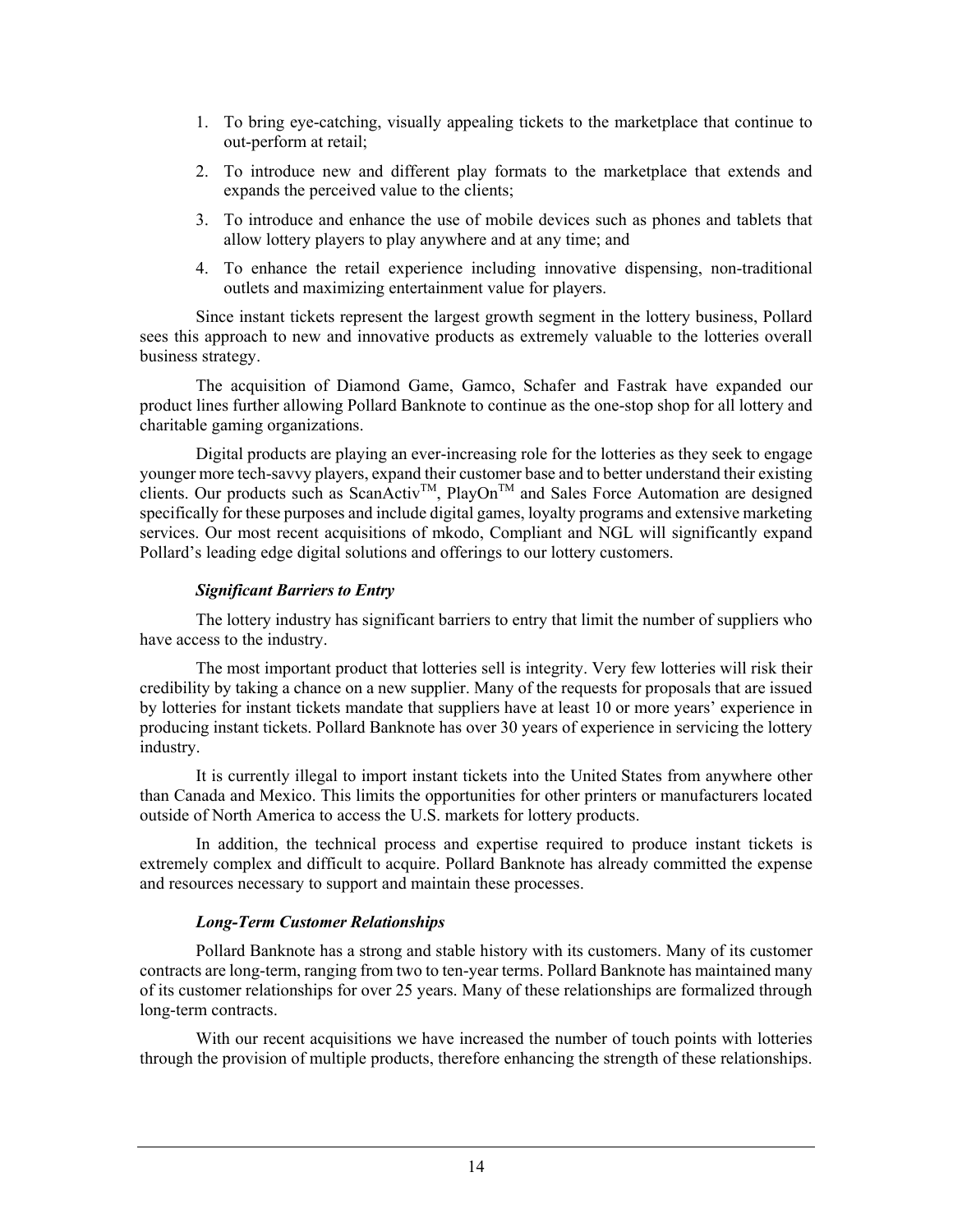## **Pollard Banknote's Material Long-Term Customer Contracts**

| Lottery/Name                                                                  | <b>Type of</b><br>Contract                                                                    | Contract<br>Commencement<br>Date               | <b>Estimated</b><br>Contract<br><b>Termination</b><br>Date (Before<br><b>Exercise of</b><br>Remaining<br><b>Extension</b><br><b>Options</b> ) | <b>Extension</b><br><b>Options</b><br>Remaining | <b>Client</b><br><b>Since</b> |
|-------------------------------------------------------------------------------|-----------------------------------------------------------------------------------------------|------------------------------------------------|-----------------------------------------------------------------------------------------------------------------------------------------------|-------------------------------------------------|-------------------------------|
| <b>CANADA:</b>                                                                |                                                                                               |                                                |                                                                                                                                               |                                                 |                               |
| Ontario Lottery and Gaming Corporation                                        | <b>Instant Tickets</b>                                                                        | August 2007                                    | <b>July 2022</b>                                                                                                                              | none                                            | 1987                          |
| Loto-Québec <sup>(1)</sup>                                                    | <b>Instant Tickets</b><br>Distribution &<br>Management<br>System                              | February 2014<br><b>July 2015</b>              | February 2022<br><b>July 2025</b>                                                                                                             | none<br>none                                    | 2005                          |
|                                                                               | Charitable<br>Gaming<br>Machines                                                              | October 2014                                   | April 2021                                                                                                                                    | none                                            |                               |
| <b>Interprovincial Lottery Corporation</b>                                    | <b>Instant Tickets</b>                                                                        | December 2013                                  | December 2023                                                                                                                                 | 1 five-year                                     | 1990                          |
| Western Canada Lottery Corporation                                            | Instant Tickets,<br>Pull-Tab &<br>Pull-Tab Vending<br>Machines                                | April 2013                                     | April 2028                                                                                                                                    | none                                            | 1985                          |
| British Columbia Lottery Corporation                                          | Instant Tickets &<br>Pull-Tab                                                                 | February 2019                                  | December 2028                                                                                                                                 | 1 five-year                                     | 1986                          |
| Manitoba Lotteries Corporation                                                | Pull-Tab<br><b>Bingo Paper</b>                                                                | October 2018<br>October 2018                   | October 2023<br>October 2021                                                                                                                  | (29)<br>2 one-year                              | 2006                          |
| Alberta Gaming, Liquor and Cannabis<br>Commission <sup><math>(2)</math></sup> | iLottery                                                                                      | March 2020                                     | April 2028                                                                                                                                    | 2 two-years<br>1 one year                       | 2020                          |
| <b>UNITED STATES:</b>                                                         |                                                                                               |                                                |                                                                                                                                               |                                                 |                               |
| Arizona Lottery <sup>(3)</sup>                                                | <b>Instant Tickets</b><br><b>Ticket Dispensers</b><br>& Play Centers<br><b>Instant Ticket</b> | January 2020<br>November 2020<br>February 2019 | January 2025<br>November 2021<br>August 2026                                                                                                  | none<br>none<br>none                            | 1997                          |
|                                                                               | Warehousing &<br>Distribution                                                                 |                                                |                                                                                                                                               |                                                 |                               |
| California State Lottery                                                      | <b>Instant Tickets</b>                                                                        | December 2013                                  | December 2022                                                                                                                                 | none                                            | 1997                          |
| Colorado Lottery                                                              | <b>Instant Tickets</b>                                                                        | <b>July 2017</b>                               | <b>July 2023</b>                                                                                                                              | none                                            | 2009                          |
| Connecticut Lottery Corporation <sup>(4)</sup>                                | <b>Instant Tickets</b>                                                                        | August 2020                                    | August 2025                                                                                                                                   | 3 one-year                                      | 2002                          |
| DC Office of Lottery and Gaming <sup>(5)</sup>                                | <b>Instant Tickets</b>                                                                        | December 2019                                  | December 2021                                                                                                                                 | 3 one-year                                      | 2016                          |
| State of Florida, Department of the Lottery                                   | <b>Instant Tickets</b><br><b>Instant Ticket</b><br>Dispensers                                 | February 2020<br>June 2018                     | March 2027<br>June 2022                                                                                                                       | 7 one-year<br>4-one year                        | 2009                          |
| Georgia Lottery Corporation <sup>(6)</sup>                                    | <b>Instant Tickets</b>                                                                        | January 2020                                   | January 2023                                                                                                                                  | none                                            | 2020                          |
| Hoosier Lottery (Indiana)                                                     | <b>Instant Tickets</b>                                                                        | April 2013                                     | April 2023                                                                                                                                    | 2 one-year                                      | 2002                          |
| Idaho Lottery Commission <sup>(7)</sup>                                       | <b>Instant Tickets</b><br>Touch-Tab<br>Pull-Tab                                               | May 2013<br>June 2008<br>June 2008             | May 2021<br>June 2021<br>June 2026                                                                                                            | none<br>1 two-year<br>none                      | 2008                          |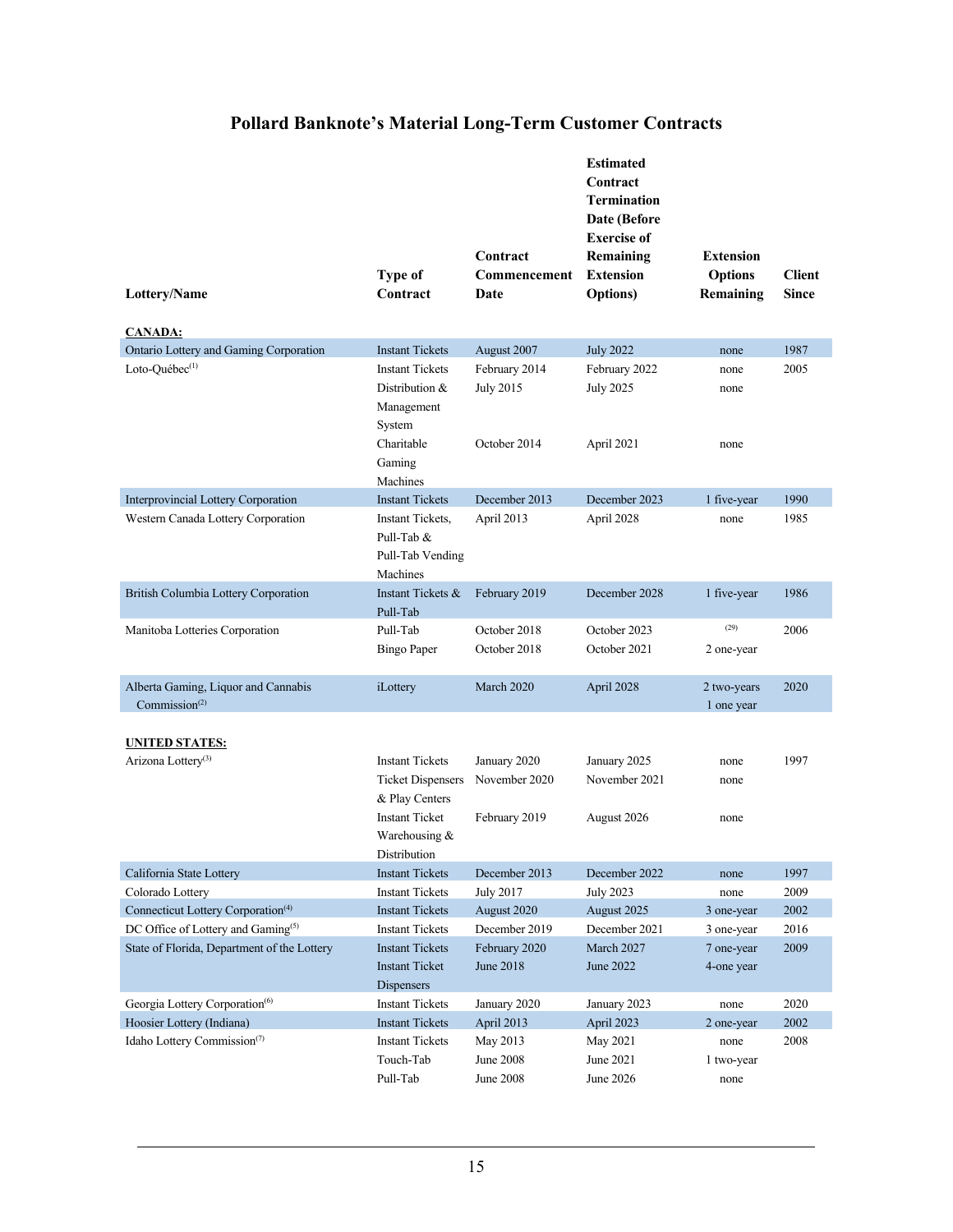|                                                        |                          |                | <b>Estimated</b>   |                  |               |
|--------------------------------------------------------|--------------------------|----------------|--------------------|------------------|---------------|
|                                                        |                          |                | Contract           |                  |               |
|                                                        |                          |                | <b>Termination</b> |                  |               |
|                                                        |                          |                | Date (Before       |                  |               |
|                                                        |                          |                | <b>Exercise of</b> |                  |               |
|                                                        |                          | Contract       | Remaining          | <b>Extension</b> |               |
|                                                        | Type of                  | Commencement   | <b>Extension</b>   | <b>Options</b>   | <b>Client</b> |
| Lottery/Name                                           | Contract                 | Date           | <b>Options</b> )   | Remaining        | <b>Since</b>  |
| Iowa Lottery <sup>(8)</sup>                            | <b>Instant Tickets</b>   | January 2019   | December 2021      | 3 one-year       | 1993          |
|                                                        | Pull-Tab                 | April 2018     | December 2021      | 1 one-year       |               |
|                                                        | Pull-Tab Vending         | October 2016   | September 2021     | 1 one-year       |               |
|                                                        | Machines                 |                |                    |                  |               |
|                                                        | <b>Instant Ticket</b>    | November 2018  | June 2023          | none             |               |
|                                                        | Dispensers               |                |                    |                  |               |
| Kansas Lottery                                         | <b>Instant Tickets</b>   | September 2016 | June 2022          | 4 one-year       | 1998          |
|                                                        | Loyalty Program          | June 2017      | October 2022       | 4 one-year       |               |
| Kentucky Lottery <sup>(9)</sup>                        | <b>Instant Tickets</b>   | December 2011  | December 2020      | Up to five years | 2011          |
|                                                        | <b>Ticket Dispensers</b> | February 2017  | January 2021       | 1 one-year       | 1995          |
|                                                        | <b>Play Centers</b>      | April 2017     | April 2021         | 1 one-year       |               |
| Louisiana Lottery Corporation <sup>(10)</sup>          | <b>Ticket Dispensers</b> | December 2006  | June 2021          | (29)             | 2018          |
|                                                        | & Play Centers           |                |                    |                  |               |
| Maryland State Lottery <sup>(11)</sup>                 | <b>Instant Tickets</b>   | September 2013 | September 2021     | none             | 2004          |
|                                                        | & Distribution           |                |                    |                  |               |
|                                                        | Charitable               | February 2014  | February 2024      | none             |               |
|                                                        | Gaming                   |                |                    |                  |               |
|                                                        | Machines                 |                |                    |                  |               |
| Massachusetts State Lottery Commission <sup>(12)</sup> | <b>Instant Tickets</b>   | October 2020   | October 2025       | none             | 1999          |
|                                                        | Pull-Tab                 | June 2016      | June 2021          | l one-year       |               |
| Michigan Lottery <sup>(13)</sup>                       | <b>Instant Tickets</b>   | January 2017   | December 2021      | 3 one-year       | 1996          |
|                                                        | Pull-Tab                 | February 2017  | December 2022      | 3 one-year       |               |
|                                                        | iLottery                 | January 2014   | <b>July 2026</b>   | none             |               |
|                                                        | Charitable               | September 2014 | September 2022     | none             |               |
|                                                        | Gaming                   |                |                    |                  |               |
|                                                        | <b>Machines</b>          |                |                    |                  |               |
| Minnesota State Lottery <sup>(14)</sup>                | <b>Instant Tickets</b>   | June 2016      | June 2022          | none             | 2007          |
| Missouri State Lottery <sup>(15)</sup>                 | <b>Instant Tickets</b>   | April 2011     | June 2021          | none             | 2011          |
|                                                        | Pull-Tab &               | October 2017   | September 2023     | none             |               |
|                                                        | <b>Ticket Dispensers</b> |                |                    |                  |               |
| New Hampshire Lottery Commission <sup>(16)</sup>       | iLottery                 | February 2018  | June 2025          | None             | 2018          |
|                                                        | e-Instant Lottery        | May 2020       | June 2025          | Up to two-years  |               |
|                                                        | Games                    |                |                    |                  |               |
| North Carolina Education Lottery                       | <b>Instant Tickets</b>   | May 2016       | June 2025          | Two-years        | 2019          |
|                                                        | On-line Play             | February 2019  | June 2024          | 5 one-year       |               |
|                                                        | System $&$               |                |                    |                  |               |
|                                                        | PlayOn Loyalty           |                |                    |                  |               |
| Northstar New Jersey Lottery Group LLC                 | <b>Instant Tickets</b>   | January 2014   | December 2029      | none             | 1996          |
|                                                        | Marketing &              | October 2020   | October 2022       | none             |               |
|                                                        | POS Equipment            |                |                    |                  |               |
| New York State Lottery                                 | <b>Instant Tickets</b>   | June 2011      | August 2021        | (29)             | 1994          |
|                                                        |                          |                |                    |                  |               |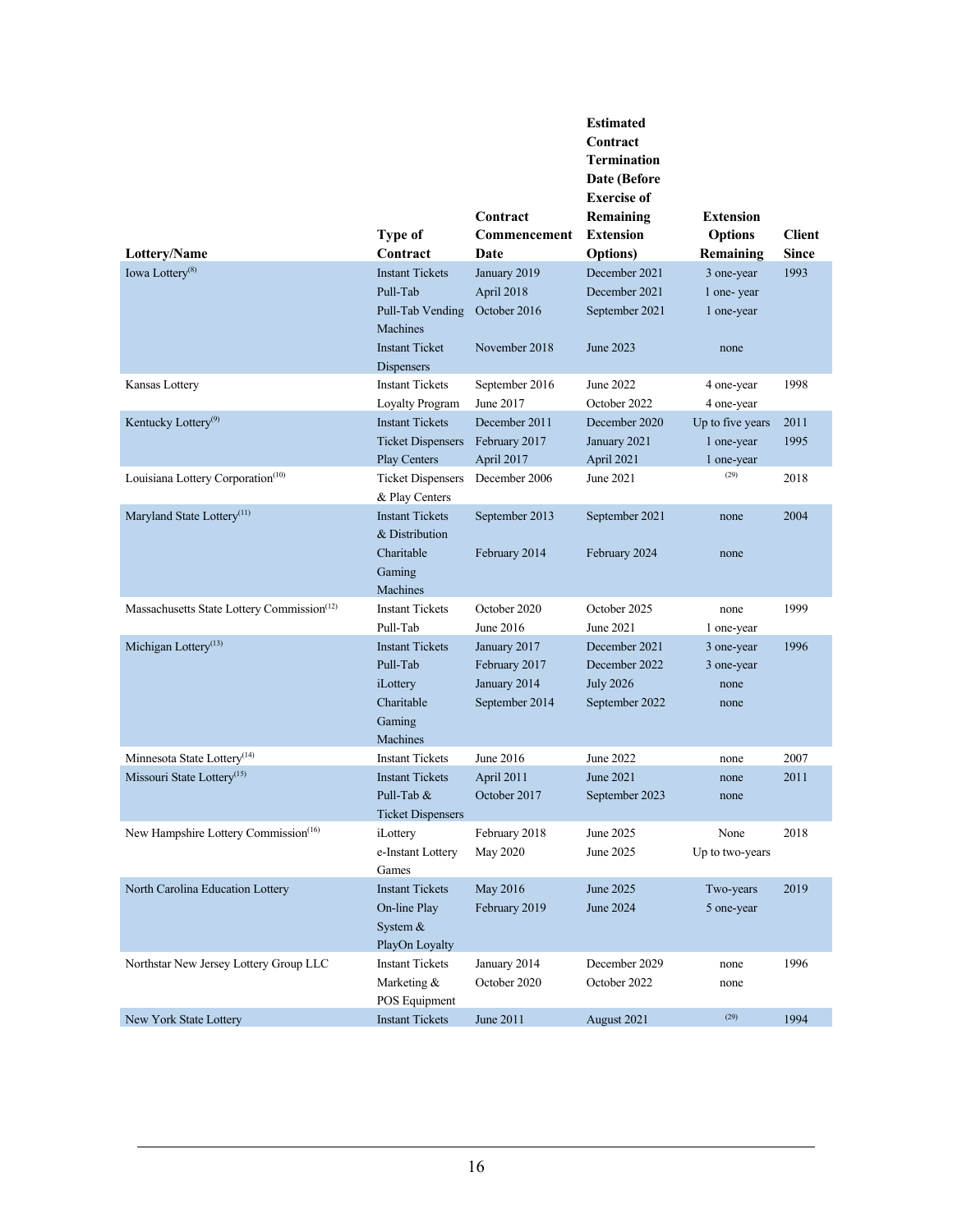| Lottery/Name<br>Ohio Lottery Commission <sup>(17)</sup> | <b>Type of</b><br>Contract<br><b>Ticket Dispensers</b><br>& Play Centers<br>Self-Service<br><b>Ticket Dispensers</b><br>Instant ticket<br>vending | Contract<br>Commencement<br>Date<br>April 2017<br>October 2020<br>October 2020 | <b>Estimated</b><br>Contract<br><b>Termination</b><br>Date (Before<br><b>Exercise of</b><br>Remaining<br><b>Extension</b><br><b>Options</b> )<br>March 2021<br>August 2024<br>August 2024 | <b>Extension</b><br><b>Options</b><br>Remaining<br>1 one-year<br>none<br>none | <b>Client</b><br><b>Since</b><br>1995 |
|---------------------------------------------------------|---------------------------------------------------------------------------------------------------------------------------------------------------|--------------------------------------------------------------------------------|-------------------------------------------------------------------------------------------------------------------------------------------------------------------------------------------|-------------------------------------------------------------------------------|---------------------------------------|
|                                                         | machines                                                                                                                                          |                                                                                |                                                                                                                                                                                           | (29)                                                                          |                                       |
| Oregon Lottery                                          | <b>Instant Tickets</b>                                                                                                                            | <b>June 2010</b>                                                               | <b>June 2023</b>                                                                                                                                                                          |                                                                               | 2005                                  |
| South Carolina Education Lottery <sup>(18)</sup>        | <b>Instant Tickets</b>                                                                                                                            | October 2020                                                                   | October 2027                                                                                                                                                                              | 1 one-year                                                                    | 2013                                  |
| <b>Texas Lottery</b>                                    | <b>Instant Tickets</b>                                                                                                                            | September 2012                                                                 | August 2024                                                                                                                                                                               | none                                                                          | 1999                                  |
| Vermont Lottery Commission <sup>(19)</sup>              | <b>Instant Tickets</b>                                                                                                                            | January 2018                                                                   | January 2022                                                                                                                                                                              | none<br>(29)                                                                  | 2014                                  |
| Virginia Lottery <sup>(20)</sup>                        | iLottery<br><b>Ticket Dispensers</b>                                                                                                              | October 2016<br>February 2019                                                  | October 2026<br>February 2022                                                                                                                                                             | 2 one-year                                                                    | 2014<br>1995                          |
| Washington's Lottery <sup>(21)</sup>                    | <b>Instant Tickets</b><br>Play Centers                                                                                                            | March 2014<br>January 2020                                                     | March 2024<br>January 2023                                                                                                                                                                | None<br>3 one-year                                                            | 2014                                  |
| Wisconsin Lottery <sup>(22)</sup>                       | <b>Instant Tickets</b><br>Pull-Tab<br><b>Ticket Dispensers</b><br>& Play Centers                                                                  | May 2017<br><b>March 2015</b><br>April 2017                                    | May 2022<br>February 2022<br>April 2021                                                                                                                                                   | 3 one-year<br>none<br>1 one-year                                              | 1993                                  |

### **INTERNATIONAL:**

| New South Wales Lottery Corp. (Australia) <sup>(23)</sup> | <b>Instant Tickets</b> | January 2018  | January 2022     | 1 one-year      | 2014 |
|-----------------------------------------------------------|------------------------|---------------|------------------|-----------------|------|
| Lotterywest (Australia)                                   | <b>Instant Tickets</b> | May 2019      | May 2024         | 2 two-year plus | 2010 |
|                                                           |                        |               |                  | 1 one-year      |      |
| Cyprus Government Lottery <sup>(24)</sup>                 | <b>Instant Tickets</b> | March 2010    | December 2021    | (29)            | 2010 |
| Danske Spil A/S (Denmark)                                 | <b>Instant Tickets</b> | August 2017   | August 2021      | none            | 2007 |
| La Française des Jeux (France)                            | <b>Instant Tickets</b> | January 2020  | December 2022    | 1 two-year      | 1996 |
| Loterie Romande (Switzerland)                             | <b>Instant Tickets</b> | July 2015     | <b>July 2021</b> | (29)            | 2000 |
| Lotto Hessen (Germany)                                    | <b>Instant Tickets</b> | January 2017  | December 2022    | none            | 2017 |
| Premier Lotteries Ireland Ltd.                            | <b>Instant Tickets</b> | December 2014 | November 2024    | none            | 1999 |
| Mifal Hapayis $(Israel)^{(25)}$                           | <b>Instant Tickets</b> | October 2017  | October 2022     | none            | 2003 |
| Österreichische Lotterien GmbH (Austria)                  | <b>Instant Tickets</b> | March 2013    | December 2021    | (30)            | 2000 |
| Veikkaus Oy (Finland) <sup>(26)</sup>                     | <b>Instant Tickets</b> | December 2016 | December 2021    | none            | 1993 |
| AB Svenska Spel (Sweden)                                  | <b>Instant Tickets</b> | June 2020     | June 2022        | 2 one-year      | 1993 |
| Norsk Tipping AS (Norway)                                 | <b>Instant Tickets</b> | November 2018 | November 2021    | 1 one-year      | 2004 |
| Sazka (Czech Republic)                                    | <b>Instant Tickets</b> | August 2014   | May 2022         | (29)            | 2014 |
| NIKÉ spol (Slovakia)                                      | <b>Instant Tickets</b> | May 2013      | May 2024         | 1 one-year      | 2013 |
| Taiwan Lottery Co. Ltd.                                   | <b>Instant Tickets</b> | January 2018  | December 2021    | 1 two-year      | 2001 |
| Totalizator Sportowy SP.ZO.O. (Poland) <sup>(27)</sup>    | <b>Instant Tickets</b> | February 2019 | February 2021    | 4 one-year      | 2007 |
| Junta de Proteccion Social (Costa Rica) <sup>(28)</sup>   | <b>Instant Tickets</b> | May 2017      | May 2021         | 1 one-year      | 2011 |
| CONAFRA & Loteria Nacional (Dominican                     |                        |               |                  |                 |      |
| Republic)                                                 | <b>Instant Tickets</b> | April 2012    | April 2022       | none            | 2012 |
|                                                           |                        |               |                  |                 |      |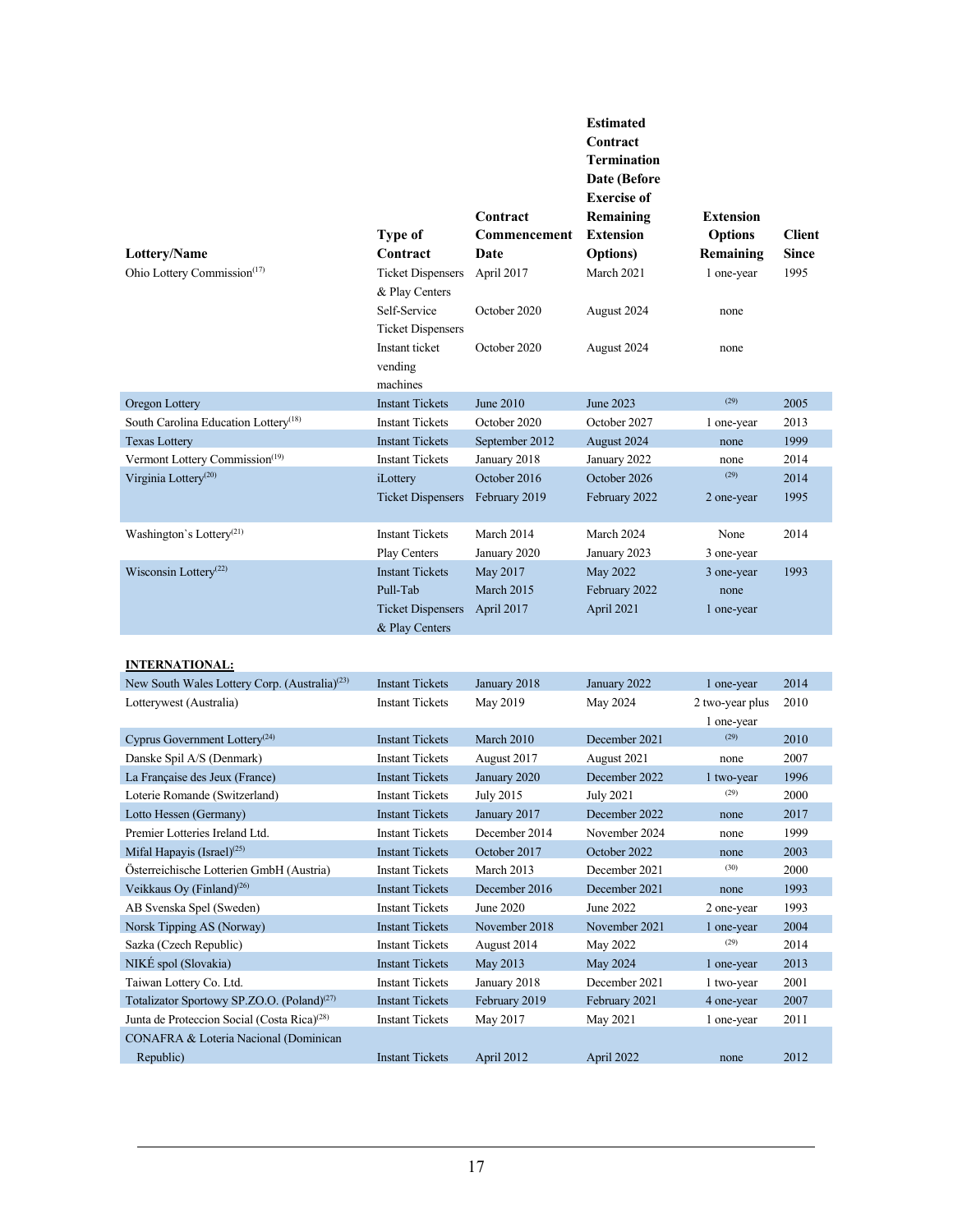- (1) During 2020, Loto-Québec extended their instant ticket contract until February 2022 and exercised their option to extend their distribution and management system contract until July 2025. In addition, Loto-Québec exercised their option to extend their charitable gaming machine contract until April 2021.
- <sup>(2)</sup> During 2020, Pollard Banknote's 50% joint venture NeoPollard Interactive LLC was awarded a seven-year contract to build and maintain an online gambling platform for the Alberta Gaming, Liquor and Cannabis Commission.
- $^{(3)}$  During 2020, Pollard Banknote was awarded a new five-year contract to supply instant lottery tickets to the Arizona Lottery.
- (4) During 2020, Pollard Banknote was awarded a new five-year contract to supply instant lottery tickets to the Connecticut Lottery Corporation.
- (5) During 2020, the DC Office of Lottery and Gaming exercised their option to extend their instant ticket contract until December 2021.
- (6) During 2020, Pollard Banknote was awarded a new three-year contract to supply instant lottery tickets to the Georgia Lottery Corporation. Prior to this contract Pollard Banknote had an instant ticket printing contract with the Georgia Lottery Commission which ran until December 2015.
- (7) During 2020, the Idaho Lottery Commission extended their pull-tab contract until June 2026.
- (8) During 2020, the Iowa Lottery exercised their options under each of their agreements to extend their instant ticket contract until December 2021, their pull-tab contract until December 2021 and their pull-tab vending machine contract until September 2021.
- (9) During 2020, the Kentucky Lottery exercised their option to extend their ticket dispensers contract until January 2021.
- (10) During 2020, the Louisiana Lottery Corporation exercised their option to extend their ticket dispensers and play center contracts until June 2021.
- (11) During 2020, the Maryland State Lottery exercised their option to extend their instant tickets and distribution contract until September 2021.
- (12) During 2020, Pollard Banknote was awarded a new five-year contract to supply instant lottery tickets to the Massachusetts State Lottery Commission. In addition, in 2020 the Massachusetts State Lottery Commission exercised their option to extend their pull-tab contract until June 2021.
- (13) During 2020, the Michigan Lottery exercised their option to extend their instant ticket contract until December 2021. During 2020, the Michigan Lottery exercised their option to extend their charitable gaming machine contract until September 2022. During 2020, the Michigan Lottery extended the iLottery contract until July 2026.
- (14) During 2020, The Minnesota State Lottery exercised their option to extend their instant ticket contract until June 2022.
- (15) During the year the Missouri State Lottery extended their instant ticket contract until June 2021 and exercised their option to extend their pull-tab and ticket dispensers contract until September 2023.
- (16) During 2020, Pollard Banknote's 50% joint venture NeoPollard Interactive LLC was awarded a five-year subcontract to build and maintain an internet gaming platform (e-instant lottery games) for the New Hampshire Lottery Commission.
- (17) During 2020, Pollard Banknote was awarded a four-year contract for instant ticket self-service vending machines to the Ohio Lottery Commission.
- (18) During 2020, Pollard Banknote was awarded a new six-year secondary contract to supply instant lottery tickets to the South Carolina Education Lottery.
- (19) During 2020, the Vermont Lottery Commission exercised their option to extend their instant ticket contract until January 2022.
- (20) During 2020, the Virginia Lottery exercised their option to extend their iLottery contract until October 2026 with Pollard's 50% joint venture NeoPollard Interactive LLC.
- (21) During 2020, Washington's Lottery exercised their option to extend their instant ticket contract until March 2024.
- (22) During 2020, the Wisconsin Lottery exercised their option to extend their ticket dispenser contract until February 2021 and their play center contract until April 2021.
- (23) During 2020, the New South Wales Lottery Corp. exercised their option to extend their instant ticket contract until January 2022.
- (24) During 2020, the Cyprus Government Lottery exercised their option to extend their instant ticket contract until December 2021.
- $(25)$  During 2020, Mifal Hapayis (Israel) exercised their option to extend their instant ticket contract until October 2022.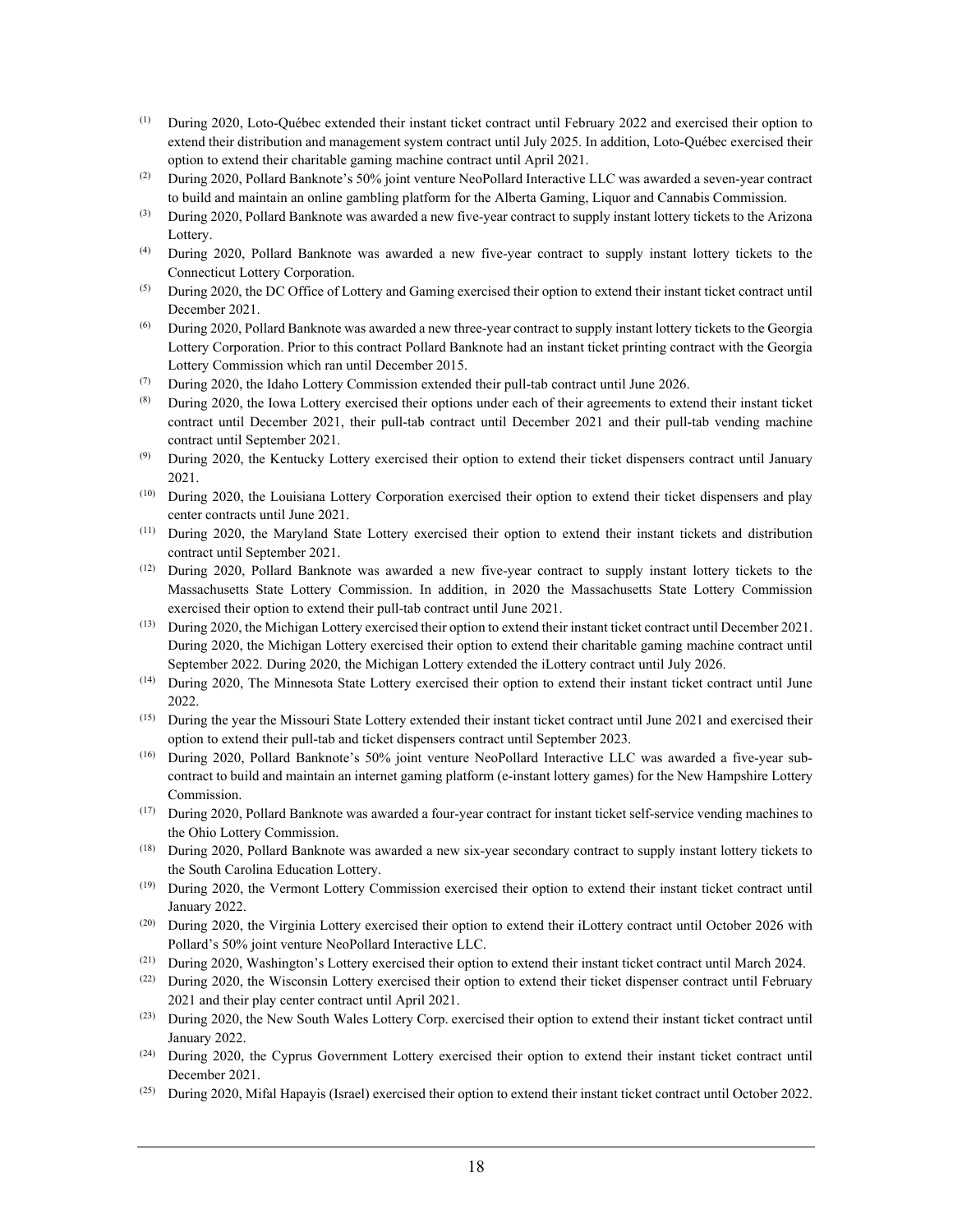- (26) During 2020, Veikkaus Oy (Finland) exercised their option to extend their instant ticket contract until December 2021.
- (27) During 2020, Totalizator Sportowy SP.ZO.O. (Poland) exercised their option to extend their instant ticket contract until February 2021.
- (28) During 2020, the Junta de Proteccion Social (Costa Rica) exercised their option to extend their instant ticket contract until May 2021.
- $(29)$  Contract may be extended upon mutual agreement of the contracting parties.
- (30) Contract is automatically extended annually for one year unless written notice to cancel received.

### *Excellent History of Growth*

Since its strategic shift into the lottery and charitable gaming market in the mid-1980s, Pollard Banknote has generated significant increases in its profits through organic growth and acquisitions. Pollard Banknote has successfully established a number of green field manufacturing facilities over the course of the last 25 years including Barrhead, Alberta and Sault Ste. Marie, Ontario.

Pollard Banknote has successfully integrated seven acquisitions, including the acquisition of Diamond Game in 2017, Gamco and Schafer in 2018 and Fastrak in 2019 and mkodo in 2020. Pollard Banknote's worldwide market share of instant ticket sales has grown from 0% in the mid-1980s to approximately 22% currently.

### *Experienced Management Team*

Pollard Banknote has a strong and experienced management team. The Pollard family has managed the organization since its founding in 1907. Currently, three members of the Pollard family are in senior management positions with total experience at Pollard Banknote of over 89 years. The average age of the senior executives is 56 and they combine for over 165 years of experience with Pollard Banknote, averaging 18 years of experience each. Many of Pollard Banknote's other managers have extensive experience dating back to when Pollard Banknote began focusing exclusively on lottery tickets in the mid-1980s. The management team has successfully integrated seven significant business acquisitions. In 2020 Pollard's Co-Chief Executive Officer John Pollard was inducted into the Lottery Industry Hall of Fame recognition for his promotion of excellence, integrity and success in the lottery industry joining Co-Chief Executive Officer Doug Pollard and Executive VP, Sales & Customer Development Jennifer Westbury as members in the Hall.

## **CORPORATE STRATEGY**

Pollard Banknote has a track record of revenue growth through organic means and by acquisitions, having experienced an approximate compound annual growth of revenues of 12.8% in the last 34 years (from \$7.0 million in fiscal 1986 to \$414.1 million for the year ended December 31, 2020). For the last 5 years Pollard's approximate annual revenue growth rate is 13.4% (from \$221.0 in 2015 to \$414.1 for the year ended December 31, 2020). Pollard Banknote's history of sales growth and growth of earnings is in part due to the strength of the North American instant ticket market, which has an approximate compound annual growth rate of 5.9% from 1995-2019 Pollard's sales have grown faster than the overall market reflecting an increase in market share.

By focusing on these strategies, Pollard Banknote intends to continue to increase its competitiveness, expand its existing markets and penetrate new markets with appropriate investments in key equipment, facilities and human resources, and improve the quality of its revenues in terms of gross margins and Adjusted EBITDA.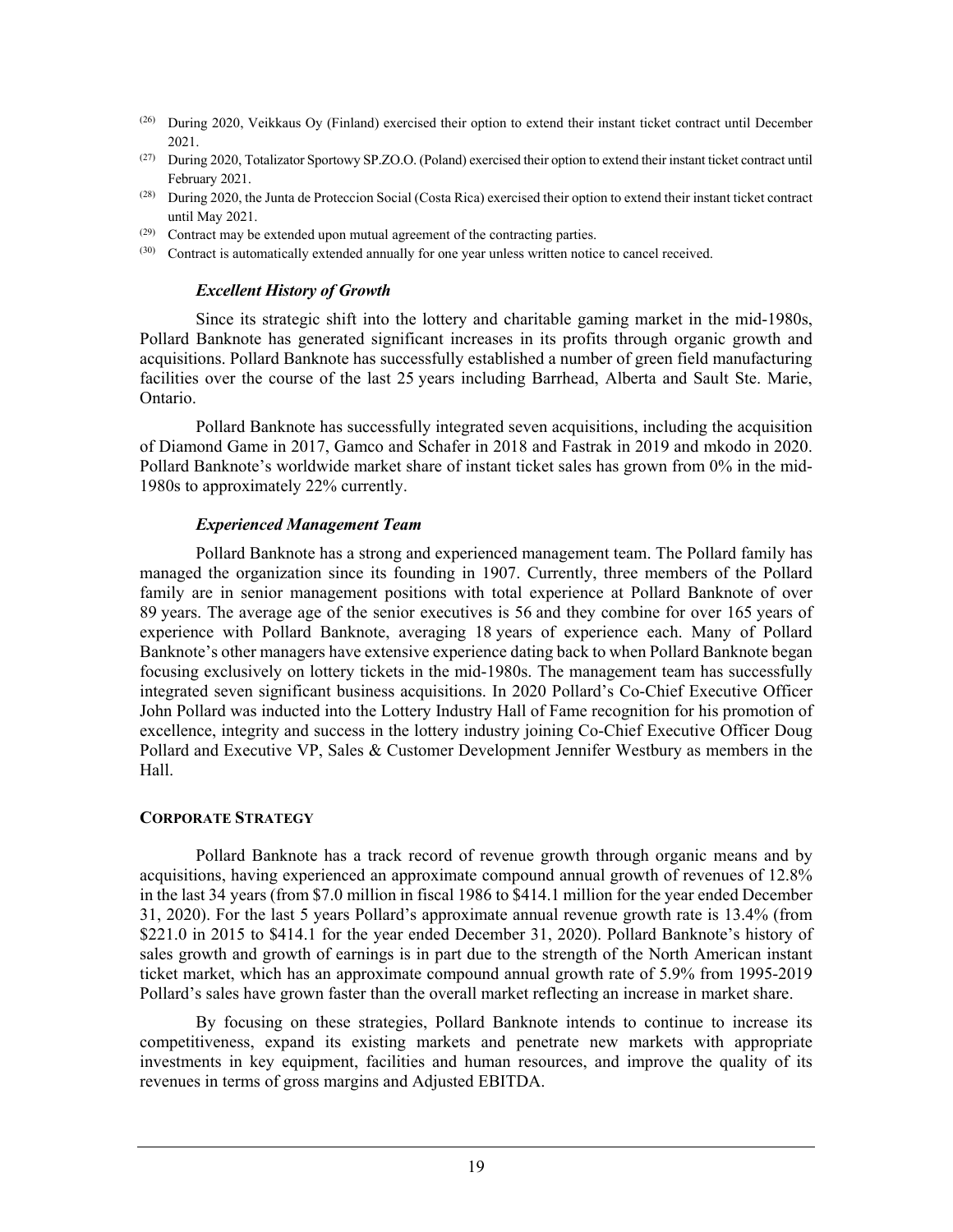## *Industry Thought Leader and Partner of Choice*

Pollard Banknote is a leader in supplying lotteries and charities with new and innovative products. For over 30 years, we've brought customers innovations, flexibility, openness, and fresh ideas. We have introduced innovations that have helped our customers realize incremental sales that have become widely used in the industry.

Pollard Banknote takes finding new ways to innovate the instant ticket industry seriously. We've already proven with our Scratch FX®, translucent latex and multiple Fusion® offerings, that when it comes to driving instant ticket innovations we are the industry's trendsetter. Our focus on a strong digital strategy will help the lotteries lever their new and existing client base to access on-line products and services.

## *Ongoing Technological Advancements to Improve Productivity*

Pollard Banknote is committed to the continued development of low-cost, efficient manufacturing improvements. Pollard Banknote plans to continue to aggressively develop newer and more efficient methods to improve the productivity and lower the cost of manufacturing instant tickets. Increasing the use of technology, leveraging its buying power through procurement management and maximizing the best practices achieved throughout Pollard Banknote's network of manufacturing facilities are anticipated to result in further manufacturing efficiencies. Pollard Banknote will continue to develop proprietary machinery and technology relating to the finishing and packaging of instant tickets and utilize these developments to further advance its productivity. In 2015 the company purchased and installed a new Tresu 22-station press. The investment of US\$20 million on this equipment has resulted in improved efficiencies and lower print operating costs for this platform. Pollard Banknote has implemented a company-wide ERP system which will continue to be enhanced as specific areas are identified. This will simplify and synchronize our information technology on a central platform designed to improve our overall productivity.

## *Innovation and Increased Development and Sale of Proprietary Products*

Pollard Banknote has developed many unique and proprietary products and processes for both lottery and charitable gaming products. Pollard Banknote's translucent scratch-off process has provided enhanced playability for key instant ticket play formats such as bingo and crossword. Management believes that Pollard Banknote's development of its Fusion®, games (including patented Pollard Playbooks® and other various combination products involving pull-tab and instant scratch-off functionality) has assisted Pollard Banknote in penetrating new lottery markets and generating additional lottery sales. Pollard Banknote's unique pouching process allows it to provide a value-added high-end style game format which lotteries utilize to round out their price point strategy. Scratch FX<sup>®</sup> (a proprietary process providing holographic base printing and scratch-off), has generated significant sales growth. Other recent innovations include Play Around<sup>TM</sup> fold-over tickets, Pop 'n' Play<sup>TM</sup> tickets, Clear Play<sup>TM</sup> tickets and our environmentally friendly Eco Scratch<sup>TM</sup> tickets. Many of these products and processes are patented. Pollard Banknote plans to use its proprietary products to grow sales to existing customers and use these products to enter into relationships with new lotteries.

Digital products are playing an ever-increasing role for the lotteries as they seek to engage younger more tech-savvy players, expand their customer base and to better understand their existing clients. Our products such as ScanActiv<sup>TM</sup> (in-lane big box store distributing), PlayOn<sup>TM</sup> (extensive loyalty offerings) and Sales Force Automation are designed specifically for these purposes and include digital games, customer reward programs and extensive marketing services.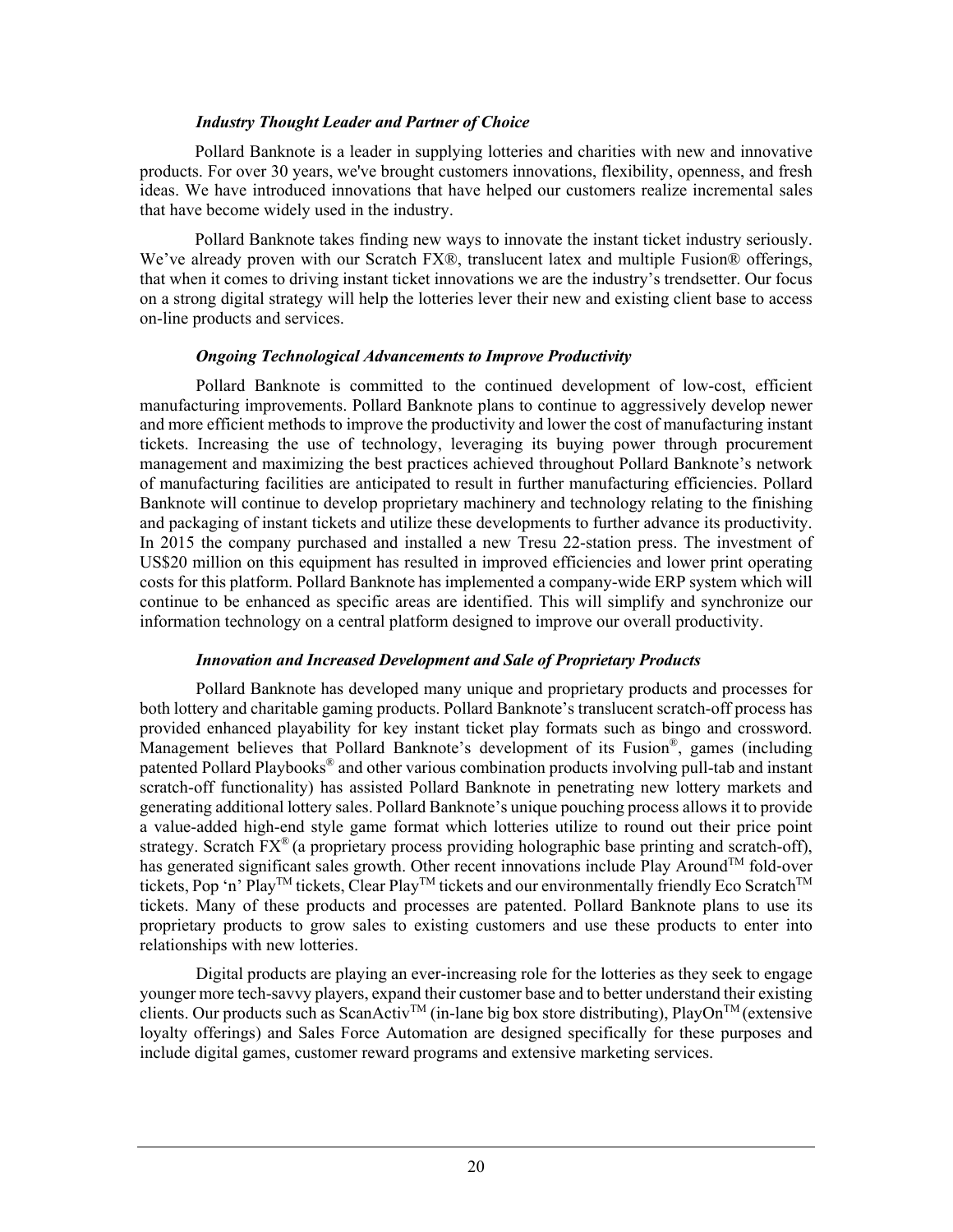### *Licensed Products and Merchandise*

Lottery use of licensed or branded properties in their instant ticket product offerings has grown in the past few years. Pollard Banknote is committed to the continuing development of its licensed game portfolio. A listing of all Pollard's available licensed properties is disclosed under the *Licensed Games* section of the **PRODUCTS AND SERVICES** section of this report. In addition to offering unique instant ticket game formats, Pollard Banknote offers merchandise prize packages through instant win or second chance draw formats. Turn-key draw management services, internet and web support and order fulfillment are critical components of the complete licensed product portfolio offered by Pollard Banknote.

Pollard Banknote will continue to add licensed properties to its game portfolio and in turn, market this portfolio to increase its growth in both the lottery and charitable gaming sectors.

## *iLottery, Internet and Digital Applications*

In 2014, Pollard Banknote was contracted to start-up and operate the iLottery internetbased gaming site of the Michigan Lottery. In 2020 this contract was extended from July 2022 until July 2026. In addition, Pollard's 50% owned joint venture operation was awarded a contract to manage the Virginia Lottery's e-Subscription website in 2016 and expanded its offering by introducing e-instant game verticals in July 2020. In 2018 Pollard's 50% owned joint venture was awarded the contract to provide iLottery and Customer Relationship Management (CRM) services to the New Hampshire Lottery Commission. On February 13, 2019, Pollard Banknote's 50% owned joint venture was awarded a new five-year contract to supply the North Carolina Education Lottery an online play system, player loyalty program and related services which launched November 8, 2019. In 2020 Pollard Banknote's 50% owned joint venture was awarded a new seven-year contract with options to extend the contract for up to five more years, to build and maintain an online gambling platform for the Alberta Gaming, Liquor and Cannabis Commission which launched September 30, 2020. The acquisition of NGL in January 2021 will significantly expand Pollard's product offering for both retail and iLottery gaming and will be a strong complement to Pollard's North American leading joint venture, NeoPollard Interactive LLC.

Digital gaming and the mobile experience will continue to play an increasing role in lottery strategy to grow and enhance the user experience for younger more tech-savvy players. Loyalty and engagement programs extend the value proposition for the player by allowing them to continue playing and winning on websites by scanning the code on the printed lottery ticket. The acquisitions of mkodo and Compliant in 2020 will immediately strengthen Pollard's digital product offering and provide additional technical resources for future product expansion.

## *Capturing Expanding Lottery and Gaming Jurisdictions*

Governments are increasingly turning toward establishing lotteries as a way to generate revenue. New lottery start-ups continue to develop in various jurisdictions. While currently 46 jurisdictions operate lotteries in the United States, the non-lottery jurisdictions are coming under increasing pressure to establish their own lotteries. This pressure stems from both a need to generate revenue for the state, as well as a need to eliminate the "leakage" lottery purchases that flow to adjoining jurisdictions. Non-North American governments are also increasingly recognizing the value of lottery operations in providing politically acceptable government funding and the number of approved lotteries is expected to increase in the coming years. Lotteries are increasingly looking at various outsourcing opportunities, including the possibility of complete privatization. Pollard Banknote is focused on providing these new and expanded lotteries with a variety of gaming products and services. The international market lags the North American market in terms of instant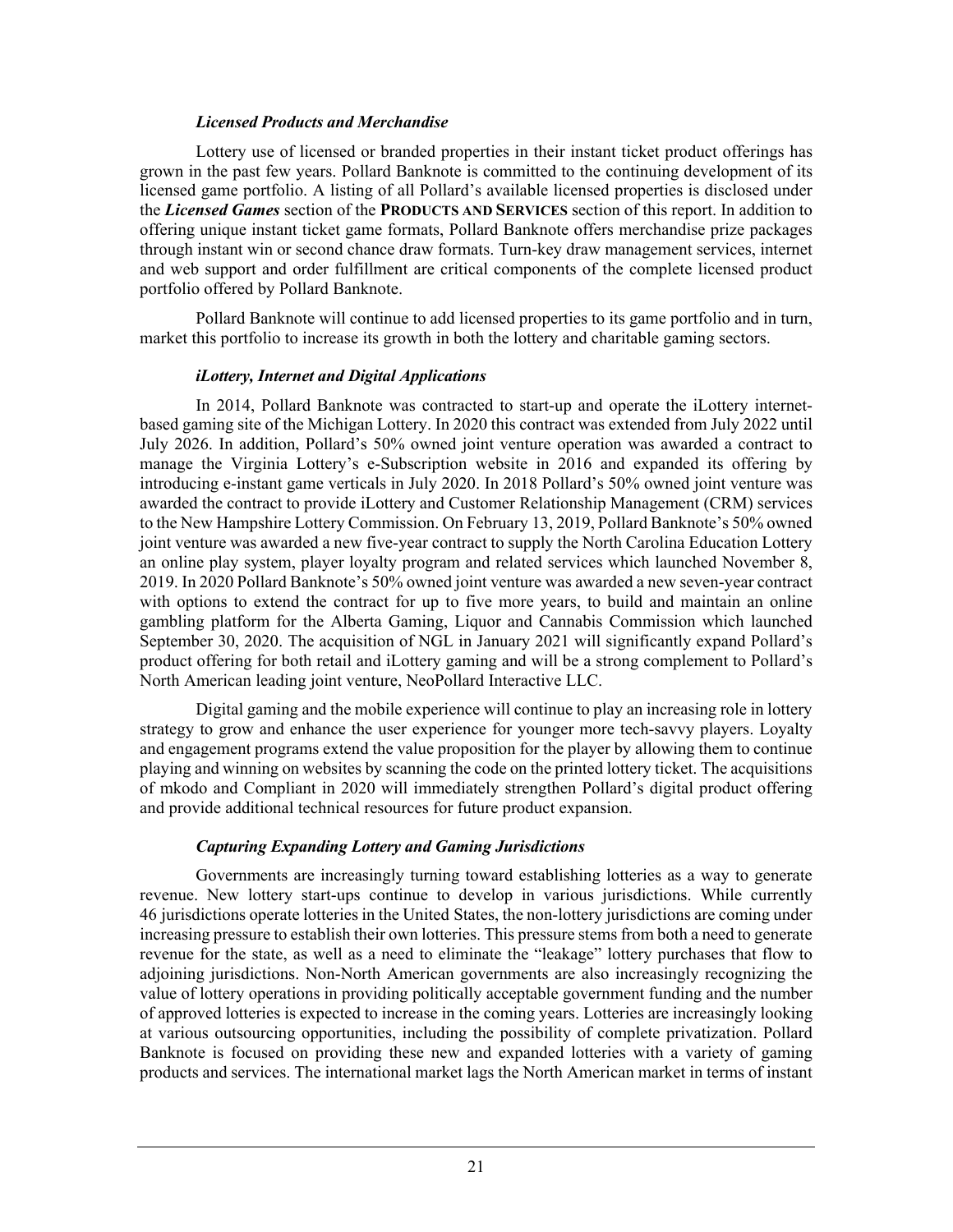ticket sales and Pollard believes it is well positioned to help these lotteries increase their business significantly.

## *Acquisitions*

Pollard Banknote intends to continue to focus on our acquisition strategy by targeting organizations that will broaden and strengthen its market penetration, both in new and existing lottery and charitable gaming markets. Pollard Banknote has completed nine successful acquisitions since the mid-1990s, including the purchase of Webcraft Games Inc. in 1996, the purchase of the operating business of American Games, Inc. in 2002, the acquisitions of Diamond Game completed in 2017, the acquisition of Gamco and Schafer in 2018, the acquisition of Fastrak in 2019, the acquisition of mkodo in February 2020, the acquisition of Compliant in December 2020 and the acquisition of NGL in January 2021.

Management believes increasing lottery requirements for bundling of services and outsourcing larger portions of their products will increase the opportunities for consolidation within the lottery industry, particularly where suppliers only offer single or a limited product selection. Increasing expansion of lottery product lines and service requirements has provided Pollard Banknote with the opportunity to expand their value-added proposition through seeking various strategic alliances.

The charitable gaming product industry is fragmented among a number of producers, with many only producing one segment or product line within the market. Many are small or have limited financial resources. This presents opportunities to pursue and execute acquisitions as illustrated by our purchase of Gamco. Consolidation will allow for increased buying power, larger market share and increased economies of scale resulting in cost reductions. In addition, Pollard Banknote believes a number of the participants in the charitable gaming market do not have the financial strength or resources required to compete in the increasingly sophisticated charitable gaming market. Pollard Banknote's financial strength provides an opportunity to consolidate suppliers that supplement its current product offerings or provide opportunities to generate greater manufacturing efficiencies.

As the market is continually changing and adapting to new digital technologies, Pollard will continue to look at acquisitions that enhance our digital presence and expertise in technology. Targets will include digital and technological companies that have a strong presence in the gaming industry and whose product will enhance and broaden our current digital offerings.

In assessing acquisitions opportunities, Pollard Banknote will consider the following criteria:

- Whether the acquisition is accretive to Shareholders;
- Profitability of the target business and market share;
- Continuing involvement of key management personnel; and
- Compatibility with the Pollard Banknote culture.

## *Lottery Management and Information Systems*

Pollard Banknote is experienced in providing complete instant ticket management services and anticipates that outsourcing opportunities will continue to increase. Lotteries are under increasing pressure to produce greater net revenue for sponsoring governments and utilizing third-party private operators allows a more cost-efficient method of operations. As more North American and foreign lotteries opt for outsourcing, Pollard Banknote plans to aggressively pursue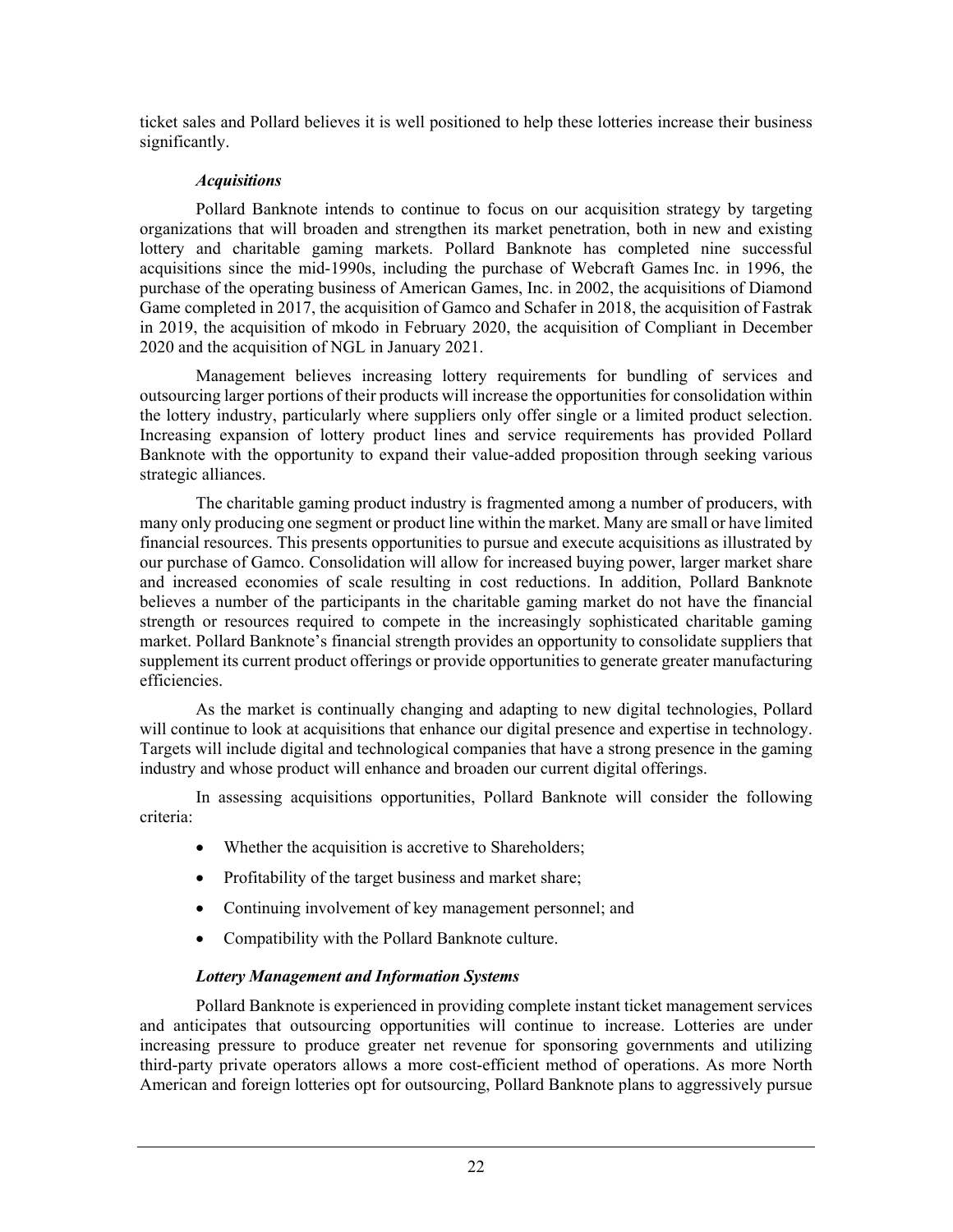these opportunities, leveraging its existing lottery knowledge to obtain additional lottery operating contracts.

Keeping with our strategy to continually improve our products Pollard is investing in enhancements to its SureTrack<sup>®</sup> 2.0 software solution used to support our warehousing and distribution operation in Arizona. This new version is more user friendly and makes extensive use of other on-line and integrative tools to ensure our customer experience is world class. Continued efforts are being made to enhance the software solution to introduce new and improved features for other upcoming customer implementations.

Pollard Banknote currently manages the instant ticket distribution operation for the Maryland Sate Lottery and the distribution of pull-tabs for the Arizona Lottery. During 2015 Pollard was awarded a five-year contract to install and manage our SureTrack<sup>®</sup> lottery management system for Loto-Québec. During 2020, Loto-Québec exercised their option to extend the contract until July 2025. Additional sales in Sweden and Spain occurred in 2016. In February 2019, Pollard Banknote was awarded a contract to supply instant ticket and warehousing distribution for the Arizona Lottery which began operations in March 2020. The current contract runs until August 2026.

## *Strategic Partnerships*

Pollard Banknote will pursue strategic partnerships, where appropriate, to expand product offerings or geographical distributions. For example, during 2014, Pollard entered into a joint venture, NeoPollard Interactive, to provide iLottery solutions including modular and full turn-key offerings to create and operate interactive web and mobile channels in order to assist the lottery industry to grow, retain and optimize player engagement. Pollard's joint venture interest is 50%. Further opportunities to partner with organizations to expand Pollard business will continue to be pursued.

## *Cross Fertilization of the Lottery and Charitable Gaming Market*

Pollard Banknote believes it is the only manufacturer to produce both instant tickets and charitable gaming products. Governments are increasingly looking at alternate sources of revenue including maximizing the gaming revenue within their jurisdictions. Pollard Banknote believes that governments will continue to look for opportunities to maximize their revenue sources and increasingly look to other existing gaming products to add to their product mix. As the only gaming product supplier to provide both charitable gaming and lottery products, Pollard Banknote is uniquely situated to capitalize on this opportunity.

## *Expanding the Breadth of Products and Services*

Pollard Banknote will continue to look at new and innovative products and services to help our customers grow. With the addition of loyalty programs, charitable gaming machines and other related support services, Pollard Banknote will continue to look at unique ways to assist our customers as they seek growth in both their product lines and target markets.

## **PRODUCTS AND SERVICES**

Pollard Banknote manufactures and sells a broad range of gaming products and services for the lottery and charitable gaming industry.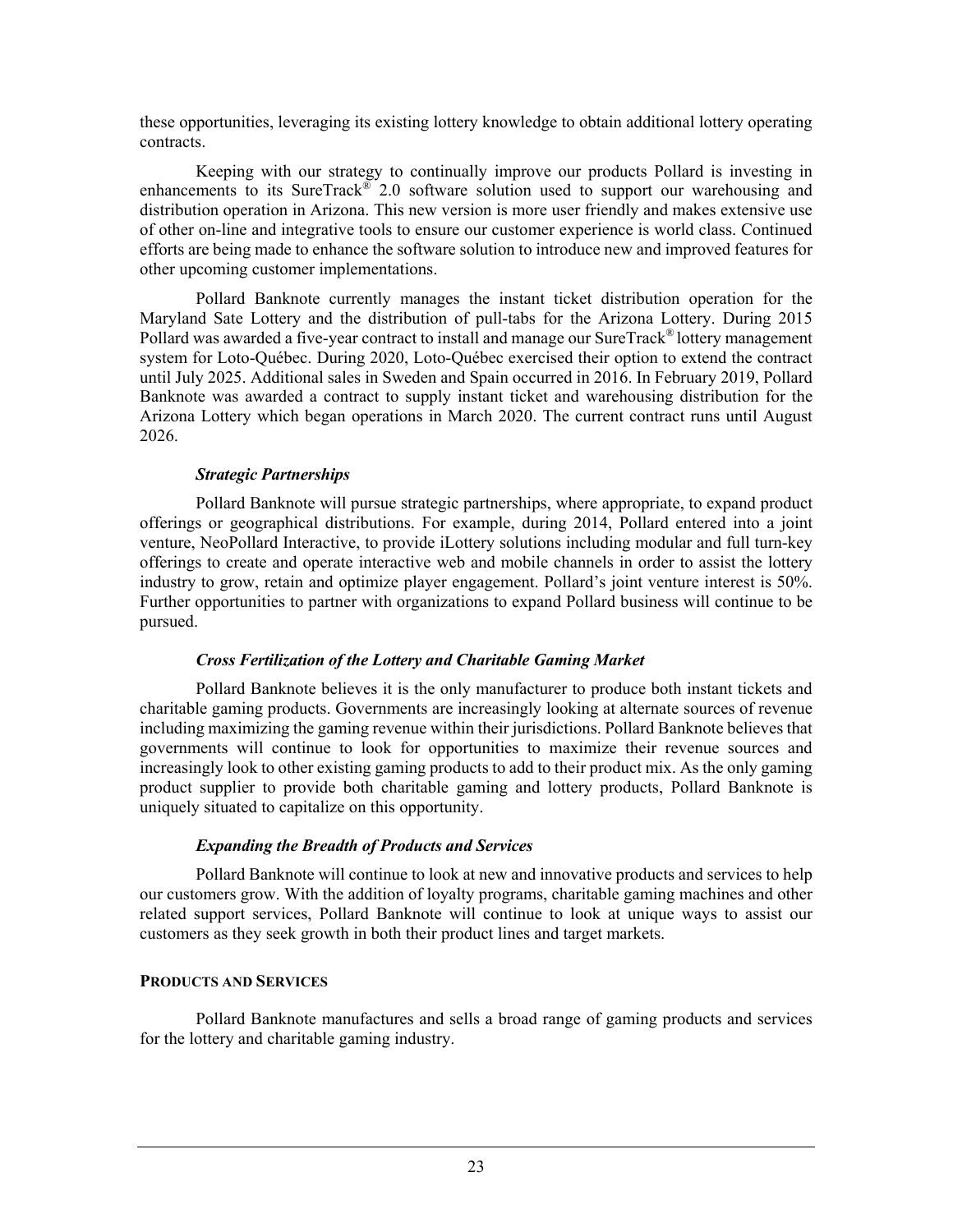Designing, manufacturing and distributing instant tickets and related services represents the largest share of Pollard Banknote's revenue, constituting approximately 84.1% of revenue in the year ended December 31, 2020. In addition, Pollard Banknote provides a number of ancillary products to lotteries including warehouse and distribution services, complete lottery management services, internet-based gaming (iLottery), specialized proprietary products, digital apps and various licensed products. Charitable gaming products offered include a complete array of pull-tab tickets, bingo paper, charitable gaming machines and pull-tab vending machines.

## *Instant Tickets*

In 1985, Pollard Banknote made the decision to focus its resources on the instant ticket market. Today, Pollard Banknote is a leading designer, manufacturer and distributor of instant tickets worldwide. Pollard Banknote markets instant tickets and services to domestic lottery jurisdictions, foreign lottery jurisdictions and commercial customers. Pollard Banknote presently has contracts with or sells lottery tickets to all of the Canadian lotteries and to 26 of the 44 lotteries in the United States which currently sell instant tickets and a number of leading international lotteries world wide.

There are a multitude of variations that can be used in the design and manufacture of instant tickets, including:

- *Color pulsing* Different background colors on the same basic design freshen up a base game.
- *Die-cut tickets* Tickets can be "die-cut" into virtually any shape including: hearts, dollar signs, Christmas trees and stockings, juke boxes, footballs, lady bugs, clover leaves, roulette wheels, flower pots, barrels, figure eights, lips, treasure maps, corzandas (four hearts joined to form a flower shape), skillets and rabbits.
- *Fluorescent inks* Tickets produced in fluorescent and metallic colors stand out at retail locations and promote impulse purchases.
- *Eco Scratch™* These tickets are produced on environmentally friendly paper. Their appeal is to both the lottery and the players who are actively searching for ways to diminish their environmental footprint.
- *Play Around™ fold-over tickets* These tickets offer increased playability for the lottery players by expanding the play area and improve the perceived value to the player creating greater returns for the lottery.
- *Gift tags* An alternative to the conventional Christmas gift tags, these products can include a column of multiple scene tags with individual perforations, separating them and imprinting unique barcodes on each for validation.
- *Holographic tickets* HOLOGRAFX tickets, feature striking holographic images and multiple play areas, provide a striking and visible product.
- *Multi scene tickets* Multi-scene tickets enhance sales as players try to collect the entire series and/or try their luck on more than one scene.
- *Play area on ticket back* This technique allows for stunning graphics on the front, uncluttered by play areas, an excellent option whenever a ticket theme demands maximum visual impact.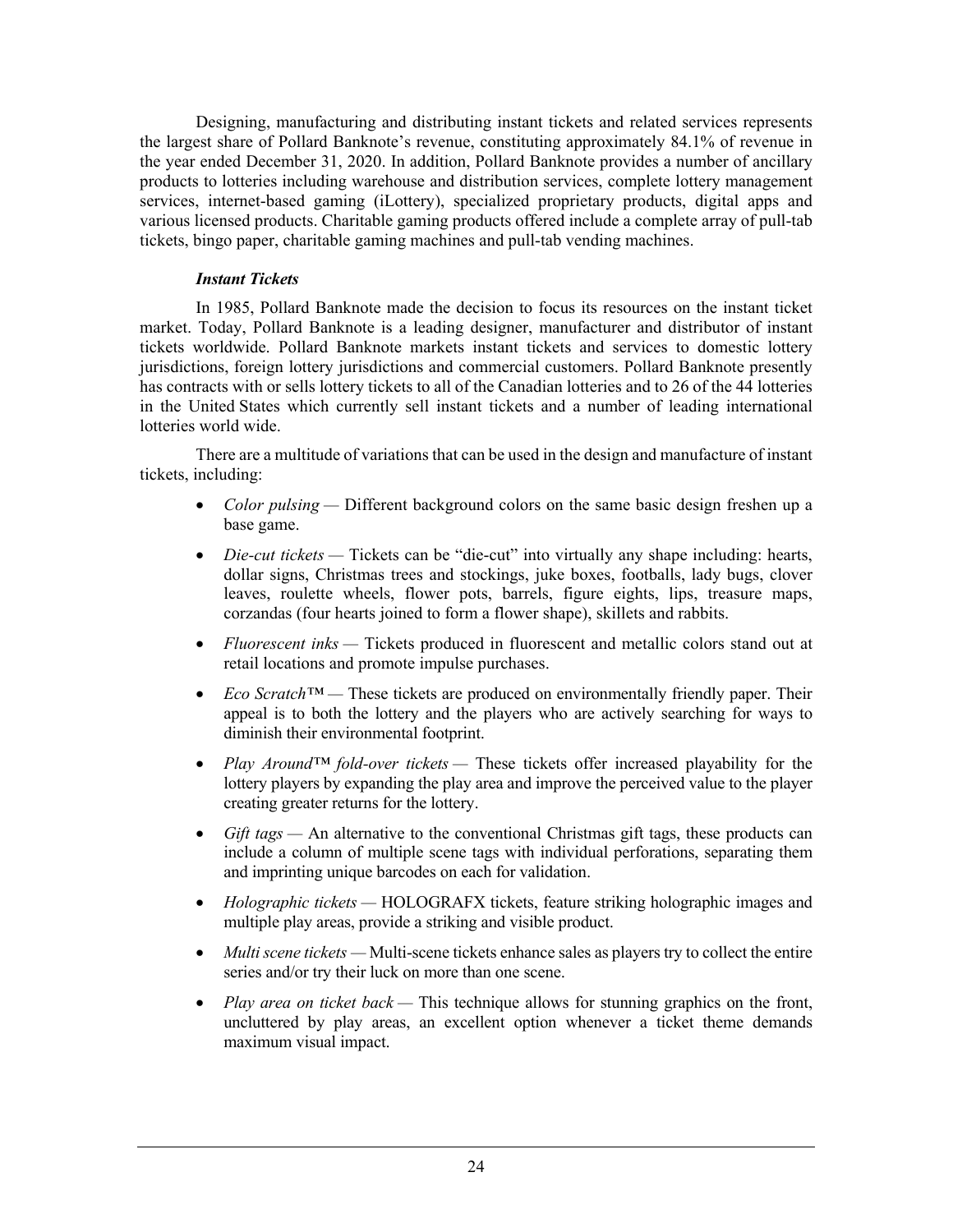- *Scored tickets* Pollard Banknote can manufacture tickets with a score line, i.e. an indented line, anywhere on a ticket. Many clients have successfully drawn on this technique to transform lottery tickets into greeting cards.
- *Pouched tickets* Pouched tickets provide another innovative marketing tool to enhance instant games. Typically, pouches move players to higher price points and allow for value added gaming.
- *Scratch FX® process* Pollard Banknote's Scratch FX® process is an industry first allowing lotteries to replicate the look of either foil or holographic foil using recyclable paper stock. Scratch  $FX^{\circledast}$  can be applied to both the base graphic and overprint areas of a ticket, allowing great customization of games to achieve maximum impact at retail.
- *PlayBook*<sup>®</sup>— Pollard Banknote's PlayBook<sup>®</sup> is a multi-page booklet usually featuring 6 or more separate instant ticket games designed to enhance the playing experience. This product has proven to be a market leader in moving players up the price point ladder thereby increasing lottery revenues.
- *Clear*  $Play^{TM}$  *Pollard Banknote's Clear Play*<sup>TM</sup> tickets have a unique look and feel allowing the light to shine through bringing graphics and colours to life that is not available on conventional substrates. These tickets are designed to stand out at retail point of sale outlets which is important to retailers in building volumes.

## *iLottery*

Currently there are a number of North American lotteries that have set-up their own websites to sell lottery and gaming products. Pollard Banknote was awarded the contract to provide the iLottery platform for the Michigan State Lottery and it has been operating successfully since mid-2015. In December 2020 the agreement for the Michigan State iLottery was extended from July 2022 to July 2026. In addition, our 50% owned joint venture was awarded a contract to manage the e-Subscription platform for the Virginia Lottery which became operational in 2016 and expanded its offering by introducing e-instant game verticals in July 2020. In 2018 Pollard's 50% owned joint venture operation was awarded the contract to provide iLottery and Customer Relationship Management (CRM) services to the New Hampshire Lottery Commission. Pollard Banknote's 50% owned joint venture was awarded a new five-year contract to supply the North Carolina State Lottery an on-line play system, player loyalty program and related services which launched November 8, 2019. In 2020 Pollard Banknote's 50% owned joint venture was awarded a new seven-year contract with an extension of up to twelve-years possible, to build and maintain an online gambling platform for the Alberta Gaming, Liquor and Cannabis Commission which launched in October 2020. Non-North American lotteries have utilized the internet for gaming for a number of years. NGL which Pollard's acquired in January 2021 gives Pollard's a presence in the European and Asian iLottery markets. NGL's largest customer is the Loteries de Catalunya in Spain which recently extended its contract which will run to 2024.

## *Bingo Paper*

Pollard Banknote offers a wide array of bingo and bingo-related products as a result of its acquisition on January 1, 2002, of the operating business of American Games, Inc. Pollard Banknote is capable of supplying a bingo hall with all the products and equipment necessary to operate a bingo game of any size, including bingo paper, ink dabbers, pull-tab tickets, bingo ball blowers and flashboards.

Pollard Banknote sells a complete line of bingo paper, which is generally sold in booklet form and is available in a variety of sizes, styles and colors. Pollard Banknote distributes ink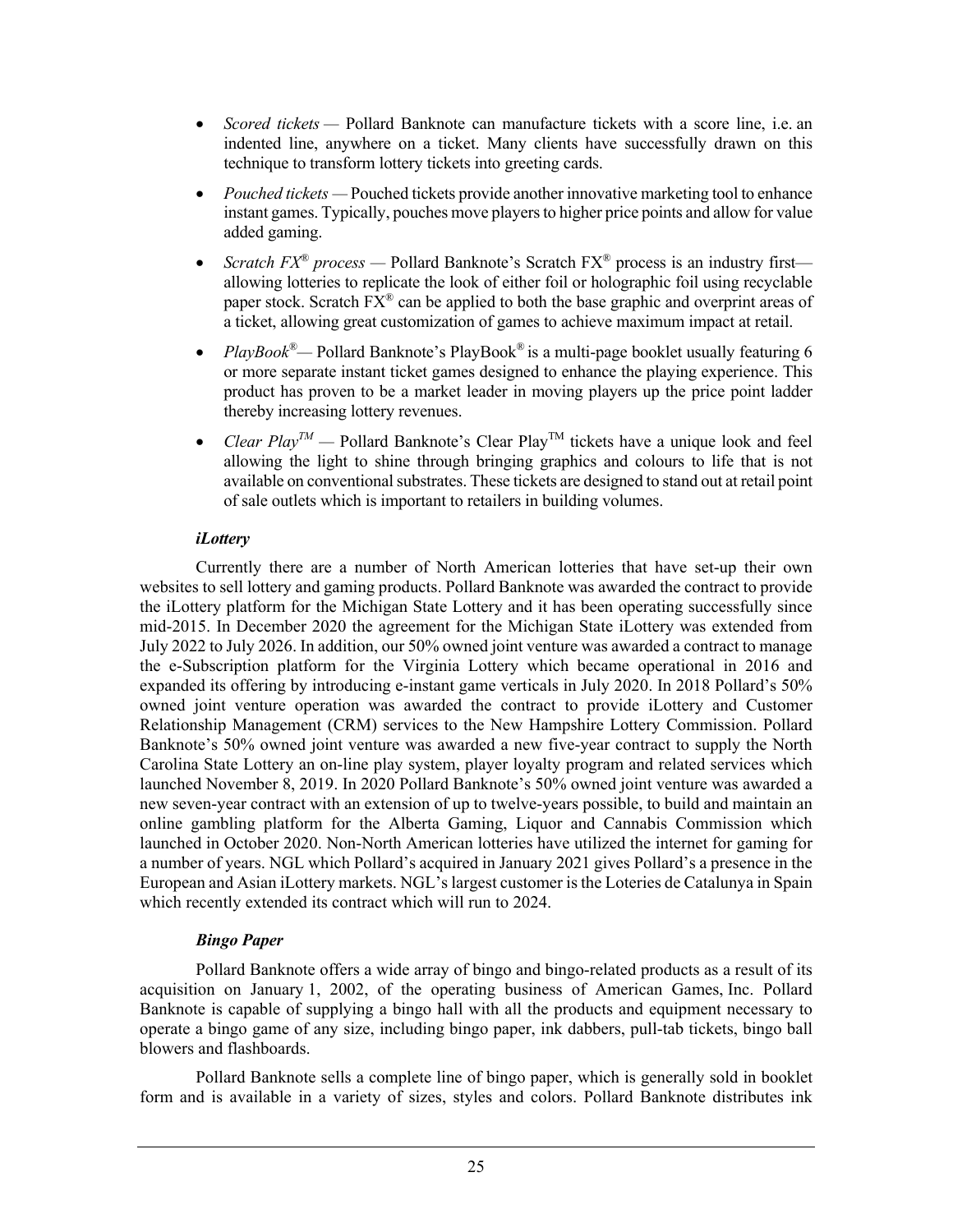dabbers, used to mark numbers on paper bingo sheets, and ink refills for such dabbers. Pollard Banknote distributes an exclusive line of electronic bingo hall equipment traditionally used in bingo establishments.

## *Pull-tab Tickets*

Pollard Banknote manufactures and sells pull-tab tickets, which are also referred to as break-open tickets, lucky seven tickets, instant bingo and Nevada tickets, to both government lotteries and the charitable gaming industry. Pollard Banknote also manufactures pull-tab ticket vending machines and pull-tab ticket counting machines. With the acquisition of Gamco in February 2018 Pollard has greatly expanded its pull-tab offerings.

## *Licensed Games*

Licensed games are increasingly being used throughout the gaming market to grow sales and reach non-traditional lottery customers. In identifying brands that will be successful for licensed games, Pollard Banknote has worked closely with licensing organizations such as the Licensing Industry Merchandiser's Association ("LIMA") and is an active member of LIMA.

Pollard Banknote also provides a comprehensive solution for licensed games. This includes ticket design and manufacturing, prize structure consultation, merchandise selection and fulfillment, publicity and promotional opportunities, and second chance draw management (including all customer service, internet marketing and post-game analysis).

Current licensed properties offered to lotteries include Frogger, Tetris®, DIG DUG™, Atari® (Centipede®, Pong®, Tempest®, Missile Command® Asteroids®), Single, Double, Triple Play Bingo™, Chevrolet® Silverado®, Corvette Stingray®, Hold'em Poker, PAC-MAN®, Ms. PAC-MAN®, Win for Life®, A Christmas Story<sup>TM</sup>, America's Got Talent, Galaga<sup>TM</sup>, Happy Days<sup>TM</sup>, Hawaii Five-O<sup>TM</sup>, The Brady Bunch<sup>TM</sup>, Beverly Hills 90210<sup>®</sup>, The Love Boat<sup>TM</sup>, The Twilight Zone<sup>TM</sup>, Ultimate Getaway Games and WWE<sup>®</sup>.

## *Lottery Ticket Dispensers and Point-of-sale Displays*

With our acquisitions of Schafer and Fastrak, Pollard can offer our lottery customers new and unique ticket dispensers and point-of-sale displays. These products offer enhanced visibility at retail using a minimal footprint and are designed for ease of ticket dispensing and provide opportunities for additional promotional space for the customer. In 2020 Schafer was awarded a four-year contract with the Ohio Lottery commission for electronic, networked, and self-service lottery instant ticket vending machines. The Ohio Lottery Commission is the first Lottery to deploy the new Select  $4^{TM}$  instant ticket self-service lottery vending machines which are expected to be operational in 2021.

## *Charitable Gaming Machines*

Through the use of technology, gaming venues and retailers in North America are increasingly focused on the "self-retailing" concept, whereby consumers can purchase products without any direct interaction with staff and expands the gaming experience. Our NexPlay<sup>TM</sup> and LT-3 systems helps gaming venues and retailers by providing a solution that reduces counter space and allows the machines to be installed in a small area of less than two feet wide while at the same time providing a unique and expanded gaming experience to the consumer.

These products are a unique design combining lottery tickets and a video game display similar to other gaming machines. NexPlay<sup>TM</sup> and LT-3 are ticket dispensers that dispenses preprinted instant scratch or pull-tab tickets on each play and displays the results on a video monitor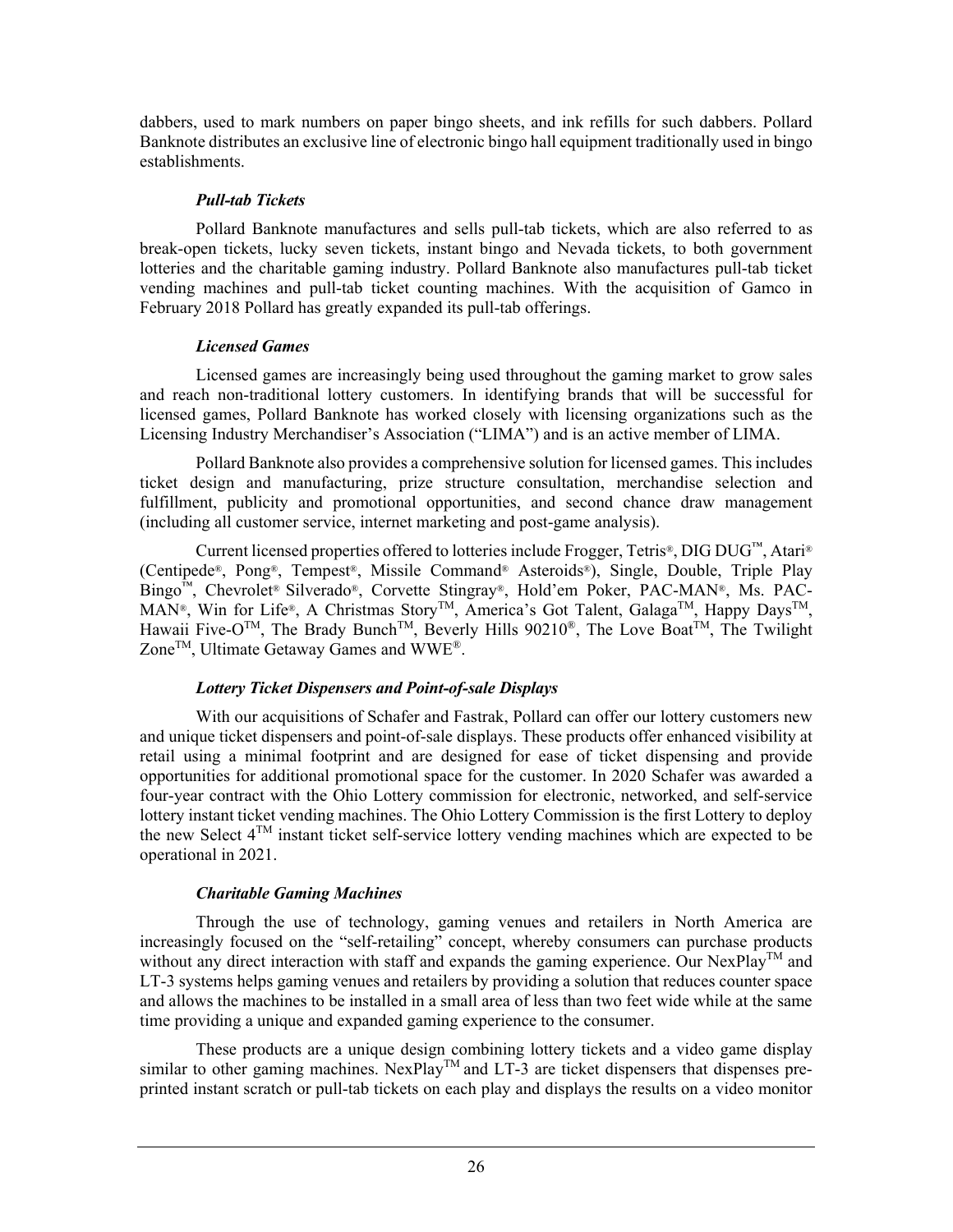in an entertaining manner. Game data, such as winnings and games played is fed by the terminals and tablets to the central lottery system which allows full monitoring of machine use.

## *Lottery Management Services and Information Systems*

Some lotteries are beginning to outsource their entire instant ticket product operation as a means of reducing operating costs and increasing revenues. Pollard Banknote provides these services through its Lottery Management Services ("LMS"). LMS contracts can include instant or pull-tab tickets, systems, facilities management, design and installation of game management software, telemarketing, field sales, accounting, game design, inventory and distribution, sales staff training, managing staff and advising with respect to security, maintenance, communication network and sales agent hot line service for lottery jurisdictions.

Keeping with our strategy to continually improve our products Pollard is investing in enhancements to its SureTrack® 2.0 software solution used to support our warehousing and distribution operation in Arizona. This new version is more user friendly and makes extensive use of other on-line and integrative tools to ensure our customer experience is world class. Continued efforts are being made to enhance the software solution to introduce new and improved features for other upcoming customer implementations.

Pollard Banknote currently manages the instant ticket distribution operation for the Maryland Sate Lottery and the distribution of pull-tabs for the Arizona Lottery. During 2015 Pollard was awarded a five-year contract to install and manage our SureTrack<sup>®</sup> lottery management system for Loto-Québec and during 2020 Loto-Québec exercised their option to extend the contract until July 2025. Additional sales in Sweden and Spain occurred in 2016. In February 2019 Pollard Banknote was awarded a contract to supply instant ticket and warehousing distribution for the Arizona Lottery which began operations in March 2020. The contract is in place until August 2026

## *Interactive Digital Games and Website Development*

Many lotteries are marketing value-added interactive features to instant tickets to further enhance the perceived value of the game as well as increasing satisfaction of the entire playing experience. For example, second-chance draws allow the player to enter a valid ticket into a website for a chance to play an additional game for fun or possibly to win additional prizes. Tablet and smart phone digital apps enable the use of mobile technology which enhances sales of core games by keeping the offering fresh as well as attracting new and younger customers in the coveted 18- 34 year-old demographic.

Digital products are playing an ever-increasing role for the lotteries as they seek to engage younger more tech-savvy players, expand their customer base and to better understand their existing clients. Our products such as ScanActiv<sup>TM</sup>, PlayOn<sup>TM</sup> and Sales Force Automation are designed specifically for these purposes and include digital games, loyalty programs and extensive marketing services. The recent acquisitions of mkodo, Compliant and NGL will greatly enhance Pollard's expertise in digital product development.

## *Vending Machines*

Pollard Banknote also offers a range of Pull-tab Vending Machines ("PTVM") which are sold to both lotteries in support of their pull-tab product lines as well to private distributors. Pollard Banknote operates a leasing program which allows private taverns and bars to economically utilize PTVMs to sell pull-tabs.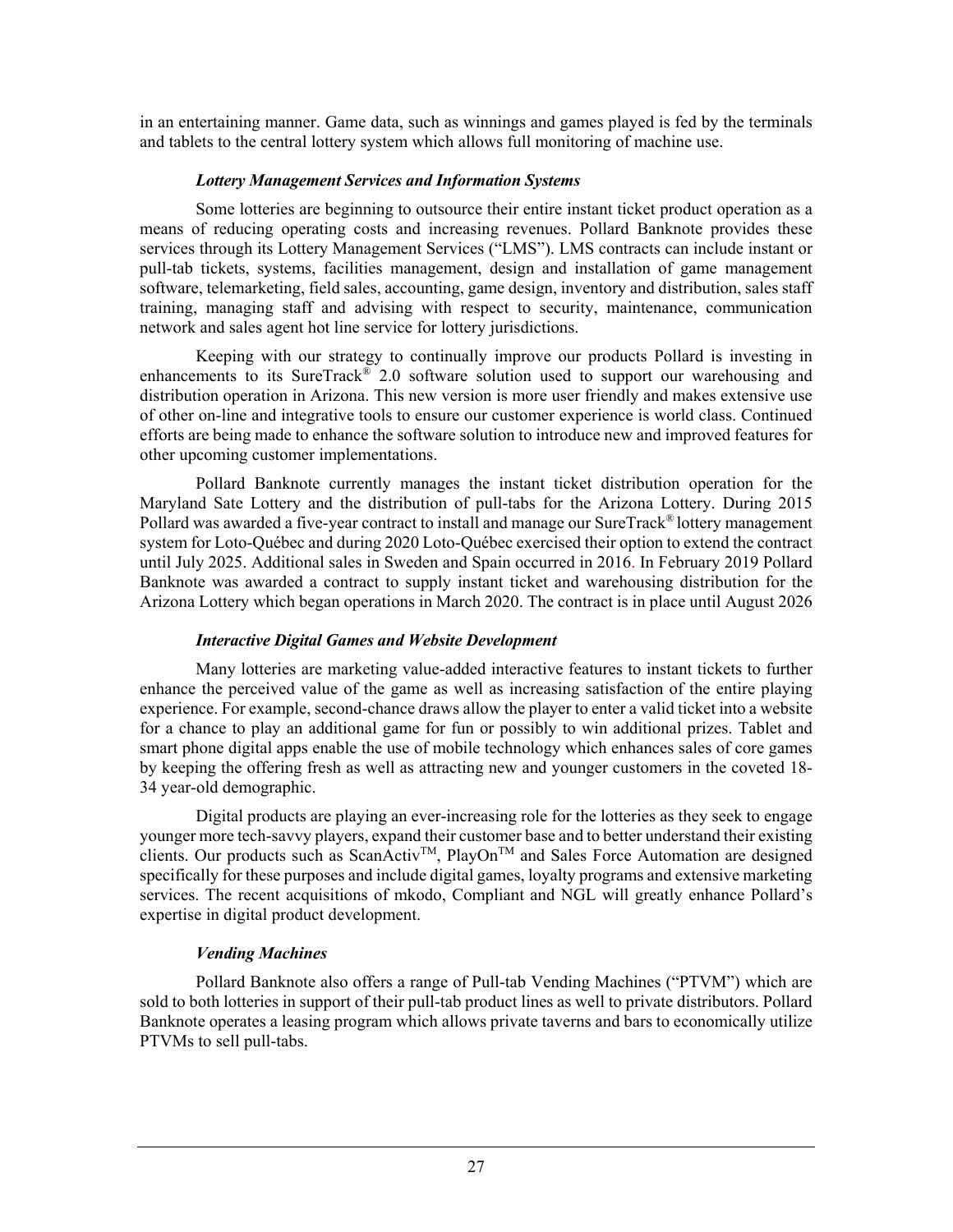### **CUSTOMERS, SALES AND MARKETING**

## *Lottery Market*

Pollard Banknote sells its suite of lottery products to organizations throughout North America and around the world. Most lotteries in North America are directly run by government agencies. In Canada there are six licensed lottery organizations (including a national organization, Interprovincial Lottery Corporation ("ILC")). In the United States there are currently 46 jurisdictions operating lotteries. World-wide there are over 200 jurisdictions operating lotteries. In most cases due to the public nature of government lotteries, contracts for instant ticket and other services are awarded through an open Request for Proposals process. Pollard Banknote currently has instant ticket contracts with, or sells to, all of the 6 Canadian lottery organizations, 26 U.S. organizations and 24 non-North American organizations.

Pollard Banknote's instant ticket contracts typically have an initial term of 2-5 years and frequently include multiple renewal options, which its customers generally exercise for additional periods ranging from one to five years. Pollard Banknote typically sells instant tickets for a per unit price or for a percentage of the retail value of the instant tickets sold.

## *Marketing to Lotteries*

The fundamental purpose for which lotteries are created is to maximize the financial return to their stakeholders, which is usually the government, but may also include charitable or private operators, through the sale of secure, marketable lottery products. The company that can develop and apply these products to opportunities in the lottery market place is the company that has the greatest likelihood of retaining current clients and acquiring new ones.

Pollard Banknote has developed its strategies to uncover opportunities in the market and then develop lottery products to exploit these opportunities. There are two ways for Pollard Banknote to identify opportunities in which to showcase its strategies products and services: formal Requests for Proposals ("RFPs") issued by entities which operate lotteries and contracts or sales which are awarded outside a formal RFP process. Ultimately success in either forum depends on understanding what products lottery players want to play, developing those products and then executing marketing and distribution strategies that present these products to lotteries and to players. Current and potential lottery clients evaluate these products and strategies and award work accordingly.

## *The RFP Process*

Lottery contracts are typically 2-5 years in length with options to renew for a set number of years. When a lottery contract expires an official RFP is issued. Since these contracts are documents of public record, Pollard Banknote is aware of all lottery contracts and when they expire. Well in advance of a contract's expiration, Pollard Banknote begins a systematic marketing campaign to position itself to do well in the RFP process. Pollard Banknote's strategies are targeted at understanding the markets in question, developing strategies that capitalize on opportunities uncovered and forging relationships with the lottery's decision makers so that they are intimately aware of all the benefits of becoming a client of Pollard Banknote. RFP's increasingly allow for multiple supplier awards for secondary suppliers rather than limiting the award to one exclusive supplier.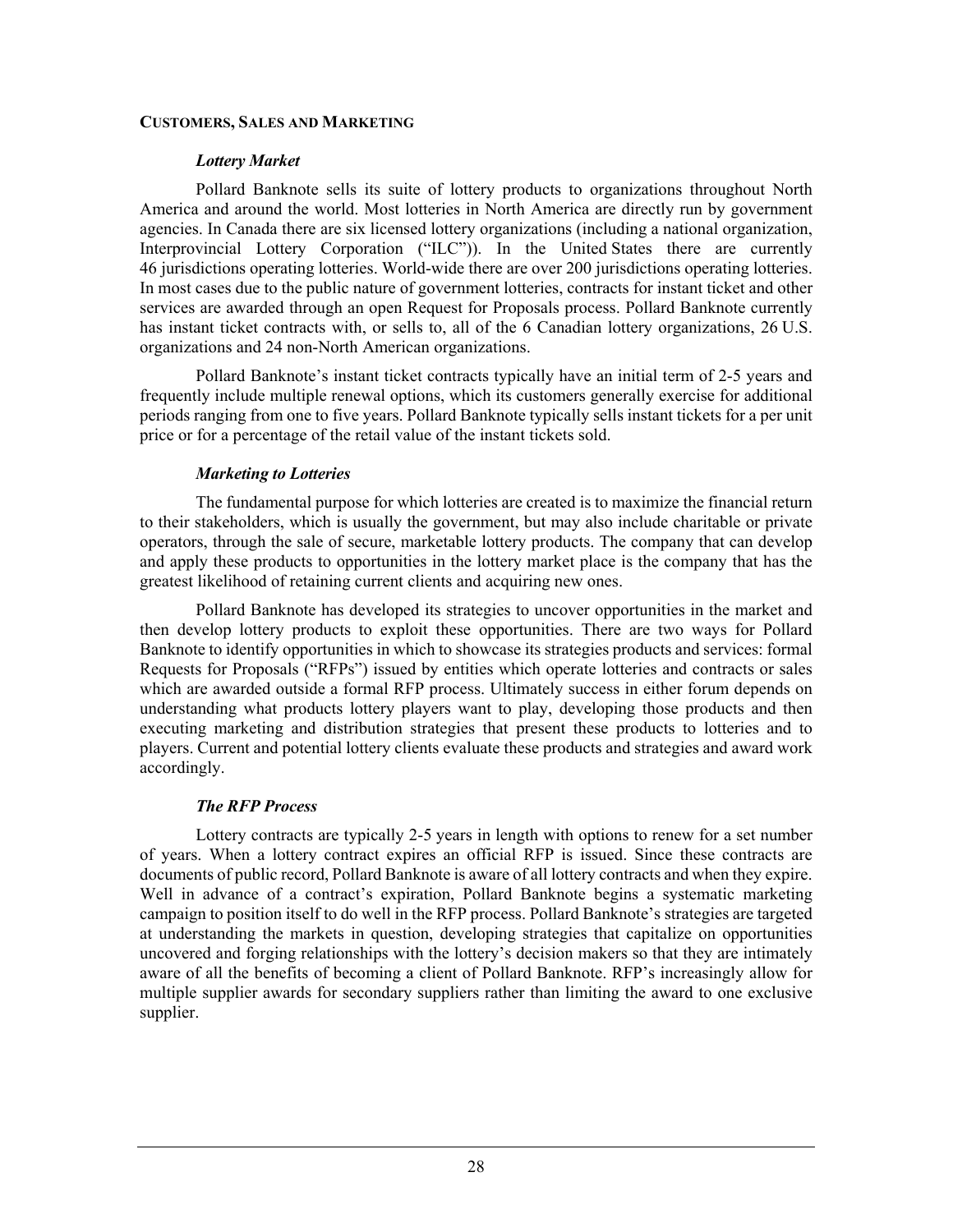### *Awards Outside the RFP Process*

Particularly outside North America, Pollard Banknote continuously seeks to identify opportunities to provide lotteries with its products and services. These opportunities may arise from a combination of factors — lotteries may have an existing supplier but may be better served to have a dual-supplier situation due to capacity, price or service capability issues, lotteries may be seeking assistance to enhance their product offering through Pollard Banknote's proprietary products, or lotteries may award work on a game-by-game basis rather than through a long-term contract. Pollard Banknote therefore keeps in regular contact with all lotteries through personal visits and presentations, direct mail and targeted sales efforts to create opportunities to generate work.

In addition, in the international market, there are new lottery organizations that are entering the market. Pollard Banknote therefore maintains and implements a marketing strategy to create awareness of its capabilities for those organizations that are seeking out a supplier of products or services that Pollard Banknote provides. This strategy includes advertising in industry journals and directories, maintaining a website, attending and speaking at industry conferences and actively developing and maintaining contacts throughout the industry.

## *Charitable Gaming Market*

Pollard Banknote sells its bingo and pull-tab products to a diverse set of end-user groups through more than 250 independent distributors, Pollard Banknote's direct sales force and mail order catalogues.

Pollard Banknote uses catalogues and other marketing material to support distributors, some of which are customized with the distributor's name. Catalogues are also used in direct mail campaigns to end-users. Additionally, customers can order product support information through an automated ordering system. Pollard Banknote also markets its products through advertising in gaming publications and through participation in national, regional and local gaming tradeshows and in distributor tradeshows.

## **SUPPLIERS AND RAW MATERIAL**

Pollard Banknote has long-term relationships with most of its suppliers and typically enters into various commitments for certain supplies of raw materials at fixed prices for various periods of time, frequently for one year.

The main raw materials used in the manufacturing of Pollard Banknote's products are various substrates (foil, paper), inks and coatings and various machine and metal components used in the manufacturing of vending machines, all of which may be sourced from a number of suppliers. In most cases Pollard Banknote sources its primary raw materials from more than one supplier.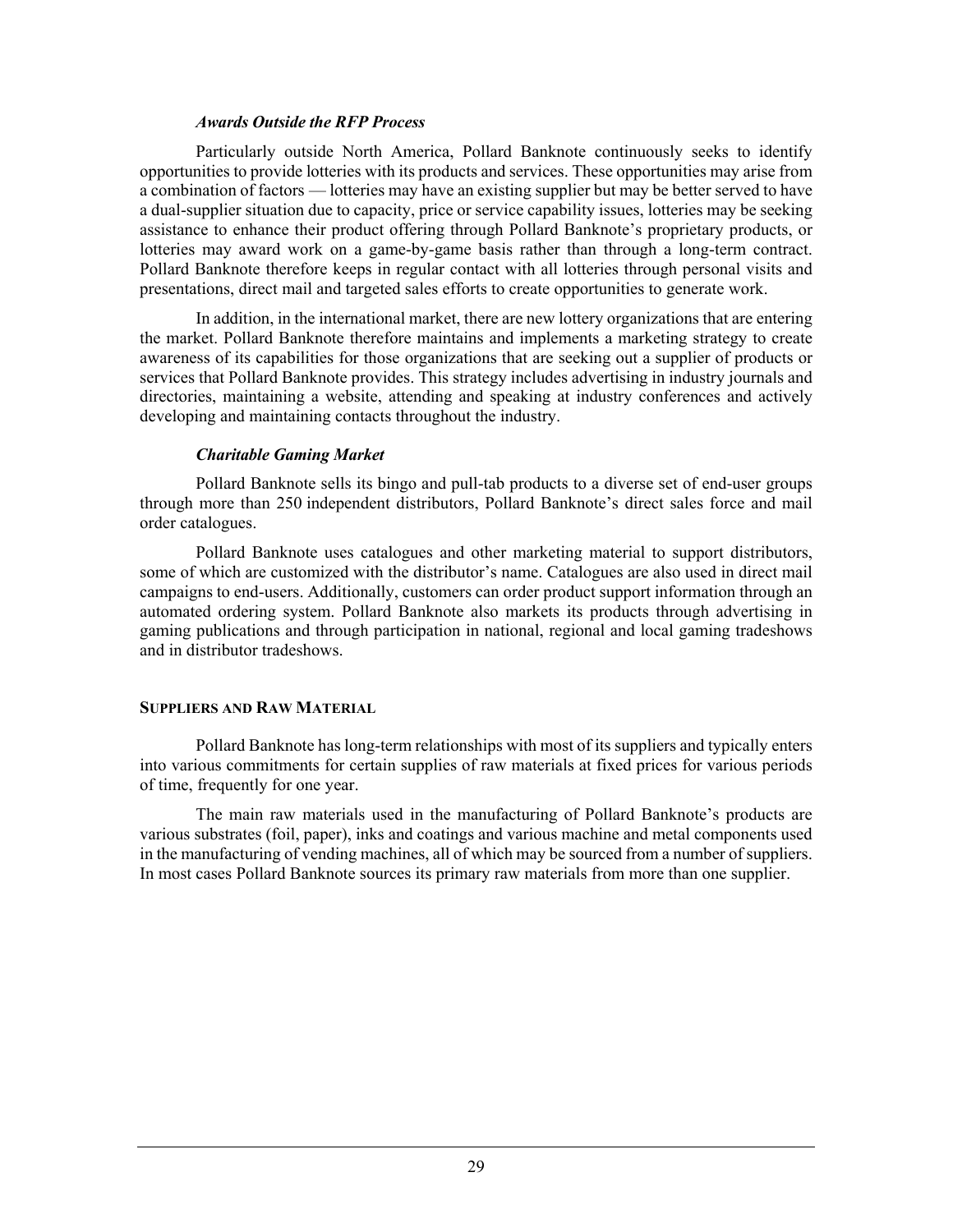#### **EMPLOYEES**

As at December 31, 2020, Pollard Banknote had 1,776 full-time employees and 122 parttime employees for a total of 1,898. Approximately 411 of the employees work in the charitable gaming business.

Approximately 149 of Pollard Banknote's full-time employees, all of whom are employed at the Ypsilanti, Michigan facility, belong to a collective bargaining unit. A 48-month collective agreement was negotiated during 2016 and expired on August 31, 2020 and subsequently a oneyear renewal agreement was agreed to which runs until August 31, 2021. Pollard Banknote has never experienced a work stoppage as a result of a labour disruption.

Many key manufacturing personnel — including production managers, supervisors and lead hands — have been with Pollard Banknote since or prior to the commencement of instant ticket production in the mid-1980s. Employee turnover rate is very low and continuing growth has allowed extensive training and advancement opportunities.

### **PENSION PLANS**

Pollard Banknote sponsors four non-contributory defined benefit pension plans, of which three are final pay plans and one is a flat benefit plan. As of December 31, 2020, the aggregate fair value of the assets of Pollard Banknote's defined benefit pension plans was \$77.4 million, lower than the accrued benefit plan obligation which was \$113.7 million. Pollard Banknote's total annual funding contribution for all defined benefit pension plans in 2021 is expected to be approximately \$4.9 million compared to the \$7.3 million funded in 2020. The 2020 employer contributions included \$2.7 million of special solvency payments. The 2021 funding estimate does not include any additional special solvency payments as the Province of Manitoba introduced an optional temporary thirteen-month moratorium on these payments starting December 1, 2020. Had this moratorium not been introduced, Pollard Banknote would have been required to make estimated additional special solvency payments of \$2.7 million in 2021.

### **PROPERTIES**

Pollard Banknote manufactures its products at ten facilities, four of which are owned by Pollard Banknote. These facilities together provide the capacity that management believes is needed to accommodate the current and anticipated demands of Pollard Banknote's customers, including during peak periods.

The following table identifies, for each of Pollard Banknote's material facilities, its approximate square footage, its main activity and whether the facility is owned or leased.

| Location             | Approximate<br><b>Square</b><br>Footage | <u>Use</u>                                        | Owned<br>or Leased |
|----------------------|-----------------------------------------|---------------------------------------------------|--------------------|
| Winnipeg, Manitoba   |                                         | 62,295 Manufacturing                              | Leased $(1)$       |
| Winnipeg, Manitoba   |                                         | 144,000 Manufacturing/Warehousing/<br>Head Office | Leased $^{(2)}$    |
| Barrhead, Alberta    |                                         | 21,480 Manufacturing                              | Owned              |
| Ypsilanti, Michigan  |                                         | 88,329 Manufacturing                              | Owned              |
| Council Bluffs, Iowa |                                         | 125,050 Manufacturing                             | Leased $^{(3)}$    |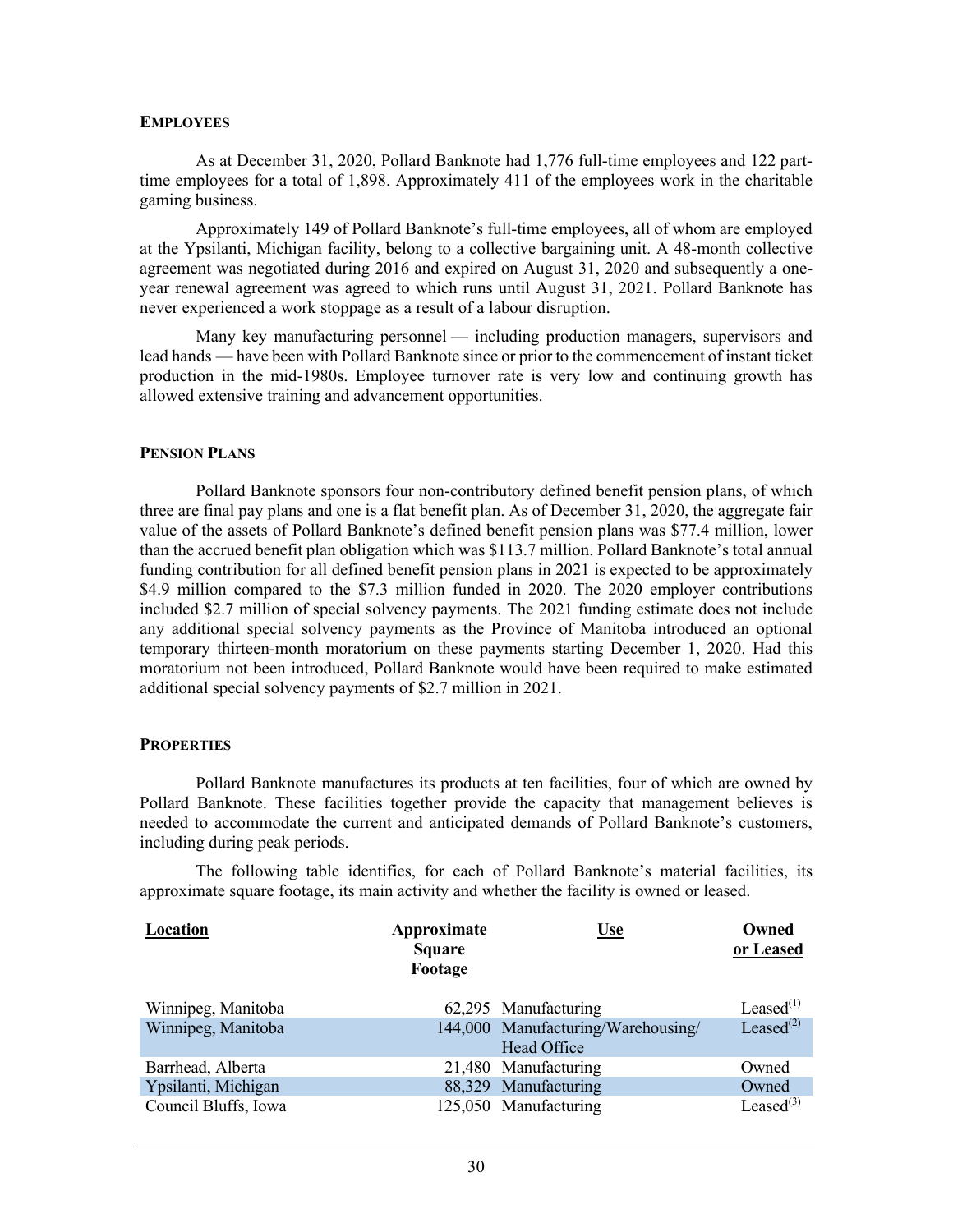| Approximate<br><b>Square</b> | <b>Use</b> | Owned<br>or Leased                                                                                                                                                                                                                                    |
|------------------------------|------------|-------------------------------------------------------------------------------------------------------------------------------------------------------------------------------------------------------------------------------------------------------|
|                              |            |                                                                                                                                                                                                                                                       |
|                              |            | Leased $(4)$                                                                                                                                                                                                                                          |
|                              |            | Leased $(5)$                                                                                                                                                                                                                                          |
|                              |            | Leased $^{(6)}$                                                                                                                                                                                                                                       |
|                              |            | Leased $(7)$                                                                                                                                                                                                                                          |
|                              |            | Owned                                                                                                                                                                                                                                                 |
|                              |            | Owned                                                                                                                                                                                                                                                 |
|                              |            | Leased $(8)$                                                                                                                                                                                                                                          |
|                              |            | Leased $^{(9)}$                                                                                                                                                                                                                                       |
|                              |            | Leased $(10)$                                                                                                                                                                                                                                         |
|                              | Footage    | 43,900 Manufacturing/Warehousing<br>28,654 Manufacturing/Office<br>10,000 Warehousing/Office<br>8,016 Warehousing/Office<br>90,000 Manufacturing/Office<br>67,670 Manufacturing/Office<br>16,300 Manufacturing/Office<br>2,620 Office<br>2,200 Office |

- (1) Effective July 1, 2016, a 5-year lease renewal was entered into with an indirect subsidiary of Pollard Equities Limited ("Equities") with monthly rent of approximately \$30,277.
- (2) Effective October 1, 2008, a 12 ½-year lease was entered into with an indirect subsidiary of Equities with monthly rent of approximately \$209,208. On December 24, 2015, Pollard exercised its option to extend the lease for the period April 1, 2021 to September 30, 2023. The monthly rent for the extension period will be \$195,576.
- (3) The Council Bluffs property was purchased during the first quarter of 2008 from an arms-length party for US\$3.3 million. Effective December 31, 2008, the Council Bluffs property was sold and subsequently leased back from an indirect subsidiary of Equities for US\$3.3 million. On January 1, 2019, a five-year lease was entered into with a monthly rent of US\$33,895.
- (4) The lease for the Sault Ste. Marie property expires on June 30, 2023, with monthly rent of \$22,023.
- (5) The lease for the Chatsworth property expires on June 30, 2025, with monthly rent of US\$32,952.
- (6) The lease for the Jefferson City property expires on September 30, 2021, with monthly rent of US\$3,950.
- (7) The lease for the Stoney Creek property expires on November 30, 2025, with monthly rent of \$4,876.
- (8) The lease for the Macclesfield property expires on July 12, 2023, with quarterly rent of £12,500.
- (9) The lease for the London property expires on January 9, 2024 with monthly rent of £10,480.
- (10) The lease for the Newcastle property expires on March 7, 2027 with monthly rent of £2,467.

#### **COMPETITION**

#### *Lottery Market*

The instant ticket and lotto business is highly competitive, and Pollard Banknote faces competition from a number of domestic and foreign instant ticket manufacturers and other competitors. Pollard Banknote currently has two instant ticket competitors in North America: Scientific Games Corporation, (or "Sci Games"), and International Gaming Technology PLC (or "IGT"). Internationally, there are a number of lottery instant ticket vendors which compete with Pollard Banknote including Sci Games, IGT and Eagle Press Group of Companies.

#### *Charitable Gaming Market*

The charitable gaming markets in which Pollard Banknote's products compete are extremely competitive. The industry remains relatively fragmented. The principal competitive factors in the bingo paper and pull-tab ticket markets are quality, service and price. Pollard Banknote's major competitors in the bingo paper and pull-tab markets are Arrow International, Inc. and Douglas Press Inc.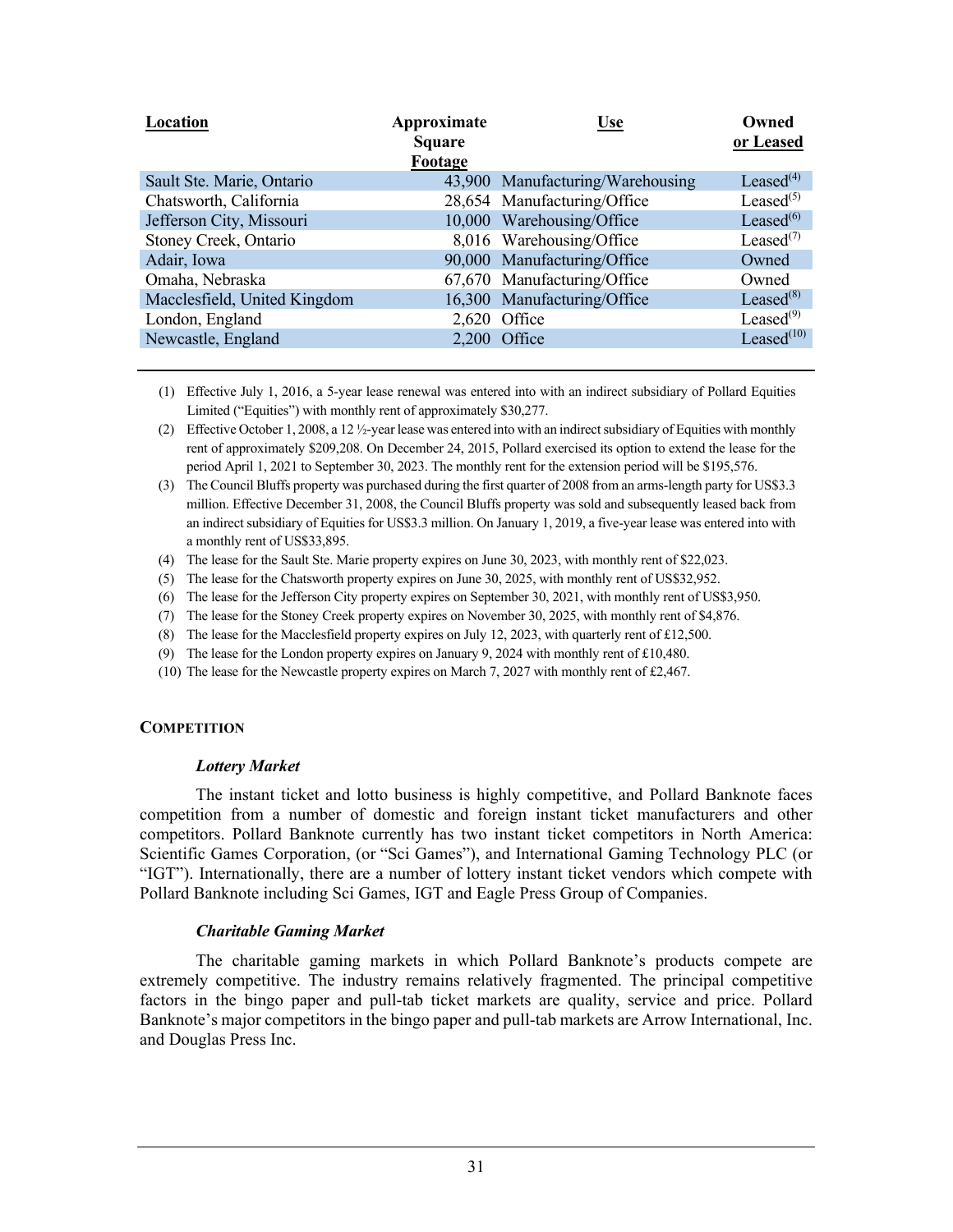#### **ENVIRONMENTAL, HEALTH AND SAFETY, AND SOCIAL RESPONSIBILITIES**

Pollard Banknote's operations and real property are subject to a broad range of increasingly complex federal, provincial, state and local laws and regulations as well as permits and other approvals governing environmental and workers' health and safety matters, including those relating to air emissions, water discharges, the storage, handling, use, discharge and disposal of hazardous materials and contaminants (including waste) (the "E, H & S Requirements"). Certain E, H & S Requirements may impose joint and several liabilities on lessees and owners or operators of facilities for the costs of investigation or remediation of contaminated properties regardless of fault or the legality of the original release or disposal.

Pollard Banknote's past and present operations that are subject to E, H  $&$  S Requirements include the use, storage, handling and contracting for recycling or disposal of hazardous and nonhazardous materials such as washes, inks, alcohol-based products, fountain solution, photographic fixer and developer solutions, machine and hydraulic oils, and solvents. The use and management of such materials, the nature of the manufacturing and printing process, and the ownership and/or management or control of commercial properties carries an inherent liability risk that must be carefully managed. Pollard Banknote believes that the conduct of its operations is in material compliance with applicable E, H  $\&$  S Requirements. Maintaining such compliance in the conduct of its operations has not had a material adverse effect on Pollard Banknote's financial condition or operating results.

As noted earlier, Pollard Banknote manufactures its products at ten facilities, four of which are owned by Pollard Banknote and six of which are leased. Four of the ten facilities (Barrhead, Alberta, Ypsilanti, Michigan, Sault Ste. Marie, Ontario and the Winnipeg, Manitoba, manufacturing facility) were established by Pollard Banknote from greenfield sites.

Based on all other available information, Pollard Banknote is not aware of any other matter pursuant to E, H  $\&$  S Requirements that it expects to have a material adverse effect on its business, financial condition or results of operation.

Pollard Banknote is committed to being a good corporate citizen and maintaining the highest standards of social responsibility. This commitment is evident through the company's governance, policies and practices.

Pollard Banknote aims to create a safe and motivating environment for its employees. The Code of Business Conduct and Ethics applies to all employees and recognizes that the company expects business to be conducted in a socially responsible and ethical manner. Pollard Banknote is committed to providing equal opportunity in all aspects of employment and to ensuring the work environment is positive, respectful and safe and honours the well being and human rights of its employees.

| <b>Fiscal Year</b> | Capital             |  |
|--------------------|---------------------|--|
|                    | <b>Expenditures</b> |  |
|                    | (CDN)               |  |
| 2020               | \$13.0 million      |  |
| 2019               | \$17.2 million      |  |
| 2018               | \$15.1 million      |  |
| 2017               | \$6.9 million       |  |

#### **CAPITAL EXPENDITURES**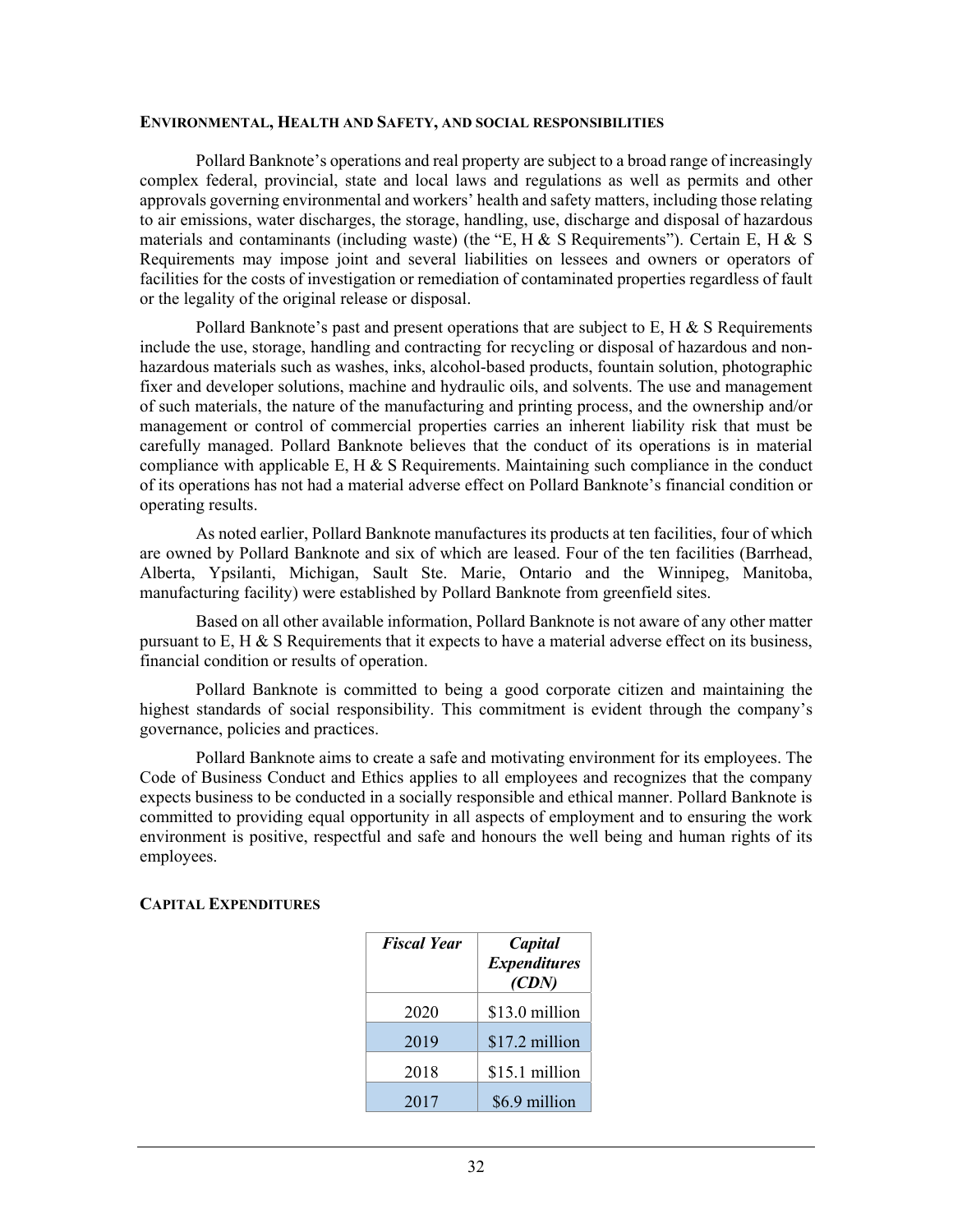| <b>Fiscal Year</b> | Capital<br><b>Expenditures</b><br>(CDN) |
|--------------------|-----------------------------------------|
| 2016               | \$5.0 million                           |
| 2015               | \$15.4 million                          |

2020 capital expenditures totaled 13.0 million. Approximately \$1.0 million was spent on upgrades to our finishing lines at our Sault St Marie facility for improved product handling. Approximately \$0.8 million was spent on press line automations at our Ypsilanti facility and \$0.6 million was spent on finishing line upgrades at our Winnipeg facility. The remaining \$10.6 million was spent on various pieces of equipment designed to increase efficiencies, lower costs and produce revenues. Not included in the above total is an additional \$6.0 million expended for Intangible Assets mainly related to our investment in our PlayOn<sup>TM</sup> Loyalty software solution, SureTrack<sup>®</sup>2.0 LMS software system development, our in-lane big box store retail system ScanActiv<sup>TM</sup> and software and equipment development in our Diamond Game operation.

2019 capital expenditures totaled \$17.2 million. Approximately \$1.5 million was spent on a new digital press in our Council Bluff's charitable gaming facility. \$1.4 million was spent on increasing capacity of our original instant ticket press in our Ypsilanti facility. Approximately \$1.2 million was spent on upgrades to our finishing lines for improved product handling. The remaining \$13.1 million was spent on various pieces of equipment designed to increase efficiencies, lower costs and produce revenues. Not included in the above total is an additional \$8.6 million expended for Intangible Assets mainly related to our investments in our PlayOn<sup>TM</sup> Loyalty software solution, SureTrack®2.0 LMS software system development, our in-lane big box store retail system ScanActiv<sup>TM</sup> and software and equipment development in our Diamond Game operation.

2018 capital expenditures totaled \$15.1 million. Approximately \$2.1 million was spent on the Ypsilanti Comco Press refurb, \$1.5 million was spent on a new internal plate making process, \$1.9 million was spent on additional finishing equipment and \$0.9 million for the Winnipeg office expansion. The remaining \$8.7 million was spent on various pieces of equipment designed to increase efficiencies, lower costs and produce revenues. Not included in the above total is an additional \$6.9 million expended for Intangible Assets mainly related to our investments in SureTrack®2.0 LMS software system development, software and equipment development in our Diamond Game operation, our Sales Force Automation software development and other digital offerings.

2017 capital expenditures totaled \$6.9 million. Approximately \$1.6 million was spent on a new corporate data center in order to enhance and augment our IT structure. The remaining \$5.3 million was spent on various pieces of equipment designed to increase efficiencies, lower costs and produce revenues. Included in the \$5.3 million was \$1.1 million relating to our acquisition of Diamond Game in 2017. Not included in the total above is an additional \$2.2 million expended for Intangible Assets mainly related to the continuing implementation and roll-out of our ERP system, software development for our SureTrack® lottery management software and game and system development for our Diamond Game operation.

2016 capital expenditures totaled \$5.0 million. Approximately \$0.6 million was spent on leasehold improvements related to the 140 Otter Street building. The remaining \$4.4 million was spend on various pieces of equipment and IT infrastructure designed to increase efficiencies and lower cost. Not included in the total above is an additional \$1.0 million expended for Intangible Assets mainly related to the continuing implementation and roll-out of our ERP system.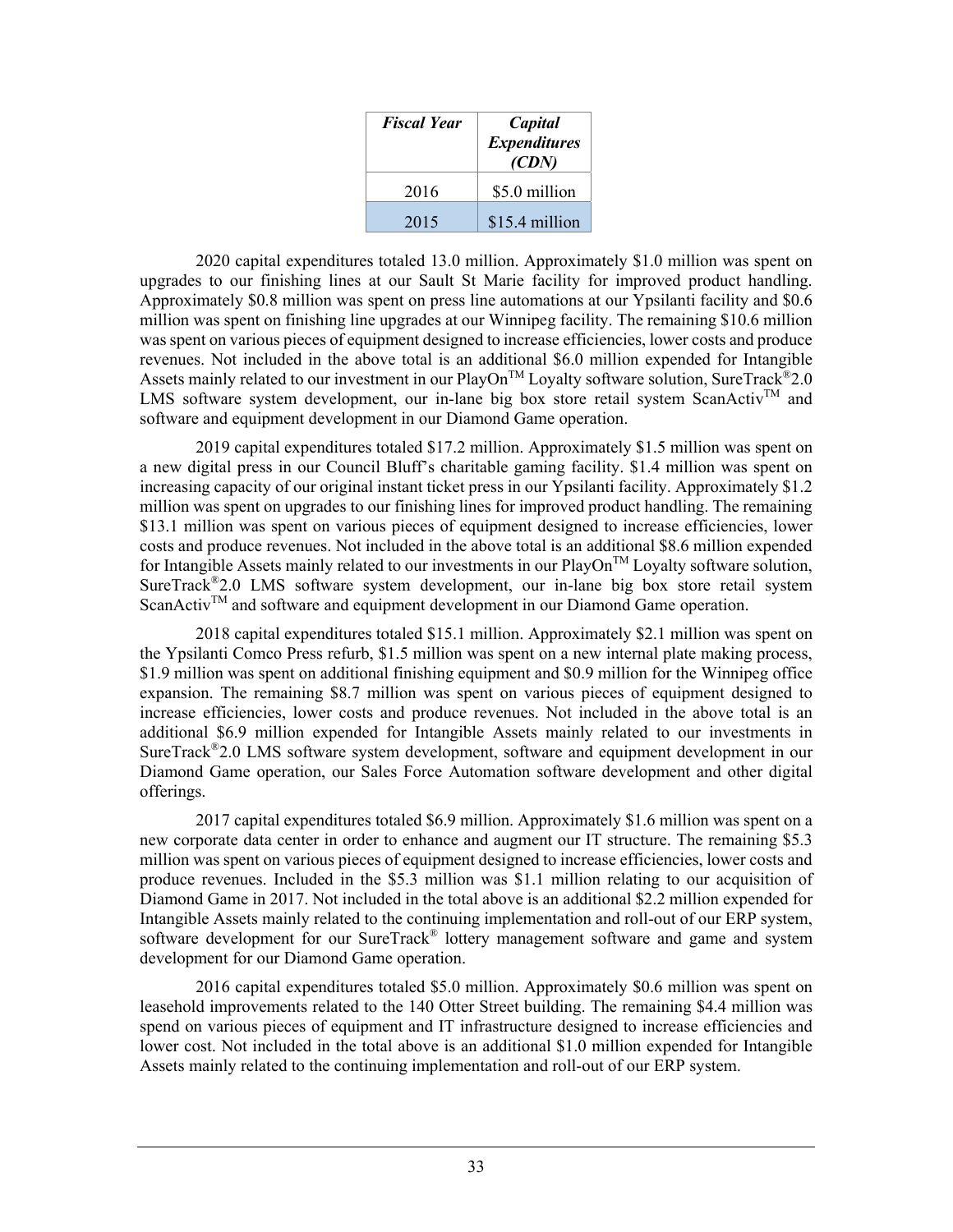2015 capital expenditures totaled \$15.4 million. Approximately \$12.0 million was spent to finalize the Tresu press project including auxiliary equipment. The remaining \$3.4 was spent on various pieces of equipment and IT infrastructure designed to increase efficiencies and lower costs. Not included in the total above is an additional \$0.7 million expended for Intangible Assets mainly related to the continuing implementation and roll-out of our ERP system.

Management estimates that future maintenance capital expenditures of \$10.0- \$12.0 million annually will be adequate to support its operations at the current level.

#### **PATENTS, TRADEMARKS AND LICENSES**

#### *Patents*

Pollard Banknote holds several Canadian, U.S., and international patents it considers integral to business operations. Specific technology associated with Pollard Banknote's lottery products and related gaming procedures constitute the subject matter of the patents. These patents afford Pollard Banknote certain protections pertaining to the production and distribution of instant lottery tickets. Pollard Banknote's Canadian patents include "Instant Bingo Game & Card Therefore," "Integrated Lottery Pouch," "Social Instants" and "Combination Instant Scratch Off/Break Open Ticket." Countries vary with respect to the actual legal term of patents and the nature of the protections granted differs throughout the world, and is based on the type of patent issued, its scope and the accessibility of legal recourses within individual nations.

#### *Trademarks*

Pollard Banknote uses several trademarks, including: Action Pack™, Clear Play™, Play Around<sup>®</sup>, Pull Tab Plus<sup>®</sup>, Double Play<sup>®</sup>, Fusion<sup>TM</sup>, Eco Scratch<sup>®</sup>, PlayOn<sup>®</sup>, PlayBook<sup>®</sup>, ScanACTIV<sup>TM</sup>, Scratch FX<sup>®</sup>, Win for Life<sup>®</sup> and Winner Wonderland®. In general, trademark protection extends in Canada, the U.S. and selected countries for as long as the mark is used, but in other countries this protective term is fixed, though renewable.

# *Licensed Games*

Pollard Banknote offers a diverse portfolio of licensed games. We offer comprehensive turn-key solutions for our licensed games, which includes ticket design and manufacturing, prize structure consultation, merchandise selection and fulfillment, publicity and promotional opportunities, second-chance draw management, as well as all client service, internet marketing, and post-game analysis. See **"PRODUCTS AND SERVICES** – *Licensed Games*" for a detailed list of Pollard's current licensed properties.

#### **REGULATORY ENVIRONMENT**

#### *General*

Lotteries and charitable gaming activities may be lawfully conducted only in jurisdictions that have enacted enabling legislation. In jurisdictions that currently permit gaming operations, regulation is extensive and evolving but usually includes some form of licensing or approval of a supplier. Regulators in those jurisdictions review many facets of an applicant for or holder of a license or approval including, among other items, financial stability, integrity and business experience.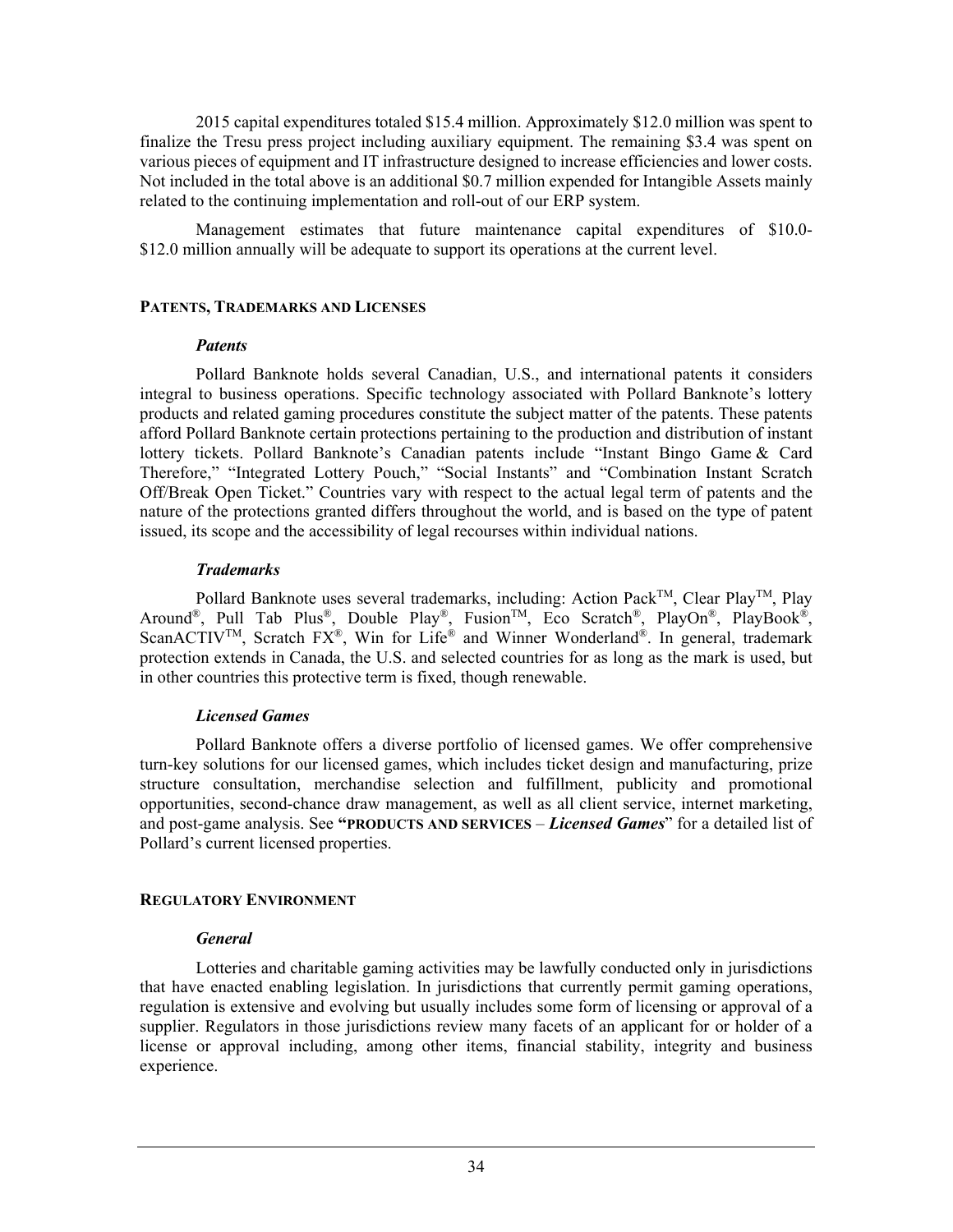Pollard Banknote believes it is currently in substantial compliance with all regulatory requirements in the jurisdictions where it operates. Pollard Banknote has developed and implemented an extensive internal compliance program in an effort to ensure that it complies with legal requirements imposed in connection with its gaming related activities.

#### *Recent Developments*

In January 2019, the United States Department of Justice ("DOJ") issued a new interpretation of a previous 2011 interpretation relating to the applicability of the Wire Act to internet gaming including operations conducted by state lotteries. The 2011 interpretation had determined that the Wire Act, (which prohibited gambling or associated gambling activity from utilizing interstate wire communication including the internet) only applied to sports betting. As a result, a number of state lotteries initiated iLottery businesses to sell their lottery products over the internet within its state to local residents. The new January 2019 interpretation reversed this view and in effect indicated the Wire Act is not restricted to just sports gambling. The DOJ granted an initial 90-day grace period from the date of release of their ruling (January 14, 2019) for various organizations to assess the impact. Subsequently the DOJ granted an additional 60-day grace period for a total of 150 days.

The new interpretation reversed the 2011 ruling and raised uncertainty as to how the Wire Act will be applied to existing and future gaming activities including those run by state sponsored lotteries.

On February 15, 2019, Pollard Banknote Limited and NeoPollard Interactive LLC. filed a motion with the United States District Court for the District of New Hampshire ("District Court") requesting a formal declatory judgement clarifying that the Wire Act only applies to sports betting. Simultaneously, the State of New Hampshire also filed a motion with the District Court requesting the same definitive clarification.

On June 3, 2019, the presiding Judge ruled in favour of our and the New Hampshire Lottery's motion and declared that the Wire Act "applies only to transmissions related to bets or wagers on a sporting event or contest".

On August 16, 2019, the DOJ filed a formal notice of appeal to the New Hampshire Supreme Court. The DOJ brief was filed in December 2019. Our and the New Hampshire Lottery's reply was filed on February 26, 2020. The DOJ's reply brief was filed on May 22, 2020. Oral arguments were heard on June 28, 2020 On January 20, 2021 a decision was rendered by the First Circuit of the U.S. Court of Appeals that unequivocally reconfirmed that the federal Wire Act is limited to sports betting and, therefore, does not pertain to state-run lotteries. By upholding the 2011 interpretation that the Wire Act applies only to bets and wagers on a sporting event or contest, this ruling safeguards the New Hampshire Lottery, NeoPollard Interactive LLC. And Pollard Banknote Limited, specifically, and all other iLottery operators generally, from the threat of unlawful prosecution. In addition, and equally importantly for other state lotteries, any concerns about the pooling of bets or the transmission of wagers in connection with national or regional multi-state games such as Powerball® and Mega Millions, whether through traditional retail or online channels, have been completely eliminated.

# *Lottery Market*

At the present time, 46 jurisdictions in the United States, all the Canadian provinces and territories, Mexico and many other foreign countries authorize lotteries. Lottery contracts and ongoing operations of lotteries both domestically and abroad are subject to extensive regulation. Although certain of the features of a lottery, such as the percentage of gross revenues that must be paid back to players in prize money, are usually fixed by legislation, the various lottery regulatory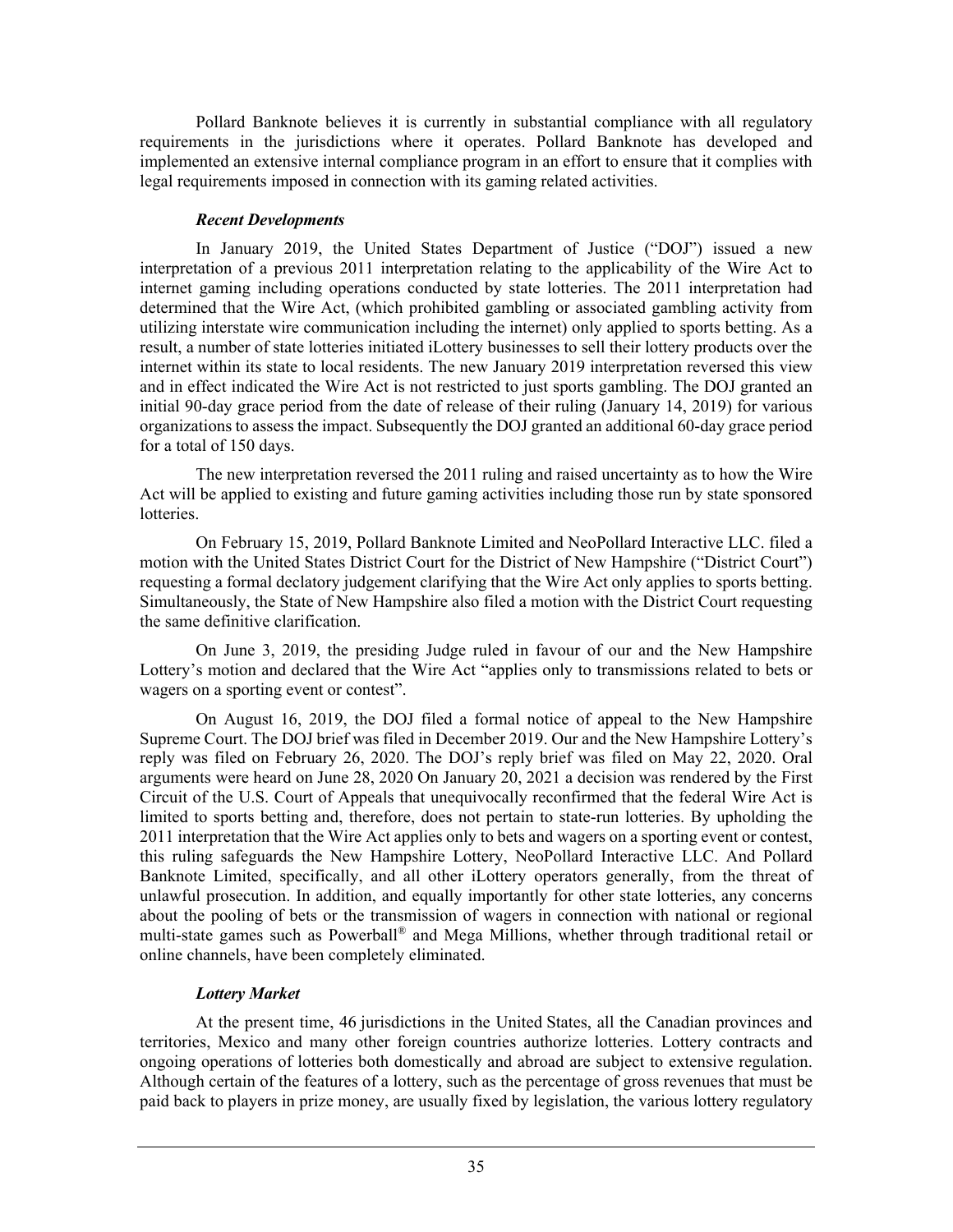authorities generally exercise significant discretion, including the determination of the types of games played, the price of each wager, the manner in which the lottery is marketed and the selection of the vendors of equipment and services and retailers of lottery products. Furthermore, laws and regulations applicable to lotteries in the United States and foreign jurisdictions are subject to change, and the effect of such changes on Pollard Banknote's ongoing and potential operations cannot be predicted with certainty. To ensure the integrity of the contract award and wagering process, most jurisdictions require detailed background disclosure on a continuous basis from, and conduct background investigations of, the vendor, its officers and directors, its subsidiaries and affiliates and its principal shareholders. Background investigations of the vendor's employees who will be directly responsible for the operation of the system are also generally conducted, and most states reserve the right to require the removal of employees whom they deem to be unsuitable or whose presence they believe may adversely affect the operational security or integrity of the lottery. Certain jurisdictions also require extensive personal and financial disclosure and background checks from persons and entities beneficially owning a specified percentage (typically five percent or more) of a vendor's securities.

From time to time Pollard Banknote retains governmental affairs representatives in various states to advise legislators and the public concerning its views on lottery legislation, and to monitor such legislation and to advise Pollard Banknote in its relations with lottery authorities. Pollard Banknote believes it has complied with applicable laws and regulations concerning lobbying disclosures.

The award of lottery contracts and ongoing operations of lotteries in international jurisdictions are also extensively regulated, although this regulation usually varies from that prevailing in the United States. Restrictions are frequently imposed on foreign corporations seeking to do business in such jurisdictions and, as a consequence, Pollard Banknote has, in a number of instances, allied itself with local companies when seeking foreign lottery contracts. Laws and regulations applicable to lotteries in the United States and foreign jurisdictions are subject to change, and the effect of such changes on Pollard Banknote's ongoing and potential operations cannot be predicted with certainty.

#### *Charitable Gaming Market*

Pollard Banknote is subject to regulation in most jurisdictions in which its bingo and bingo-related products (including pull-tabs) are sold or used by persons or entities licensed to conduct gaming activities. The gaming regulatory requirements vary from jurisdiction to jurisdiction and licensing, other approval or finding of suitability processes with respect to Pollard Banknote, its personnel and its products, can be lengthy and expensive. Most jurisdictions have comprehensive licensing, reporting and operating requirements with respect to the sale and manufacture of bingo and bingo-related products, including bingo paper and pull-tab tickets.

#### **GOVERNANCE**

#### **DIRECTORS AND OFFICERS OF POLLARD BANKNOTE LIMITED**

The following table sets out, for each of the Directors and executive officers of Pollard Banknote Limited as at December 31, 2020, the person's name, municipality of residence, position with Pollard Banknote Limited and principal occupation.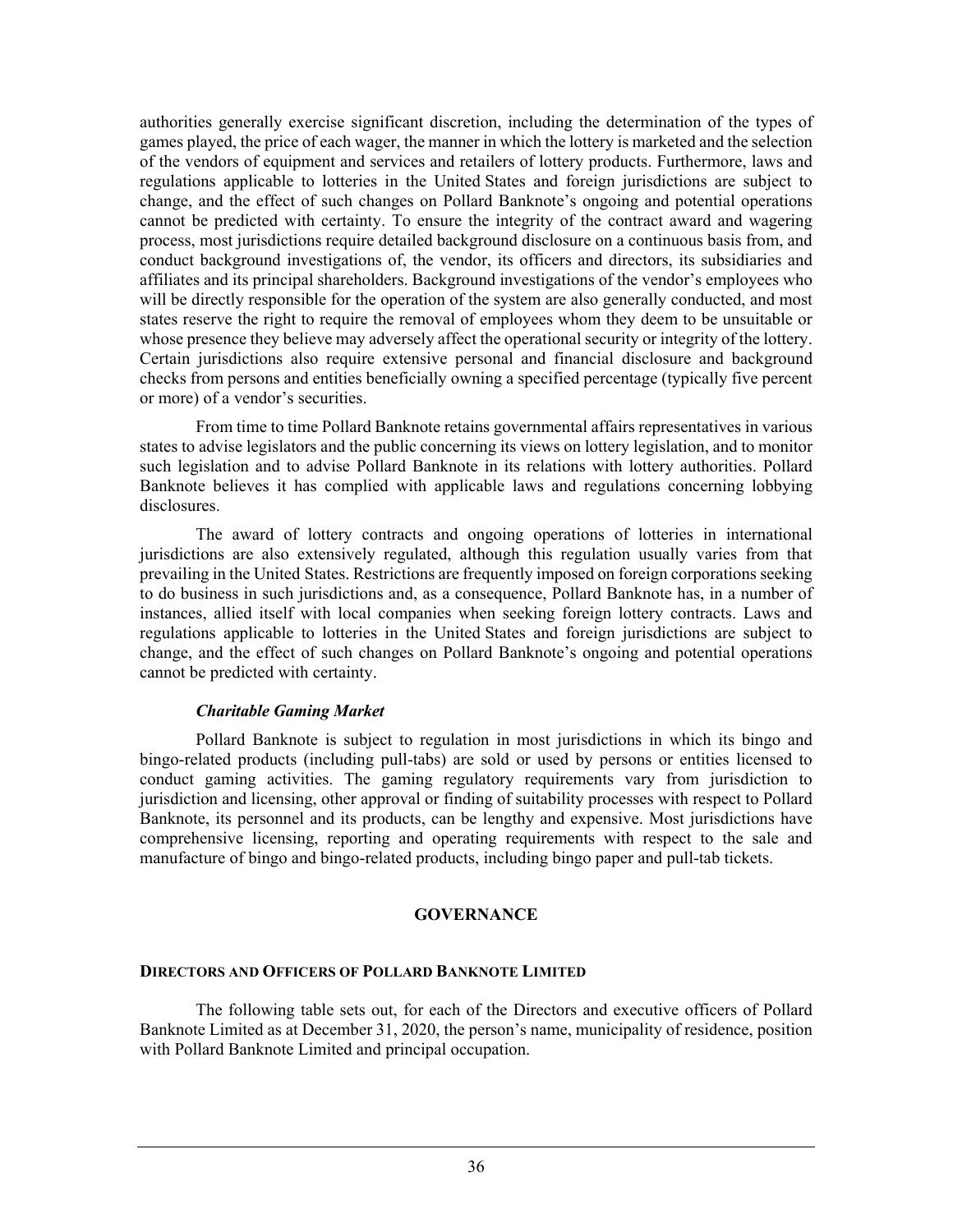| <b>Name and Municipality of</b><br><b>Residence</b>    | <b>Positions with Pollard</b><br><b>Banknote Limited</b>                                                | Principal<br>Occupation                                                                                                           |
|--------------------------------------------------------|---------------------------------------------------------------------------------------------------------|-----------------------------------------------------------------------------------------------------------------------------------|
| <b>DAVE BROWN</b><br>Winnipeg, Manitoba                | Director                                                                                                | Executive Vice President,<br>Richardson Financial Group<br>Limited                                                                |
| <b>JERRY GRAY</b> <sup>(1)</sup><br>Winnipeg, Manitoba | Director                                                                                                | Corporate Director                                                                                                                |
| <b>GARRY LEACH</b><br>Victoria, British Columbia       | Director                                                                                                | Corporate Director                                                                                                                |
| <b>GORDON POLLARD</b><br>Winnipeg, Manitoba            | Director and Executive Chair<br>of the Board                                                            | Executive Chair of the<br>Board, Pollard Banknote<br>Limited                                                                      |
| <b>DOUGLAS POLLARD</b><br>Winnipeg, Manitoba           | Director and Co-Chief<br><b>Executive Officer</b>                                                       | Co-Chief Executive<br>Officer, Pollard Banknote<br>Limited                                                                        |
| <b>JOHN POLLARD</b><br>Winnipeg, Manitoba              | Director and Co-Chief<br><b>Executive Officer</b>                                                       | Co-Chief Executive<br>Officer, Pollard Banknote<br>Limited                                                                        |
| <b>ROBERT ROSE</b><br>Winnipeg, Manitoba               | Executive Vice-President,<br>Finance and Chief Financial<br>Officer                                     | <b>Executive Vice-President,</b><br>Finance and Chief Financial<br>Officer, Pollard Banknote<br>Limited                           |
| <b>RIVA RICHARD</b><br>Winnipeg, Manitoba              | <b>Executive Vice President,</b><br>Legal Affairs, General<br><b>Counsel and Corporate</b><br>Secretary | <b>Executive Vice President, Legal</b><br>Affairs, General Counsel and<br>Corporate Secretary, Pollard<br><b>Banknote Limited</b> |

 $(1)$  In accordance with the company's retirement age policy, Mr. Gray has attained his 78<sup>th</sup> birthday and will not be standing for re-election at the next Annual General Meeting of the Shareholders of the Company to be held on May 14, 2021.

Each of the Directors and executive officers has held the same principal occupation, or in the case of the executive officers, other executive offices, with the Company Group or its predecessors, for the five preceding years, except for Dave Brown who was elected director on May 11, 2017. See "Biographies of Directors and Officers" for a description of their previous occupations during the past five years.

The term of office for each of the Directors survives until he or she resigns or is replaced at a meeting of Shareholders.

#### **BIOGRAPHIES OF DIRECTORS AND OFFICERS**

The following are brief profiles of the Directors and Executive Officers of Pollard Banknote Limited.

*Dave Brown*, Director, is currently Executive Vice President of Richardson Financial Group Limited and Managing Director of RBM Capital Limited. Previously, he was Corporate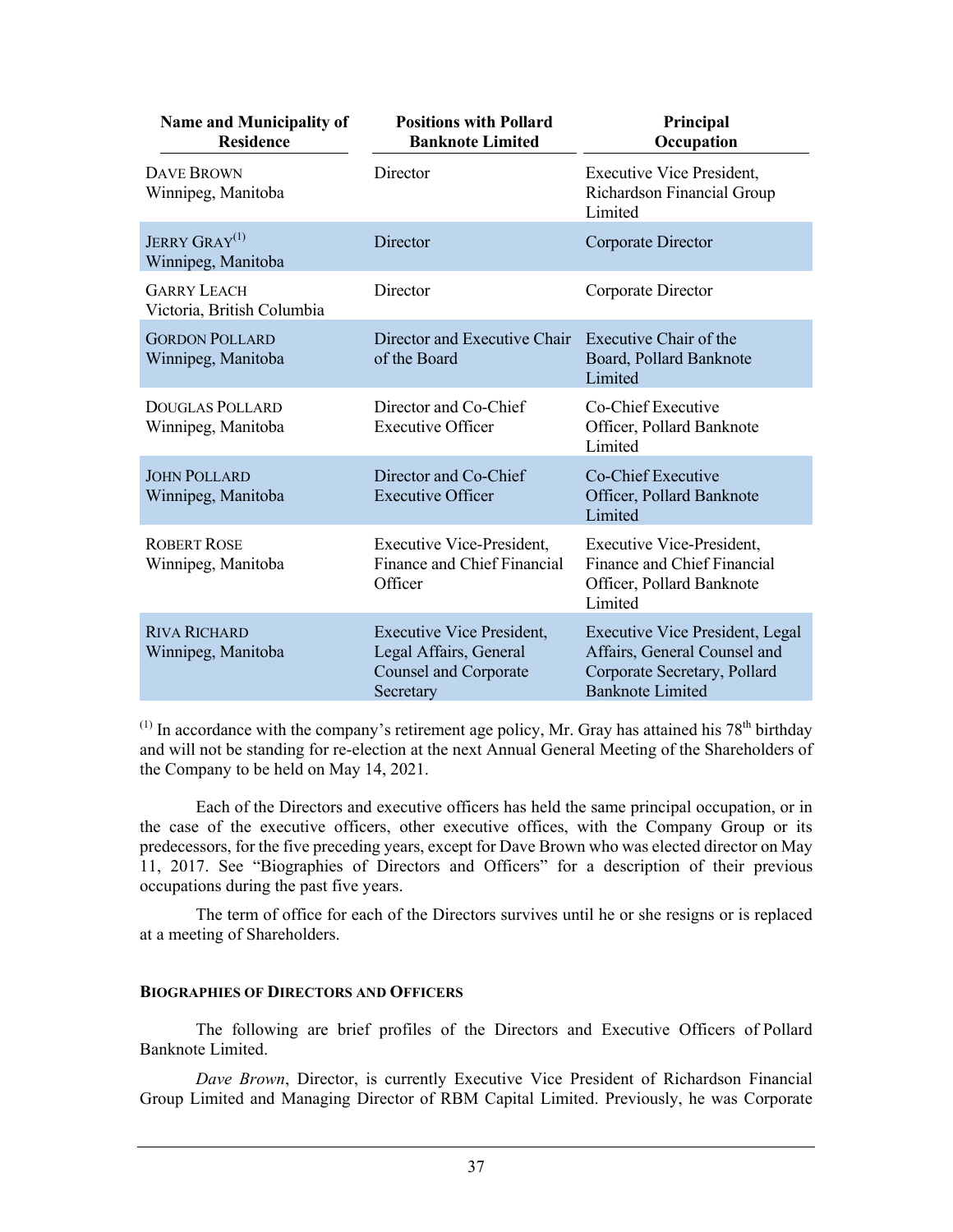Secretary of James Richardson & Sons, Limited, and a partner in the independent law and accounting firm of Gray & Brown. Mr. Brown serves on the Board of Directors of RF Capital Group Inc., Richardson Financial Group, and Boyd Group Services Inc.. He graduated from the University of Manitoba law school and is a Chartered Professional Accountant.

*Jerry Gray*, Director, is Dean Emeritus of the I. H. Asper School of Business at the University of Manitoba where he also held the CA Manitoba Endowed Chair in Business Leadership. Dr. Gray is a former Director and Chairman of the Board of Gendis, Inc. and Past Chair of the Winnipeg Regional Health Authority. He has consulted with many major corporations in the United States and Canada in the areas of motivation, organizational design, manpower planning, managing change, management development, incentive system design, customer service and strategic planning.

*Garry Leach*, Director, is the CEO of Mandak Capital Limited (an investment corporation). From 1988 to 2004, Mr. Leach was President and CEO of Gerdau MRM Steel (Manitoba Rolling Mills) and its predecessors. Mr. Leach has previously served on the Board of Directors for Gerdau Ameristeel (TSX, NYSE), GLM Industries, Manitoba Hydro, the Canadian Steel Producers Association, (Ottawa), the Steel Manufacturers Association, (Washington), as well as the Business Council of Manitoba. Mr. Leach also served as Regent for the University of Winnipeg.

*Douglas Pollard*, Director and Co-Chief Executive Officer, joined Pollard Banknote in 1997 as Vice President, Lottery Management Services and on May 1, 2011, he was appointed Co-Chief Executive Officer. From 1997 to 1999 he was a Director and the General Manager of Imprimerie Spéciale de Banque, a subsidiary of Pollard Banknote based in Paris, France. Prior to 1997 Mr. Pollard was a Senior Consultant with PriceWaterhouseCoopers. Mr. Pollard has an M.B.A. from The Richard Ivey School of Business at the University of Western Ontario and a B.A. from the University of Manitoba.

*Gordon Pollard*, Director and Executive Chair of the Board, joined Pollard Banknote in 1989 as Vice President, Marketing. He became Co-Chief Executive Officer in 1997 and on May 1, 2011, was appointed Executive Chair of the Board of Directors. Prior to 1989, he practiced law with a major Manitoba firm specializing in corporate and securities law. Mr. Pollard has an LL.B. from the University of Manitoba and a B.A. from the University of Winnipeg.

*John Pollard*, Director and Co-Chief Executive Officer, joined Pollard Banknote in 1986 as Vice President, Finance. He became Co-Chief Executive Officer in 1997. Prior to 1986, he was an associate with the accounting firm Deloitte  $&$  Touche LLP. Mr. Pollard has a B. Comm. (Honours) from the University of Manitoba and is a former member of the Institute of Chartered Accountants of Manitoba.

*Robert Rose*, Executive Vice President, Finance and Chief Financial Officer, joined Pollard Banknote Limited in 1994 as Corporate Controller. He became Chief Financial Officer in 1996. Prior to 1994, Mr. Rose served for 13 years in increasingly senior roles with the accounting firm of KPMG. He has a B. Comm. (Honours) from the University of Manitoba and is a member of the Chartered Professional Accountants of Manitoba.

*Riva Richard*, Executive Vice President, Legal Affairs and General Counsel and Corporate Secretary, joined Pollard Banknote Limited in 2010. Prior to joining Pollard Banknote, Ms. Richard served as Vice President, Legal Affairs and Corporate Secretary of CanWest Global Communications Corp. Until September 2001, Ms. Richard practiced as a corporate law associate with the Toronto office of McCarthy Tétrault LLP. Ms. Richard received her Bachelor of Laws and Bachelor of Civil Law Degrees, with distinction, from McGill University and holds an undergraduate business degree from the Richard Ivey School of Business at the University of Western Ontario. She is a member of the Ontario and Manitoba Bars.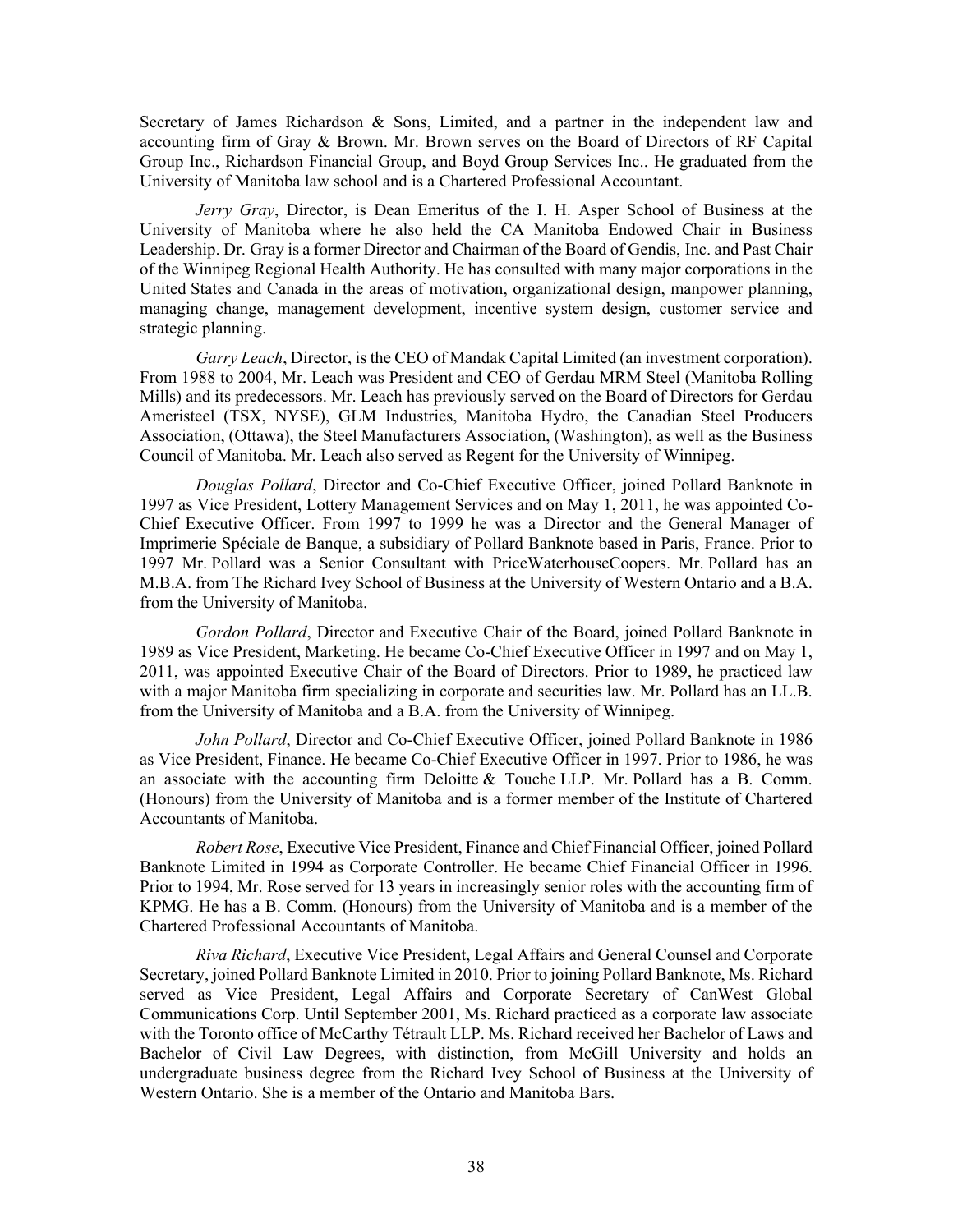#### **GOVERNANCE OF POLLARD BANKNOTE LIMITED**

#### *Governance*

The Governance and Nominating Committee is responsible for developing Pollard Banknote's approach to governance issues, filling vacancies among the directors and periodically reviewing the composition and effectiveness of the directors and the contribution of individual directors.

#### *Audit Committee*

The Board of Directors have appointed an Audit Committee consisting of three directors, all of whom are independent of management and financially literate within the meaning of National Instrument 52-110 "Audit Committees." On May 11, 2017, Dave Brown was appointed Chair of the Audit Committee and the other members are Garry Leach and Jerry Gray. The Audit Committee is responsible for the oversight and supervision of: (1) the accounting and financial reporting practices and procedures of Pollard Banknote; (2) the adequacy of Pollard Banknote's internal accounting controls and procedures; and (3) the quality and integrity of Pollard Banknote's financial statements.

In addition to each member's general business experience, the education and experience of each member of the Audit Committee is financially literate, as such terms are defined in National Instrument 52-110 – Audit Committees.

*Jerry Gray* is Dean Emeritus of the I. H. Asper School of Business at the University of Manitoba where he also held the CA Manitoba Endowed Chair in Business Leadership.

*Garry Leach* is the CEO of Mandak Capital Limited (an investment corporation). From 1988 to 2004, Mr. Leach was President and CEO of Gerdau MRM Steel (Manitoba Rolling Mills) and its predecessors. Mr. Leach has previously served on the Board of Directors for Gerdau Ameristeel (TSX, NYSE), GLM Industries, Manitoba Hydro, the Canadian Steel Producers Association, (Ottawa), the Steel Manufacturers Association, (Washington), as well as the Business Council of Manitoba. Mr. Leach also served as Regent for the University of Winnipeg.

*Dave Brown*, Director, is currently Executive Vice President of Richardson Financial Group Limited and Managing Director of RBM Capital Limited. Previously, he was Corporate Secretary of James Richardson & Sons, Limited, and a partner in the independent law and accounting firm of Gray & Brown. He also serves on the Board of Directors of RF Capital Group Inc., Richardson Financial Group and Boyd Group Services Inc. He graduated from the University of Manitoba law school and is a Chartered Professional Accountant.

A copy of the Charter of the Audit Committee of Pollard Banknote Limited is attached as Schedule A to this Annual Information Form.

#### *Committees of the Board of Directors of Pollard Banknote Limited*

In addition to the Audit Committee and the Governance and Nominating Committee, the Board of Directors of Pollard Banknote Limited has appointed a Compensation Committee. Garry Leach is the Chair of both the Compensation Committee and the Governance and Nominating Committee. Jerry Gray and Dave Brown are the other members of both of these committees. In addition, the Board of Directors of Pollard Banknote Limited has a Lead Director, Jerry Gray.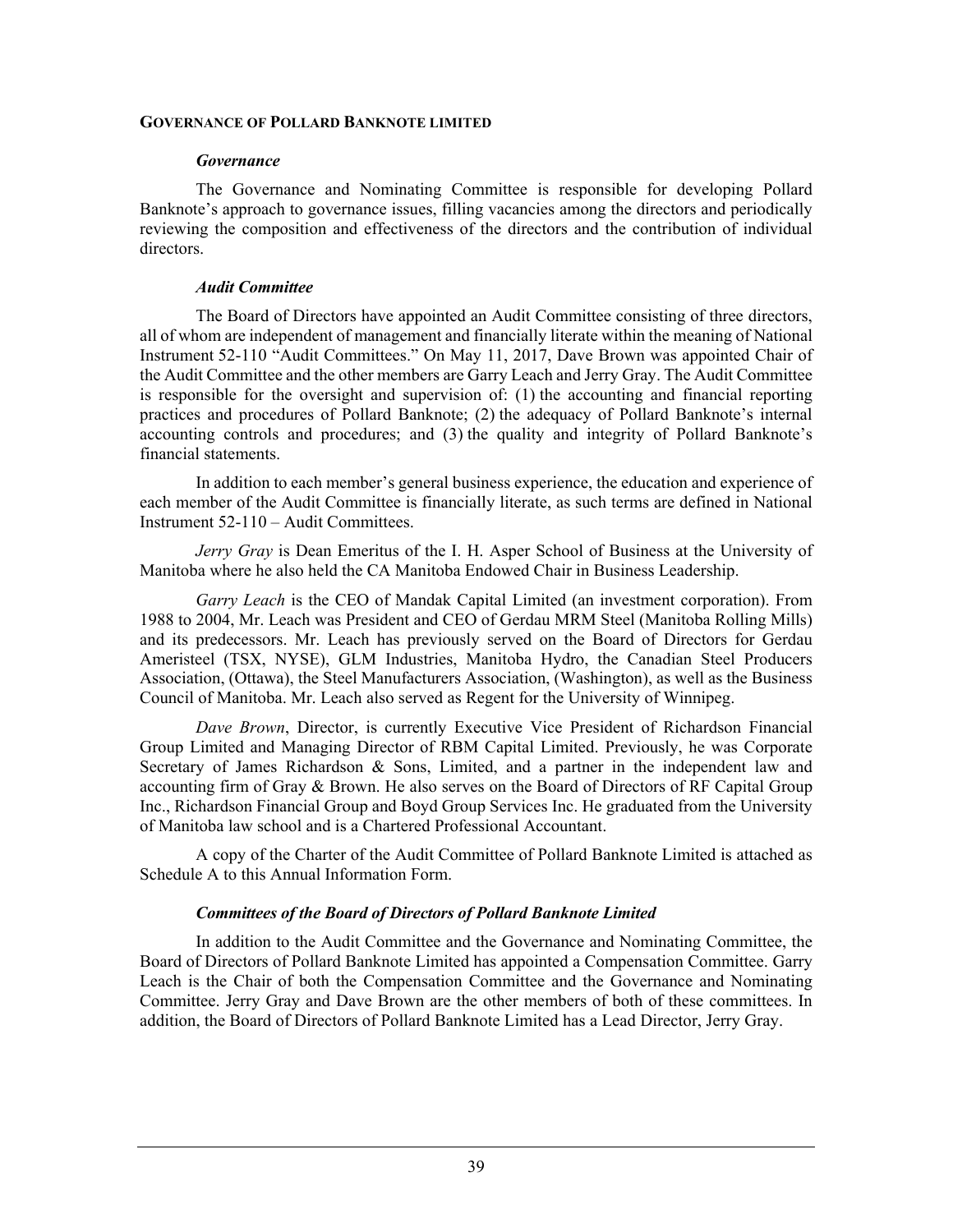#### *Guidelines for Continuous Public Disclosure*

The Directors are responsible for adopting and periodically reviewing and updating the Pollard Banknote's written disclosure policy regarding obligations for continuous public disclosure. This policy, among other things:

- articulates the legal obligations of Pollard Banknote, its affiliates and their respective directors, officers and employees with respect to confidential information;
- identifies spokespersons of Pollard Banknote who will be the only persons authorized to communicate with third parties such as analysts, media and investors;
- provides guidelines on the disclosure of forward-looking information;
- establishes a Disclosure Committee of senior representatives of Pollard Banknote to oversee the administration of the disclosure policy;
- requires advance review by the Disclosure Committee of Pollard Banknote of any disclosure of financial information, and to ensure that selective disclosure of material information is not permitted and that when selective disclosure occurs, a news release is issued immediately; and
- establishes black-out periods prior to and following the disclosure of quarterly and annual financial results by Pollard Banknote and prior to the disclosure of certain material changes during which Pollard Banknote, its affiliates and their respective directors, officers and employees may not purchase or sell Shares of Pollard Banknote.

The Directors are also responsible for adopting and periodically reviewing and updating Pollard Banknote's written whistle-blowing procedures and Pollard Banknote's policy regarding the hiring of former employees of the external auditor of the issuer.

#### **OWNERSHIP OF SECURITIES**

As at December 31, 2020, the Directors and Named Executive Officers of Pollard Banknote, as a group, beneficially owned or exercised control or direction over 166,700 common shares. Indirectly through Equities, Gordon Pollard, John Pollard and Douglas Pollard control 17,305,158 common shares of Pollard Banknote.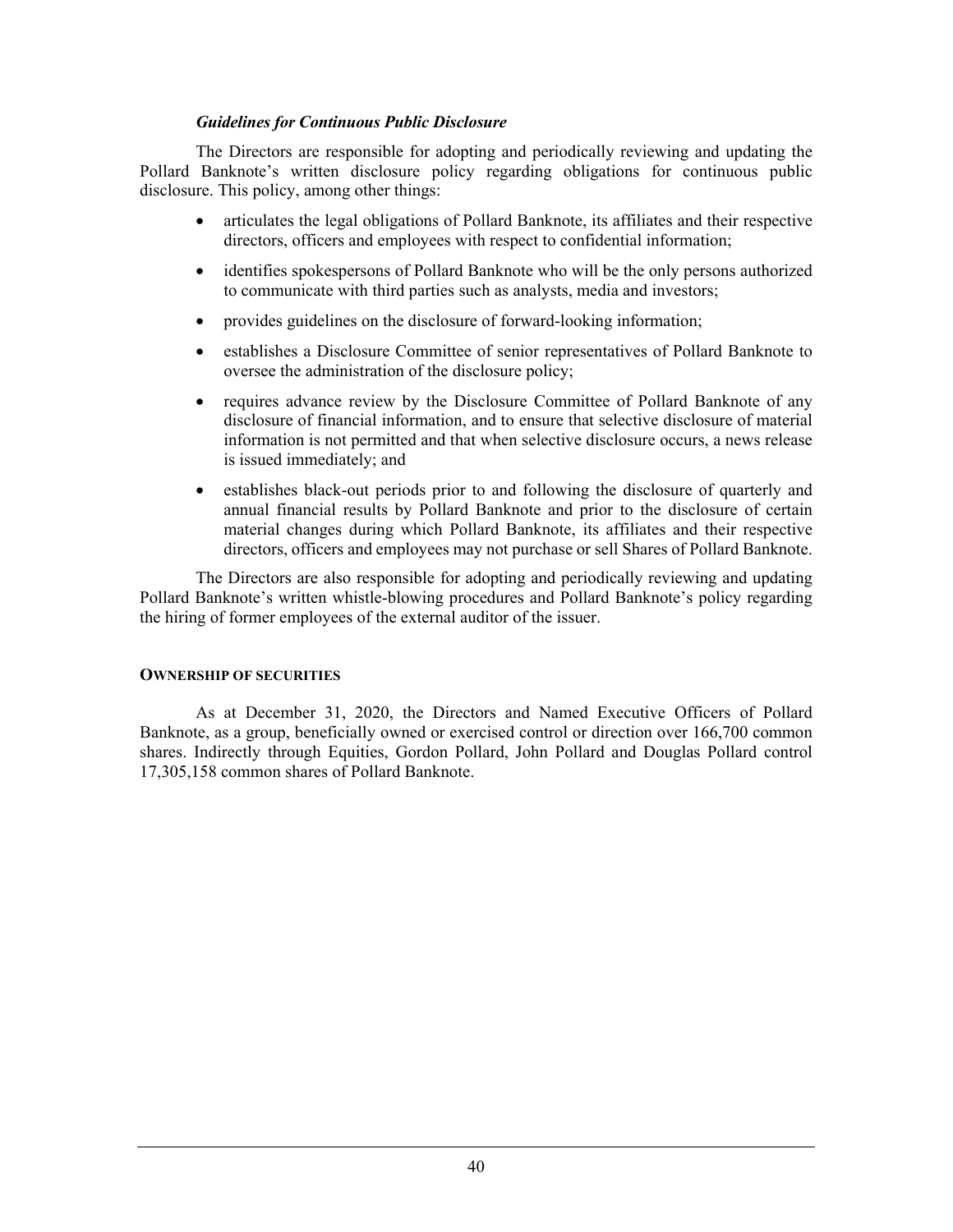#### **EXTERNAL AUDITOR SERVICE FEES**

The aggregate amounts paid or accrued by Pollard Banknote Limited and subsidiaries with respect to fees payable to KPMG LLP, the auditors of Pollard Banknote, for audit, audit-related, tax and other services for the year ended December 31, 2020, and for the year ended December 31, 2019, is as follows:

| Category                                   | 2020        | 2019      |
|--------------------------------------------|-------------|-----------|
| Audit Fees <sup>(1)</sup>                  | \$431,500   | \$330,000 |
| Audit-Related Fees <sup>(2)</sup>          | \$45,000    | \$0       |
| Tax Compliance Fees <sup>(3)</sup>         | \$198,529   | \$202,000 |
| Other Tax Fees <sup><math>(4)</math></sup> | \$422,180   | \$305,079 |
| <b>Total Fees</b>                          | \$1,097,209 | \$837,079 |

(1) Audit Fees includes fees for annual audit, and 2020 third quarter review.

- (2) Audit-Related Fees relate to costs for French translation services
- (3) Tax Compliance Fees includes the cost to prepare tax returns and related advisory services.
- (4) Other Tax Fees consists of tax advisory services for various projects including due diligence and corporate reorganization.

#### **INDEBTEDNESS OF MANAGEMENT PERSONNEL**

None of the Directors or executive officers of Pollard Banknote or its subsidiary entities, nor any associate of such Director or executive officer, is currently indebted to Pollard Banknote or its subsidiary entities. In addition, Pollard Banknote and its subsidiary entities have not provided any guarantee, support agreement, letter of credit or similar arrangement or undertaking in respect of any indebtedness of any such person to any other person or entity.

#### **INDEBTEDNESS**

#### **CREDIT FACILITY**

Effective December 31, 2019, Pollard Banknote Limited and Pollard Holdings, Inc., renewed its syndicated Credit Facility with a group of Canadian chartered banks (the "Lenders"). The credit facility is currently comprised of a committed facility in the amount of CAD equivalent \$190.0 million and USD\$14.0 million. The credit facility also includes an accordion feature which can increase the facility by \$35.0 million.

As at December 31, 2020, the balance drawn under the credit facility was CAD equivalent \$131.4 million and outstanding letters of guarantee of \$0.7 million in Canadian equivalent of Euro and USD denominated guarantees.

The credit facility is used for general corporate purposes, including funding changes in working capital.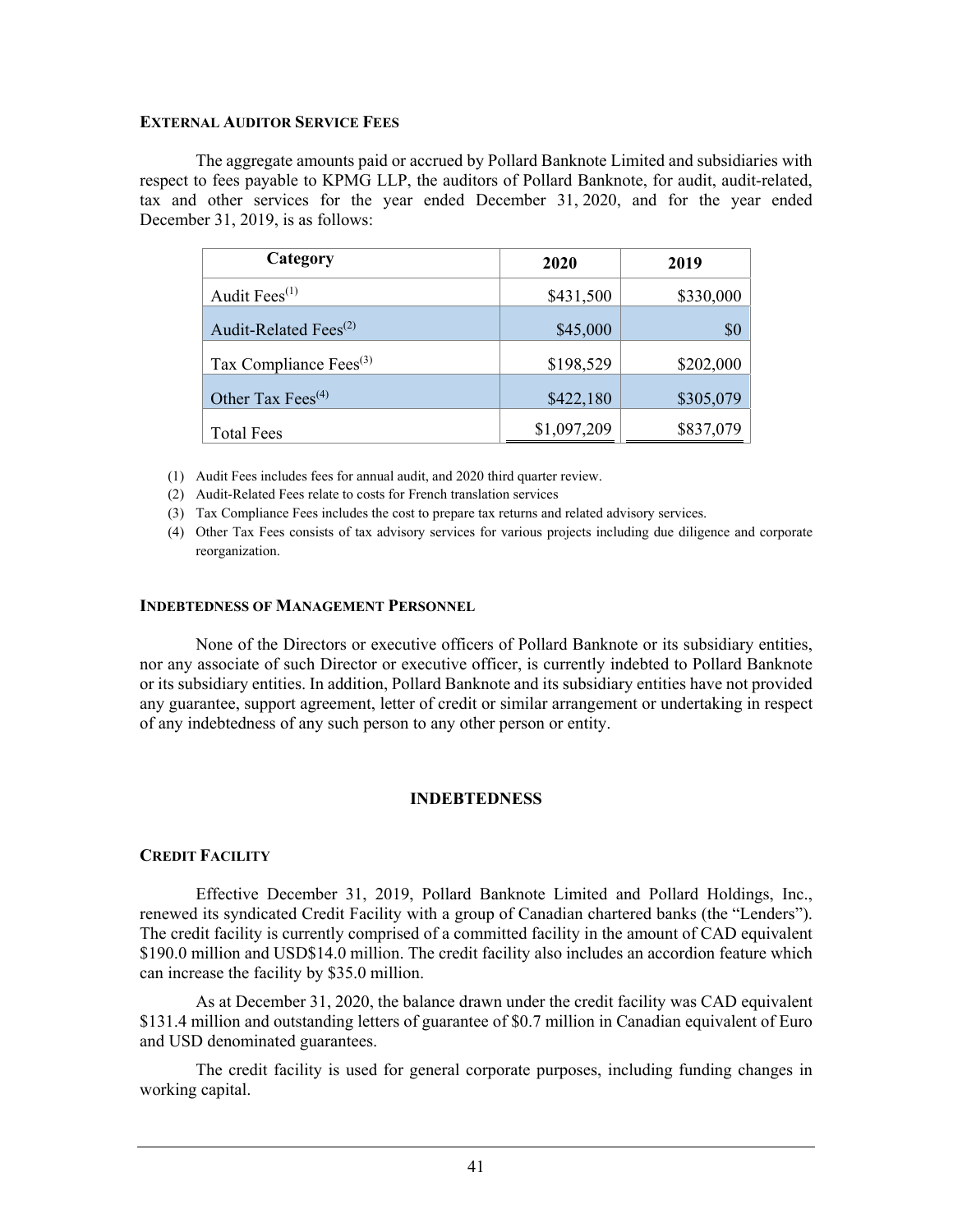The credit facility has a three-year term, currently expiring December 31, 2022. The credit facility is prepayable without any prepayment penalties or bonus (subject to normal breakage costs and subject to the continuation of unexpired bankers' acceptances, LIBOR advances, letters of credit and letters of guarantee). Loans under the credit facility will bear interest at fixed and floating rates based on the Canadian and U.S. prime bank rates, LIBOR or banker's acceptance rates plus, in each case, an applicable margin to those rates. Letters of credit and letters of guarantee are also available under the credit facility on customary terms for facilities of this nature. The rates vary with the ratio of total funded interest-bearing debt (the "funded debt") (as adjusted for certain items) to Adjusted EBITDA.

As security for the credit facility, Pollard Banknote Limited and Pollard Holdings, Inc. have granted the Lender a security interest over all of its assets. In addition, certain of its subsidiaries have guaranteed the obligations of Pollard Banknote under the credit facility and provided security on all of each of their assets to secure such guarantees.

The credit facility is subject to customary terms and conditions for borrowings of this nature, including limits on incurring additional indebtedness, granting liens or selling assets without the consent of the Lenders and incurring capital expenditures above certain levels. The credit facility is also subject to the maintenance of a maximum ratio of funded debt to Adjusted EBITDA and a minimum ratio of debt service coverage. As of December 31, 2020, Pollard is in compliance with all covenants.

The failure to comply with the terms of the credit facility would entitle the Lender to accelerate all amounts outstanding under the credit facility, and upon such acceleration, the Lender would be entitled to begin enforcement procedures against the assets of Pollard Banknote, including accounts receivable and inventory (subject to certain restrictions governing the right to pledge certain assets) and equipment. The Lender would then be repaid from the proceeds of such enforcement proceedings, using all available assets. Only after such repayment and the payment of any other secured and unsecured creditors would the Shareholders receive any proceeds from the liquidation of the assets of Pollard Banknote.

# **ECONOMIC DEVELOPMENT CANADA ("EDC") FACILITY**

Effective February 28, 2020, Pollard entered into an agreement with EDC to provide a  $€15.0$  million facility whereby Pollard can issue qualifying letters of credit against the EDC facility. The facility is guaranteed by a general indemnity from Pollard Banknote. At December 31, 2020, the outstanding letters of credit drawn on this facility were \$11.0 million ( $\epsilon$ 7.0 million).

#### **DESCRIPTION OF POLLARD BANKNOTE LIMITED**

#### **INCORPORATION**

Pollard Banknote Limited ("Pollard Banknote"), formerly 7510101 Canada Limited, was incorporated under the laws of Canada on March 26, 2010. The principal head and registered office is at 140 Otter Street, Winnipeg, Manitoba, Canada, R3T 0M8. The Company was incorporated to continue the business of Pollard Holdings Limited Partnership.

On January 1, 2015, Pollard Banknote Limited completed a short form amalgamation combining Pollard Holdings Limited Partnership, Pollard Banknote GP Limited, Pollard Banknote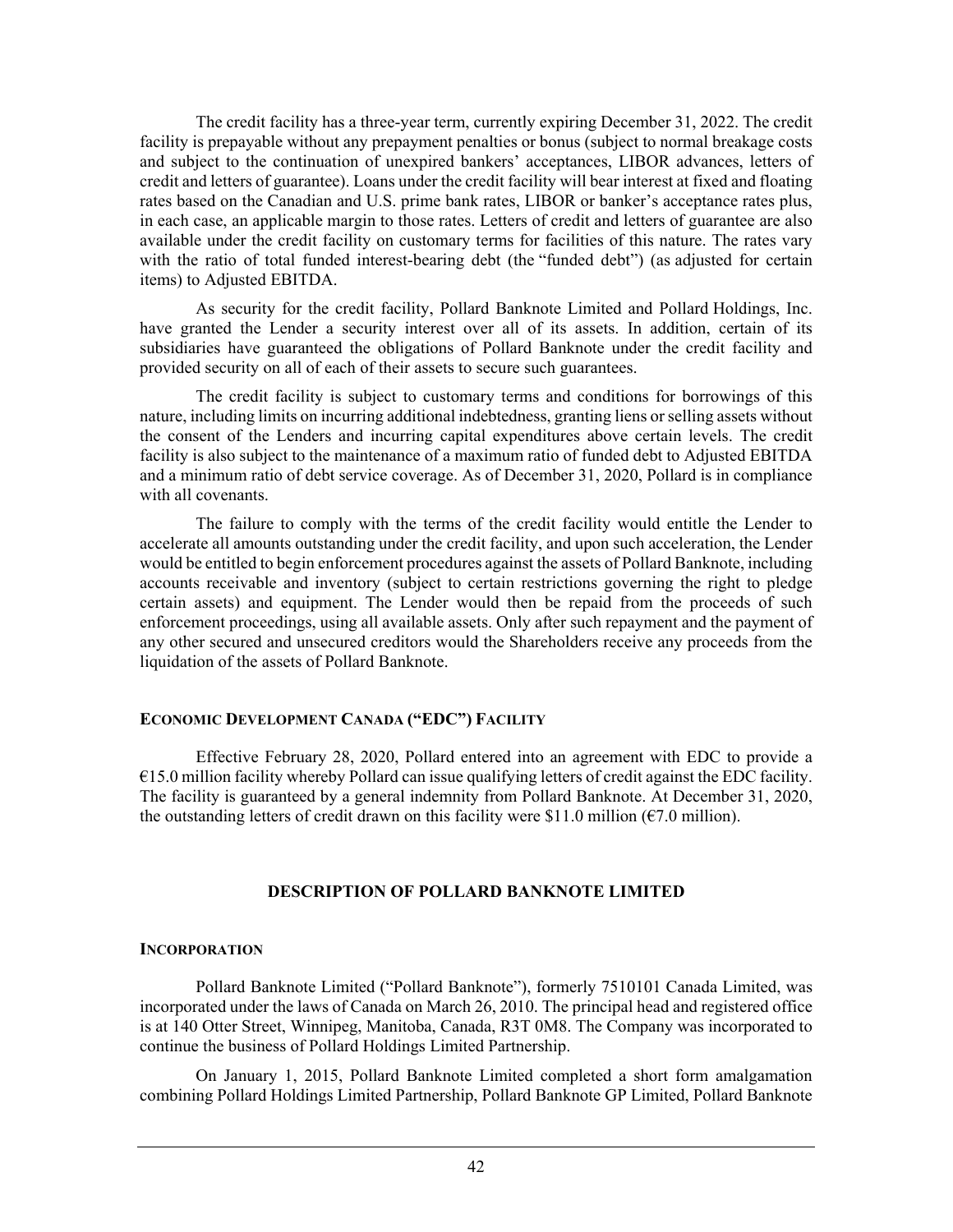Limited Partnership and Pollard (Canada) Inc. with the Company. This had no material impact to the operations of the Company on a consolidated basis and was designed to simplify the organization structure.

On December 31, 2019, Pollard completed an internal reorganization of a number of its U.S. based companies. The reorganization had no material impact on the operations of the business and was implemented to simplify the structure and eliminate certain inactive companies.

#### **DESCRIPTION OF SHARE CAPITAL**

The Company is authorized to issue an unlimited number of preference shares, issuable in series, and an unlimited number of common shares.

# *Preference Shares*

The Board of Directors of Pollard Banknote may issue preference shares at any time in one or more series and shall fix the number of shares in each series. Before any shares of a particular series are issued, the Board of Directors of Pollard Banknote is required to fix the number of shares in such series and to determine, subject to the limitations set out in the articles, the designation, rights, privileges, restrictions and conditions to be attached to the shares of such series, including, but without in any way limiting or restricting the generality of the foregoing, voting rights, the rate or rates, amount or method or methods of calculation of any dividends thereon and whether such rate(s), amount or method(s) of calculation shall be subject to change or adjustment in the future, the consideration and the terms and conditions of any purchase for cancellation, retraction or redemption rights (if any), the conversion or exchange rights attached thereto (if any) and the terms and conditions of any purchase obligation or sinking fund or other provisions attaching thereto. No rights, privileges, restrictions or conditions attached to a series of preference shares will confer upon a series a priority in respect of dividends or return of capital over any other series of preference shares then outstanding. The preference shares are entitled to priority over the common shares and over any other share ranking prior to the common shares and over any other shares ranking junior to the preference shares.

# *Common Shares*

Holders of common shares are entitled to receive notice of any meetings of shareholders of Pollard and to attend and to cast one vote per common shares at all such meetings. Holders of common shares do not have cumulative voting rights with respect to the election of directors and, accordingly, holders of a majority of the common shares entitled to vote in any election of directors may elect all directors standing for election. Holders of common shares are entitled to receive on a pro-rata basis such dividends, if any, as and when declared by Pollard Banknote's Board of Directors at its discretion from funds legally available therefore and upon the liquidation, dissolution or winding up of Pollard Banknote are entitled to receive on a pro-rata basis the net assets of Pollard Banknote after payment of debts and other liabilities, in each case subject to the rights, privileges, restrictions and conditions attaching to any other series or class of shares ranking senior in priority to or on a pro-rata basis with the holders of common shares with respect to dividends or liquidation. The common shares do not carry any pre-emptive, subscription, redemption or conversion rights, nor do they contain any sinking or purchase fund provisions.

The Articles of Incorporation of Pollard Banknote provide that if, in the opinion of the Board of Directors of Pollard Banknote, a person, or group of persons acting in concert (in each case excluding Equities) acquires, agrees to acquire, holds, beneficially owns or controls, either directly or indirectly, a number of common shares that is equal to or in excess of the Ownership Threshold (defined as five percent (5.0%) of the common shares (on a non-diluted basis) issued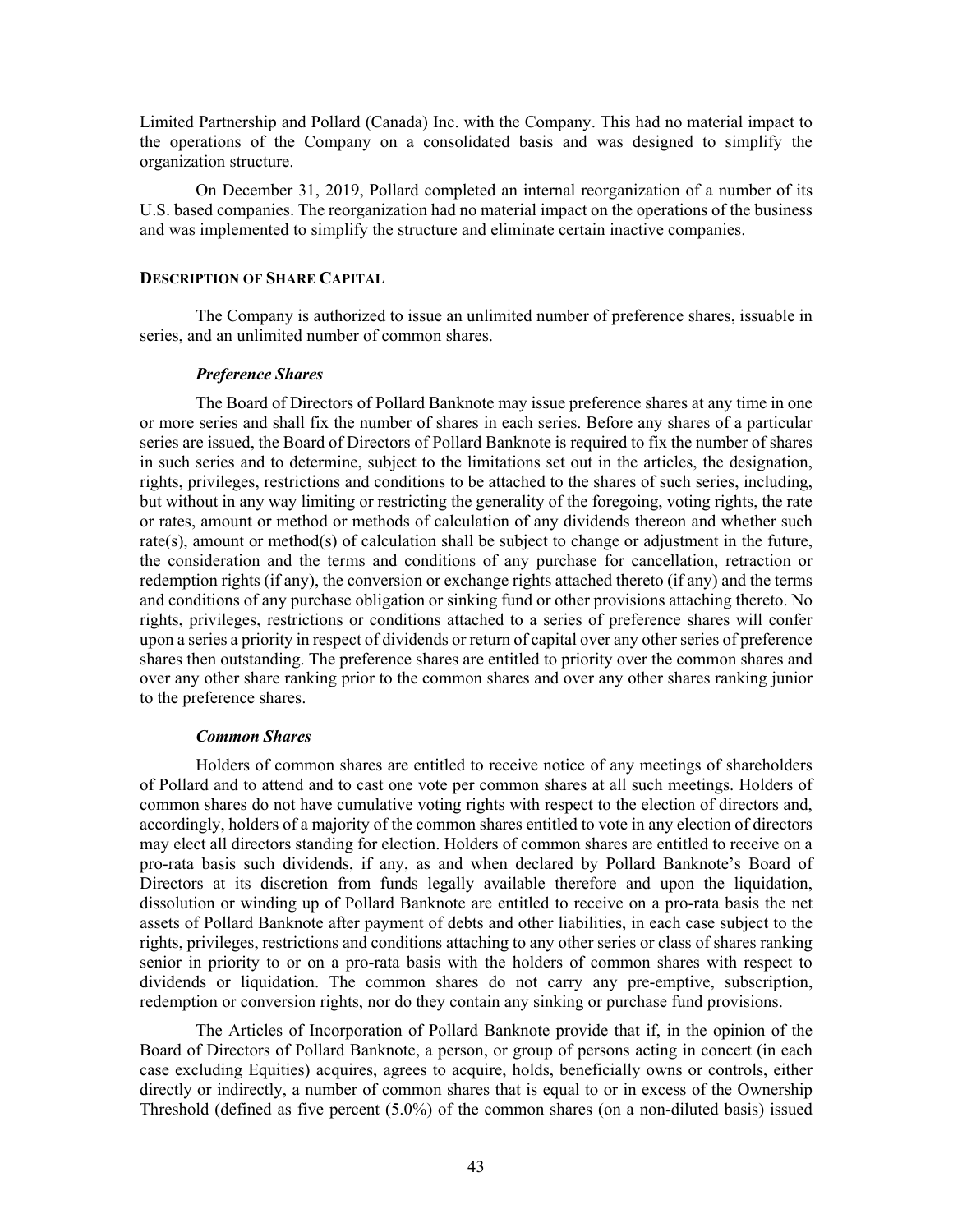and outstanding from time to time), the Board of Directors of Pollard Banknote is entitled at any time, in its sole discretion, to take the following actions (each a "Constraint Action"):

- a) place a stop transfer on all or any of the common shares of the person, or group of persons, the Board of Directors of Pollard Banknote reasonably believes holds, beneficially owns, controls or directs, directly or indirectly, a number of common shares that is equal to or in excess of the Ownership Threshold;
- b) suspend all voting and/or dividend rights on all or any of the common shares the person, or group of persons, the Board of Directors of Pollard Banknote reasonably believes holds, beneficially owns, controls or directs, directly or indirectly, a number of common shares that is equal to or in excess of the Ownership Threshold;
- c) apply to a court of competent jurisdiction seeking an injunction to prevent a person or group of persons from acquiring, holding, owning, controlling and/or directing, directly or indirectly, a number of common shares that is equal to or in excess of the Ownership Threshold; and/or
- d) make application to the relevant securities commission, its successors or assigns or such other governmental regulatory agency having jurisdiction over the affairs of Pollard Banknote, to effect a cease trading order or such similar restriction against such person or group of persons until such time as the person or group of persons ceases to hold, own, control or direct, directly or indirectly, a number of common shares that is equal to or in excess of the Ownership Threshold.

In addition, if (i) a Gaming Regulatory Authority has determined that ownership by a holder of common shares is inconsistent with its declared policies, or (ii) the Board of Directors of Pollard Banknote, acting reasonably (including, where necessary or advisable, after receiving the advice of outside regulatory counsel), determines that a Gaming Regulatory Authority is likely to consider that ownership by a holder of common shares is inconsistent with its declared policies, the Board of Directors of Pollard Banknote shall be entitled to take Constraint Action against such shareholder. Any person who holds, owns, controls or directs, directly or indirectly, common shares equal to or in excess of the Ownership Threshold, may be required to file an application, be investigated and have suitability as a shareholder determined by a Gaming Regulatory Authority, if such Gaming Regulatory Authority has reason to believe such ownership would otherwise be inconsistent with its declared policies. The shareholder must pay all of the costs of the investigation incurred by any such Gaming Regulatory Authority.

In order to apply the provisions concerning the Ownership Threshold, the Board of Directors of Pollard Banknote may, in their sole discretion:

- a) require a person in whose name common shares of Pollard Banknote are registered, the Agent of such person, the Participant in whose name such shares are registered, or the Securities Depository, to provide a statutory declaration under the Canada Evidence Act or otherwise concerning:
	- i. whether the shareholder is the beneficial owner of, or controls or directs, common shares of Pollard Banknote or holds them for a beneficial owner;
	- ii. whether the shareholder is an associate or affiliate of another shareholder;
	- iii. the number of common shares beneficially owned, controlled or directed, directly or indirectly; and
	- iv. any further facts that the Board of Directors consider relevant in their sole discretion;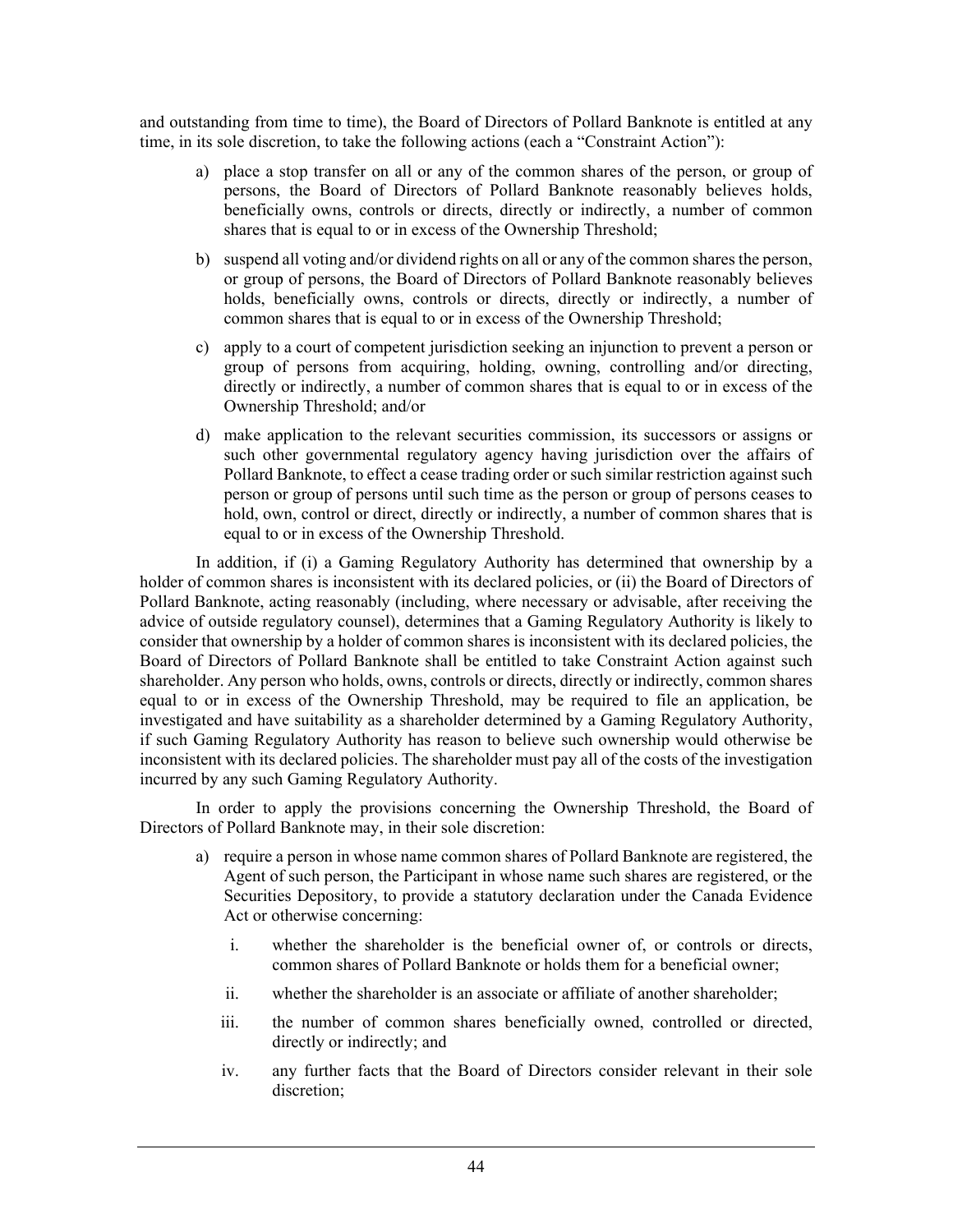- b) require any person seeking to have a transfer of a common share registered in its name or to have a common share issued to it to provide a declaration similar to the declaration a person may be required to provide in (a) directly above; and
- c) determine the circumstances in which any declarations are required, their form and the times when they are to be provided or appoint one or more persons to make such determination on behalf of Pollard Banknote.

#### **RISK FACTORS**

The following are certain factors relating to the business and structure of Pollard Banknote and the industry within which it operates. These risks and uncertainties are not the only ones facing Pollard Banknote. Additional risks and uncertainties not presently known to Pollard Banknote, or that Pollard Banknote currently deem immaterial, may also impair the operations of Pollard Banknote. If any such additional risks actually occur, the business, financial condition, liquidity and results of operations of Pollard Banknote could be materially adversely affected and the ability of Pollard Banknote to make dividends on the shares could be adversely affected.

#### **RISKS RELATED TO THE BUSINESS AND THE INDUSTRY**

#### *Dependence on Key Products*

Instant tickets and ancillary products accounted for approximately 84.1% of Pollard Banknote's revenues for Fiscal 2020. Pollard Banknote's financial results and condition are substantially dependent on the continued success and growth in sales of this product and the profitability of such sales. Competitive efforts by other manufacturers of similar or substitute products, shifts in consumer preferences or the introduction and acceptance of alternative product offerings could have a material adverse effect on Pollard Banknote's business, financial condition, liquidity and results of operations and the amount of cash available for dividends to Shareholders.

# *Inability to Sustain Sales or Adjusted EBITDA Margins*

Pollard Banknote's income depends upon its ability to generate sales to customers and to sustain its Adjusted EBITDA margins. These margins are dependent upon Pollard Banknote's ability to continue to profitably sell lottery tickets and gaming products and to continue to provide products and services that make it the supplier of choice to its customers. If Pollard Banknote's cost of sales or operating costs increase, or other manufacturers of gaming products could compete more favourably with it, Pollard Banknote may not be able to sustain its level of sales or Adjusted EBITDA margins.

# *Responding to the COVID-19 pandemic*

In March 2020, the World Health Organization declared a global pandemic known as COVID-19. The COVID-19 pandemic has necessitated governments, businesses and communities to take extraordinary actions to mitigate the contagion, resulting in unprecedented economic uncertainty. Pollard's charitable gaming and Diamond Game ("egaming") businesses were negatively impacted with the temporary closures of many charitable gaming facilities and retail outlets. As temporary closures are lifted there has been a rebound to pre-closure levels. Pollard's instant ticket and iLottery operations showed significant resilience throughout the pandemic to date and in 2020 saw increased activity which more than offset the charitable gaming reductions.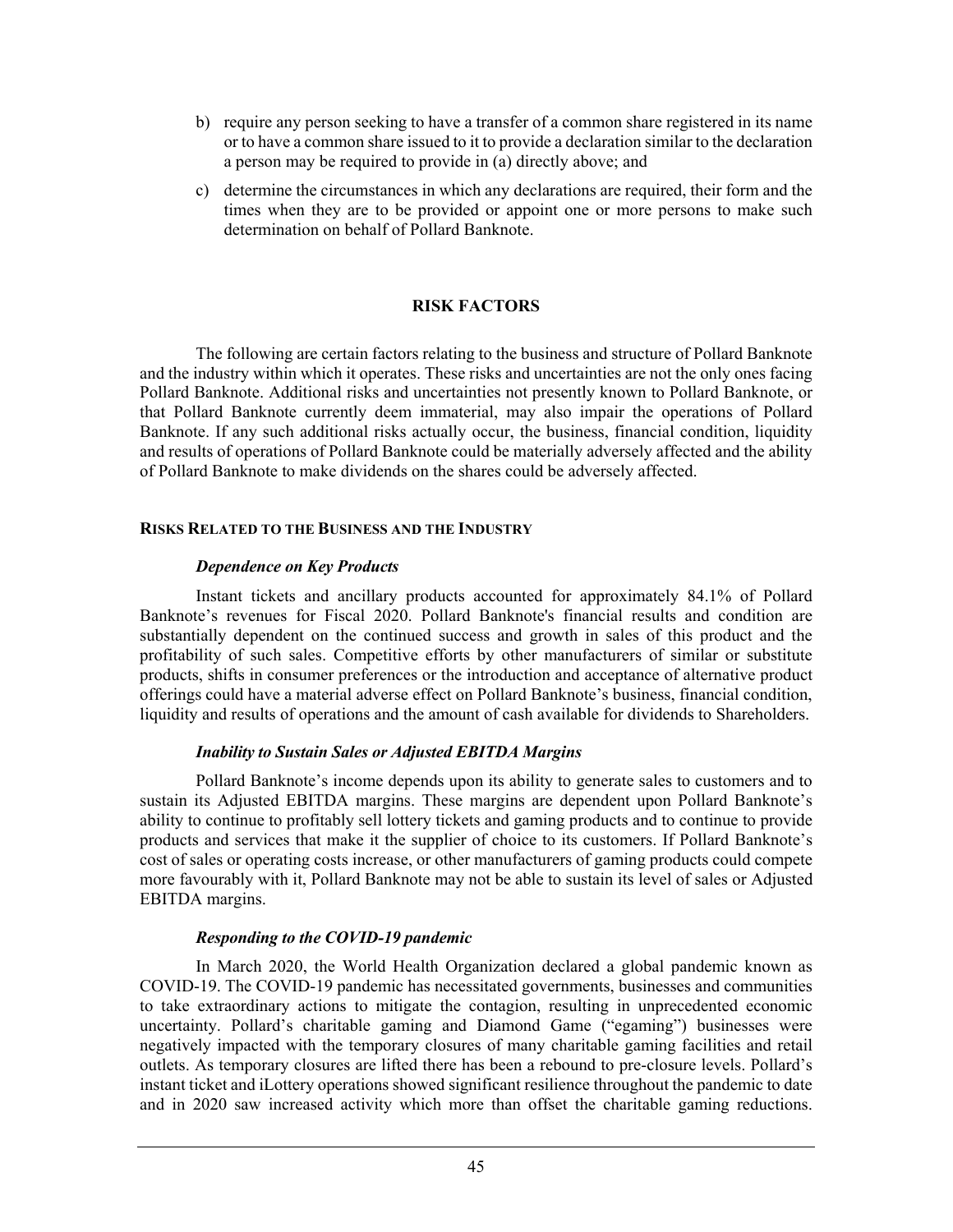Roughly a year since the start of the pandemic the importance of having a well diversified portfolio of revenue generating products and an engaged and committed employee base has never been more clear. The extent of the pandemic's effect on Pollard's operational and financial performance will depend on future developments, including the extent and duration of the pandemic, both of which are uncertain and difficult to predict. As a result, it is not currently possible to ascertain the overall financial impact on Pollard's business. Pollard has significant cash resources and unused credit facility available, which we believe will allow Pollard to support its operations during the pandemic.

All Pollard facilities are now under some level of health state of emergency, or shelter-inplace order, restricting business activities, movement of people, size of groups and instituting mandatory quarantine for travelers. Wherever a shelter-in-place order or state of emergency has been declared, local and federal authorities have identified, under specific acts, which essential industries remain open and active until further notice. In all affected jurisdictions, Pollard is classified as an essential government supplier, which has allowed Pollard to continue to operate throughout the pandemic. As of the date of this Annual Information Form all Pollard facilities are operational and our supply chains have remained functional. Pollard is extremely dedicated to providing a safe workplace in all facilities and is working to curb the spread of the virus through implementation of extensive safety measures at all locations, including daily temperature checks and health screening, extensive social distancing, restriction of visitors and work from home policies for employees capable of doing so.

# *General Economic Conditions*

Instant lottery tickets and ancillary products account for approximately 84.1% of revenue and Pollard Banknote's financial results and condition are substantially dependent on the continued success and growth in sales of this product and the profitability of such sales. Historically the lottery industry, and particularly the instant ticket product lines, has not shown any significant negative impact during downturns in the economic cycles. However, lotteries, similar to many government agencies, are increasingly under pressure to reduce costs and expenditures. As such, Pollard Banknote has witnessed downward pressure on its selling prices. Continued pressure on lotteries to reduce their costs may further negatively impact Pollard Banknote's selling prices. Significant shifts in consumer preferences or the introduction and acceptance of alternative product offerings could have a material adverse effect on Pollard Banknote's business, financial condition, liquidity and results of operations.

# *Dependence on Major Customers*

Pollard Banknote's 10 largest customers accounted for 55.0% of its Fiscal 2020 revenues. In 2020, sales to its largest customer accounted for 15.9% of consolidated sales. The nature of the worldwide lottery industry limits the absolute number of lottery operations. As is customary in the industry, Pollard Banknote does have long-term contracts with most of its customers. However, most allow the customer to cancel the contract at will and none guarantee volumes or order levels. A significant reduction of purchases by any of Pollard Banknote's largest customers could have a material adverse effect on Pollard Banknote's business, financial condition, liquidity and results of operations.

In addition, order timing, quantities and product type can vary significantly from period to period depending on customer requirements, marketing plans and budget restrictions placed on lottery organizations. Significant variations in order timing can have negative implications on operating results and cash flow. Timing of revenue recognition for the sale of products and services is subject to detailed rules and standards as determine by various accounting regulations including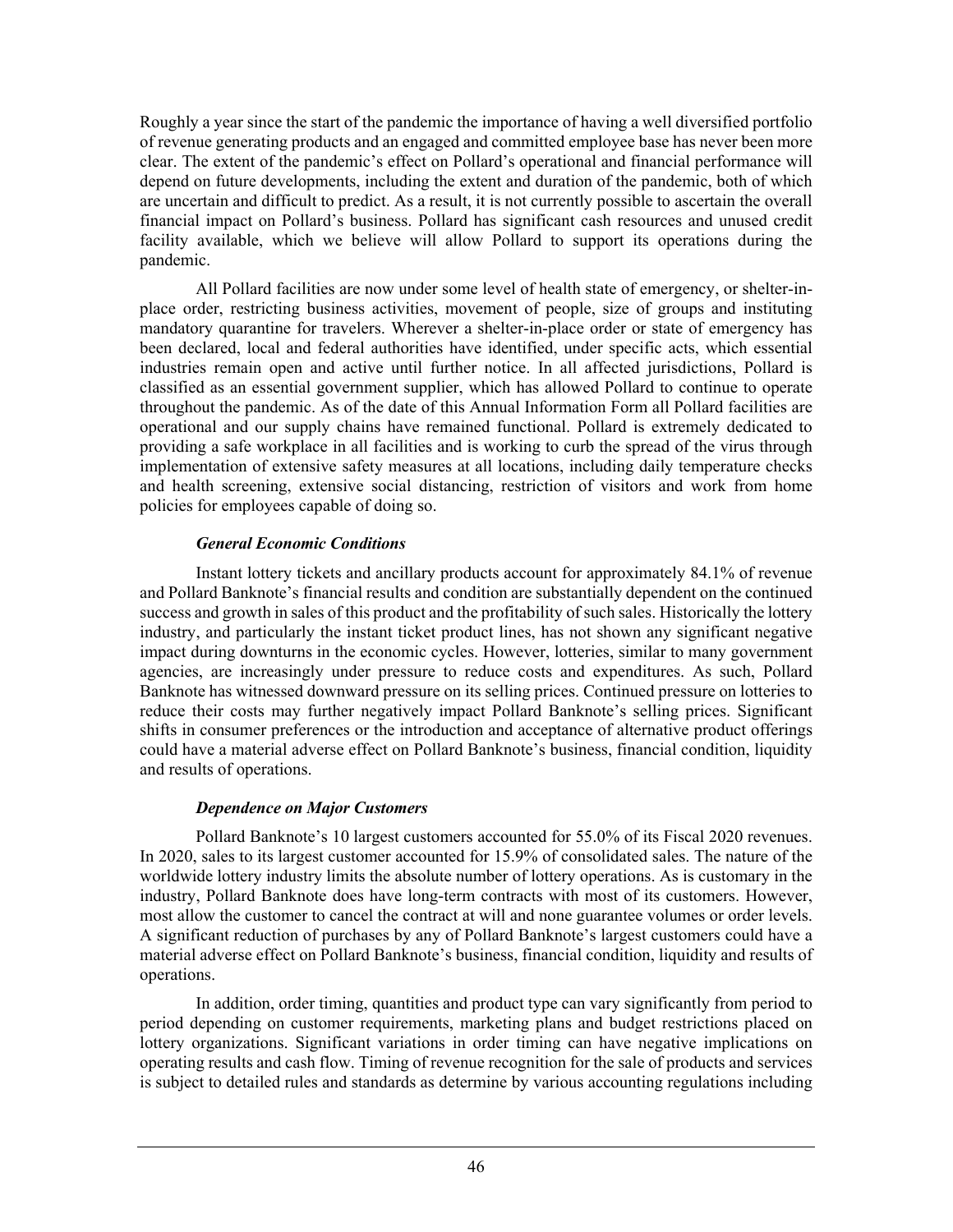the International Financial Reporting Standards ("IFRS"). As a result, reported financial results can vary significantly depending on when revenue can be recognized in the financial results.

# *Exchange Rate Fluctuations*

A significant portion of Pollard Banknote's revenues and expenses, principally related to its U.S. operations and to the purchase of raw materials, are denominated in U.S. dollars. Under the terms of its credit facility, Pollard is able to borrow funds in U.S. dollars. In addition, a portion of Pollard Banknote's revenues and expenses are denominated in Euros. Furthermore, although certain raw materials may be purchased in Canadian dollars, they may have inputs that are denominated in foreign currencies. Any changes in the exchange rate between the Canadian dollar and these foreign currencies could have a material effect on the results of Pollard Banknote. Pollard Banknote's dividends to Shareholders are denominated in Canadian dollars.

For the purposes of financial reporting, any change in the value of the Canadian dollar against the U.S. dollar or the Euro during a given financial reporting period would result in a foreign exchange loss or gain on the translation of any foreign currency denominated monetary assets and liabilities. Further, Pollard Banknote's reported earnings could fluctuate materially as a result of revenues and expenses denominated in U.S. dollars or Euros under Canadian GAAP. There can be no assurance that changes in the currency exchange rate will not have a material adverse effect on Pollard Banknote Limited or on its ability to maintain a consistent level of dividends in Canadian dollars.

In addition, the use of certain cash flow and interest rate hedging strategies may result in increased volatility in net income due to mark-to-market accounting rules.

# *Additional Capital Requirements*

Pollard Banknote believes that its operating income will be sufficient to fund operations and planned capital expenditures in the near term. However, Pollard Banknote may be required to raise additional capital in the future if it decides to make additional acquisitions or significant investments in capital projects. The availability of future borrowings and access to capital markets for financing depends on prevailing market conditions and the acceptability of financing terms offered to it. There can be no assurance that future borrowings or equity financing will be available to it, or available on acceptable terms, in an amount sufficient to fund its needs.

# *Inability to Sustain and Manage Growth*

A principal component of Pollard Banknote's strategy is to continue its internal growth. Pollard Banknote may not be successful in growing its business or in managing its growth. Pollard Banknote's growth depends on its ability to accomplish a number of things, including:

- successfully introducing new products;
- identifying and developing new geographic markets;
- developing new products and gaining market acceptance for them;
- establishing and maintaining favourable relationships with customers in new markets and market segments, and maintaining these relationships in existing markets; and
- successfully managing expansion and obtaining the required financing.

Any growth Pollard Banknote achieves may require additional employees and an increase in the scope of both its operating and financial systems and the geographic area of its operations. Pollard Banknote may be unable to attract and retain qualified management and employees, and its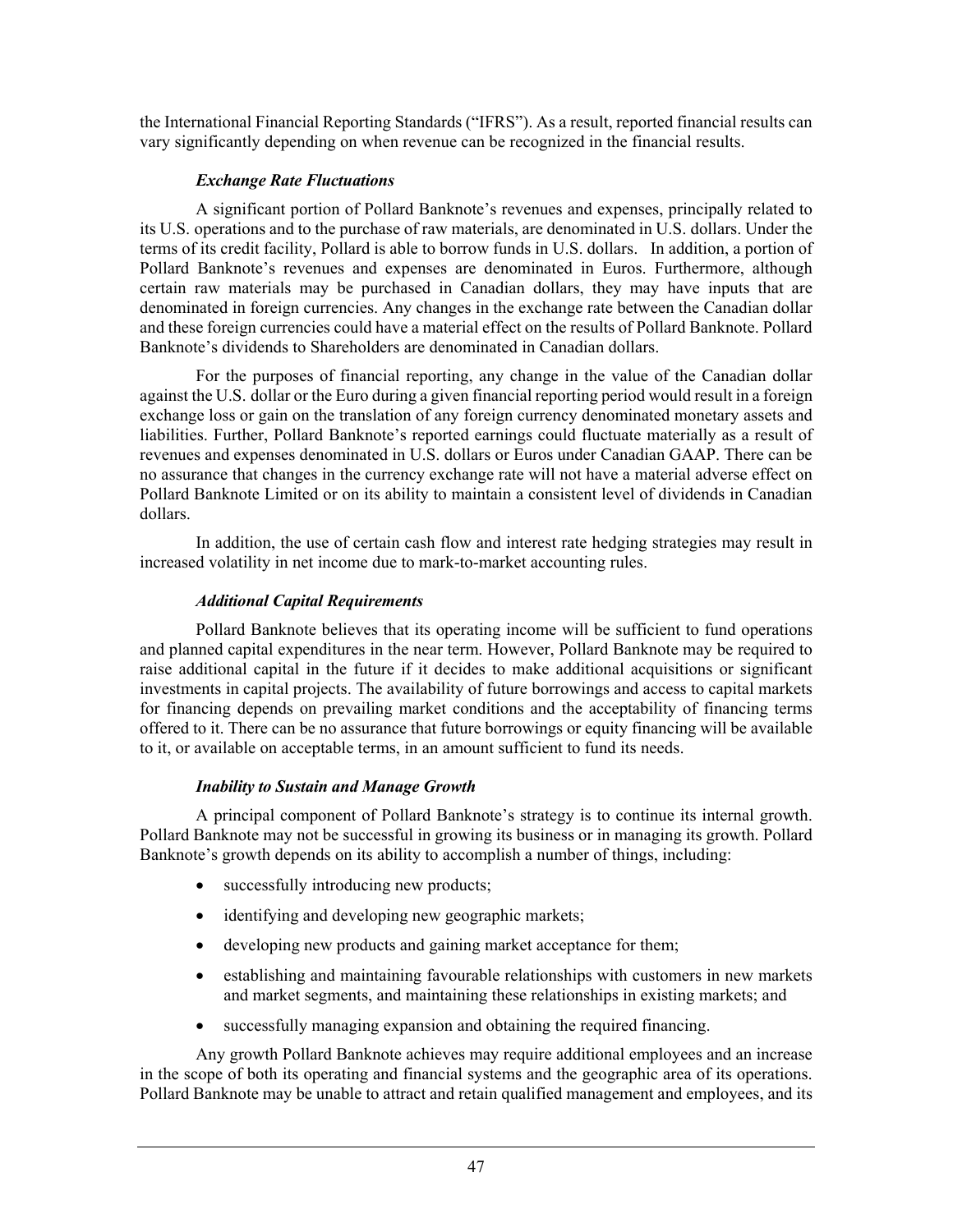existing operating and financial systems and controls may not be adequate to support any growth. Pollard Banknote's ability to improve its systems and controls may be limited by increased costs, technological challenges, or lack of qualified employees. The past results of Pollard Banknote may not be indicative of Pollard Banknote's prospects or its ability to penetrate new markets, many of which may have different competitive conditions and demographic characteristics than current markets.

#### *Competition*

The instant ticket business is highly competitive, and Pollard Banknote faces competition from a number of domestic and foreign instant ticket manufacturers and other competitors. Pollard Banknote currently has two instant ticket competitors in North America, Sci Games and IGT. Internationally, there are a number of lottery instant ticket vendors which compete with Pollard Banknote including Sci Games, IGT and Eagle Press Group of Companies.

Some of Pollard Banknote's competitors have longer operating histories, greater name recognition, larger customer bases and greater financial, technical and marketing resources than Pollard Banknote. These resources may allow them to respond more quickly than Pollard Banknote can to new or emerging technologies and to changes in customer requirements. It may also allow them to devote greater resources than Pollard Banknote can to the development, promotion and sale of their products. Pollard Banknote's competitors may also engage in more extensive research and development, undertake more far reaching marketing campaigns and adopt more aggressive pricing policies. The market for Pollard Banknote's products is highly competitive and it is fragmented at both the lottery and charitable gaming levels. Pollard Banknote expects competition to continue to be intense because of capacity in its markets. To the extent one of Pollard Banknote's competitors undertakes a consolidation program, Pollard Banknote's competition would increase further. Pollard Banknote also faces competition from emerging and existing lottery and charitable gaming products, such as internet gaming products and video lottery terminals as well as other gaming competitors such as casino operators and other non-lottery gambling operations. Competition from these and other gaming products may weaken demand for Pollard Banknote's products.

# *iLottery Joint Venture*

The Michigan Lottery iLottery contract, which started in 2014 and in 2020 was extended until 2026, was Pollard Banknote's first iLottery contract and was entered into jointly with NeoGames as the technology provider. Following the awarding of the Michigan contract Pollard and NeoGames formed NeoPollard Interactive LLC ("NPI") which is 50% owned by each party and is the legal entity which holds the contracts to provide iLottery platforms to the Virginia Lottery, the North Carolina Education Lottery, the New Hampshire Lottery (as a subcontractor to Intralot) and the Alberta Gaming Liquor and Cannabis Agency. Although Pollard and Neogames have certain rights and obligations prescribed by law as equity holders of NPI, there is no joint venture agreement, shareholder's agreement or any other type of operating agreement and NPI has been operating based on a term sheet that was executed in 2014 and expired in 2015. While the history of significant success and growth in the iLottery space is testament to both party's commitment and willingness to work collaboratively towards a common goal the lack of a formal agreement with clearly defined rights, roles and responsibilities of each party may increase the likelihood of disputes between the partners and could make the outcome of any potential disputes more uncertain. Operating the iLottery business through a jointly owned entity adds risks typically associated with joint ventures some of which include the entities having differing economic and business interests and goals, the failure to maintain a good working relationship and the liability or reputational risks resulting from each partner's actions. Differences in views between Pollard Banknote and Neogames could result in delayed decision-making or disputes at the shareholder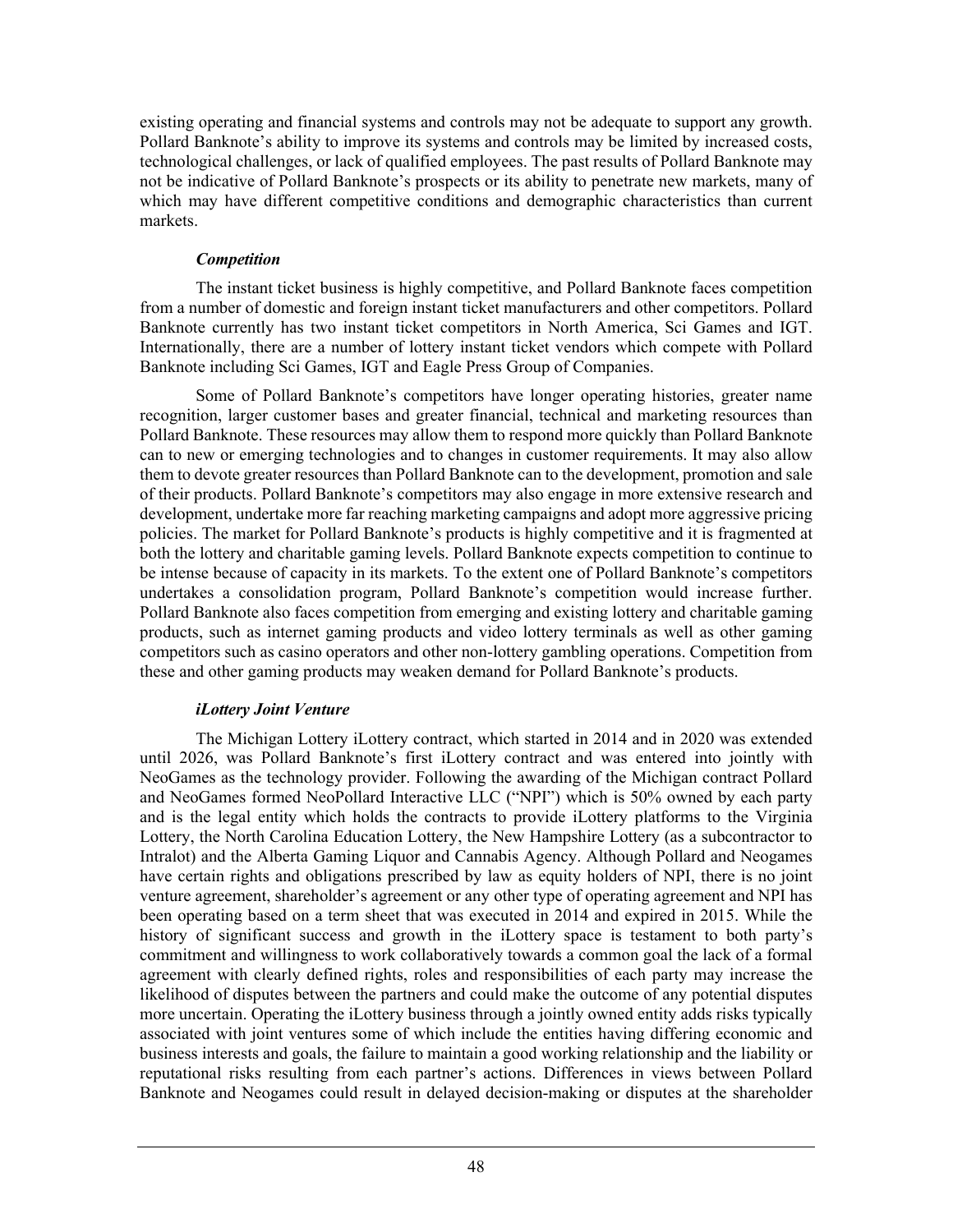and board level that could negatively impact the operations of NPI and its relationship with its customers.

There is no legal obligation for Pollard or NeoGames to pursue future new iLottery opportunities together. If Pollard Banknote decides to pursue future iLottery contracts without NeoGames there is a risk that it doesn't have the necessary technology platform and its chances of winning the contract is, as a result, lower than it would be had it pursued the contract with NeoGames.

# *Future Acquisition and Integration Risks*

To grow by acquisition, Pollard Banknote must identify and acquire suitable acquisition candidates at attractive prices and successfully integrate any acquired businesses with its existing operations. If the expected synergies from acquisitions do not materialize or Pollard Banknote fails to successfully integrate any new businesses into its existing business, Pollard Banknote's financial performance could be significantly impacted. To the extent that businesses acquired by Pollard Banknote or their prior owners failed to comply with or otherwise violated applicable laws, Pollard Banknote, as a successor owner may be financially responsible for these violations.

In connection with future acquisitions by Pollard Banknote, there may be liabilities that Pollard Banknote, as the case may be, failed or was unable to discover in its due diligence prior to the consummation of the acquisition. The discovery of any material liabilities could have a material adverse effect on Pollard Banknote's business, financial condition, liquidity and results of operations or future prospects.

# *Reliance on Manufacturing Facilities*

Pollard Banknote manufactures substantially all of its lottery tickets and gaming products at its facilities. Pollard Banknote expects to continue to expand its manufacturing capabilities by adding production lines and additional acquisitions, either of which could result in disruptions to its manufacturing operations. Pollard Banknote's manufacturing operations use certain custom designed equipment which, if damaged or otherwise rendered inoperable or unavailable, could result in the disruption of its manufacturing operations. Further, Pollard Banknote does not generally maintain an inventory of finished products due, in part, to the customized nature of its product line and its "just in time" approach to manufacturing. Consequently, any interruption of operations at any of its manufacturing facilities or at any facility of a supplier to Pollard Banknote or at which Pollard Banknote outsources production could have a material adverse effect on Pollard Banknote's business, financial condition, liquidity and results of operation.

# *Reliance on Key Personnel*

Pollard Banknote's future performance and development will depend to a significant extent on the efforts and abilities of its executive officers and key management personnel. The loss of the services of one or more of its individuals or other senior managers could harm Pollard Banknote. Pollard Banknote's success will depend largely on Pollard Banknote's continuing ability to attract, develop and retain skilled employees in all areas of its business.

# *Technological Change*

Lotteries continue to investigate the use of the internet to augment their product offerings either in conjunction with existing gaming products (such as providing for second chance drawings for customers who have purchased non-winning instant tickets, digital gaming products or through loyalty and engagement programs) or as additional platforms to providing gaming products (for example providing electronic versions of instant tickets). The use of the internet is increasing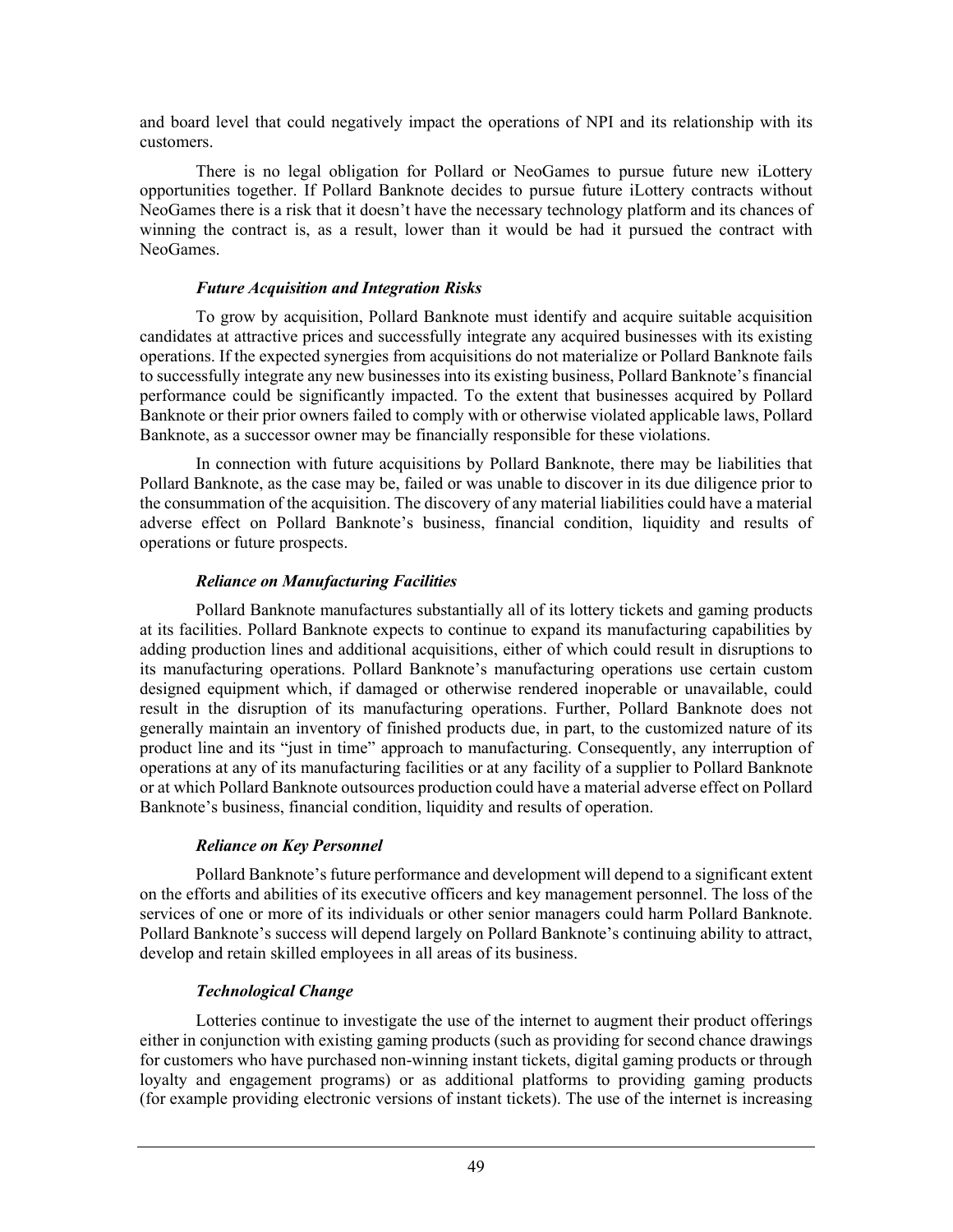and will be a key distribution channel as lotteries look to expand their market share both with existing customers and through obtaining new customers. If Pollard Banknote is not able to efficiently adapt to the constantly changing needs of its lottery customers, its business could be negatively impacted.

#### *Significant Changes to Government Regulations*

Pollard Banknote is subject to various federal, provincial, state and local laws and regulations. There are laws that regulate its transporting products, importing and exporting products, and employment. Furthermore, there are extensive gaming laws and approvals. Such laws, regulations and related rules and policies are administered by various federal, provincial, state and local agencies and other governmental authorities. New laws governing its business could be enacted and changes to any existing laws could have a significant impact on business. Failure by Pollard Banknote to comply with applicable laws and regulations may subject it to civil or regulatory proceedings which may have a material adverse effect on Pollard Banknote's business, financial condition, liquidity and results of operations.

# *US-Mexico-Canada Trade Agreement (USMCA)*

 The US-Mexico-Canada Trade Agreement (USMCA) came into force July 1, 2020 replacing the North American Free Trade Agreement (NAFTA). To date, the new agreement has not had any significant impact on the Pollard operations and while there is no reason to believe this will change, the regulations are new and still subject to interpretation and application. It's also too early to know if the newly elected administration in the United States will have any significant implications on the Pollard businesses. In addition, there can be no assurances that future changes to trade regulations or cross-border transaction will not change or be reinterpreted that may have negative impacts on our ability to operate our business or operate on similar economic terms as in the past. Pollard Banknote has significant manufacturing presence in both Canada and the United States and the impact of any possible changes to any cross-border agreement could have a significant impact on our operations.

# *Licensing and Regulatory Requirements*

Pollard Banknote is subject to regulation in most jurisdictions in which its products are sold or used by persons or entities licensed to conduct gaming activities. The gaming regulatory requirements vary from jurisdiction to jurisdiction and licensing, other approval or finding of suitability processes with respect to Pollard Banknote, its personnel and its products, can be lengthy and expensive. Most jurisdictions have comprehensive licensing, reporting and operating requirements with respect to the sale and manufacture of bingo and bingo related products, including bingo paper and pull-tab tickets. These requirements have a direct impact on the conduct of the day to day operations of Pollard Banknote. There can be no assurance that Pollard Banknote, its products or its personnel will receive or be able to maintain any necessary gaming licenses, other approvals or findings of suitability. Moreover, failure to comply with the licensing, reporting and operating requirements may subject Pollard Banknote to civil or regulatory proceedings, including the imposition of civil penalties or the suspension or revocation of a license. The loss of a license in a particular jurisdiction will prohibit Pollard Banknote from selling products in that jurisdiction and may prohibit Pollard Banknote from selling its products in other jurisdictions. The loss of one or more licenses held by Pollard Banknote could have an adverse effect on the business.

Certain jurisdictions require extensive personal and financial disclosure and background checks from persons and entities beneficially owning a specific percentage (typically five percent or more) of a vendor's or licensee's securities. The failure of beneficial owners of Pollard Banknote's securities to submit to background checks and provide such disclosure could result in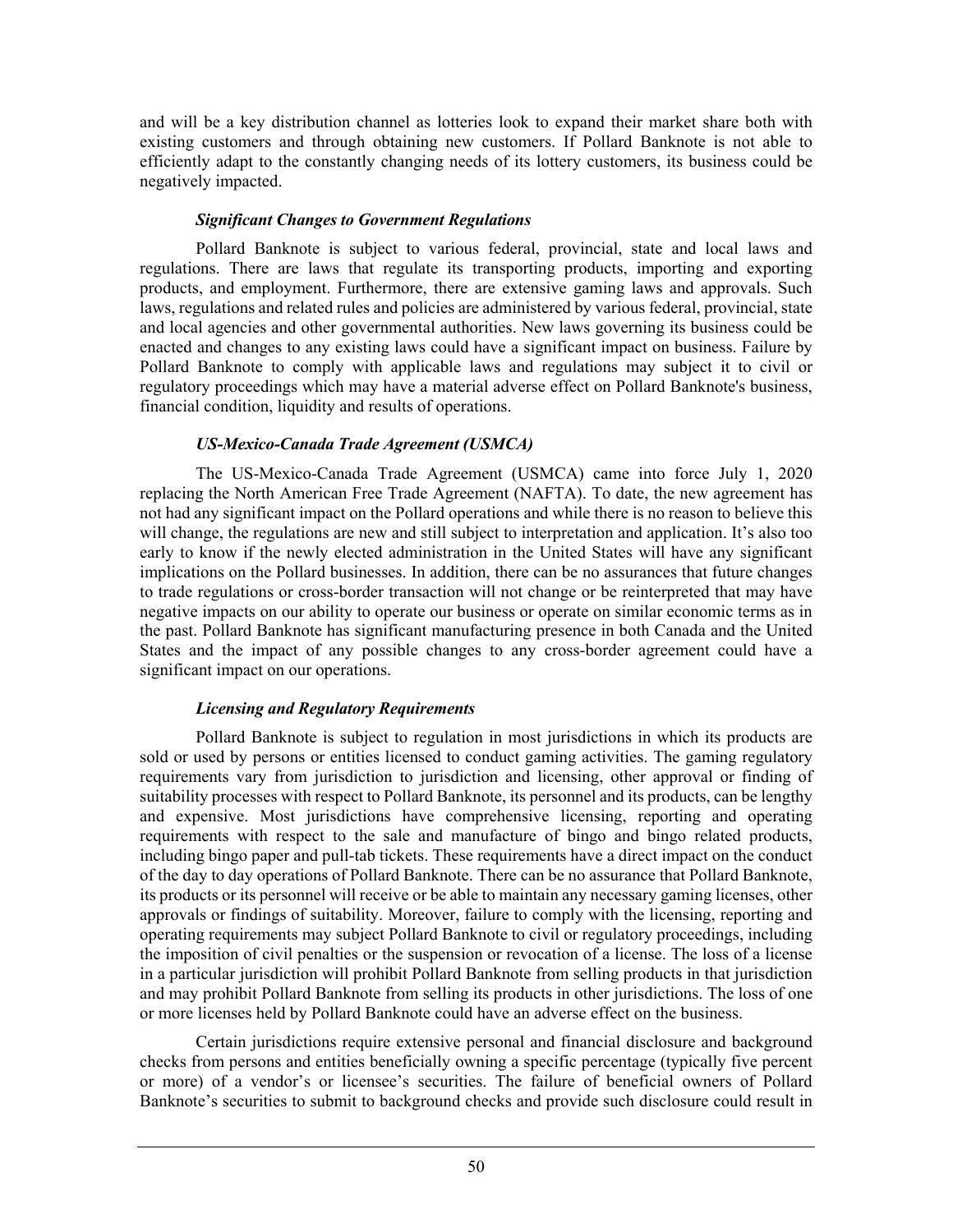the imposition of penalties upon these beneficial owners and could jeopardize the award of a lottery contract or the issuance of a gaming license to Pollard Banknote or provide grounds for termination of an existing lottery contract or gaming license.

# *Income and Other Taxes*

Pollard Banknote is subject to income taxes, withholding taxes and Canadian and U.S. federal, provincial and state taxes. As taxing regimes change their tax basis and rates or initiate reviews of prior tax returns, Pollard Banknote could be exposed to increased costs of taxation.

# *Intellectual Property*

Pollard Banknote's commercial success depends, in part, on its ability to secure and protect intellectual property rights that are important to its business, including patent, trademark, copyright and trade secret rights, to operate without infringing third party intellectual property rights and to avoid having third parties circumvent the intellectual property rights that Pollard Banknote owns or licenses. In particular, the patents and trademarks Pollard Banknote owns, or licenses may not be valid or enforceable. In addition, Pollard Banknote cannot be certain that its proprietary technology affords a competitive advantage, does not infringe third party rights, or will not need to be altered in response to competing technologies. Pollard Banknote also cannot be certain that technologies developed in the future will be the subject of valid and enforceable intellectual property rights.

In addition, litigation may be necessary to determine the scope, enforceability and validity of third party intellectual property rights or to establish Pollard Banknote's intellectual property rights. Regardless of merit, any such litigation could be time consuming and expensive, divert management's time and attention, subject Pollard Banknote to significant liabilities, require Pollard Banknote to enter into costly royalty or licensing agreements, or require Pollard Banknote to modify or stop using intellectual property that it owns or licenses.

# *Litigation*

Pollard Banknote is threatened from time to time with, or has been named as a defendant in, various legal proceedings and lawsuits based upon product liability, personal injury, breach of contract and lost profits or other consequential damages claims, in the ordinary course of conducting its business. Management has seen a growing trend across North America in litigation. A significant judgment against Pollard Banknote or the imposition of a significant fine or penalty, as a result of a finding that Pollard Banknote failed to comply with laws or regulations or being named as a defendant on multiple claims could have a material adverse effect on Pollard Banknote's business, financial condition, liquidity and results of operations.

# *Raw Material Price Volatility*

Various raw materials are used in the products manufactured by Pollard Banknote, and, while historically such raw materials have not been subject to economic or seasonal cyclicality and wide price variation, future results may differ. Certain raw materials used by Pollard Banknote in its manufacturing processes are made from commodities that are vulnerable to significant fluctuations in price. Sudden increases in the price or a reduction in the availability of raw materials or commodities used to make raw materials used in the manufacture of lottery tickets and gaming products could have a material adverse effect on Pollard Banknote's business, financial condition, liquidity and results of operations. Pollard Banknote may not be able to pass on the increased costs to customers.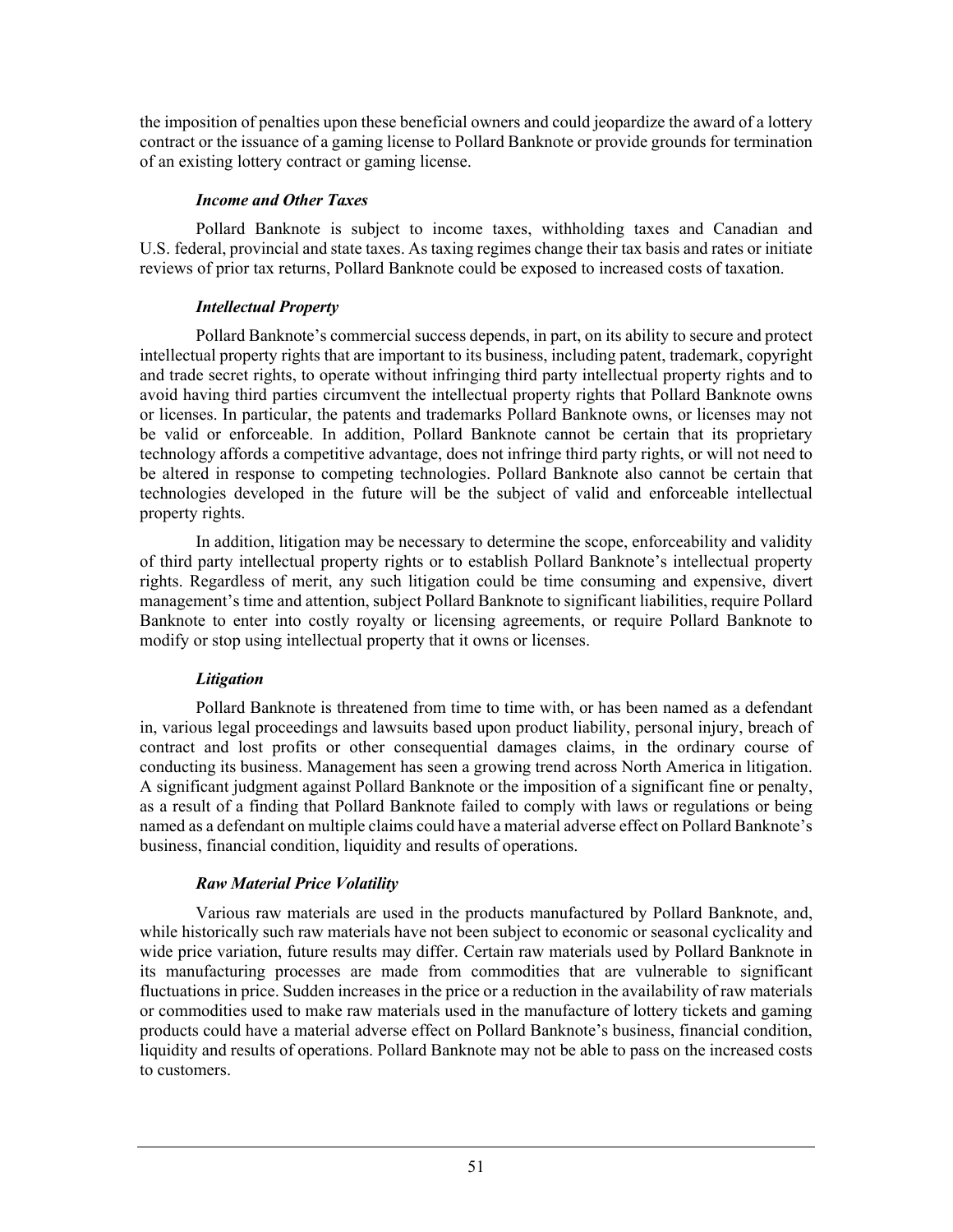#### *Lack of Long-Term Supplier Agreements*

Historically, Pollard Banknote has not entered into long-term agreements with its suppliers. Generally, suppliers may terminate their relationship with Pollard Banknote on short notice. In addition, even if suppliers should decide to continue their relationship with Pollard Banknote, there can be no guarantee that suppliers will supply the same amount of product as in the past, or that supply will be on similar terms. Any loss of a significant supplier, or a change in the terms of the relationship with a significant supplier, could have a material adverse effect on Pollard Banknote's business, financial condition, liquidity and results of operations.

#### *Dependence on Sole or Limited Sources of Supply*

Certain raw materials used in connection with the manufacture of Pollard Banknote's products and packaging materials are obtained from a sole or a limited group of suppliers. Pollard Banknote's reliance on a sole supplier, or limited groups of suppliers, involves several risks including increased risk of inability to obtain adequate supplies, reduced control over pricing and timely delivery, and in the case of substrate and ink, the long lead times required to approve the specifications necessary to produce products specific to Pollard Banknote's specifications. There are no assurances that this dependence on a limited group of suppliers will not have an adverse effect on Pollard Banknote's business, financial condition, liquidity and results of operations. In addition, were it necessary for Pollard Banknote to source its substrate and ink needs from another supplier, disruption to Pollard Banknote's business would occur during the period in which Pollard Banknote sourced another supplier and was able to receive supplies based on its particular specifications.

# *Supply Chain Disruption*

Materials used in the manufacturing of Pollard Banknote's products are sourced from different suppliers from different areas of the world. Delivery of product to Pollard Banknote's facilities involves several risks which include strike and work disruptions, political decisions shutting borders and stopping the movement of goods and services, acts of war and global pandemics that could result in massive disruption of supplies. There are no assurances that supply deliveries would continue and this would have an adverse impact directly on Pollard Banknote. Should Pollard Banknote be forced to source new suppliers, disruption to our business would occur during the period in which another supplier was sourced and when product could be delivered to Pollard Banknote.

# *Product Liability*

Pollard Banknote, like other manufacturers and sellers of retail products, is subject to potential liabilities connected with its business operations, including potential liabilities and expenses associated with product defects, performance and reliability or delivery delays. A major product liability claim could have a material adverse effect on Pollard Banknote's business, financial condition, liquidity and results of operations because of the costs of defending against lawsuits, diversion of key employees' time and attention from the business and potential damage to its reputation.

# *Research and Development ("R&D")*

Pollard Banknote has invested, and may continue to invest, significant resources in our R&D efforts. Pollard Banknote invests in a number of areas, including our manufacturing processes, product development for game and system-based hardware, software and game content. There can be no assurance that Pollard Banknote's investment in R&D will lead to successful new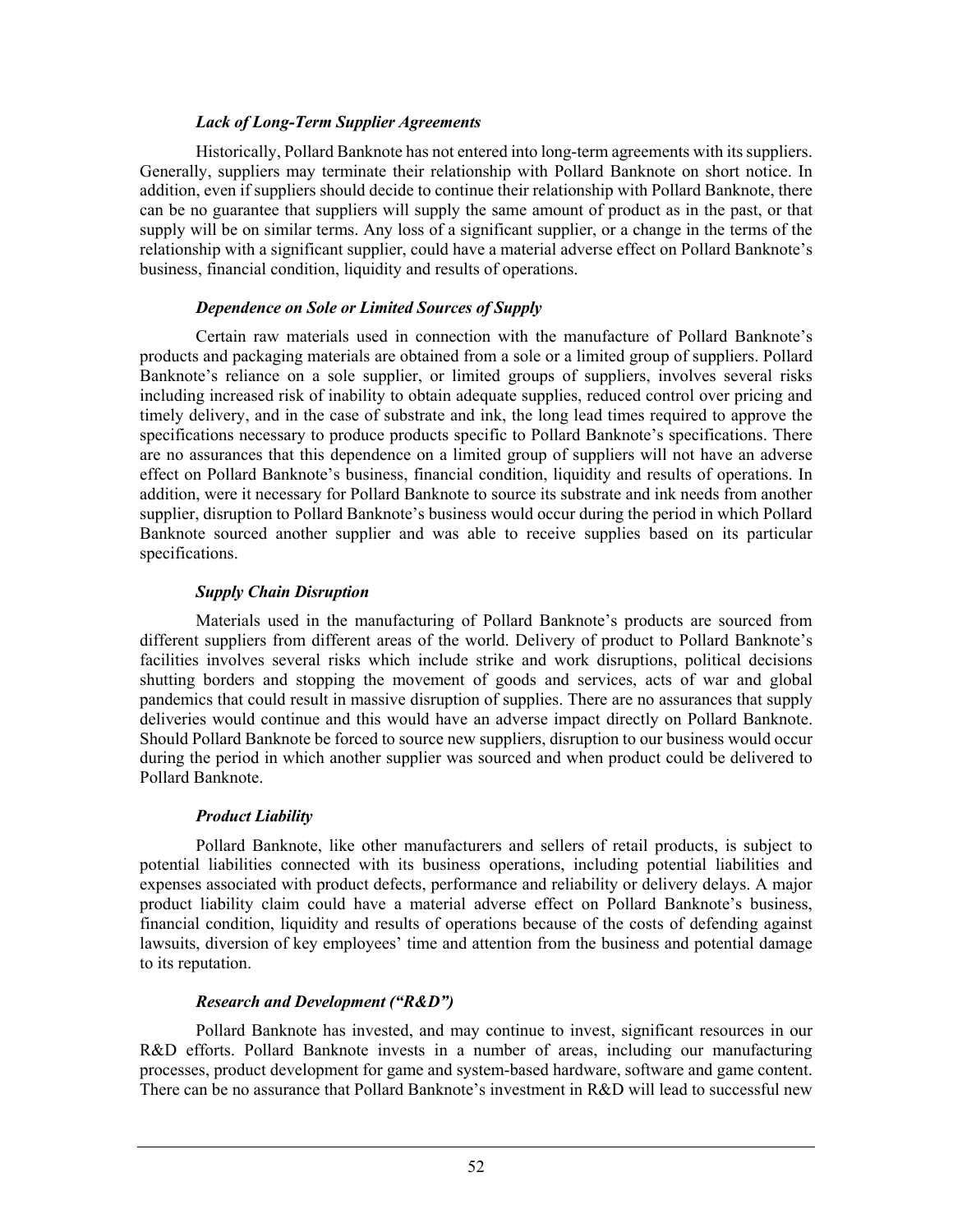technologies or products that gain market acceptance. If a new product is not successful, Pollard Banknote may not recover our development, regulatory approval or promotion costs.

# *Inability to Innovate*

The success of Pollard Banknote's products and services is affected by changing technology and evolving industry standards. Pollard Banknote's ability to anticipate or respond to such changes and to develop and introduce new and enhanced products and services, including, but not limited to, games, gaming machines, lottery tickets, gaming products and services, on a timely basis or at all is a significant factor affecting Pollard Banknote's ability to remain competitive, retain existing contracts or business, expand and attract new customers and players. There can be no assurance that Pollard Banknote will achieve the necessary technological advances or have the financial resources needed to introduce new products or services on a timely basis, or at all, or that Pollard Banknote will otherwise have the ability to compete effectively in the industries we serve.

Pollard Banknote's success depends upon its ability to develop or obtain manufacturing capabilities and processes to meet the demands of producing new and innovative products. Because newer products are generally more technologically sophisticated than those produced in the past, we must continually develop or obtain improved production capabilities to meet the needs of product innovations. If Pollard Banknote cannot efficiently develop its own manufacturing infrastructure, or obtain such infrastructure from a reliable source, to meet the needs of Pollard Banknote's product innovations, or if Pollard Banknote is unable to increase its production capacity in a timely manner, the business could be negatively impacted. In addition, the social and mobile gaming landscape is rapidly evolving and is characterized by major fluctuations in the popularity of social and mobile products and platforms. Pollard Banknote may be unable to develop products at a rate necessary to successfully enter and compete in the social and mobile product market.

# *Systems, Network or Telecommunications Failures or Cyber-attacks*

Any disruption in Pollard Banknote's network or telecommunications services could affect Pollard Banknote's ability to operate its games or financial systems, which would result in reduced revenues and customer down time. Pollard Banknote's network and databases of business or customer information are susceptible to outages due to fire, floods, power loss, break-ins, cyberattacks, network penetration, data privacy or security breaches, denial of service attacks and similar events. Despite Pollard Banknote's implementation of network security measures and data protection safeguards, including a disaster recovery strategy for back office systems, Pollard Banknote's servers and computer resources are vulnerable to viruses, malicious software, hacking, break-ins or theft, third-party security breaches, employee error or malfeasance and other potential compromises. Disruptions from unauthorized access to or tampering with Pollard Banknote's computer systems in any such event could have a material adverse effect on Pollard Banknote's business, reputation, operating results and financial condition.

# *Money Laundering/Fraudulent Activity*

Pollard Banknote's success depends on its ability to avoid, detect, replicate and correct software and hardware errors and fraudulent manipulation of our games and systems. Pollard Banknote incorporates security features into the design of its games and other systems which are designed to prevent Pollard Banknote and its customers from being defrauded. However, there can be no guarantee that Pollard Banknote's security features will continue to be effective in the future. If Pollard Banknote's security systems fail to prevent fraud, Pollard Banknote's operating results could be adversely affected. Additionally, if third parties breach Pollard Banknote's security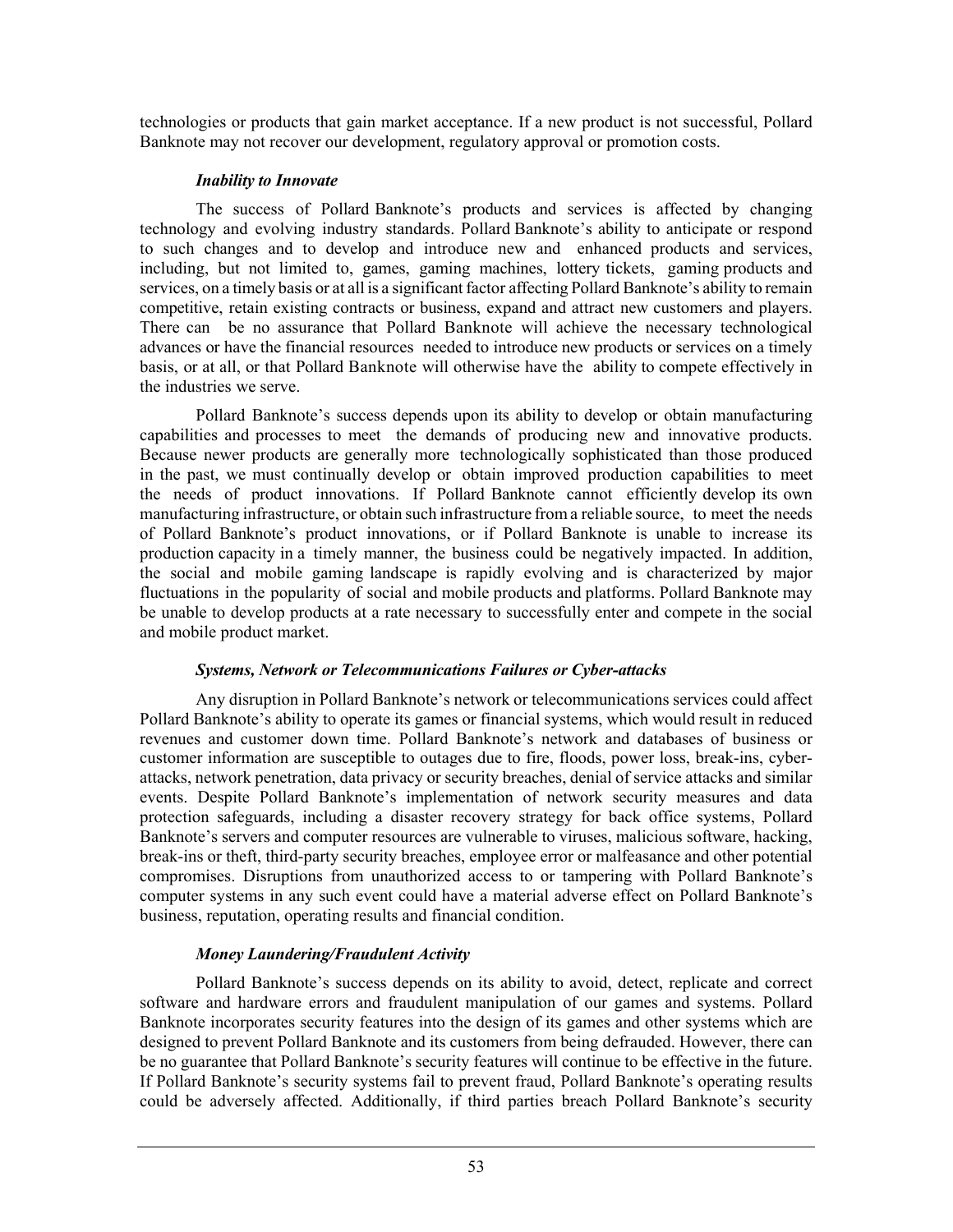systems and defraud its customers, the public may lose confidence in Pollard Banknote's gaming products or Pollard Banknote could become subject to legal claims by its customers or to investigation by gaming authorities.

The occurrence of fraudulent manipulation of Pollard Banknote's games, gaming machines, systems, or online games and systems may give rise to claims for lost revenues and related litigation by Pollard Banknote's customers and may subject Pollard Banknote to investigation or other action by gaming regulatory authorities including suspension or revocation of Pollard Banknote's gaming licenses, or disciplinary action.

There is also a risk that Pollard Banknote will be subject to fraudulent activities by its employees. Any exposure to fraud and/or money laundering could subject Pollard Banknote to financial losses, business disruption and damage to Pollard Banknote's reputation. In addition, there is a risk that Pollard Banknote may be subject to investigation and sanctions by a regulator and/or to civil and criminal liability if we have failed to comply with Pollard Banknote's legal obligations relating to the reporting of money laundering or other offences.

# *Labour Disruptions*

Approximately 149 of Pollard Banknote's full-time employees, all of whom are employed at the Ypsilanti, Michigan facility, are subject to a collective bargaining agreement which expires on August 31, 2021. While management believes that Pollard Banknote is generally on good terms with its employees, there are no assurances that a strike or other disruption by its unionized employees will not occur. A work disruption at this facility would likely have a material adverse effect on Pollard Banknote's business, financial condition, liquidity and results of operations.

# *Operating Hazards*

Pollard Banknote's revenues are dependent on the continued operation of its facilities. The operation of facilities involves some risks, including the failure or substandard performance of equipment, natural disasters, suspension of operations and new governmental statutes, regulations, guidelines and policies. Pollard Banknote may also have exposure to future claims with respect to workplace exposure, workers' compensation and other matters, arising from events both prior to and after any of its acquisitions. There can be no assurance as to the actual amount or the timing of these liabilities. The occurrence of material operational problems, including but not limited to the above events, may have a material adverse effect on Pollard Banknote's business, financial condition, liquidity and results of operations.

# *Environment, Health and Safety Requirements and Related Considerations*

Pollard Banknote's operations and real property are subject to a broad range of increasingly complex federal, provincial, state and local laws and regulations as well as permits and other approvals governing environmental and workers' health and safety matters, including those relating to air emissions, water discharges, the storage, handling, use, discharge and disposal of hazardous materials and contaminants (including waste) (the "E, H  $\&$  S Requirements"). Certain E, H  $\&$  S Requirements may impose joint and several liability on lessees and owners or operators of facilities for the costs of investigation or remediation of contaminated properties regardless of fault or the legality of the original release or disposal.

Pollard Banknote's past and present operations that are subject to E, H  $&$  S Requirements include the use, storage, handling and contracting for recycling or disposal of hazardous and nonhazardous materials such as washes, inks, alcohol-based products, fountain solution, photographic fixer and developer solutions, machine and hydraulic oils and solvents. The use and management of such materials, the nature of the manufacturing and printing process, and the ownership and/or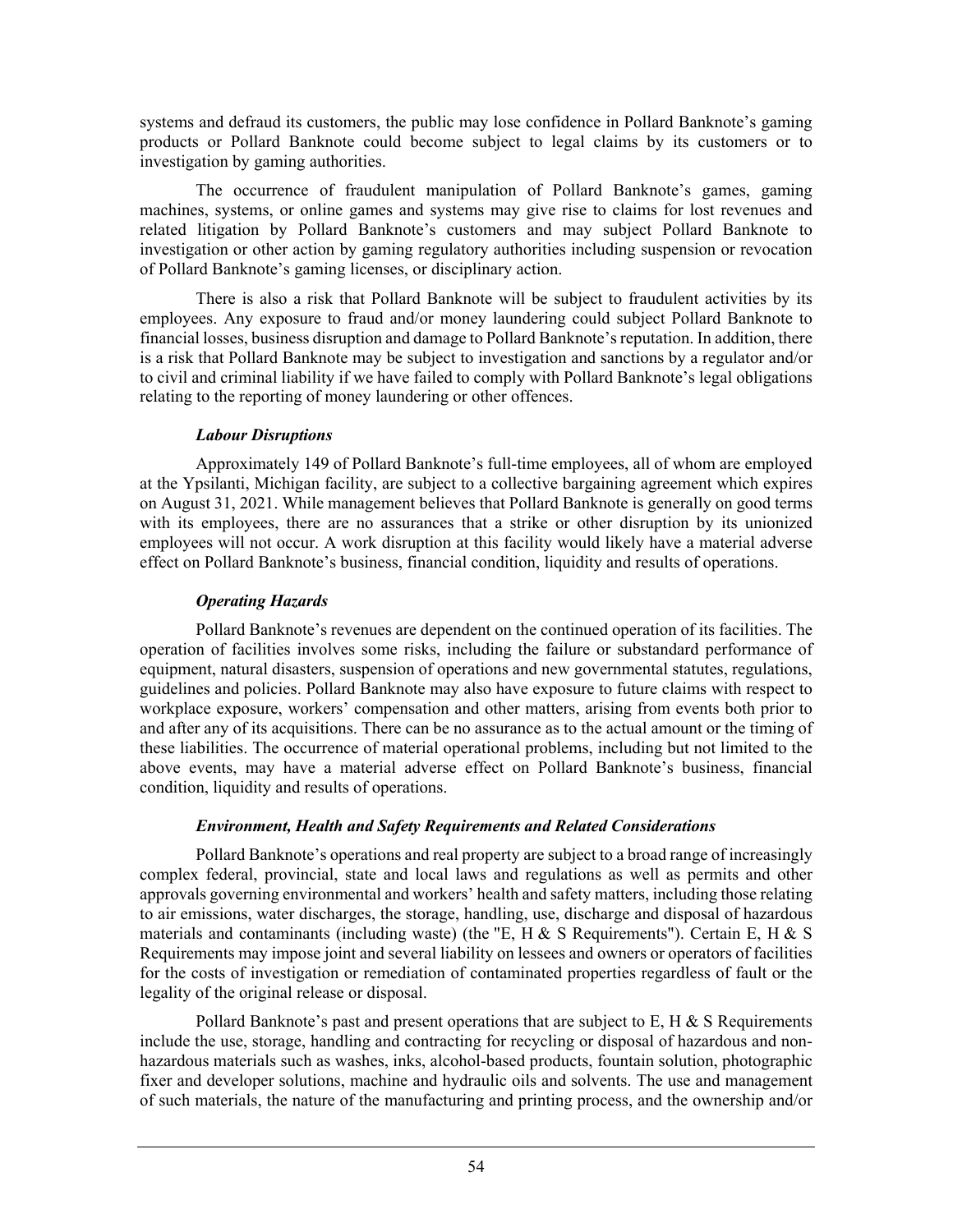management or control of commercial properties carries an inherent liability risk that must be carefully managed. Pollard Banknote believes that the conduct of its operations is in material compliance with applicable E, H  $\&$  S Requirements. Maintaining such compliance in the conduct of its operations has not had a material adverse effect on Pollard Banknote's financial condition or operating results.

As noted earlier, Pollard Banknote manufactures its products at ten facilities, four of which are owned by Pollard Banknote and six of which are leased. Four of the ten facilities (Barrhead, Alberta, Ypsilanti, Michigan, Sault Ste. Marie, Ontario and the Winnipeg, Manitoba manufacturing facility site) were established by Pollard Banknote from green field sites.

As a consequence of Pollard Banknote's historical and current operations, and its ownership, management and control of real property, it may be involved from time to time in administrative or judicial proceedings and inquiries relating to  $E$ ,  $H \& S$  Requirements. It may also be subject to regulatory orders or actions (including orders to remediate soil and groundwater contamination). Future inquiries, orders, actions or proceedings of this nature could have material adverse effects on Pollard Banknote's business, financial condition, liquidity and results of operations.

Changes to existing  $E$ ,  $H \& S$  Requirements and to the enforcement thereof or the adoption of new E, H & S Requirements in the future might, individually or in the aggregate, have a material adverse effect on Pollard Banknote's business, financial condition, liquidity and results of operations. In addition, the discovery of unknown environmental or workers' health and safety issues at properties owned, managed or controlled by Pollard Banknote, including the responsibility to remediate hazardous substances whether or not the contamination was caused by Pollard Banknote, could require expenditures that might materially affect Pollard Banknote's business, financial condition, liquidity and results of operations.

# *Social Responsibility*

Pollard Banknote's reputation is critical to its on-going success and its businesses face increasing scrutiny from a constantly widening stakeholder base. Social risk management strategies can be extremely complex undertakings that must account for and balance numerous conditions, perspectives and variables across its businesses. Pollard's reputation, and as an extension it's businesses, could be damaged in cases where it is viewed as operating in ways that are not socially responsible.

# *Insufficient Insurance Coverage*

Pollard Banknote maintains property, general liability, cyber, errors and omissions, business interruption insurance and directors and officer's liability insurance on such terms as it deems appropriate. This may result in insurance coverage that, in the event of a substantial loss, would not be sufficient to pay the full current market value or current replacement cost of Pollard Banknote's lost investment. This insurance may not remain available to it at commercially reasonable rates. Future increases in insurance costs, coupled with the increase in deductibles, may result in higher operating costs and increased risk. Not all risks faced by Pollard Banknote are insured.

# *Impairment charges in goodwill or other intangible assets*

As a result of Pollard Banknote's acquisitions and investments in developing various digital products and systems, a portion of its total assets is comprised of goodwill and intangible assets. Pollard is required to perform impairment tests of its goodwill and intangible assets annually, or at any time when events occur that could affect the value of its goodwill or intangible assets. Pollard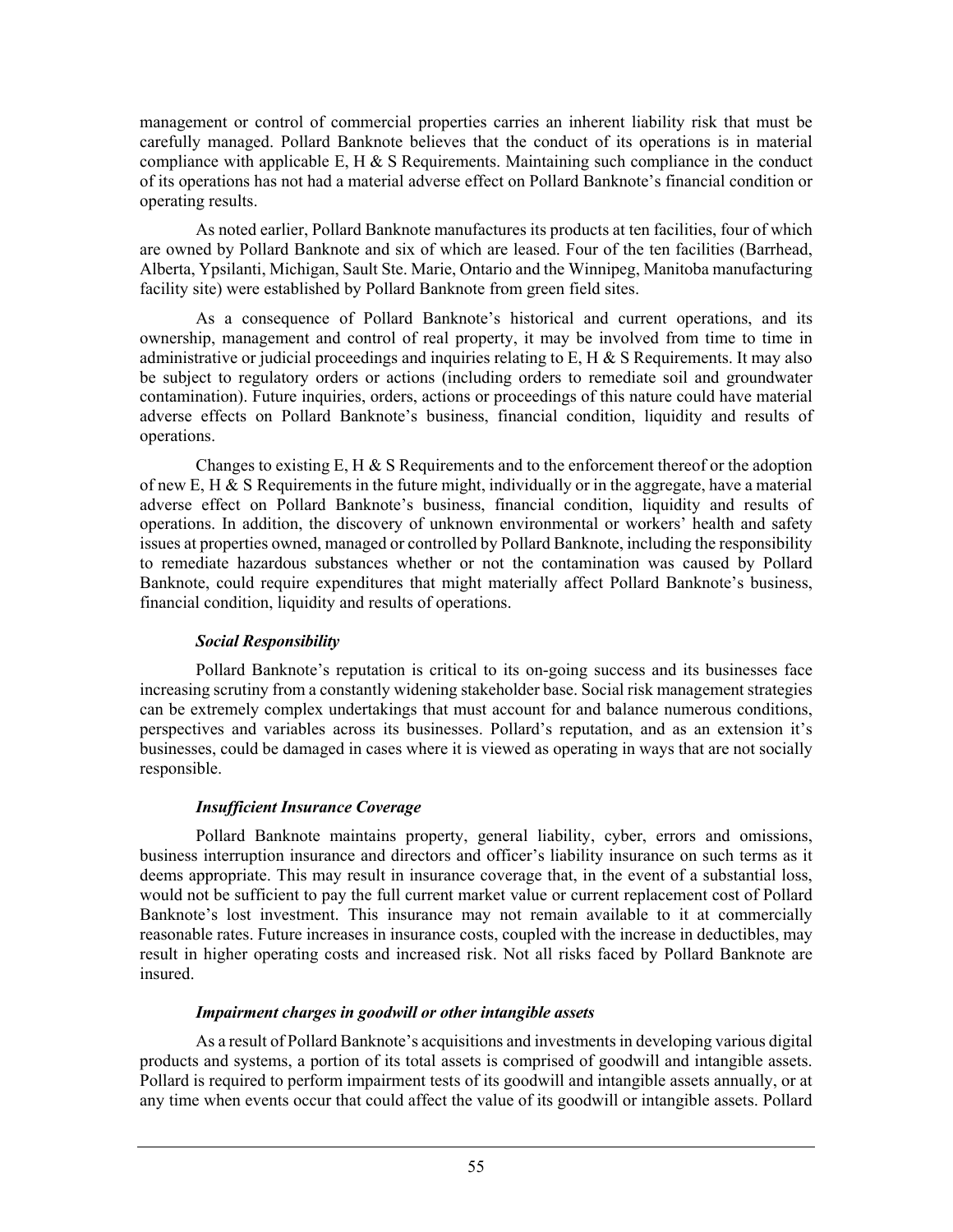Banknote expects to engage in additional acquisitions and product and systems development, which may result in recognition of additional goodwill and intangible assets. A determination that impairment has occurred would require Pollard Banknote to write-off the impaired portion of its goodwill or intangible assets, resulting in a charge to its earnings. Such a write-off could adversely impact Pollard Banknote's financial condition and results of operations.

# *Interest Rates*

Pollard Banknote has certain floating rate loans and may be negatively impacted by increases in interest rates, the effects of which would be to reduce the amount of cash available for operations.

#### **RISKS RELATED TO THE COMMON SHARES**

#### *Dividends Are Not Guaranteed and Will Fluctuate with Business Performance*

Although Pollard Banknote intends to continue a policy of paying dividends, there can be no assurance regarding the amounts of income to be generated by Pollard Banknote's business. The ability of Pollard Banknote to make dividends, and the actual amount declared, will be entirely dependent on the operations and assets of Pollard Banknote, and will be subject to various factors including Pollard Banknote's financial performance, its obligations under applicable credit facilities, fluctuations in its working capital, the sustainability of its margins and its capital expenditure requirements. The market value of the common shares may deteriorate if Pollard Banknote is unable to meet its expected dividends in the future, and that deterioration may be significant.

# *Leverage and Restrictive Covenants*

The ability of Pollard Banknote to pay dividends or make other payments or advances will be subject to applicable laws and contractual restrictions contained in the instruments governing any indebtedness of those entities (including the credit facility). The degree to which Pollard Banknote is leveraged could have important consequences to the Shareholders including, Pollard Banknote's ability to obtain additional financing for working capital, capital expenditures or acquisitions may be limited; a significant portion of Pollard Banknote's cash flow from operations may be dedicated to the payment of the principal of, and interest on, its indebtedness, thereby reducing funds available for future operations; certain of Pollard Banknote's borrowings will be at variable rates of interests, which exposes Pollard Banknote to the risk of increased interest rates; and Pollard Banknote may be more vulnerable to economic downturns and be limited in its ability to withstand competitor pressures. These factors may increase the sensitivity of cash available for dividends to interest rate variations.

The credit facility contains numerous restrictive covenants that limit the discretion of Pollard Banknote's management with respect to certain business matters. These covenants place significant restrictions on, among other things, the ability of Pollard Banknote to create liens or other encumbrances, make certain other payments, investments, loans and guarantees and to sell or otherwise dispose of assets and merge or consolidate with another entity. In addition, the credit facility contains a number of financial covenants that require Pollard Banknote to meet certain financial ratios and financial condition tests. A failure to comply with the obligations in the credit facility could result in a default which, if not cured or waived, could result in a termination of dividends by Pollard Banknote and permit acceleration of the relevant indebtedness. If the indebtedness under the credit facility were to be accelerated, there can be no assurance that the assets of Pollard Banknote would be sufficient to repay in full that indebtedness. There can be no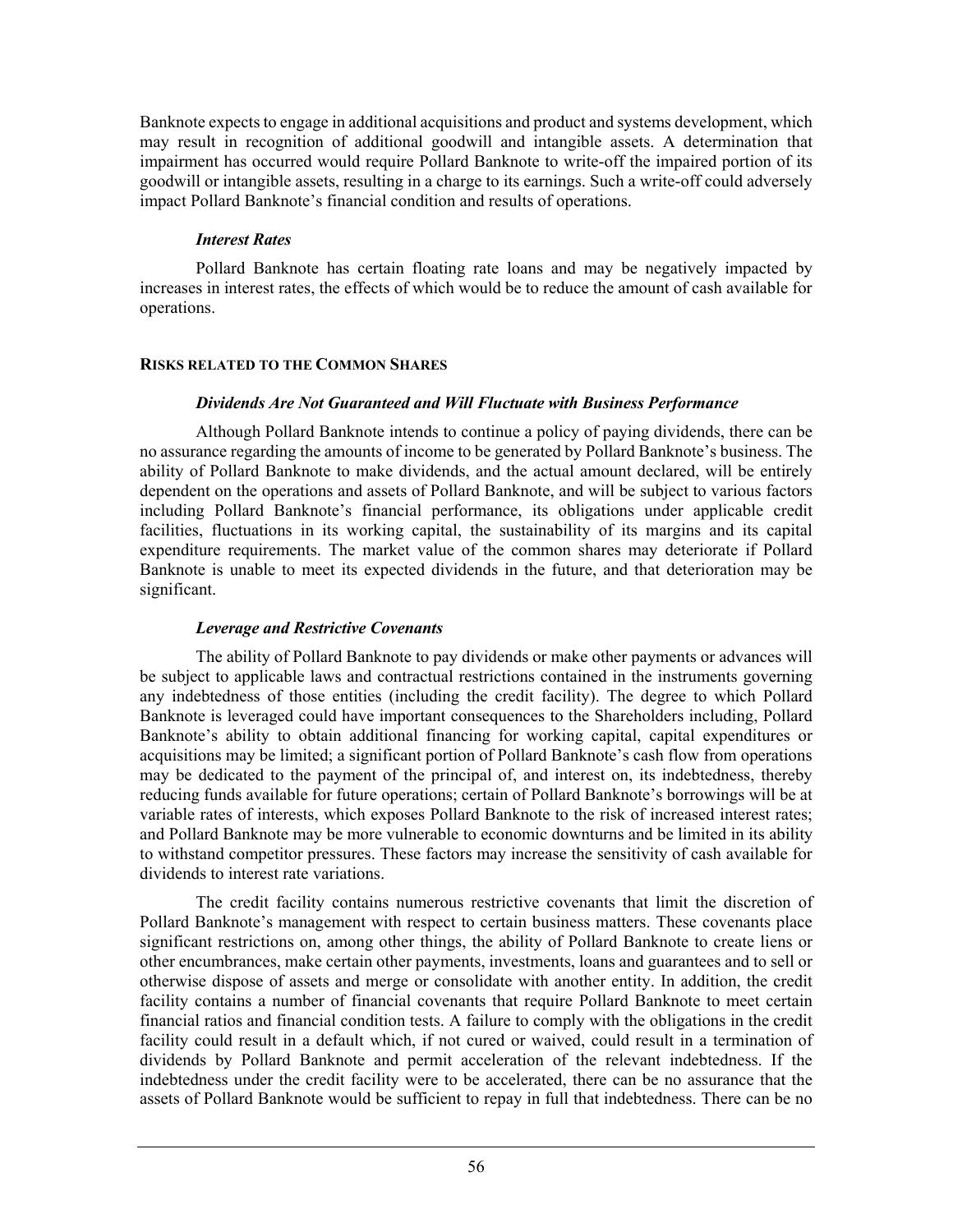assurance that future borrowings or equity financing will be available to Pollard Banknote, or available on acceptable terms, in an amount sufficient to fund Pollard Banknote's needs (See **CREDIT FACILITY** under **INDEBTEDNESS**).

#### *Control and Contractual Restrictions by Pollard Equities Limited*

Equities owns approximately 64.4% of the outstanding common shares of Pollard Banknote after factoring in the common shares issued in January 2021 to partially fund the acquisition of NGL and the March 2, 2021 common share offering (See *Common Share Offering* under **GENERAL DEVELOPMENTS OF THE BUSINESS**). This significant level of voting control enables Equities to determine all matters involving Shareholder approval.

As a result of its voting interest in Pollard Banknote, Equities exercises significant influence over corporate transactions submitted to the Board of Directors for approval. Equities has sufficient voting power to prevent a change in control of Pollard Banknote.

The interests of Equities may conflict with those of the Shareholders.

# *Future Sales of Shares by Pollard Equities Limited*

Equities owns approximately 64.4% of the outstanding common shares of Pollard Banknote after factoring in the common shares issued in January 2021 to partially fund the acquisition of NGL and the March 2, 2021 closing of the common share offering (See *Common Share Offering* under **GENERAL DEVELOPMENTS OF THE BUSINESS**. The market price of the common shares could fall if Equities were to sell substantial amounts of common shares in the public market. The perception among the public that these sales will occur could also produce such effect.

# *Additional Issuance of Common Shares May Result in Dilution*

Pollard Banknote's articles of incorporation allow it to issue an unlimited number of common shares for such consideration and on such terms and conditions as shall be established by the Board of Directors of Pollard Banknote, in many cases, without the approval of the Pollard Banknote's Shareholders. Pollard Banknote issued 2,070,000 common shares on February 21, 2018, 233,211 common shares in January 2021 and 933,800 common shares from the offering which closed on March 2, 2021. Pollard Banknote may issue additional common shares in subsequent offerings (including through the sale of securities convertible into or exchangeable for common shares) and on the exercise of stock options or other securities exercisable for common shares. Pollard Banknote may also issue common shares to finance future acquisitions. Pollard Banknote cannot predict the size of future issuances of common shares or the effect that future issuances and sales of common shares will have on the market price of the common shares. Issuances of a substantial number of additional common shares, or the perception that such issuances could occur, may adversely affect prevailing market prices for the common shares. With any additional issuance of common shares, investors will suffer dilution to their voting power and Pollard Banknote may experience dilution in its earnings per share.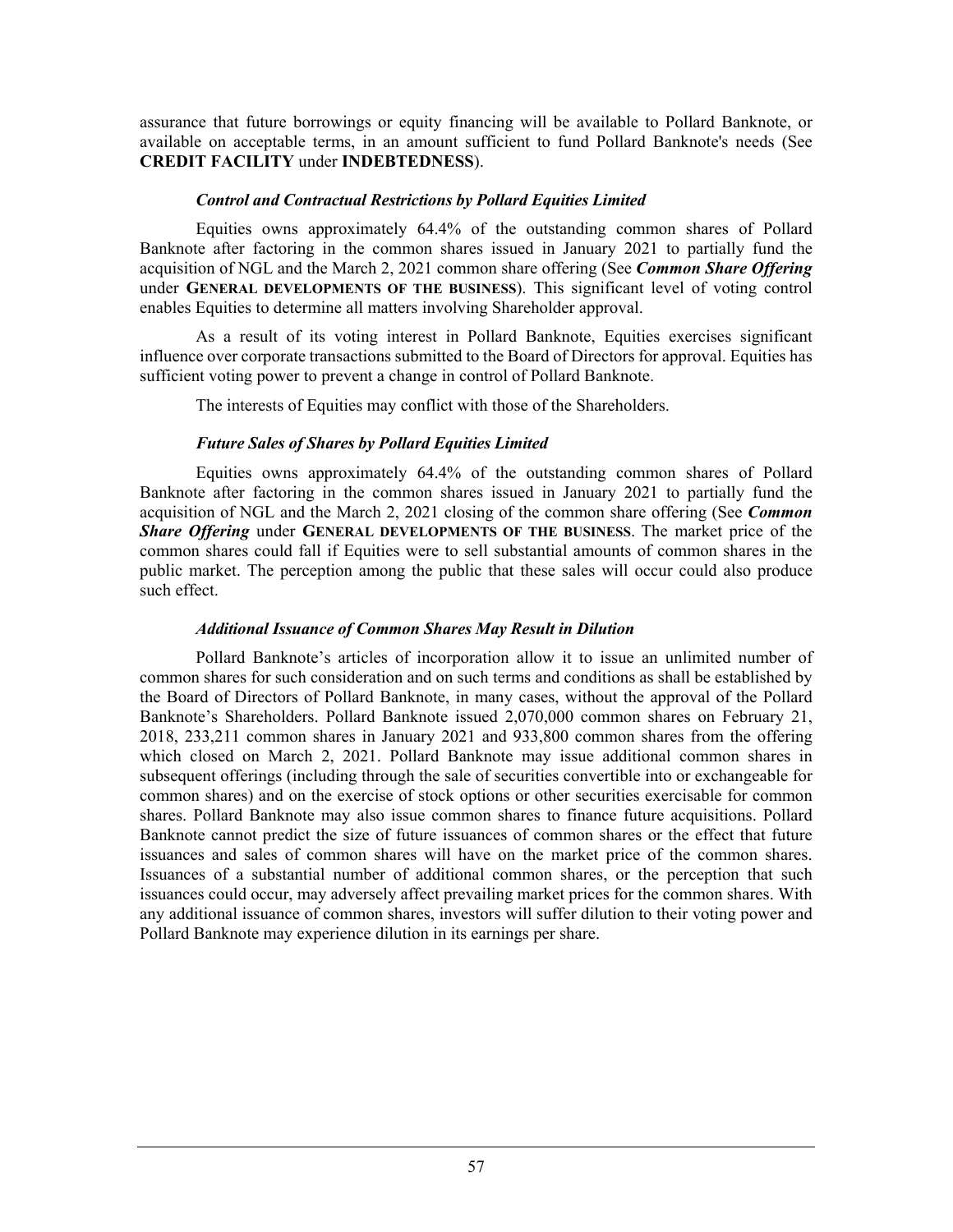#### **DIVIDENDS**

Prior to May 10, 2010, Pollard Banknote Income Fund ("the Fund") had paid monthly distributions to Unitholders of \$0.0792 per Unit from the completion of the Initial Public Offering until May 2009, \$0.0475 monthly per Unit from May 2009 until January 2010, and \$0.01 monthly per Unit from February 2010 to April 2010 (other than its initial distribution of \$0.0689 per Unit in respect of the period from August 5, 2005 to August 31, 2005). After the Conversion Pollard Banknote declared a \$0.02 quarterly dividend (for May and June 2010) payable on July 15, 2010 and subsequent quarterly dividends of \$0.03 for the quarters ending September 30, 2010, to December 31, 2018. On March 13, 2019, the Board of Directors raised the quarterly dividend to \$0.04 per common share beginning with the dividend payable on April 15, 2019, for the quarter ending March 31, 2019 and this dividend level remained in place to December 31, 2020. All quarterly dividends are paid on the 15th of the month following the end of each quarter.

#### **LEGAL PROCEEDINGS**

In the normal course of business activities, the Company is subject to various legal actions. Management contests these actions and believes that their resolution will not have a material adverse impact on the Company's financial condition.

#### **REGISTRAR AND TRANSFER AGENT**

The transfer agent and registrar for the common shares is Computershare Trust Company of Canada, at its principal office in Toronto, Ontario.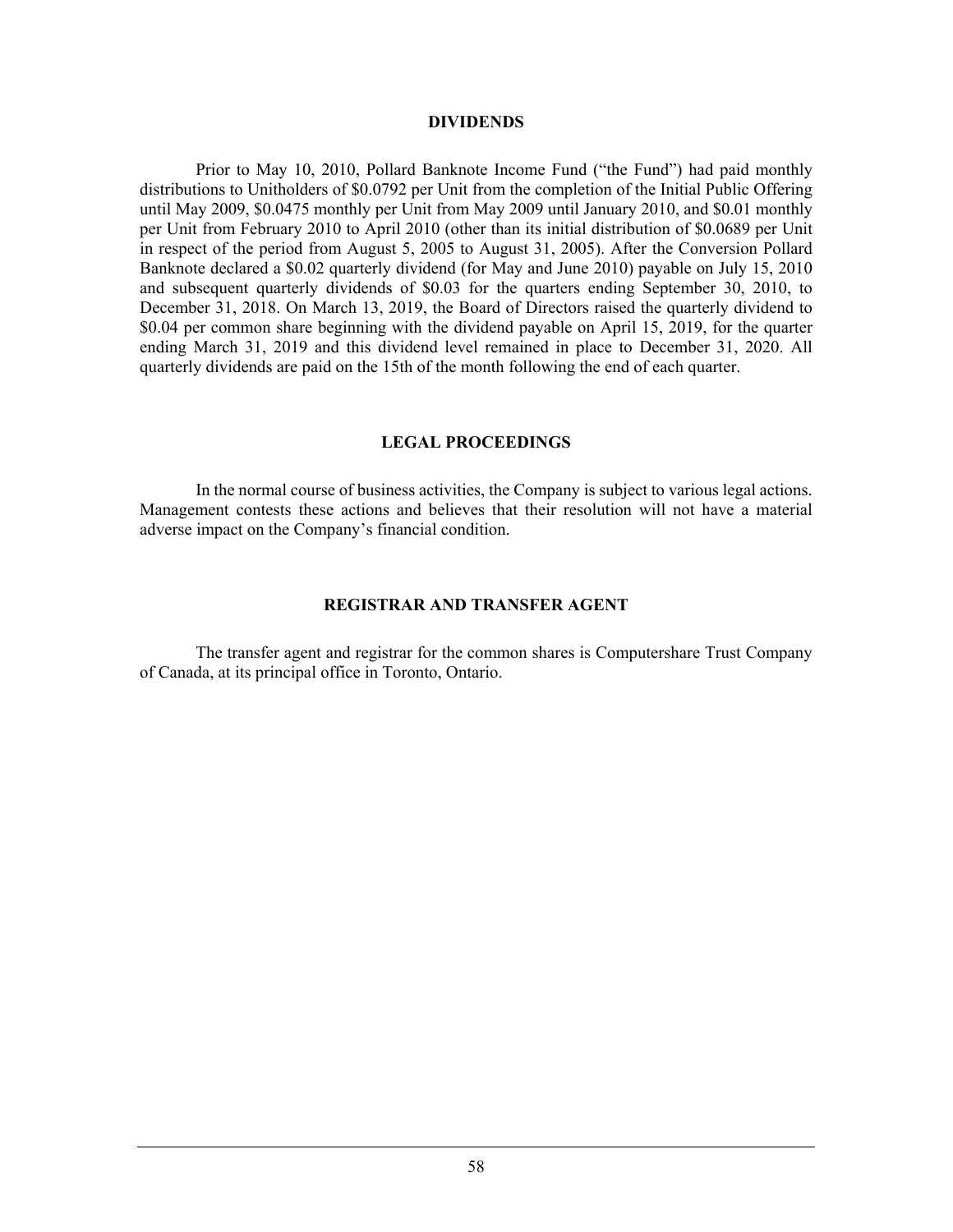# **MARKET FOR SECURITIES**

| Month           | $Low($ \$ $)$ | High(S) | <b>Trading Volume</b> |
|-----------------|---------------|---------|-----------------------|
| January, 2020   | 19.65         | 22.10   | 187,380               |
| February, 2020  | 16.80         | 20.00   | 190,437               |
| March, 2020     | 12.06         | 18.31   | 367,332               |
| April, 2020     | 13.77         | 17.55   | 121,400               |
| May, 2020       | 14.22         | 15.70   | 70,939                |
| June, 2020      | 15.29         | 18.36   | 190,330               |
| July, 2020      | 14.93         | 17.69   | 94,227                |
| August, 2020    | 15.52         | 18.94   | 216,733               |
| September, 2020 | 17.04         | 19.39   | 77,412                |
| October, 2020   | 17.60         | 20.94   | 98,038                |
| November, 2020  | 20.62         | 26.82   | 364,494               |
| December, 2020  | 25.53         | 36.36   | 467,937               |
| January, 2021   | 32.08         | 38.00   | 521,397               |
| February, 2021  | 36.35         | 62.90   | 1,103,028             |

The Shares are listed and posted for trading on the TSX under the symbol "PBL".

# **INTEREST OF EXPERTS**

KPMG LLP are the auditors who prepared the auditors' report on Pollard Banknote Limited's consolidated financial statements for the year ended December 31, 2020. As of March 10, 2021, KPMG LLP and its partners did not hold any registered or beneficial ownerships interests, directly or indirectly, in the securities of Pollard Banknote.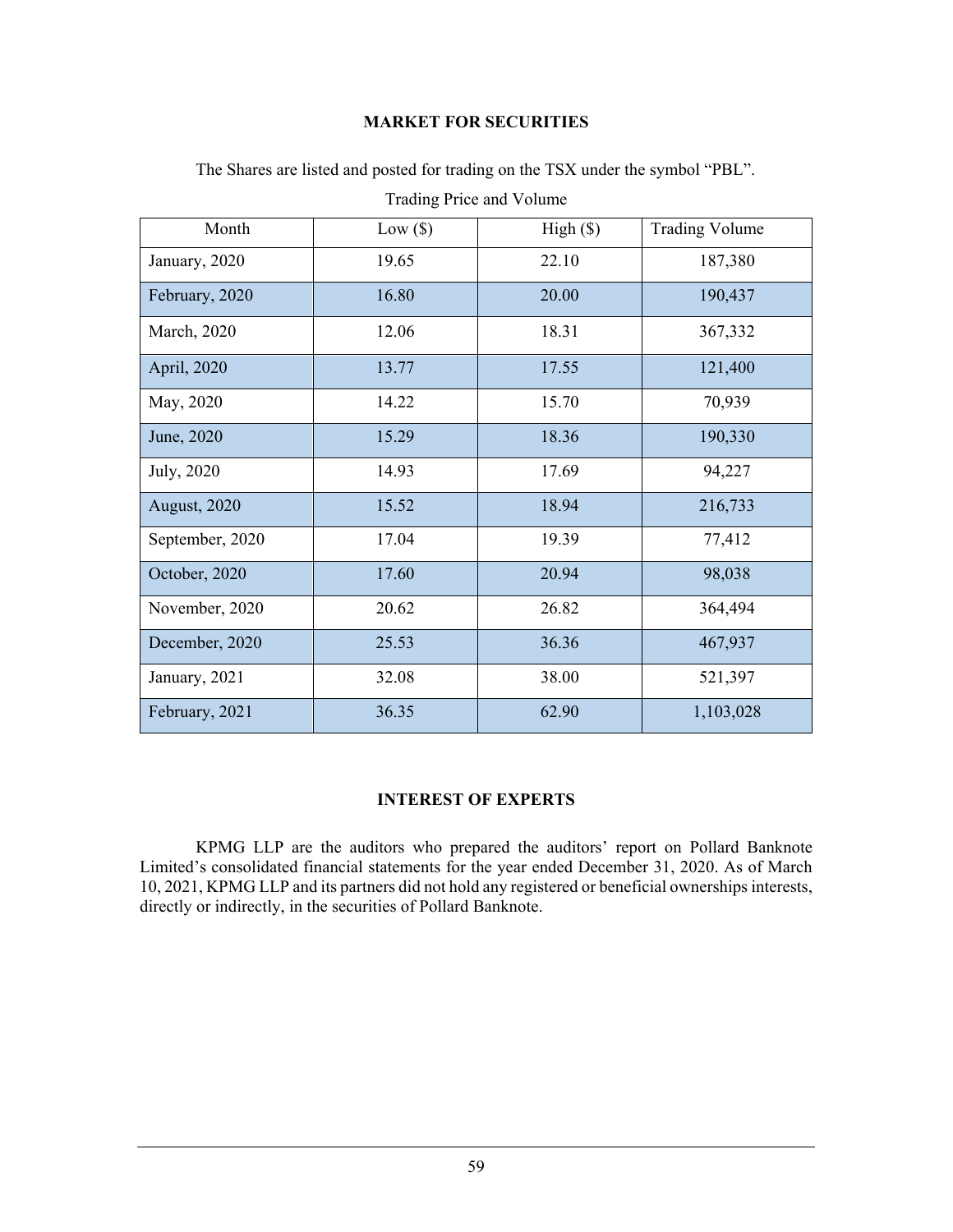#### **ADDITIONAL INFORMATION**

Additional information relating to Pollard Banknote may be found on SEDAR at www.sedar.com.

Additional financial information is provided in the consolidated financial statements and the management's discussion and analysis for Pollard Banknote for the year ended December 31, 2020, which may be found on SEDAR at www.sedar.com.

Additional information concerning directors' and officers' remuneration and indebtedness, principal holders of securities, options to purchase securities and securities authorized for issuance under equity compensation plans, where applicable, is contained in the Management Proxy Circular of the Company dated April 9, 2021, which may be found at www.sedar.com.

Copies of the 2020 Annual Information Form and any document, or the pertinent pages of any document incorporated by reference in this 2020 Annual Information Form, may be obtained upon request from the Chief Financial Officer of Pollard Banknote, 140 Otter Street, Winnipeg, Manitoba, Canada, R3T 0M8. If the securities of Pollard Banknote are in the course of a distribution pursuant to a short form prospectus or a preliminary short form prospectus, copies of the foregoing documents are available free of charge. At all other times, a reasonable fee may be charged if the request for copies is made by a person who is not a shareholder of Pollard Banknote.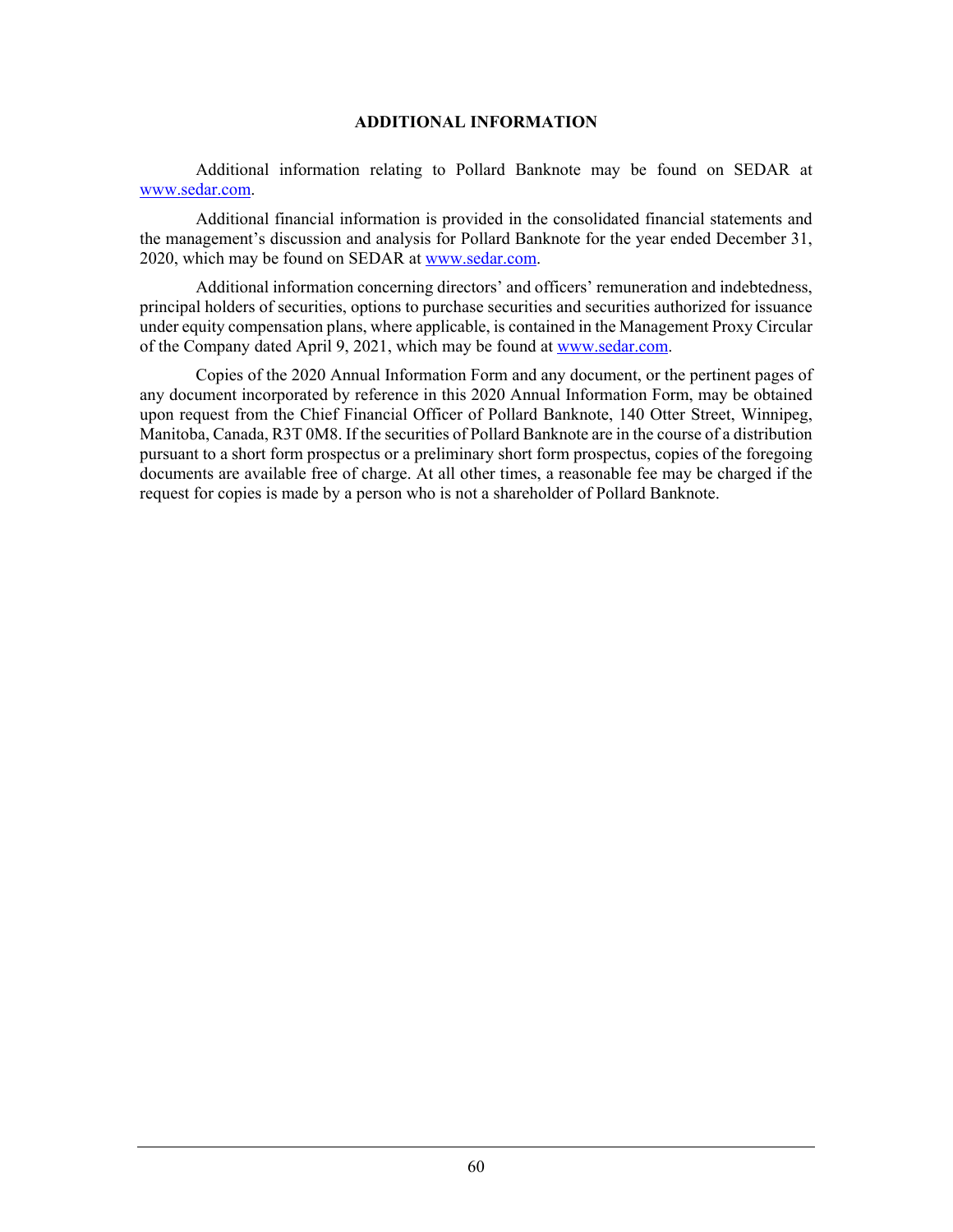**SCHEDULE A** 

# **CHARTER OF THE AUDIT COMMITTEE**

**OF**

# **POLLARD BANKNOTE LIMITED**

**(Amended by the Board of Directors on March 10, 2015)** Last approved as to form and content on May 6, 2020

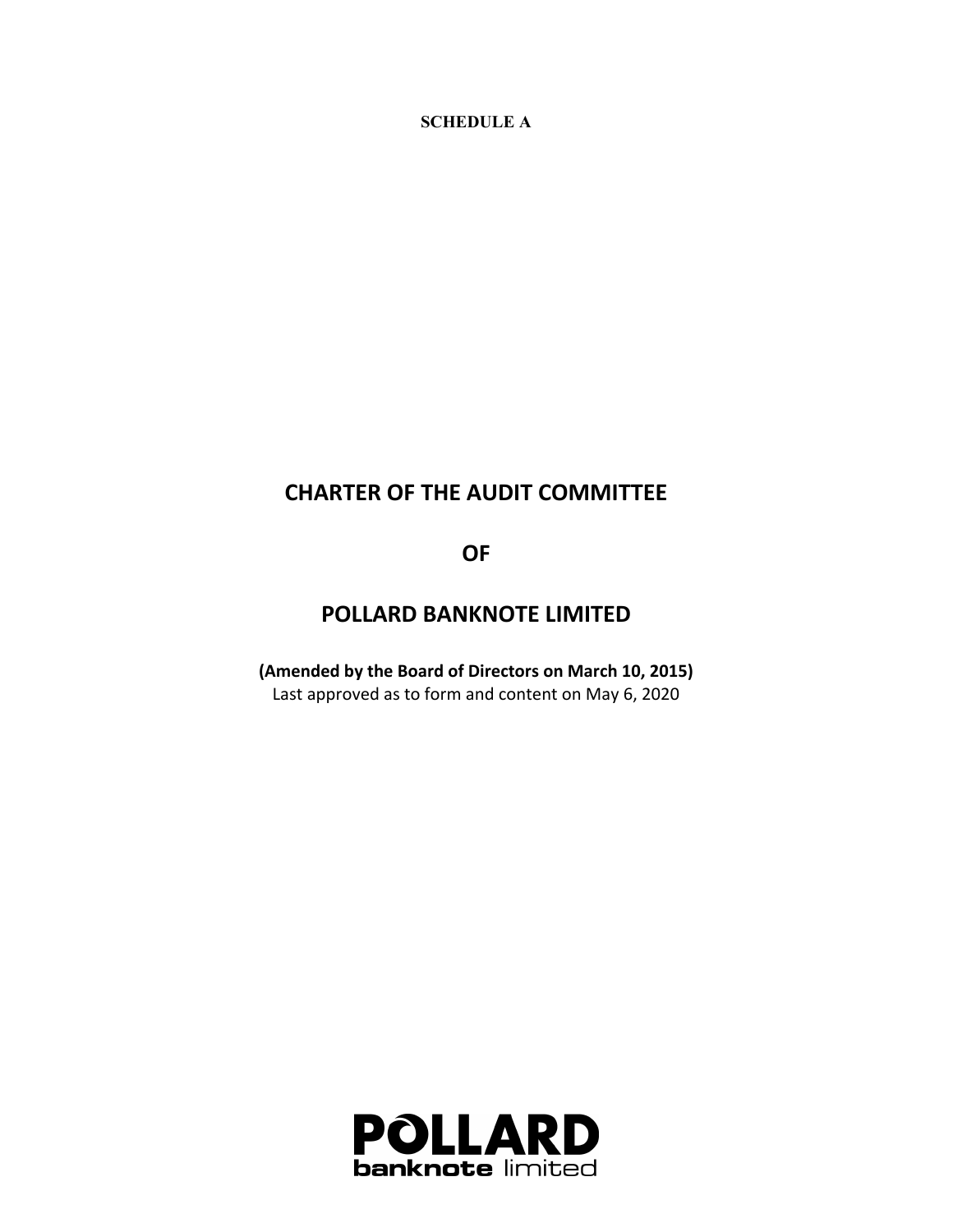# **POLLARD BANKNOTE LIMITED CHARTER OF THE AUDIT COMMITTEE**

# **General**

The Board of Directors (the "Board") of Pollard Banknote Limited (the "Corporation") has established an Audit Committee (the "Committee") to take steps on its behalf as are necessary to assist the Board in fulfilling its oversight responsibilities regarding:

- a) the integrity of the Corporation's financial statements;
- b) the internal control systems of the Corporation;
- c) the external audit process;
- d) risk management;
- e) the administration, financial reporting and investment activities of pension plan(s);
- f) the Corporation's compliance with legal and regulatory requirements;
- g) any additional duties set out in this Charter or otherwise delegated to the Committee by the Board, and;
- h) internal audit.

# **Members**

The Board will in each year appoint a minimum of three (3) directors as members of the Committee. All members of the Committee shall be independent directors.

All members of the Committee shall be financially literate. While the Board shall determine the definition of and criteria for financial literacy, this shall, at a minimum, include the ability to read and understand a set of financial statements that present a breadth and level of complexity of accounting issues that are generally comparable to the breadth and complexity of the issues that can reasonably be expected to be raised by the Corporation's financial statements.

The Co-Chief Executive Officers ("Co-CEOs") of the Corporation and, to the extent the Chair of the Board is not otherwise a member of the Committee, the Chair, and all other directors who are not members of the Committee may be invited to attend all meetings of the Committee in an ex-officio capacity but shall not vote. The Co-CEOs shall not attend in-camera sessions.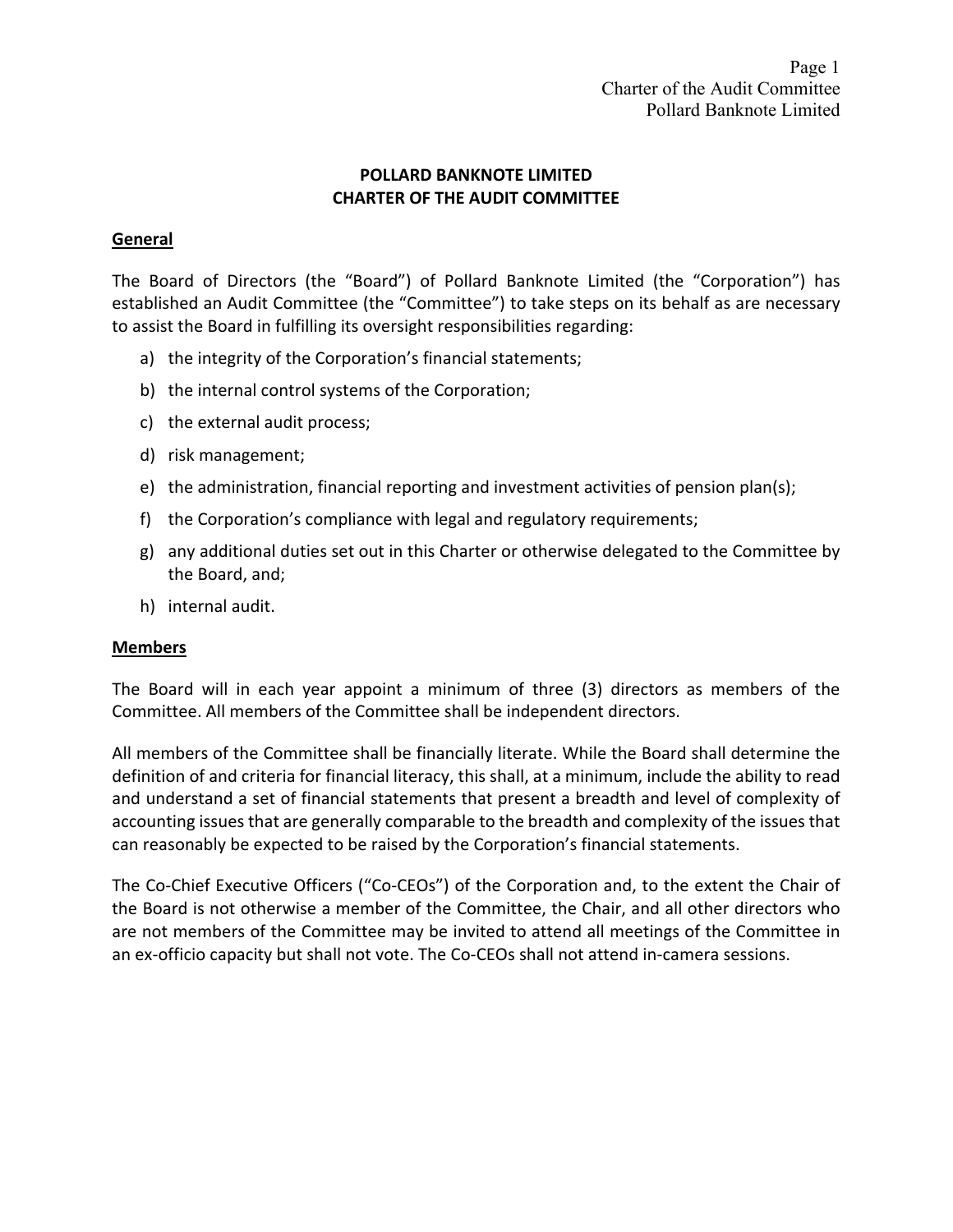# **Duties**

The Committee shall have the following duties:

# **(a) Financial Reporting and Disclosure**

- 1. Audited Annual Financial Statements: Review the audited financial statements, all related management discussion and analysis ("MD&A"), and earnings press releases for submission to the Board for approval.
- 2. Quarterly Review: Review the quarterly financial statements, the related MD&A, and earnings press releases for submission to the Board for approval.
- 3. Significant Accounting Principles and Disclosure Issues: Review with management and the external auditor, significant accounting principles and disclosure issues, including complex or unusual transactions, highly judgmental areas such as reserves or estimates, significant changes to accounting principles, and alternative treatments under Canadian GAAP for material transactions. This shall be undertaken with a view to understanding their impact on the financial statements, and to gaining reasonable assurance that the statements are accurate, complete, do not contain any misrepresentations, and present fairly the Corporation's financial position and the results of its operations in accordance with Canadian GAAP.
- 4. Compliance: Confirm through discussions with management that Canadian GAAP and all applicable laws or regulations related to financial reporting and disclosure have been complied with.
- 5. Legal Events: Review any actual or anticipated litigation or other events, including tax assessments, which could have a material current or future effect on the Corporation's financial statements, and the manner in which these have been disclosed in the financial statements.
- 6. Off-Balance-Sheet Transactions: Discuss with management the effect of any off‐balance‐sheet transactions, arrangements, obligations and other relationships with unconsolidated entities or other persons that may have a material current or future effect on the Corporation's financial condition, changes in financial condition, results of operations, liquidity, capital expenditures, capital resources, or significant components of revenues and expenses.
- 7. Other Disclosures: Satisfy itself that adequate procedures are in place for the review of the Corporation's public disclosure of financial information, other than the public disclosure of the information referred to in sections 1 and 2 above, and periodically assess the adequacy of those procedures.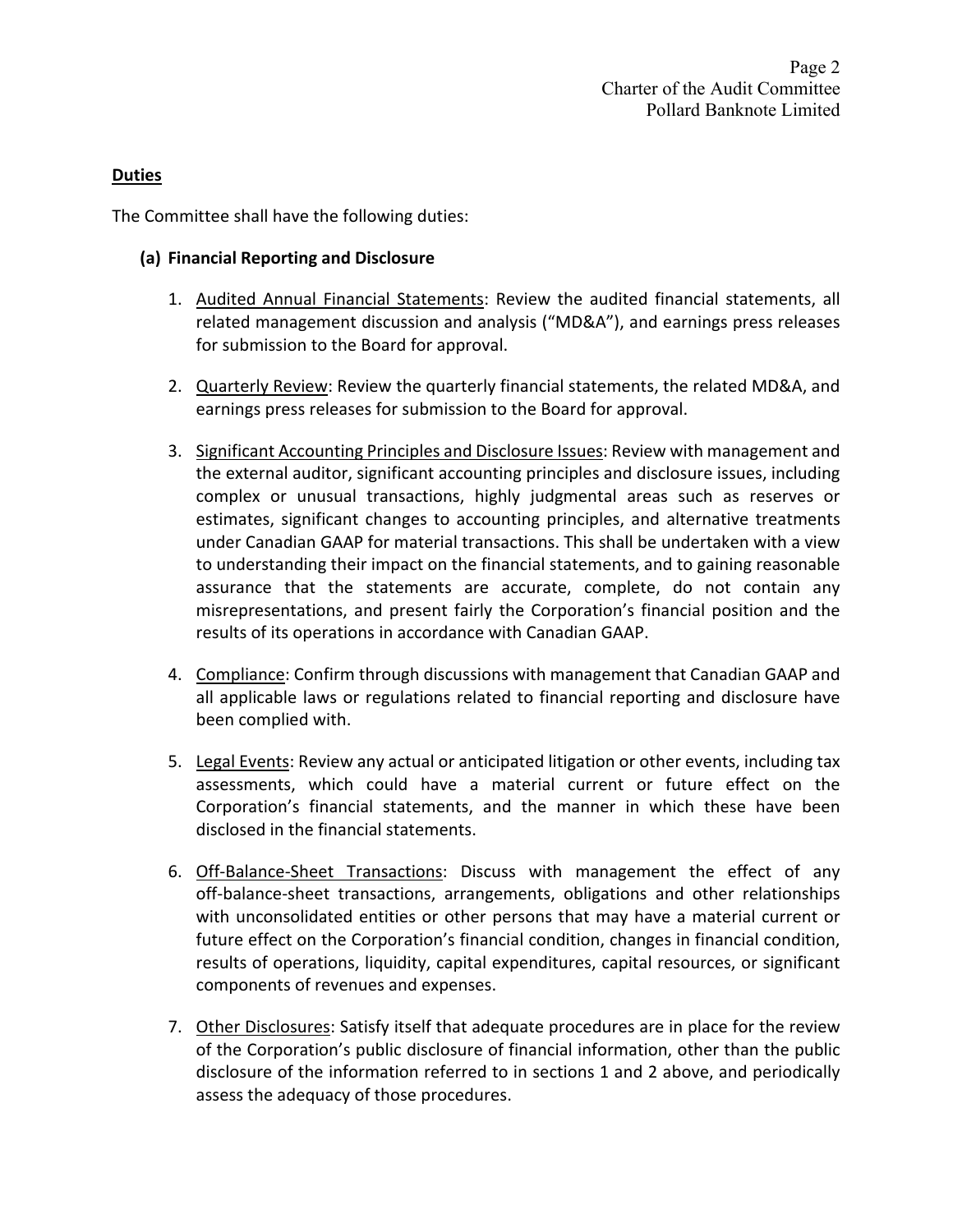# **(b) Oversight of Internal Controls**

- 8. Review and Assessment: Review and assess the adequacy and effectiveness of the Corporation's system of internal control and management information systems through discussions with management and the external auditor.
- 9. Oversight: Oversee system of internal control, by:
	- monitoring and reviewing policies and procedures for internal accounting, financial control and management information;
	- consulting with the external auditor regarding the adequacy of the Corporation's internal controls;
	- reviewing with management its philosophy with respect to internal controls and, on a regular basis, all significant control‐related findings together with management's response; and
	- obtaining from management adequate assurances that all statutory payments and withholdings have been made.
- 10. Fraud: Oversee investigations of alleged fraud and illegality relating to the Corporation's finances.
- 11. Complaints: Review with management that appropriate procedures exist for the receipt, retention and treatment of complaints received by the Corporation regarding accounting, internal accounting controls or auditing matters, the confidential, anonymous submission by employees of concerns regarding questionable accounting or auditing matters, and for the protection from retaliation of those who report such complaints in good faith (the "Whistle Blowing Procedures").

# **(c) External Audit**

- 12. Appointment or Replacement: Recommend the appointment or replacement of the external auditor to the Board, who will consider the recommendation prior to submitting the nomination to the shareholders for their approval.
- 13. Compensation: Review with management, and make recommendations to the Board, regarding the compensation of the external auditor. In making a recommendation with respect to compensation, the Committee shall consider the number and nature of reports issued by the external auditor, the quality of internal controls, the size, complexity and financial condition of the Corporation, and the extent of other support provided by the Corporation to the external auditor.
- 14. Reporting Relationships: The external auditor will report directly to the Committee.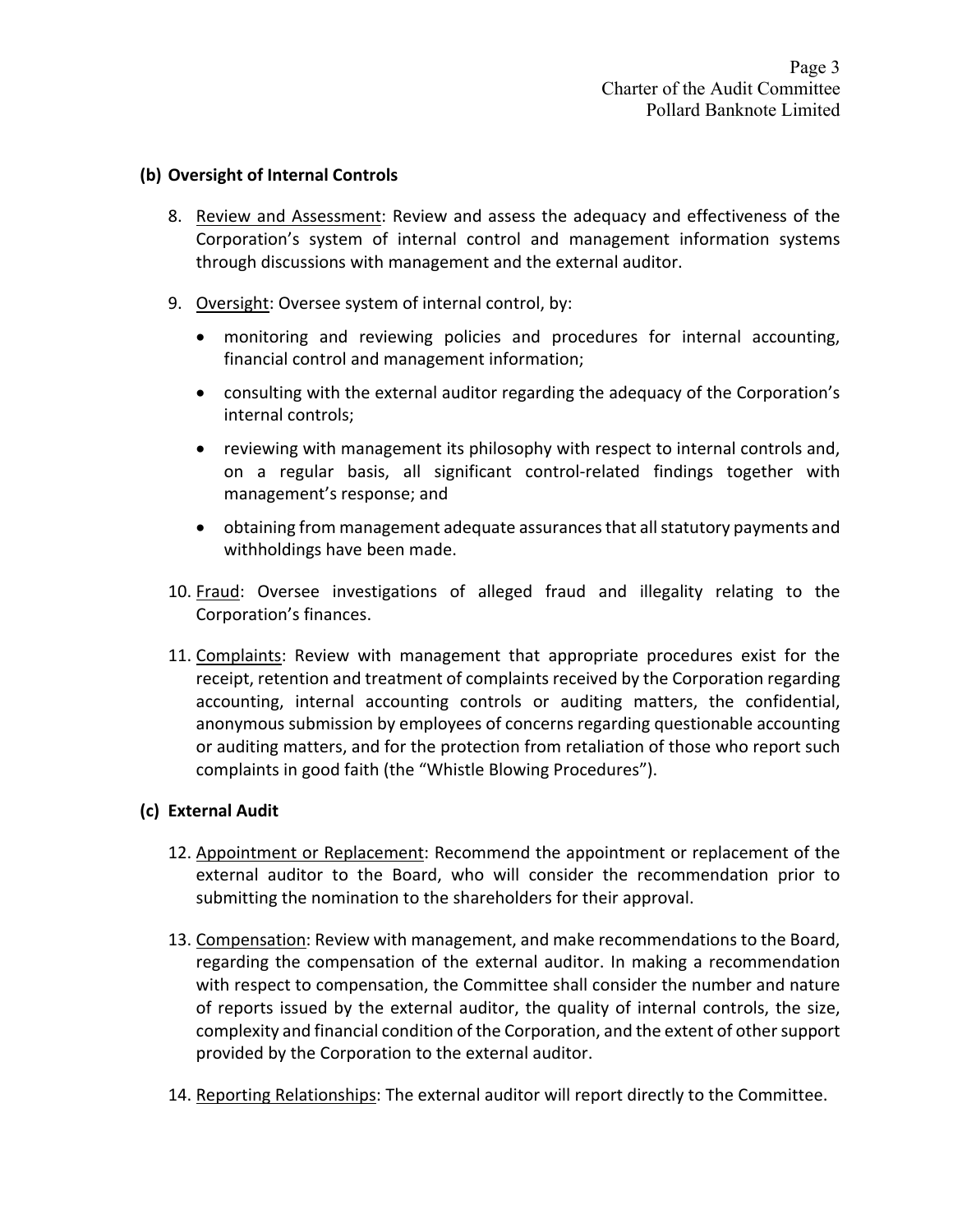- 15. Performance: Review with management, on a regular basis, the terms of the external auditor's engagement, accountability, experience, qualifications and performance. Evaluate the performance of the external auditor.
- 16. Transition: Review management's plans for an orderly transition to a new external auditor, if required.
- 17. Audit Plan: Review the audit plan and scope of the external audit with the external auditor and management, and consider whether the nature and scope of the planned audit procedures can be relied upon to detect weaknesses in internal controls, frauds or other illegal acts.
- 18. Audit Plan Changes: Discuss with the external auditor any significant changes required in the approach or scope of their audit plan, management's handling of any proposed adjustments identified by the external auditor, and any actions or inactions by management that limited or restricted the scope of their work.
- 19. Review of Results: Review, in the absence of management, the results of the annual external audit, the audit report thereon and the auditor's review of the related MD&A, and discuss with the external auditor the quality (not just the acceptability) of accounting principles used, any alternative treatments of financial information that have been discussed with management, the ramifications of their use and the auditor's preferred treatment, and any other material communications with management.
- 20. Disagreements with Management: Resolve any disagreements between management and the external auditor regarding financial reporting.
- 21. Material Written Communications: Review all other material written communications between the external auditor and management, including the post-audit management letter containing the recommendations of the external auditor, management's response and, subsequently, follow up identified weaknesses.
- 22. Other Audit Matters: Review any other matters related to the external audit that are to be communicated to the Committee under generally accepted auditing standards.
- 23. Meeting with External Auditor: Meet with the external auditor in the absence of management at least quarterly to discuss and review specific issues as appropriate as well as any significant matters that the auditor may wish to bring to the Committee for its consideration.
- 24. Correspondence: Review with management and the external auditor any correspondence with regulators or governmental agencies, employee complaints or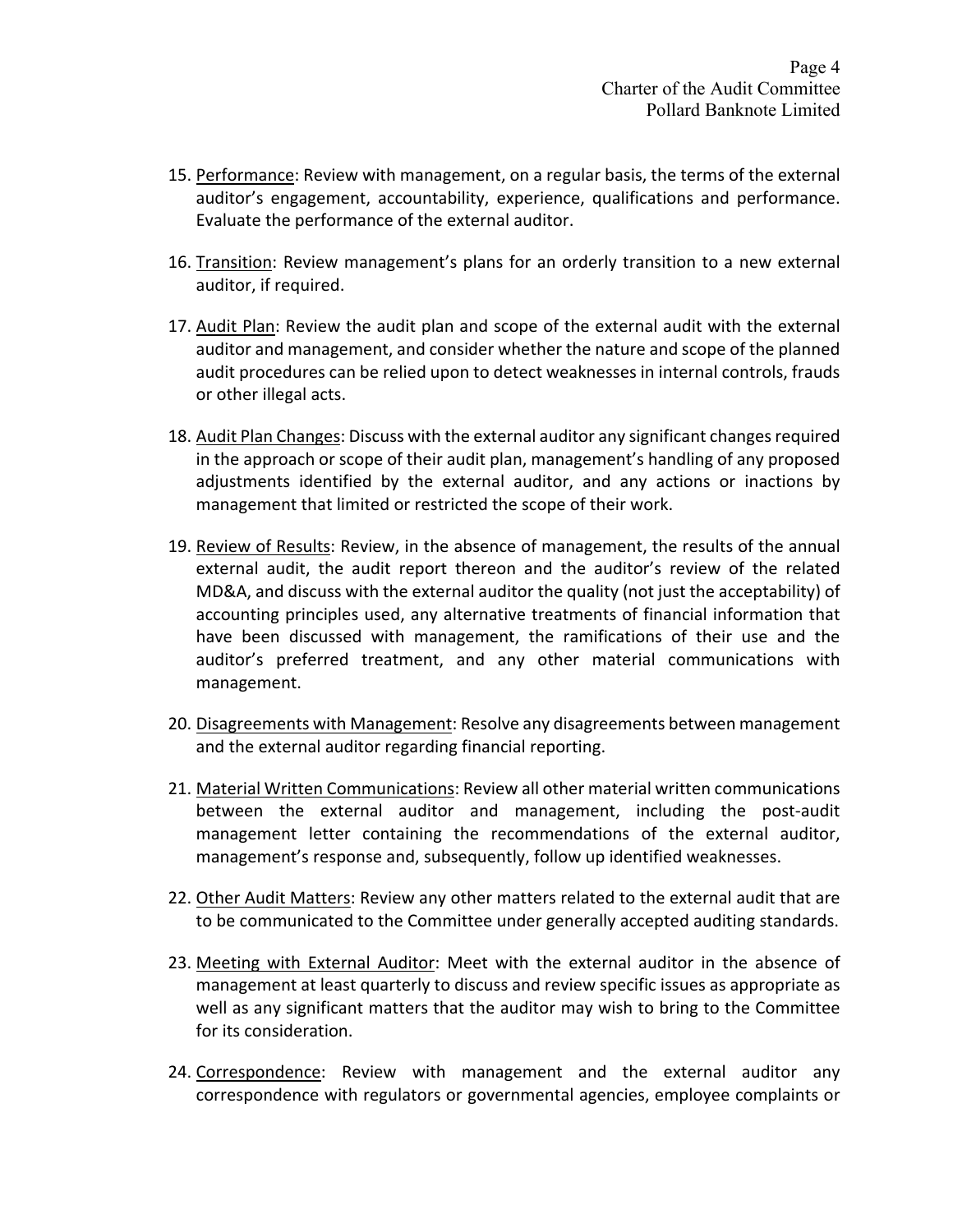published reports that raise material issues regarding the Corporation's financial statements or accounting policies.

- 25. Independence: At least annually, and before the external auditor issues its report on the annual financial statements, review and confirm the independence of the external auditor through discussions with the auditor on their relationship with the Corporation, including details of all non‐audit services provided. Consider the safeguards implemented by the external auditor to minimize any threats to their independence, and take action to eliminate all factors that might impair, or be perceived to impair, the independence of the external auditor. Consider the number of years the lead audit partner has been assigned to the Corporation, and consider whether it is appropriate to recommend to the Board a policy of rotating the lead audit partners more frequently than every seven years, as is required under the rules of the Canadian Public Accountability Board.
- 26. Non-Audit/Audit Services: Pre-approve any material non-audit services to be provided to the Corporation by the external auditor, with reference to compatibility of the service with the external auditor's independence.
- 27. Hiring Policies: Review and approve the hiring policies regarding partners, employees and former partners and employees of the present and former external auditor.
- 28. Quality Control: Utilizing the Canadian Public Accountability Board (CPAB) Audit Quality Initiative tools, conduct formal assessments of the external audit firm and their external audit quality. On an annual basis conduct an assessment of the external audit and on a once every five year cycle conduct a comprehensive review of the external audit firm.

# **(d) Risk Management**

29. Adequacy of Policies and Procedures: Review and assess the adequacy of the Corporation's risk management policies and procedures with regard to identification of the Corporation's principal risks annually. Review and assess the adequacy of the implementation of appropriate systems to mitigate and manage the risks, and report regularly to the Board.

# **(e) Retirement/Pension Plan**

- 30. Oversight: Review and assess management's reports on retirement/pension plan oversight including:
	- (a) reviewing Management controls and processes with respect to the administration of investment activities, financial reporting and funding of the plan(s);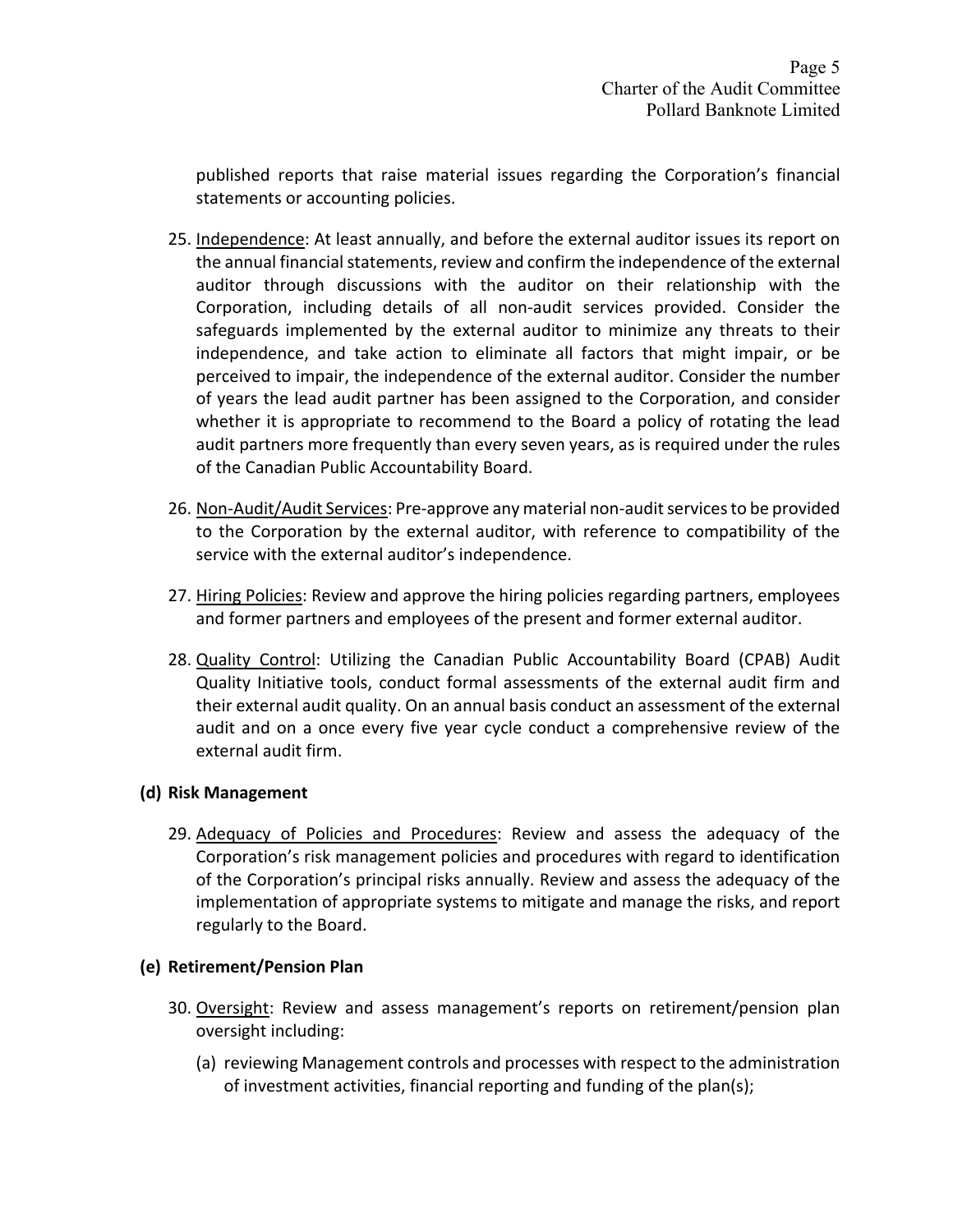- (b) confirming the following appointments for the management of the plan(s), subject to exceptions where the appointment authority is assigned to another party as per plan documents:
	- Trustee
	- Investment Manager;
- (c) reviewing the actuarial assumptions used for the valuation, including the rate of return on investments and the discount rate used to arrive at the funding requirements;
- (d) reviewing and approving the plan(s) investment objectives and guidelines annually and amend if necessary; and
- (e) reviewing the investment performance of the funds and the investment managers, and their compliance with the investment objectives and applicable legislation.

## **(f) Compliance**

- 31. Filings with Regulatory Authorities: Review with management the Corporation's relationship with regulators, and the timelines and accuracy of Corporation filings with regulatory authorities.
- 32. Code of Business Conduct and Ethics: Review the Corporation's Code of Business Conduct and Ethics and confirm that adequate and effective systems are in place to enforce compliance. Ensure the Code of Business Conduct and Ethics is disclosed in the Corporation's annual report or information circular at least every three years or following a material amendment. Alternatively, confirm with management that an up‐ to-date version of the Code of Business Conduct and Ethics is disclosed on the Corporation's website.

## **(g) Related Party Transactions**

33. Related Party Transactions: Review with management all related party transactions and the development of policies and procedures related to those transactions.

## **(h) Board Relationship and Reporting**

- 34. Adequacy of Charter: Review and assess the adequacy of the Committee Charter annually and submit such amendments as the Committee proposes to the Governance and Nominating Committee.
- 35. Disclosure: Oversee appropriate disclosure of the Committee's Charter, and other information required to be disclosed by applicable legislation, in the Corporation's Annual Information Form and all other applicable documents.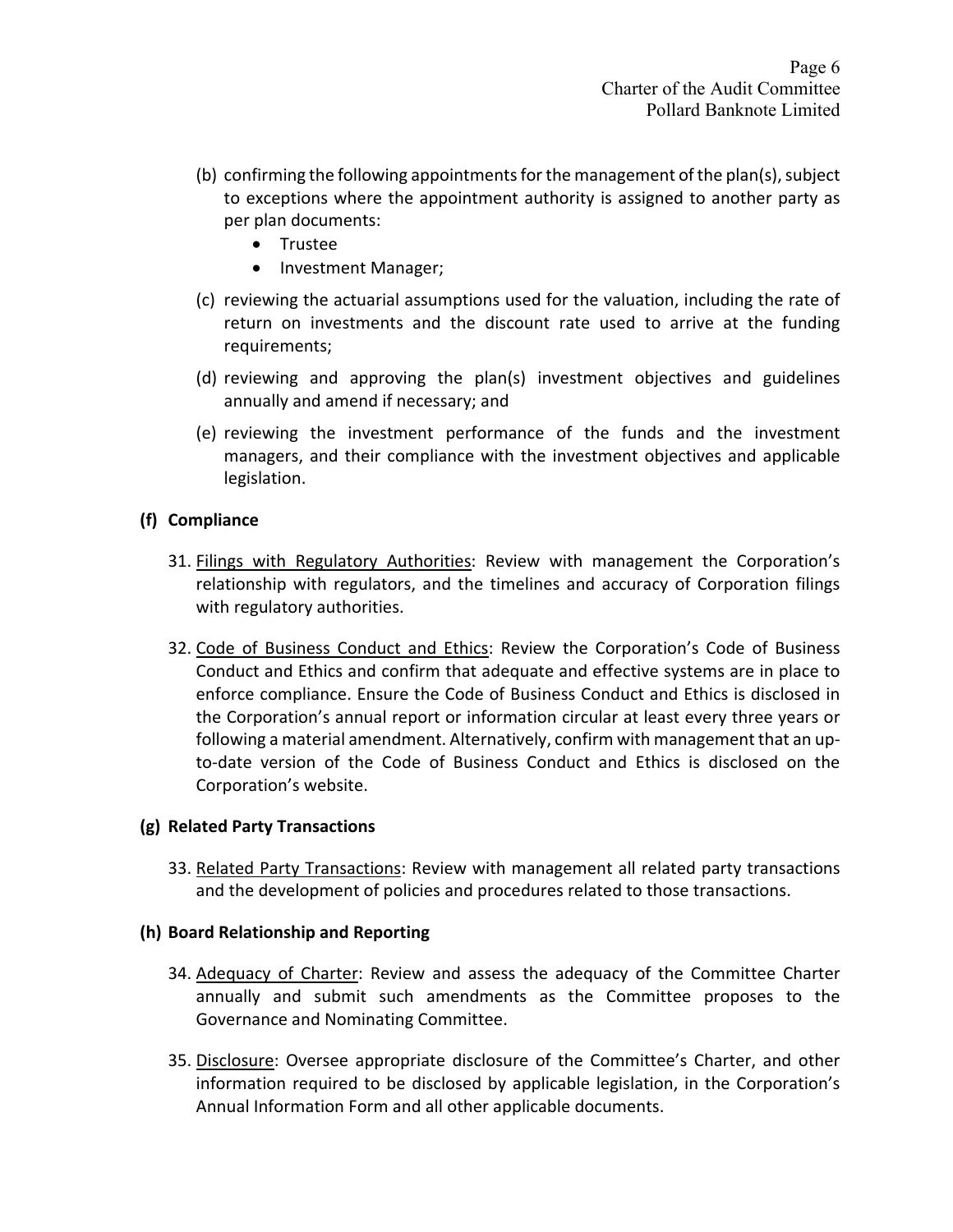36. Reporting: Report regularly to the Board on Committee activities, issues and related recommendations.

# **(i) Internal Audit**

- 37. Audit Charter: Approve the internal audit charter.
- 38. Oversight: Approve decisions regarding the appointment and removal of the internal auditor. Ensure there are no unjustified restrictions or limitations, and review and concur in the appointment, replacement, or dismissal of the internal auditor.
- 39. Audit Plan: Approve the annual audit plan and all major changes to the plan. Review the internal audit activity's performance relative to its plan.
- 40. Performance: At least once per year, review the performance of the internal auditor.
- 41. Effectiveness: Review the effectiveness of the internal audit function, including conformance with The Institute of Internal Auditors' the Definition of Internal Auditing, Code of Ethics and the International Standards for Professional Practice of Internal Auditing.
- 42. Private Meeting: On a regular basis, meet separately with the internal auditor to discuss any matters that the committee or internal audit believes should be discussed privately.

## **Chair**

The Board will in each year appoint the Chair of the Committee. The Chair shall have accounting or related financial expertise. In the Chair's absence, or if the position is vacant, the Committee may select another member as Chair. The Chair will have the right to exercise all powers of the Committee between meetings but will attempt to involve all other members as appropriate prior to the exercise of any powers and will, in any event, advise all other members of any decisions made or powers exercised.

## **Meetings**

The Committee shall meet at the request of its Chair, but in any event it will meet at least four times a year. Notices calling meetings shall be sent to all Committee members, to the Co‐CEOs and CFO of the Corporation, to the Chair of the Board and to all other directors.

## **Quorum**

A majority of members of the Committee, present in person, by teleconferencing, or by videoconferencing will constitute a quorum.